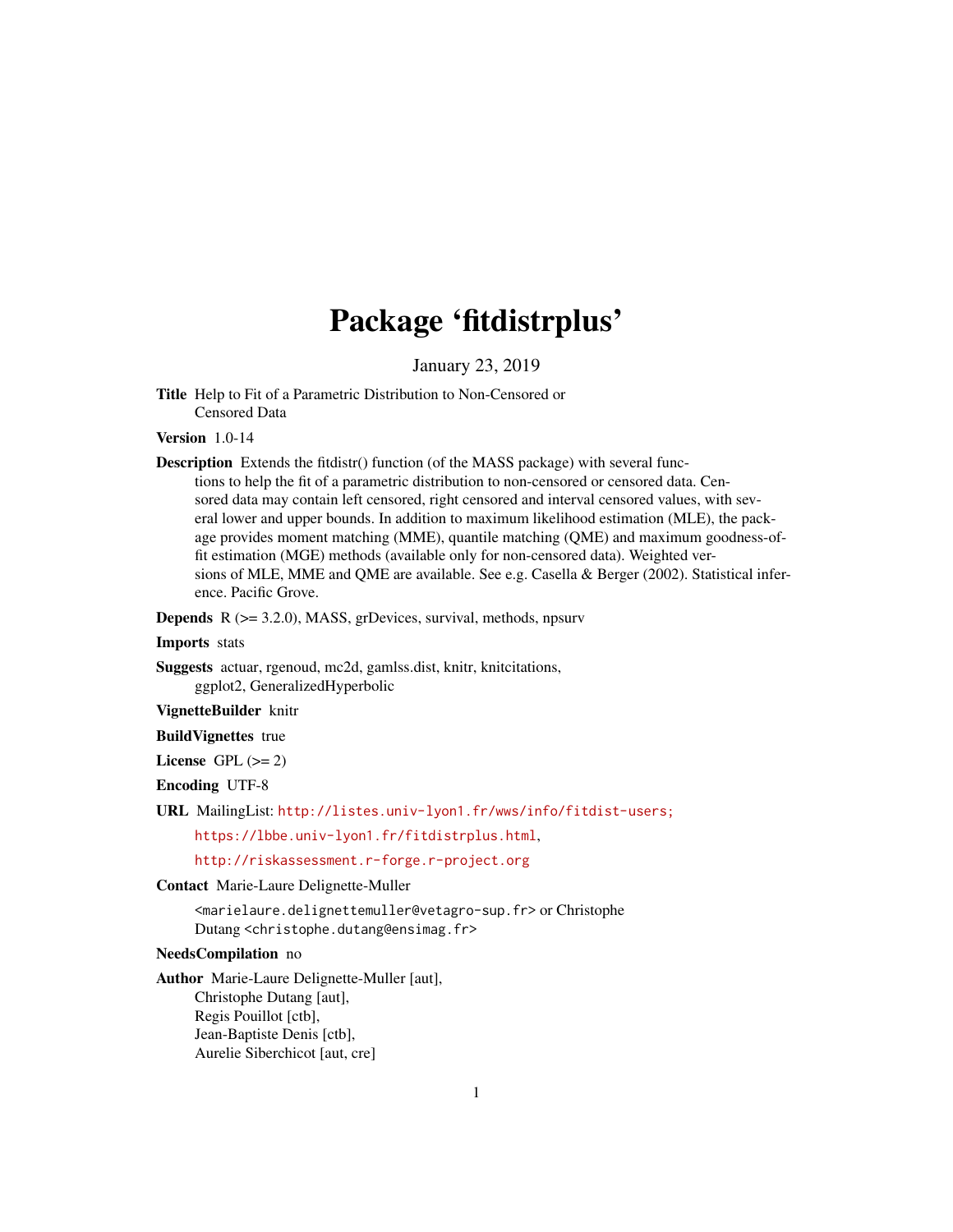86

<span id="page-1-0"></span>Maintainer Aurelie Siberchicot <aurelie.siberchicot@univ-lyon1.fr>

Repository CRAN

Date/Publication 2019-01-23 14:40:03 UTC

# R topics documented:

| $\overline{2}$                                                                                                |
|---------------------------------------------------------------------------------------------------------------|
| <b>bootdist</b><br>$\overline{4}$                                                                             |
| $\overline{7}$                                                                                                |
| 10                                                                                                            |
| danish<br>14                                                                                                  |
| 16                                                                                                            |
| 16<br>descdist                                                                                                |
| 19                                                                                                            |
| 20                                                                                                            |
| 22<br>fitdist                                                                                                 |
| 32                                                                                                            |
| 37                                                                                                            |
| 39                                                                                                            |
| 42                                                                                                            |
| 48                                                                                                            |
| 51                                                                                                            |
| $logLikplot \ldots \ldots \ldots \ldots \ldots \ldots \ldots \ldots \ldots \ldots \ldots \ldots \ldots$<br>52 |
| 54                                                                                                            |
| 57<br>mgedist                                                                                                 |
| 60                                                                                                            |
| 65                                                                                                            |
| 69<br>plotdist                                                                                                |
| 71                                                                                                            |
| 74                                                                                                            |
| 76                                                                                                            |
| 79                                                                                                            |
| 82                                                                                                            |
| smokedfish<br>84                                                                                              |
| 85                                                                                                            |
|                                                                                                               |

# **Index**

<span id="page-1-1"></span>fitdistrplus-package Overview of the fitdistrplus package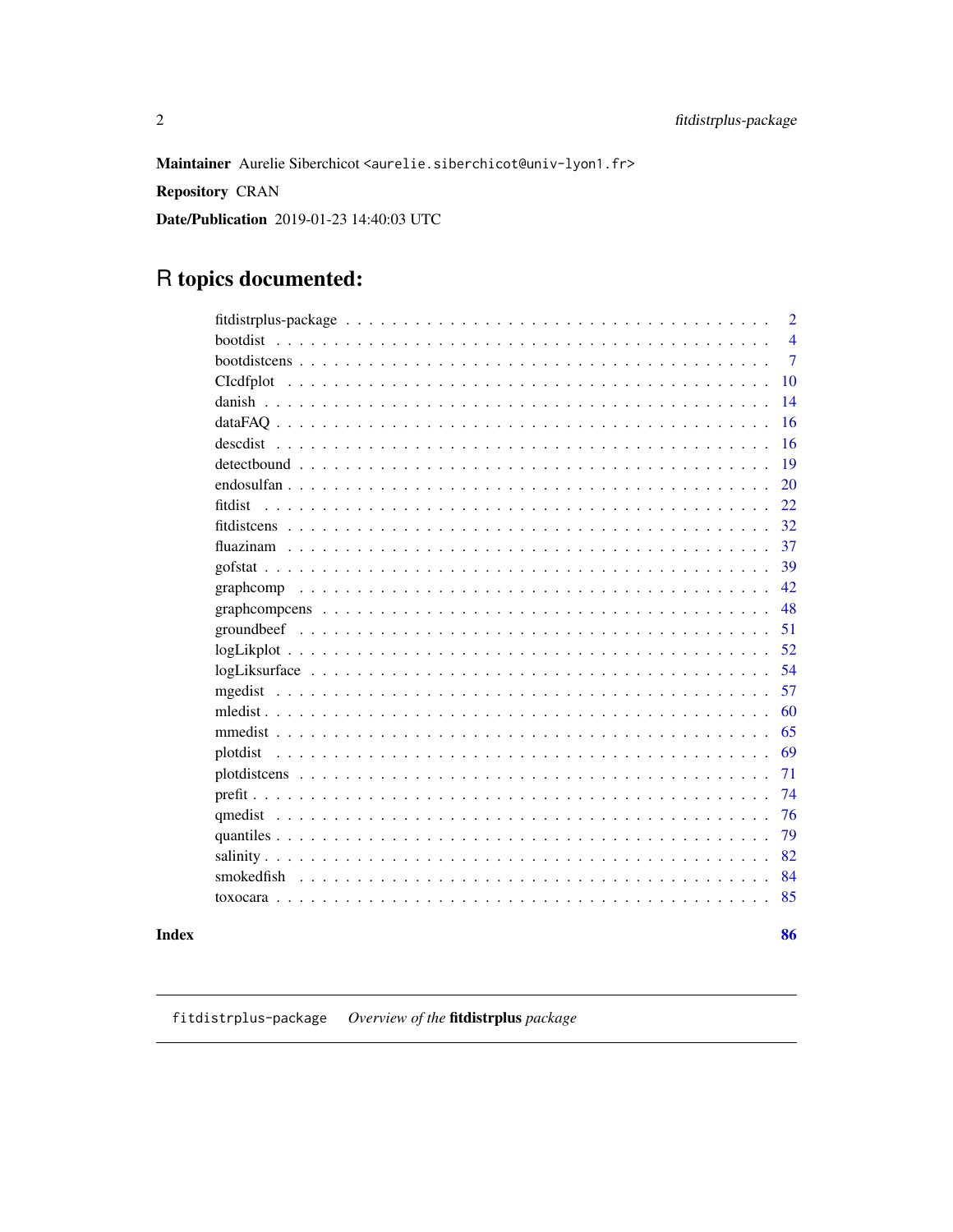#### Description

The idea of this package emerged in 2008 from a collaboration between JB Denis, R Pouillot and ML Delignette who at this time worked in the area of quantitative risk assessment. The implementation of this package was a part of a more general project named "Risk assessment with R" gathering different packages and hosted in [R-forge.](http://r-forge.r-project.org/projects/riskassessment/)

The fitdistrplus package was first written by ML Delignette-Muller and made available in [CRAN](https://cran.r-project.org/package=fitdistrplus) on 2009 and presented at the [2009 useR conference](https://www.r-project.org/conferences/useR-2009/) in Rennes. A few months after, C Dutang joined the project by starting to participate to the implementation of the **fitdistrplus** package. The package has also been presented at [2011 useR conference,](https://www.r-project.org/conferences/useR-2011/) [2eme rencontres R](http://r2013-lyon.sciencesconf.org/) in 2013.

Three vignettes are available within the package:

- a [general overview](#page-0-0) of the package published in the [Journal of Statistical Software,](https://www.jstatsoft.org/article/view/v064i04)
- a html document answering the most [Frequently Asked Questions,](../doc/FAQ.html)
- a html document presenting a [benchmark of optimization algorithms](../doc/Optimalgo.html) when finding parameters.

The **fitdistrplus** package is a general package that aims at helping the fit of univariate parametric distributions to censored or non-censored data. The two main functions are [fitdist](#page-21-1) for fit on non-censored data and [fitdistcens](#page-31-1) for fit on censored data.

The choice of candidate distributions to fit may be helped using functions [descdist](#page-15-1) and [plotdist](#page-68-1) for non-censored data and [plotdistcens](#page-70-1) for censored data).

Using functions [fitdist](#page-21-1) and [fitdistcens](#page-31-1), different methods can be used to estimate the distribution parameters:

- maximum likelihood estimation by default ([mledist](#page-59-1)),
- moment matching estimation (medist),
- quantile matching estimation ([qmedist](#page-75-1)),
- maximum goodness-of-fit estimation ([mgedist](#page-56-1)).

For classical distributions initial values are automatically calculated if not provided by the user. Graphical functions [plotdist](#page-68-1) and [plotdistcens](#page-70-1) can be used to help a manual calibration of initial values for parameters of non-classical distributions. Function [prefit](#page-73-1) is proposed to help the definition of good starting values in the special case of constrained parameters. In the case where maximum likelihood is chosen as the estimation method, function [llplot](#page-51-1) enables to visualize loglikelihood contours.

The goodness-of-fit of fitted distributions (a single fit or multiple fits) can be explored using different graphical functions ([cdfcomp](#page-42-0), [denscomp](#page-42-0), [qqcomp](#page-42-0) and [ppcomp](#page-42-0) for non-censored data and [cdfcompcens](#page-47-1) for censored data). Goodness-of-fit statistics are also provided for non-censored data using function [gofstat](#page-38-1).

Bootstrap is proposed to quantify the uncertainty on parameter estimates (functions [bootdist](#page-3-1) and [bootdistcens](#page-6-1)) and also to quantify the uncertainty on CDF or quantiles estimated from the fitted distribution ([quantile](#page-0-0) and [CIcdfplot](#page-9-1)).

# Author(s)

Marie-Laure Delignette-Muller and Christophe Dutang.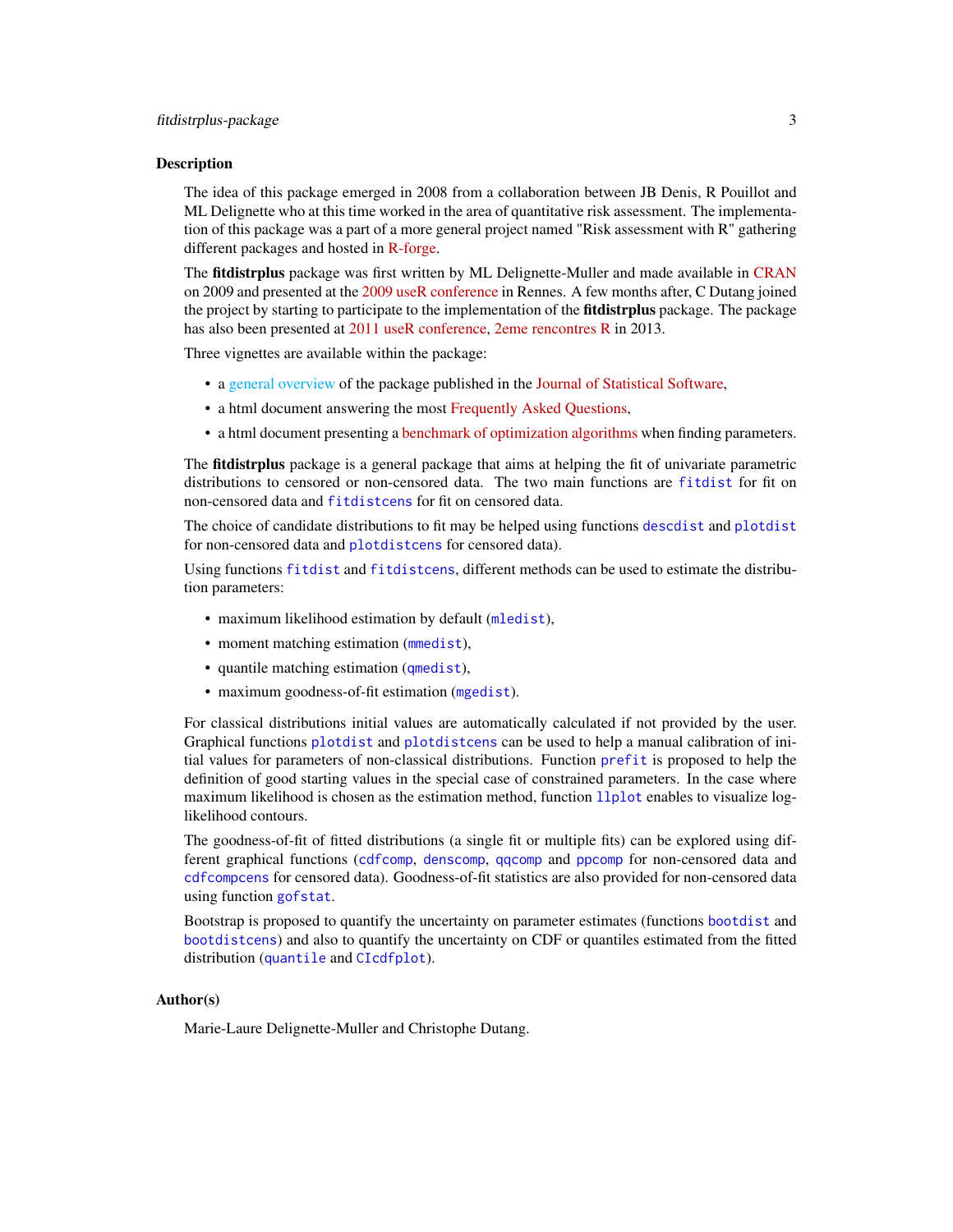# <span id="page-3-1"></span><span id="page-3-0"></span>Description

Uses parametric or nonparametric bootstrap resampling in order to simulate uncertainty in the parameters of the distribution fitted to non-censored data.

#### Usage

```
bootdist(f, bootmethod = "param", niter = 1001, silent = TRUE,
     parallel = c("no", "snow", "multicore"), ncpus)
## S3 method for class 'bootdist'
print(x, \ldots)## S3 method for class 'bootdist'
plot(x, main = "Bootstrapped values of parameters", enhance = FALSE,
    trueval = NULL, rampcol = NULL, nbgrid = 100, nbcol = 100, ...## S3 method for class 'bootdist'
summary(object, ...)
```
# Arguments

| $\mathsf{f}$ | An object of class "fitdist", output of the fitdist function.                                                                                          |
|--------------|--------------------------------------------------------------------------------------------------------------------------------------------------------|
| bootmethod   | A character string coding for the type of resampling : "param" for a parametric<br>resampling and "nonparam" for a nonparametric resampling of data.   |
| niter        | The number of samples drawn by bootstrap.                                                                                                              |
| silent       | A logical to remove or show warnings and errors when bootstraping.                                                                                     |
| parallel     | The type of parallel operation to be used, "snow" or "multicore" (the second<br>one not being available on Windows), or "no" if no parallel operation. |
| ncpus        | Number of processes to be used in parallel operation : typically one would fix it<br>to the number of available CPUs.                                  |
| X            | An object of class "bootdist".                                                                                                                         |
| object       | An object of class "bootdist".                                                                                                                         |
| main         | an overall title for the plot: see title, default to "Bootstrapped values of parameters".                                                              |
| enhance      | a logical to get an enhanced plot.                                                                                                                     |
| trueval      | when relevant, a numeric vector with the true value of parameters (for backfitting<br>purposes).                                                       |
| rampcol      | colors to interpolate; must be a valid argument to colorRampPalette().                                                                                 |
| nbgrid       | Number of grid points in each direction. Can be scalar or a length-2 integer<br>vector.                                                                |
| nbcol        | an integer argument, the required number of colors                                                                                                     |
| $\cdots$     | Further arguments to be passed to generic methods                                                                                                      |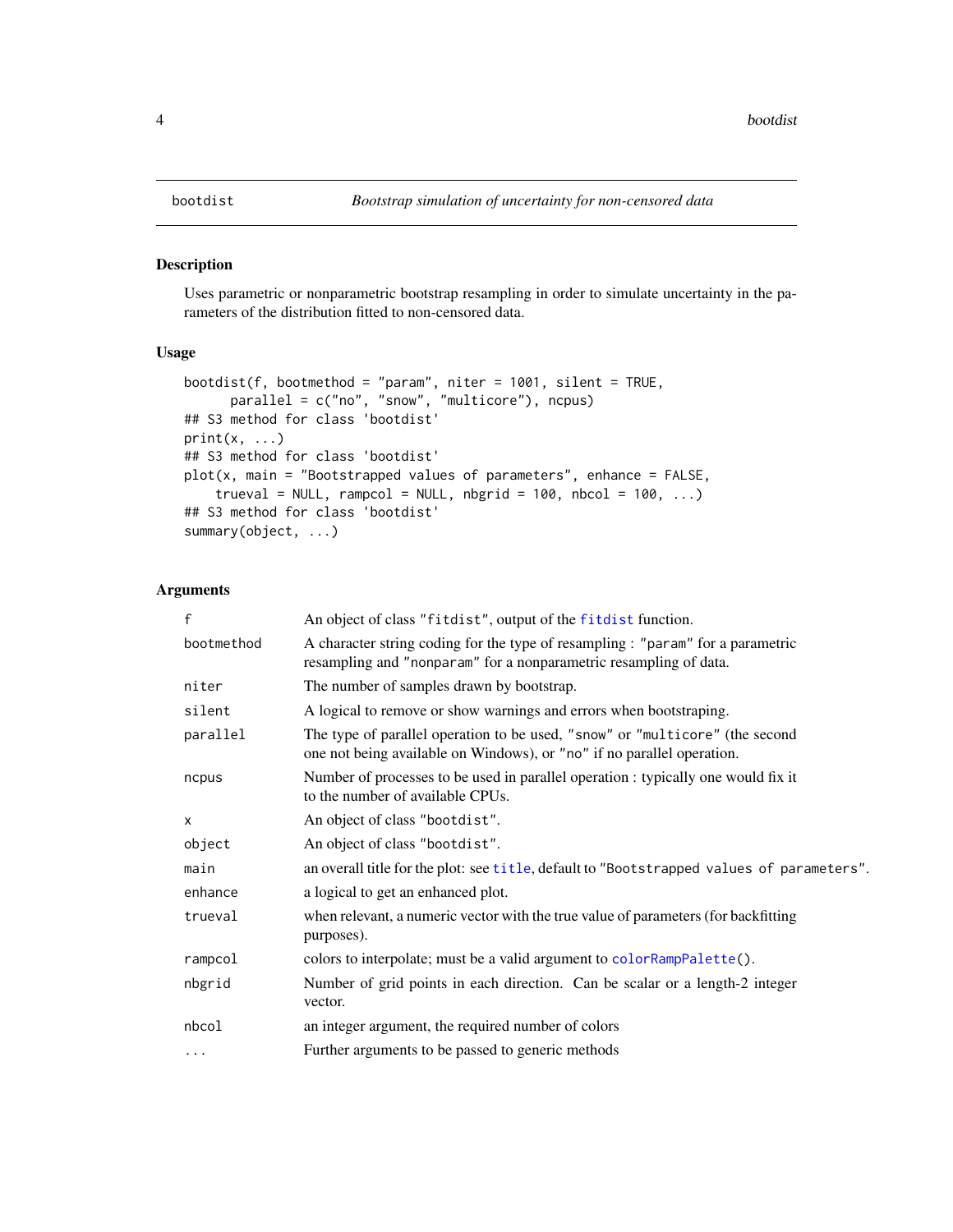#### bootdist 5

#### Details

Samples are drawn by parametric bootstrap (resampling from the distribution fitted by [fitdist](#page-21-1)) or nonparametric bootstrap (resampling with replacement from the data set). On each bootstrap sample the function [mledist](#page-59-1) (or [mmedist](#page-64-1), [qmedist](#page-75-1), [mgedist](#page-56-1) according to the component f\$method of the object of class "fitdist") is used to estimate bootstrapped values of parameters. When that function fails to converge, NA values are returned. Medians and 2.5 and 97.5 percentiles are computed by removing NA values. The medians and the 95 percent confidence intervals of parameters (2.5 and 97.5 percentiles) are printed in the summary. If inferior to the whole number of iterations, the number of iterations for which the function converges is also printed in the summary.

By default (when enhance=FALSE), the plot of an object of class "bootdist" consists in a scatterplot or a matrix of scatterplots of the bootstrapped values of parameters. It uses the function [stripchart](#page-0-0) when the fitted distribution is characterized by only one parameter, the function [plot](#page-0-0) when there are two paramters and the function [pairs](#page-0-0) in other cases. In these last cases, it provides a representation of the joint uncertainty distribution of the fitted parameters.

When enhance=TRUE, a personalized plot version of [pairs](#page-0-0) is used where upper graphs are scatterplots and lower graphs are heatmap image using [image](#page-0-0) based on a kernel based estimator for the 2D density function (using kde2d from MASS package). Arguments rampcol, nbgrid, nbcol can be used to customize the plots. Defautls values are rampcol=c("green", "yellow", "orange", "red"), nbcol=100 (see [colorRampPalette\(](#page-0-0))), nbgrid=100 (see kde2d). In addition, when fitting parameters on simulated datasets for backtesting purposes, an additional argument trueval can be used to plot a cross at the true value.

It is possible to accelerate the bootstrap using parallelization. We recommend you to use parallel = "multicore", or parallel = "snow" if you work on Windows, and to fix ncpus to the number of available processors.

#### Value

bootdist returns an object of class "bootdist", a list with 6 components,

| estim   | a data frame containing the bootstrapped values of parameters.                                                                                                                       |
|---------|--------------------------------------------------------------------------------------------------------------------------------------------------------------------------------------|
| converg | a vector containing the codes for convergence obtained if an iterative method<br>is used to estimate parameters on each bootstraped data set (and 0 if a closed<br>formula is used). |
| method  | A character string coding for the type of resampling : "param" for a parametric<br>resampling and "nonparam" for a nonparametric resampling.                                         |
| nbboot  | The number of samples drawn by bootstrap.                                                                                                                                            |
| СI      | bootstrap medians and 95 percent confidence percentile intervals of parameters.                                                                                                      |
| fitpart | The object of class "fitdist" on which the bootstrap procedure was applied.                                                                                                          |

Generic functions:

- print The print of a "bootdist" object shows the bootstrap parameter estimates. If inferior to the whole number of bootstrap iterations, the number of iterations for which the estimation converges is also printed.
- summary The summary provides the median and 2.5 and 97.5 percentiles of each parameter. If inferior to the whole number of bootstrap iterations, the number of iterations for which the estimation converges is also printed in the summary.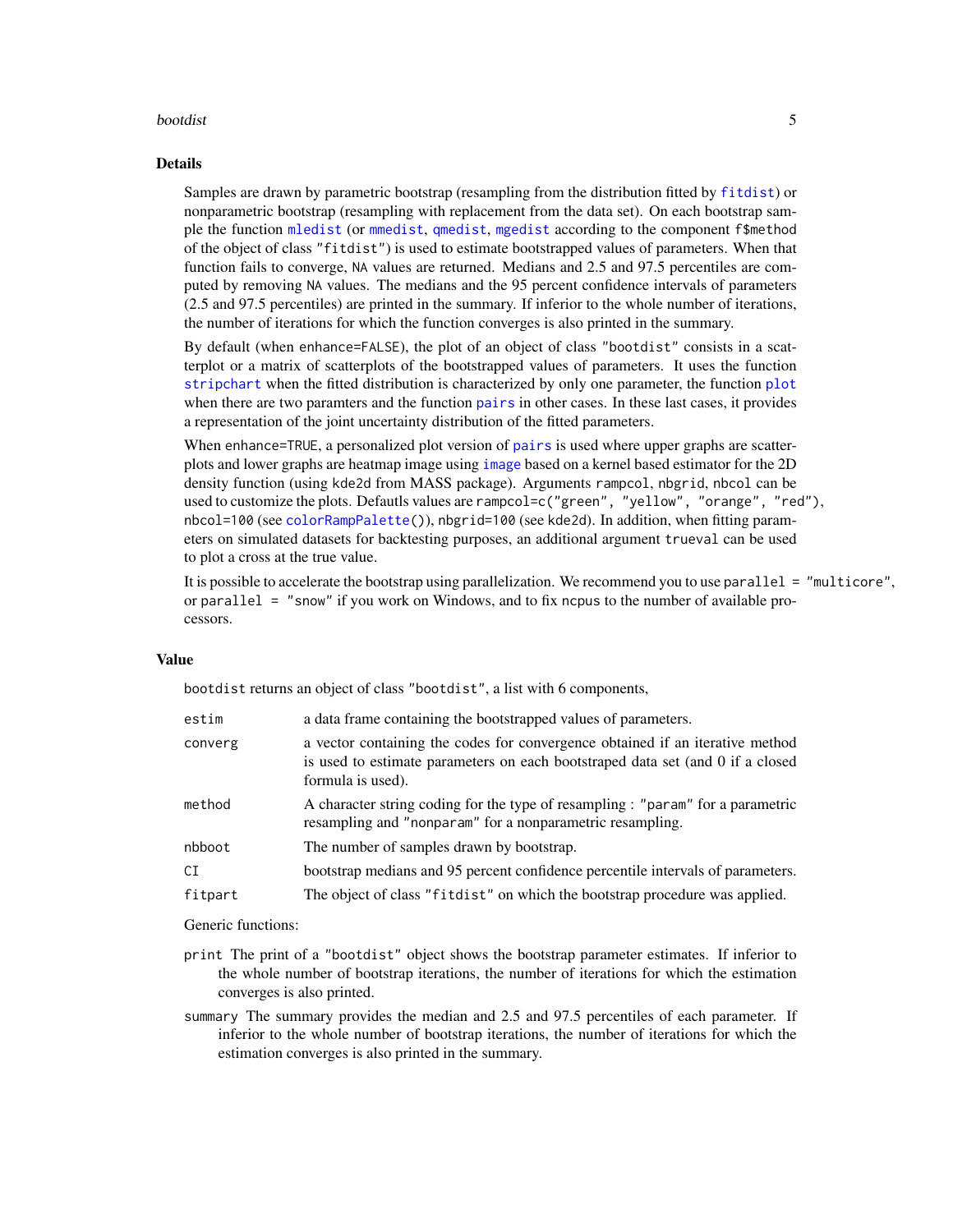plot The plot shows the bootstrap estimates with [stripchart](#page-0-0) function for univariate parameters and **[plot](#page-0-0)** function for multivariate parameters.

#### Author(s)

Marie-Laure Delignette-Muller and Christophe Dutang.

#### References

Cullen AC and Frey HC (1999), *Probabilistic techniques in exposure assessment*. Plenum Press, USA, pp. 181-241.

Delignette-Muller ML and Dutang C (2015), *fitdistrplus: An R Package for Fitting Distributions*. Journal of Statistical Software, 64(4), 1-34.

# See Also

See [fitdistrplus](#page-1-1) for an overview of the package. [fitdist](#page-21-1), [mledist](#page-59-1), [qmedist](#page-75-1), [mmedist](#page-64-1), [mgedist](#page-56-1), [quantile.bootdist](#page-78-1) for another generic function to calculate quantiles from the fitted distribution and its bootstrap results and [CIcdfplot](#page-9-1) for adding confidence intervals on quantiles to a CDF plot of the fitted distribution.

# Examples

# We choose a low number of bootstrap replicates in order to satisfy CRAN running times # constraint.

# For practical applications, we recommend to use at least niter=501 or niter=1001.

```
# (1) Fit of a gamma distribution to serving size data
# using default method (maximum likelihood estimation)
# followed by parametric bootstrap
#
data(groundbeef)
x1 <- groundbeef$serving
f1 <- fitdist(x1, "gamma")
b1 <- bootdist(f1, niter=51)
print(b1)
plot(b1)
plot(b1, enhance=TRUE)
summary(b1)
quantile(b1)
CIcdfplot(b1, CI.output = "quantile")
# (2) non parametric bootstrap on the same fit
#
b1b <- bootdist(f1, bootmethod="nonparam", niter=51)
summary(b1b)
quantile(b1b)
```
# (3) Fit of a normal distribution on acute toxicity values of endosulfan in log10 for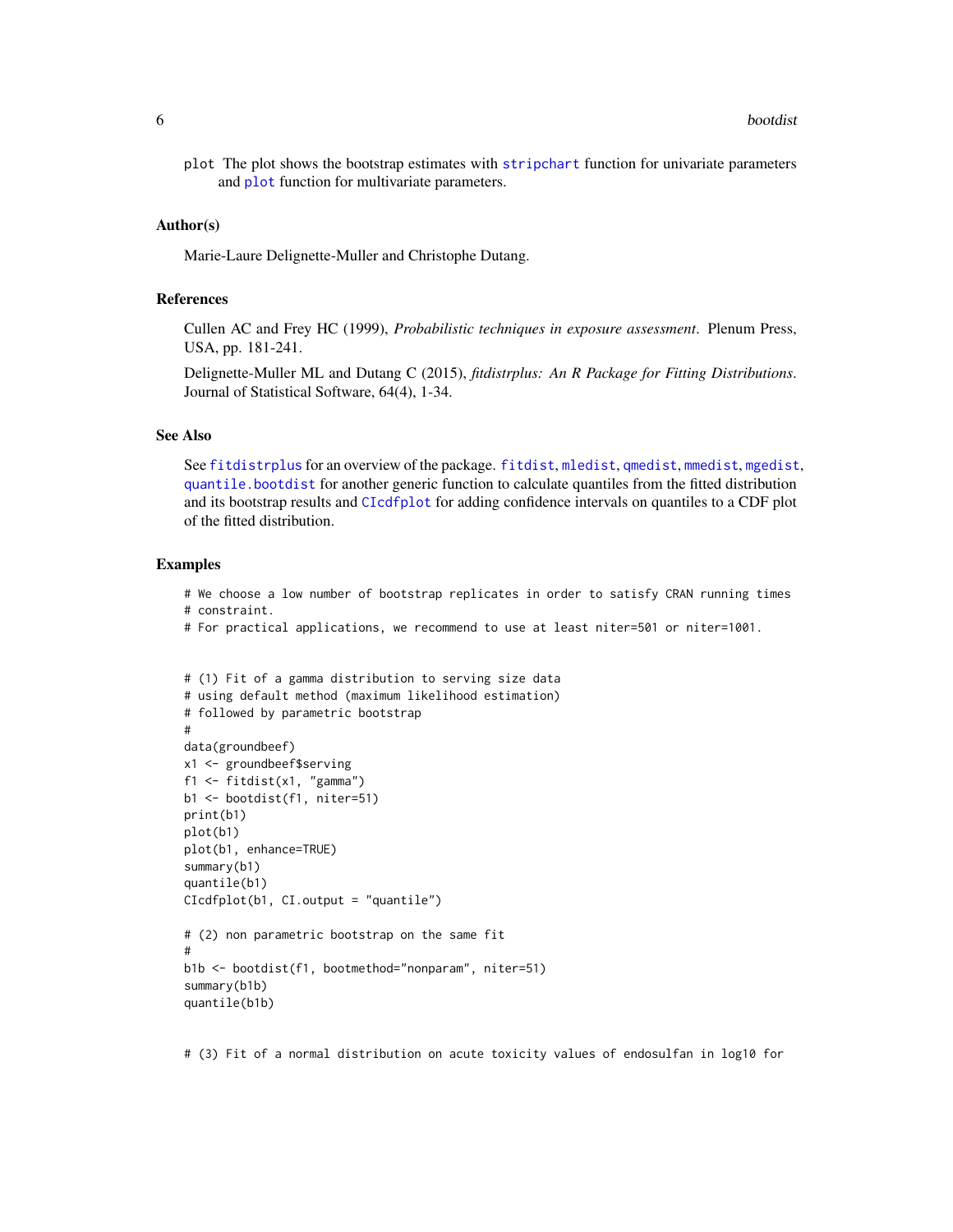#### <span id="page-6-0"></span>bootdistcens 7

```
# nonarthropod invertebrates, using maximum likelihood estimation
# to estimate what is called a species sensitivity distribution
# (SSD) in ecotoxicology, followed by estimation of the 5 percent quantile value of
# the fitted distribution, what is called the 5 percent hazardous concentration (HC5)
# in ecotoxicology, with its two-sided 95 percent confidence interval calculated by
# parametric bootstrap
#
data(endosulfan)
ATV <- subset(endosulfan, group == "NonArthroInvert")$ATV
log10ATV <- log10(subset(endosulfan, group == "NonArthroInvert")$ATV)
fln <- fitdist(log10ATV, "norm")
bln <- bootdist(fln, bootmethod = "param", niter=51)
quantile(bln, probs = c(0.05, 0.1, 0.2))
# (4) comparison of sequential and parallel versions of bootstrap
# to be tried with a greater number of iterations (1001 or more)
#
## Not run:
niter <- 1001
data(groundbeef)
x1 <- groundbeef$serving
f1 <- fitdist(x1, "gamma")
# sequential version
ptm <- proc.time()
summary(bootdist(f1, niter = niter))
proc.time() - ptm
# parallel version using snow
require(parallel)
ptm <- proc.time()
summary(bootdist(f1, niter = niter, parallel = "snow", ncpus = 4))
proc.time() - ptm
# parallel version using multicore (not available on Windows)
ptm <- proc.time()
summary(bootdist(f1, niter = niter, parallel = "multicore", ncpus = 4))
proc.time() - ptm
## End(Not run)
```
<span id="page-6-1"></span>bootdistcens *Bootstrap simulation of uncertainty for censored data*

#### Description

Uses nonparametric bootstrap resampling in order to simulate uncertainty in the parameters of the distribution fitted to censored data.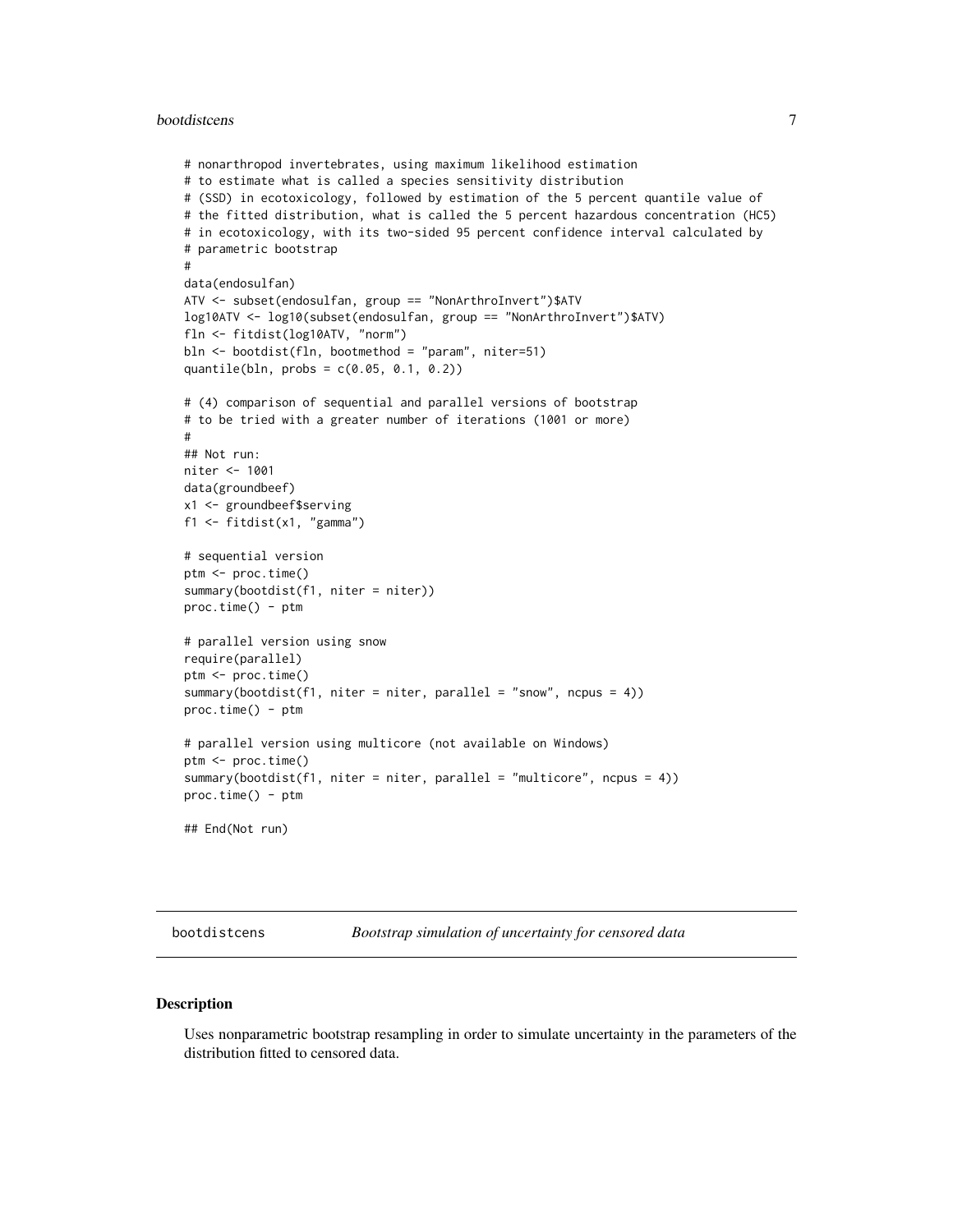# Usage

```
bootdistcens(f, niter = 1001, silent = TRUE,
      parallel = c("no", "snow", "multicore"), ncpus)
## S3 method for class 'bootdistcens'
print(x, \ldots)## S3 method for class 'bootdistcens'
plot(x, \ldots)## S3 method for class 'bootdistcens'
summary(object, ...)
```
# Arguments

| $\mathbf{f}$ | An object of class "fitdistcens", output of the fitdistcens function.                                                                                  |
|--------------|--------------------------------------------------------------------------------------------------------------------------------------------------------|
| niter        | The number of samples drawn by bootstrap.                                                                                                              |
| silent       | A logical to remove or show warnings and errors when bootstraping.                                                                                     |
| parallel     | The type of parallel operation to be used, "snow" or "multicore" (the second<br>one not being available on Windows), or "no" if no parallel operation. |
| ncpus        | Number of processes to be used in parallel operation : typically one would fix it<br>to the number of available CPUs.                                  |
| x            | An object of class "bootdistcens".                                                                                                                     |
| object       | An object of class "bootdistcens".                                                                                                                     |
| $\cdot$      | Further arguments to be passed to generic methods.                                                                                                     |

#### Details

Samples are drawn by nonparametric bootstrap (resampling with replacement from the data set). On each bootstrap sample the function [mledist](#page-59-1) is used to estimate bootstrapped values of parameters. When [mledist](#page-59-1) fails to converge, NA values are returned. Medians and 2.5 and 97.5 percentiles are computed by removing NA values. The medians and the 95 percent confidence intervals of parameters (2.5 and 97.5 percentiles) are printed in the summary. If inferior to the whole number of iterations, the number of iterations for which [mledist](#page-59-1) converges is also printed in the summary.

The plot of an object of class "bootdistcens" consists in a scatterplot or a matrix of scatterplots of the bootstrapped values of parameters. It uses the function [stripchart](#page-0-0) when the fitted distribution is characterized by only one parameter, and the function [plot](#page-0-0) in other cases. In these last cases, it provides a representation of the joint uncertainty distribution of the fitted parameters.

It is possible to accelerate the bootstrap using parallelization. We recommend you to use parallel = "multicore", or parallel  $=$  "snow" if you work on Windows, and to fix nepus to the number of available processors.

#### Value

bootdistcens returns an object of class "bootdistcens", a list with 6 components,

estim a data frame containing the bootstrapped values of parameters.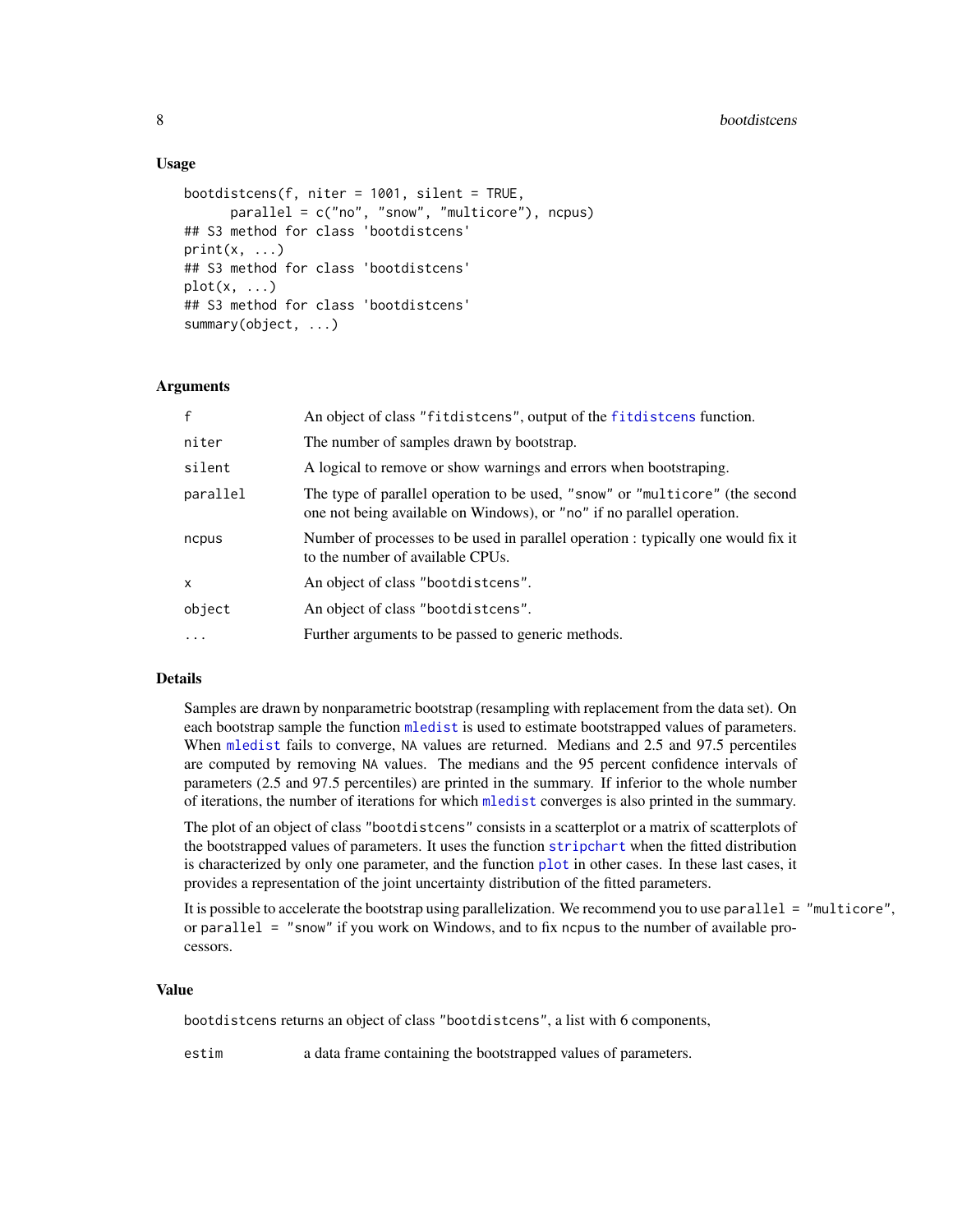#### bootdistcens 9

| converg | a vector containing the codes for convergence of the iterative method used to<br>estimate parameters on each bootstraped data set.      |
|---------|-----------------------------------------------------------------------------------------------------------------------------------------|
| method  | A character string coding for the type of resampling : in this case "nonparam"<br>as it is the only available method for censored data. |
| nbboot  | The number of samples drawn by bootstrap.                                                                                               |
| СI      | bootstrap medians and 95 percent confidence percentile intervals of parameters.                                                         |
| fitpart | The object of class "fitdistcens" on which the bootstrap procedure was ap-<br>plied.                                                    |

Generic functions:

- print The print of a "bootdistcens" object shows the bootstrap parameter estimates. If inferior to the whole number of bootstrap iterations, the number of iterations for which the estimation converges is also printed.
- summary The summary provides the median and 2.5 and 97.5 percentiles of each parameter. If inferior to the whole number of bootstrap iterations, the number of iterations for which the estimation converges is also printed in the summary.
- plot The plot shows the bootstrap estimates with the [stripchart](#page-0-0) function for univariate parameters and [plot](#page-0-0) function for multivariate parameters.

#### Author(s)

Marie-Laure Delignette-Muller and Christophe Dutang.

#### References

Cullen AC and Frey HC (1999), *Probabilistic techniques in exposure assessment*. Plenum Press, USA, pp. 181-241.

Delignette-Muller ML and Dutang C (2015), *fitdistrplus: An R Package for Fitting Distributions*. Journal of Statistical Software, 64(4), 1-34.

#### See Also

See [fitdistrplus](#page-1-1) for an overview of the package. [fitdistcens](#page-31-1), [mledist](#page-59-1), [quantile.bootdistcens](#page-78-1) for another generic function to calculate quantiles from the fitted distribution and its bootstrap results and [CIcdfplot](#page-9-1) for adding confidence intervals on quantiles to a CDF plot of the fitted distribution.

#### Examples

```
# We choose a low number of bootstrap replicates in order to satisfy CRAN running times
# constraint.
```
# For practical applications, we recommend to use at least niter=501 or niter=1001.

```
# (1) Fit of a normal distribution to fluazinam data in log10
# followed by nonparametric bootstrap and calculation of quantiles
```
# with 95 percent confidence intervals

```
#
```

```
data(fluazinam)
```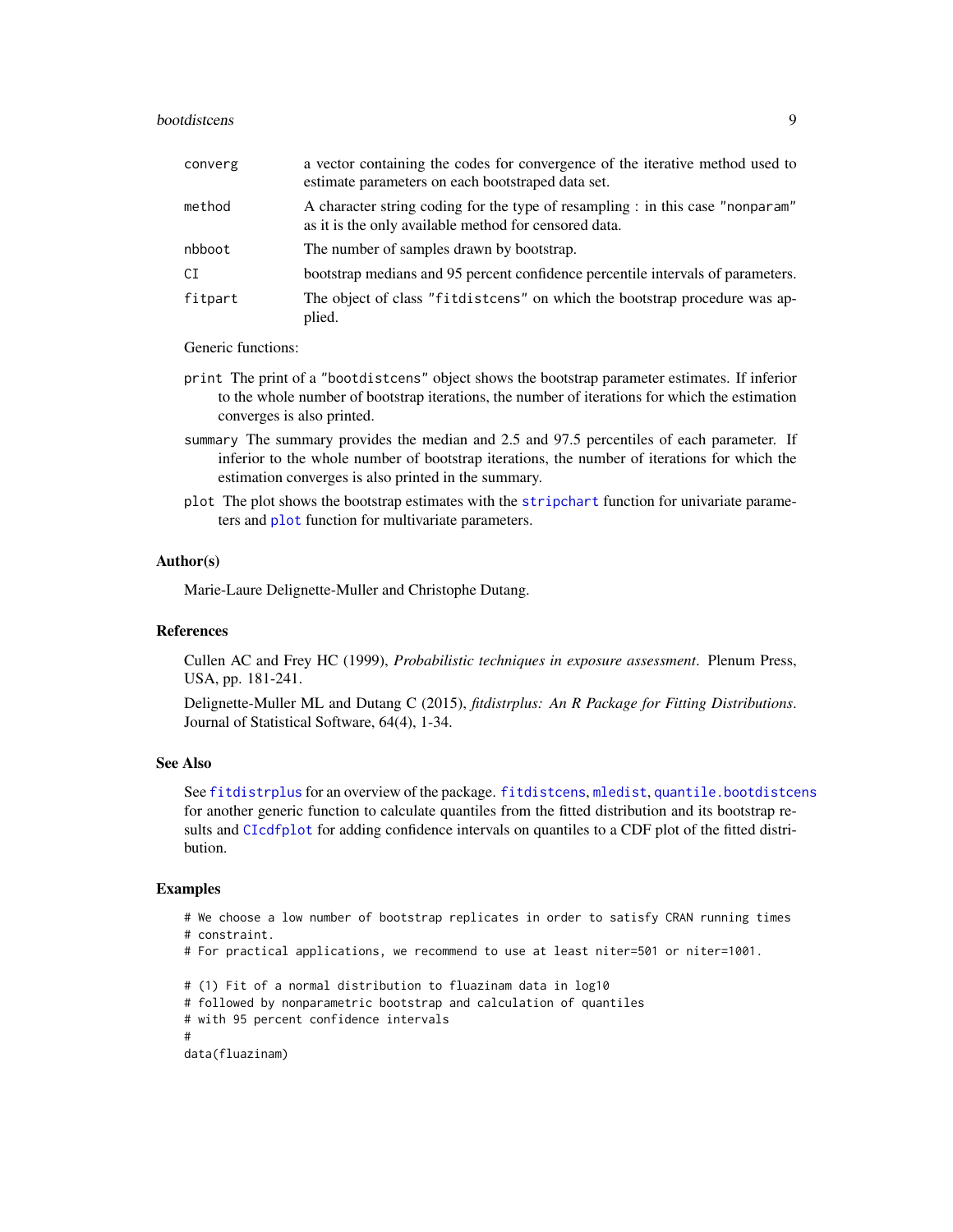```
(d1 <-log10(fluazinam))
f1 <- fitdistcens(d1, "norm")
b1 <- bootdistcens(f1, niter = 101)
h1summary(b1)
plot(b1)
quantile(b1)
CIcdfplot(b1, CI.output = "quantile")
# (2) Estimation of the mean of the normal distribution
# by maximum likelihood with the standard deviation fixed at 1
# using the argument fix.arg
# followed by nonparametric bootstrap
# and calculation of quantiles with 95 percent confidence intervals
#
f1b <- fitdistcens(d1, "norm", start = list(mean = 1),fix.arg = list(sd = 1))
b1b <- bootdistcens(f1b, niter = 101)
summary(b1b)
plot(b1b)
quantile(b1b)
# (3) comparison of sequential and parallel versions of bootstrap
# to be tried with a greater number of iterations (1001 or more)
#
## Not run:
niter <- 1001
data(fluazinam)
d1 <-log10(fluazinam)
f1 <- fitdistcens(d1, "norm")
# sequential version
ptm <- proc.time()
summary(bootdistcens(f1, niter = niter))
proc.time() - ptm
# parallel version using snow
require(parallel)
ptm <- proc.time()
summary(bootdistcens(f1, niter = niter, parallel = "snow", ncpus = 4))
proc.time() - ptm
# parallel version using multicore (not available on Windows)
ptm <- proc.time()
summary(bootdistcens(f1, niter = niter, parallel = "multicore", ncpus = 4))
proc.time() - ptm
## End(Not run)
```
<span id="page-9-0"></span>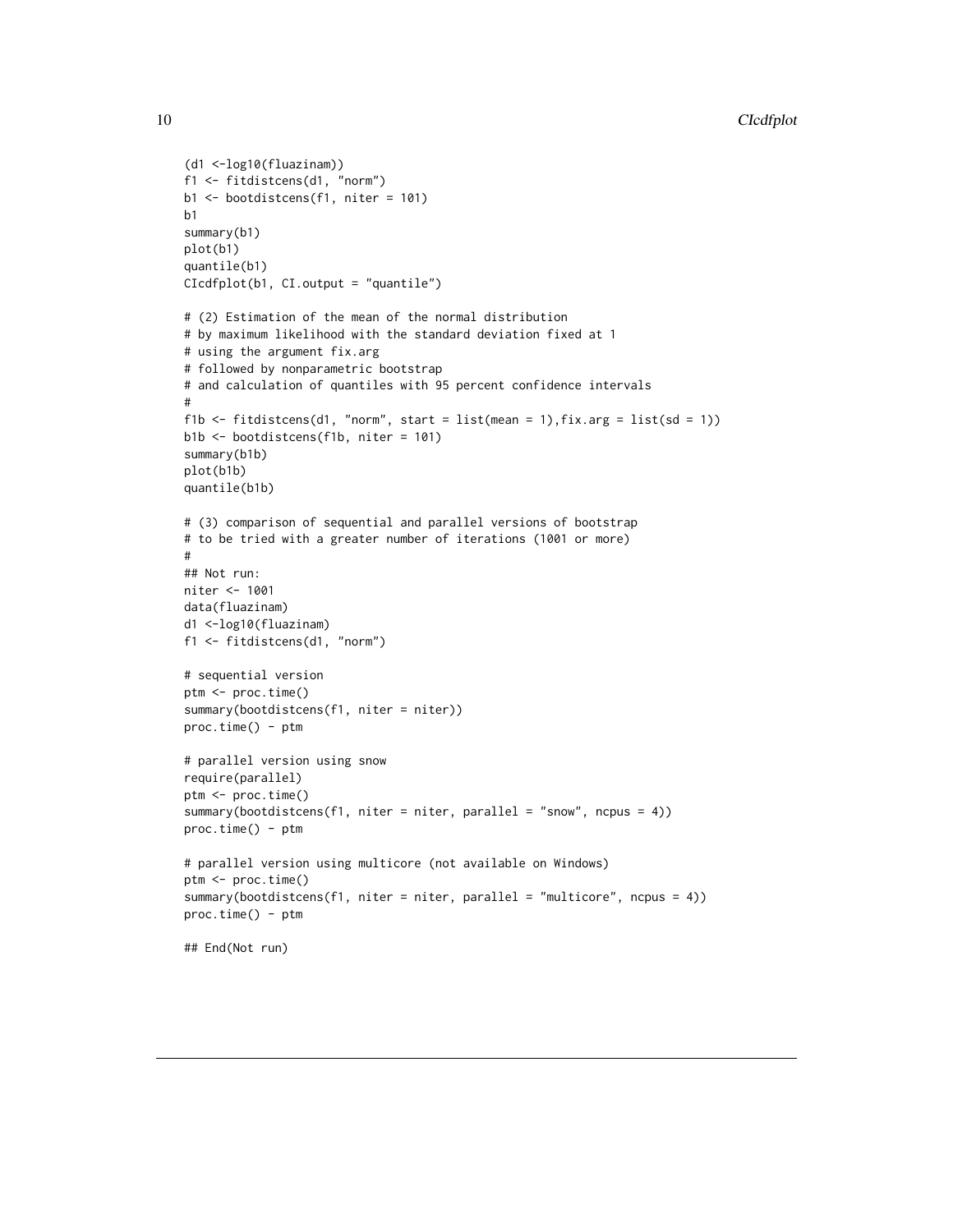#### CIcdfplot 11

# Description

cdfband plots the empirical cumulative distribution function with the bootstraped pointwise confidence intervals on probabilities of on quantiles.

# Usage

```
CIcdfplot(b, CI.output, CI.type = "two.sided", CI.level = 0.95, CI.col = "red",
 CI.lty = 2, CI.fill = NULL, CI.only = FALSE, xlim, ylim, xlogscale = FALSE,
 ylogscale = FALSE, main, xlab, ylab, datapch, datacol, fitlty, fitcol,
  horizontals = TRUE, verticals = FALSE, do.points = TRUE, use.ppoints = TRUE,
  a.ppoints = 0.5, lines01 = FALSE, \ldots)
```
# Arguments

| b         | One "bootdist" object.                                                                                                                 |
|-----------|----------------------------------------------------------------------------------------------------------------------------------------|
| CI.output | The quantity on which (bootstraped) bootstraped confidence intervals are com-<br>puted: either "probability" or "quantile").           |
| CI.type   | Type of confidence intervals: either "two.sided" or one-sided intervals ("less"<br>or "greater").                                      |
| CI.level  | The confidence level.                                                                                                                  |
| CI.co1    | the color of the confidence intervals.                                                                                                 |
| CI.lty    | the line type of the confidence intervals.                                                                                             |
| CI. fill  | a color to fill the confidence area. Default is NULL corresponding to no filling.                                                      |
| $CI-only$ | A logical whether to plot empirical and fitted distribution functions or only the<br>confidence intervals. Default to FALSE.           |
| xlim      | The $x$ -limits of the plot.                                                                                                           |
| ylim      | The <i>y</i> -limits of the plot.                                                                                                      |
| xlogscale | If TRUE, uses a logarithmic scale for the $x$ -axis.                                                                                   |
| ylogscale | If TRUE, uses a logarithmic scale for the $y$ -axis.                                                                                   |
| main      | A main title for the plot, see also title.                                                                                             |
| xlab      | A label for the x-axis, defaults to a description of $x$ .                                                                             |
| ylab      | A label for the $y$ -axis, defaults to a description of y.                                                                             |
| datapch   | An integer specifying a symbol to be used in plotting data points, see also<br>points (only for non censored data).                    |
| datacol   | A specification of the color to be used in plotting data points.                                                                       |
| fitcol    | A (vector of) color(s) to plot fitted distributions. If there are fewer colors than<br>fits they are recycled in the standard fashion. |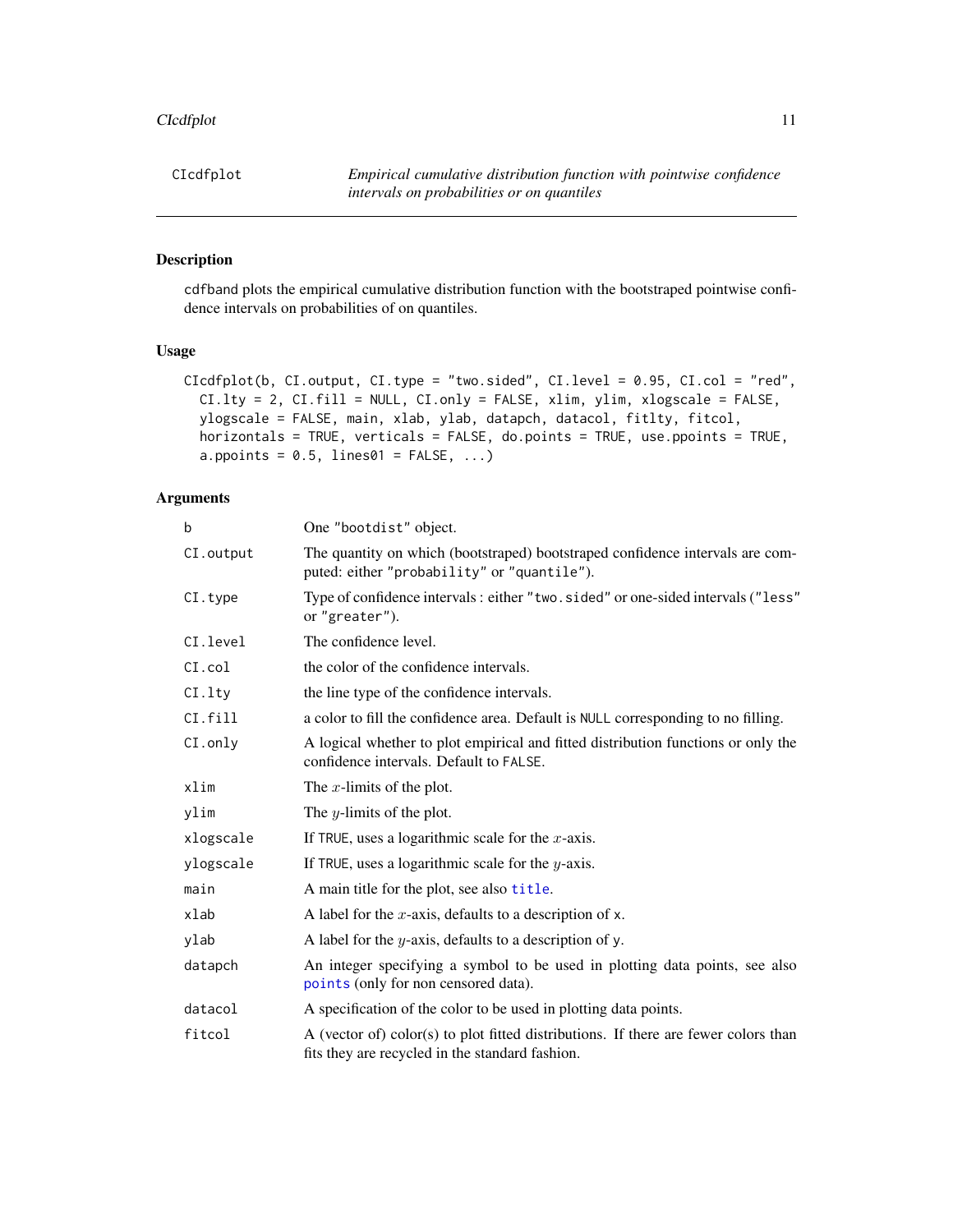| fitlty      | A (vector of) line type(s) to plot fitted distributions/densities. If there are fewer<br>colors than fits they are recycled in the standard fashion. See also par.                                                                                                                        |
|-------------|-------------------------------------------------------------------------------------------------------------------------------------------------------------------------------------------------------------------------------------------------------------------------------------------|
| horizontals | If TRUE, draws horizontal lines for the step empirical cdf function (only for non<br>censored data). See also plot. stepfun.                                                                                                                                                              |
| do.points   | logical; if TRUE, also draw points at the x-locations. Default is true (only for non<br>censored data).                                                                                                                                                                                   |
| verticals   | If TRUE, draws also vertical lines for the empirical cdf function. Only taken into<br>account if horizontals=TRUE (only for non censored data).                                                                                                                                           |
| use.ppoints | If TRUE, probability points of the empirical distribution are defined using func-<br>tion ppoints as $(1:n - a.ppoints)/(n - 2a.ppoints + 1)$ (only for non<br>censored data). If FALSE, probability points are simply defined as 1:n / n. This<br>argument is ignored for discrete data. |
| a.ppoints   | If use, ppoints=TRUE, this is passed to function ppoints (only for non censored<br>data).                                                                                                                                                                                                 |
| lines01     | A logical to plot two horizontal lines at $h=0$ and $h=1$ for cdfcomp.                                                                                                                                                                                                                    |
|             | Further graphical arguments passed to matlines or polygon, respectively when<br>CI.fill=FALSE and CI.fill=TRUE.                                                                                                                                                                           |

# Details

CIcdfplot provides a plot of the empirical distribution using [cdfcomp](#page-42-0) or [cdfcompcens](#page-47-1), with bootstraped pointwise confidence intervals on probabilities (y values) or on quantiles (x values). Each interval is computed by evaluating the quantity of interest (probability associated to an x value or quantile associated to an y value) using all the bootstraped values of parameters to get a bootstraped sample of the quantity of interest and then by calculating percentiles on this sample to get a confidence interval (classically 2.5 and 97.5 percentiles for a 95 percent confidence level). If CI.fill != NULL, then the whole confidence area is filled by the color CI.fill thanks to the function polygon, otherwise only borders are drawn thanks to the function matline. Further graphical arguments can be passed to these functions using the three dots arguments ....

#### Author(s)

Christophe Dutang and Marie-Laure Delignette-Muller.

#### References

Delignette-Muller ML and Dutang C (2015), *fitdistrplus: An R Package for Fitting Distributions*. Journal of Statistical Software, 64(4), 1-34.

# See Also

See also [cdfcomp](#page-42-0), [cdfcompcens](#page-47-1), [bootdist](#page-3-1) and [quantile](#page-0-0).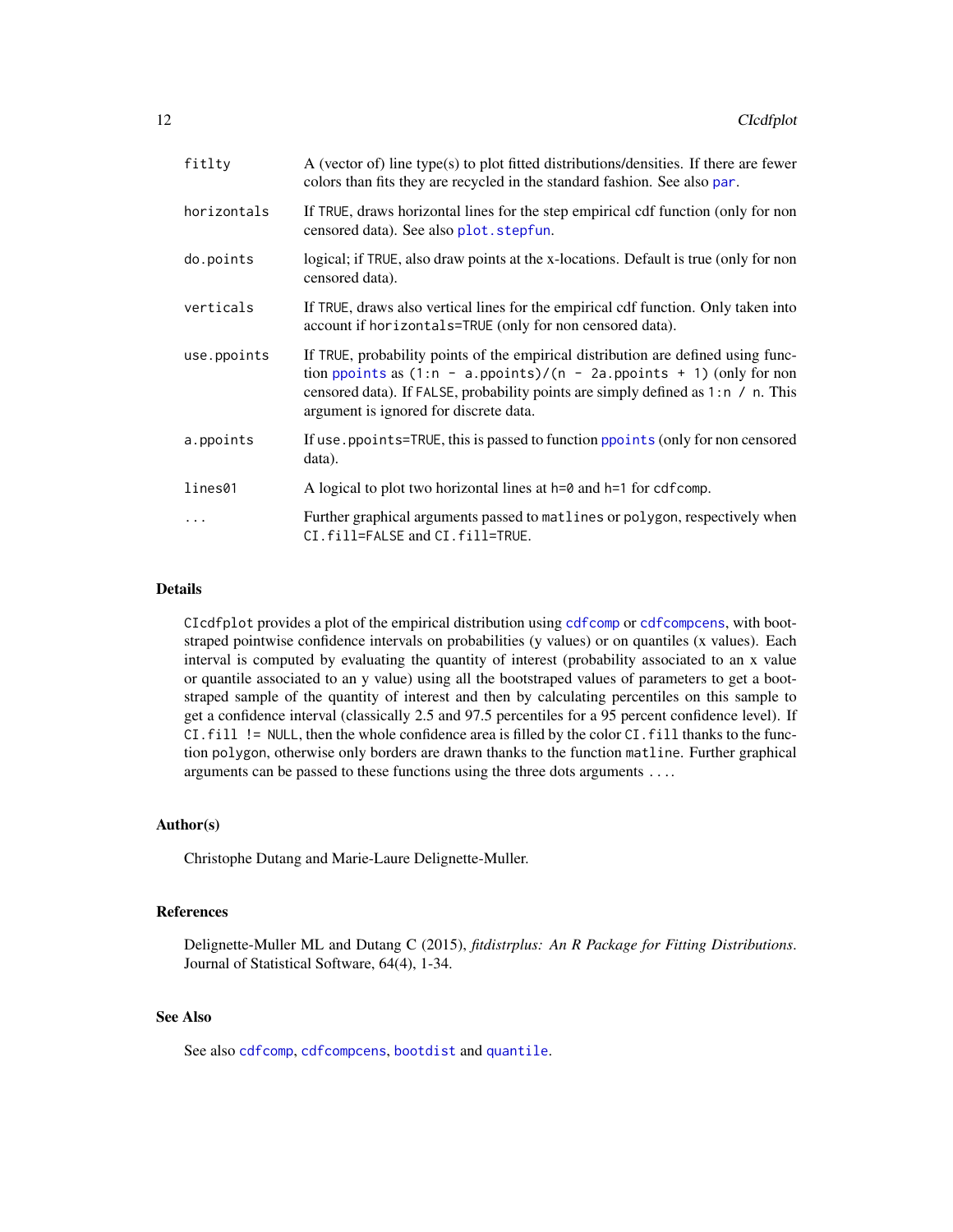#### CIcdfplot 13

#### Examples

```
# We choose a low number of bootstrap replicates in order to satisfy CRAN running times
# constraint.
# For practical applications, we recommend to use at least niter=501 or niter=1001.
# (1) Fit of an exponential distribution
#
set.seed(123)
s1 \leq - rexp(50, 1)
f1 <- fitdist(s1, "exp")
b1 <- bootdist(f1, niter= 11) #voluntarily low to decrease computation time
# plot 95 percent bilateral confidence intervals on y values (probabilities)
CIcdfplot(b1, CI.level= 95/100, CI.output = "probability")
# plot of the previous intervals as a band
CIcdfplot(b1, CI.level= 95/100, CI.output = "probability",
  CI.fill = "pink", CI,col = "red")# plot of the previous intervals as a band without empirical and fitted dist. functions
CIcdfplot(b1, CI.level= 95/100, CI.output = "probability", CI.only = TRUE,
  CI.fill = "pink", CI,col = "red")# same plot without contours
CIcdfplot(b1, CI.level= 95/100, CI.output = "probability", CI.only = TRUE,
  CI.fill = "pink", CI,col = "pink"# plot 95 percent bilateral confidence intervals on x values (quantiles)
CIcdfplot(b1, CI.level= 95/100, CI.output = "quantile")
# plot 95 percent unilateral confidence intervals on quantiles
CIcdfplot(b1, CI.level = 95/100, CI.output = "quant", CI.type = "less",
  CI.fill = "grey80", CI,col = "black", CI.lty = 1)CIcdfplot(b1, CI.level= 95/100, CI.output = "quant", CI.type = "greater",
  CI.fill = "grey80", CI,col = "black", CI.lty = 1)# (2) Fit of a normal distribution on acute toxicity log-transformed values of
# endosulfan for nonarthropod invertebrates, using maximum likelihood estimation
# to estimate what is called a species sensitivity distribution
# (SSD) in ecotoxicology, followed by estimation of the 5, 10 and 20 percent quantile
# values of the fitted distribution, which are called the 5, 10, 20 percent hazardous
# concentrations (HC5, HC10, HC20) in ecotoxicology, with their
# confidence intervals, from a small number of bootstrap
# iterations to satisfy CRAN running times constraint and plot of the band
# representing pointwise confidence intervals on any quantiles (any HCx values)
# For practical applications, we recommend to use at least niter=501 or niter=1001.
#
```
data(endosulfan)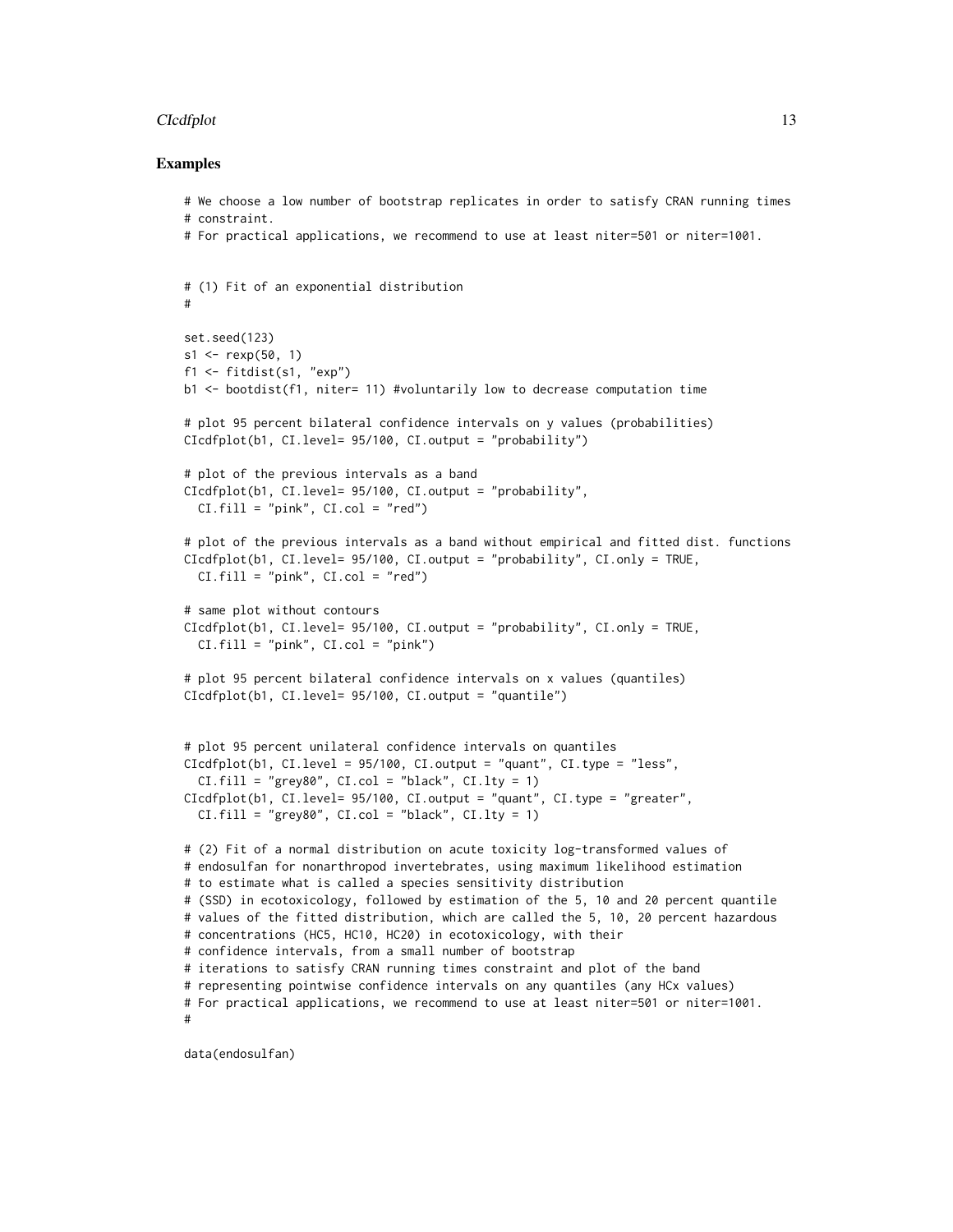```
ATV <- subset(endosulfan, group == "NonArthroInvert")$ATV
log10ATV <- log10(subset(endosulfan, group == "NonArthroInvert")$ATV)
fln <- fitdist(log10ATV, "norm")
bln <- bootdist(fln, bootmethod ="param", niter=101)
quantile(bln, probs = c(0.05, 0.1, 0.2))
CIcdfplot(bln, CI.output = "quantile", CI.fill = "lightblue", CI.col = "blue",
          xlim = c(1,5)# (3) Same type of example as example (2) from ecotoxicology
# with censored data
#
data(salinity)
log10LC50 <-log10(salinity)
fln <- fitdistcens(log10LC50,"norm")
bln <- bootdistcens(fln, niter=101)
(HC5ln <- quantile(bln,probs = 0.05))
CIcdfplot(bln, CI.output = "quantile", CI.fill = "lightblue", CI.col = "blue",
    xlab = "log10(LC50)", xlim=c(0.5, 2), lines01 = TRUE)# zoom around the HC5
CIcdfplot(bln, CI.output = "quantile", CI.fill = "lightblue", CI.col = "blue",
          xlab = "log10(LC50)", lines01 = TRUE, xlim = c(0.8, 1.5), ylim = c(0, 0.1))
abline(h = 0.05, lty = 2) # line corresponding to a CDF of 5 percent
```
danish *Danish reinsurance claim dataset*

# **Description**

The univariate dataset was collected at Copenhagen Reinsurance and comprise 2167 fire losses over the period 1980 to 1990. They have been adjusted for inflation to reflect 1985 values and are expressed in millions of Danish Krone.

The multivariate data set is the same data as above but the total claim has been divided into a building loss, a loss of contents and a loss of profits.

#### Usage

```
data(danishuni)
data(danishmulti)
```
#### Format

danishuni contains two columns:

Date The day of claim occurence.

Loss The total loss amount in millions of Danish Krone (DKK).

danishmulti contains five columns:

<span id="page-13-0"></span>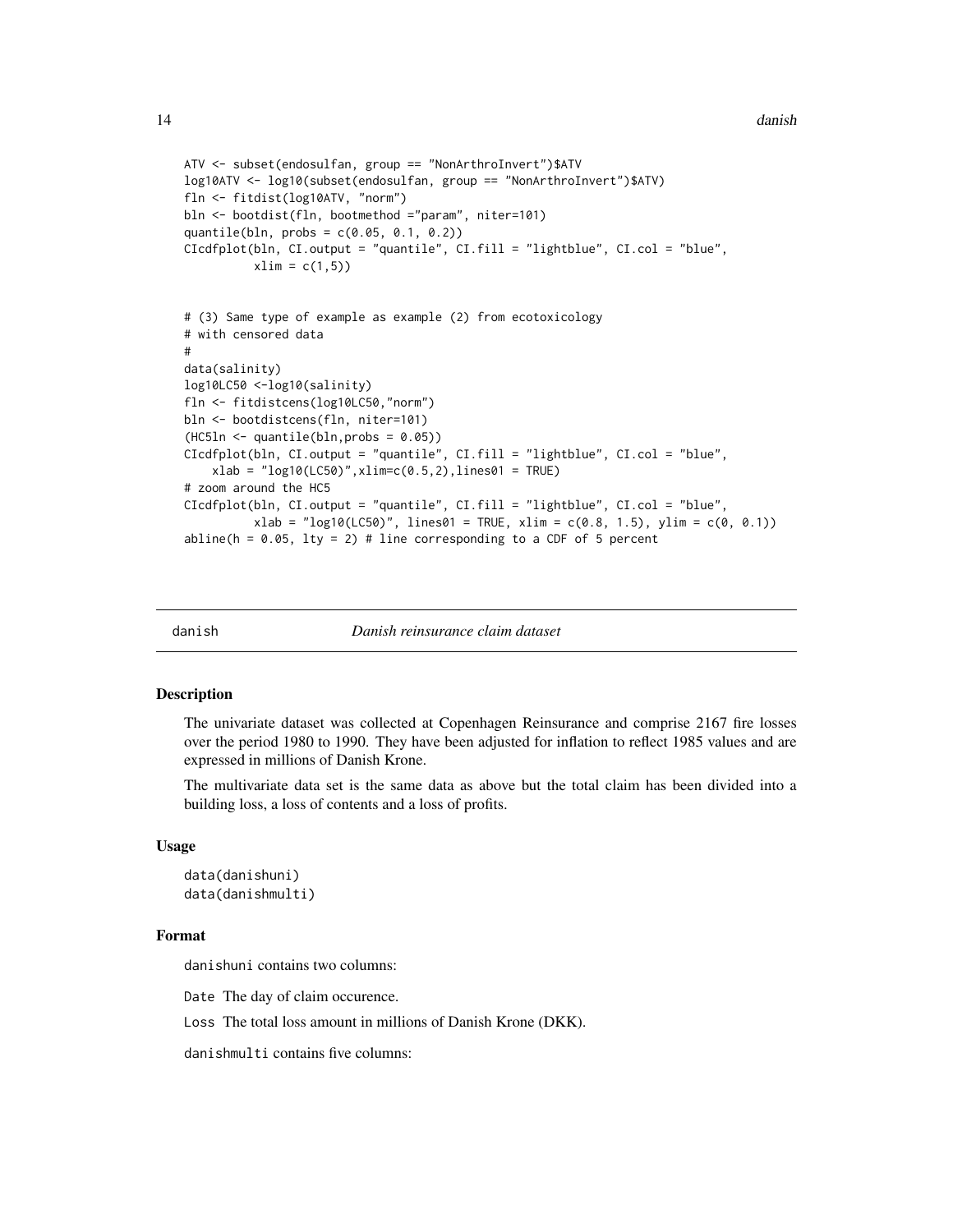#### danish the contract of the contract of the contract of the contract of the contract of the contract of the contract of the contract of the contract of the contract of the contract of the contract of the contract of the con

Date The day of claim occurence.

Building The loss amount (mDKK) of the building coverage.

Contents The loss amount (mDKK) of the contents coverage.

Profits The loss amount (mDKK) of the profit coverage.

Total The total loss amount (mDKK).

All columns are numeric except Date columns of class Date.

# Source

Embrechts, P., Kluppelberg, C. and Mikosch, T. (1997) *Modelling Extremal Events for Insurance and Finance*. Berlin: Springer.

#### References

Dataset used in McNeil (1996), *Estimating the Tails of Loss Severity Distributions using Extreme Value Theory*, ASTIN Bull. Davison, A. C. (2003) *Statistical Models*. Cambridge University Press. Page 278.

# Examples

```
# (1) load of data
#
data(danishuni)
# (2) plot and description of data
#
plotdist(danishuni$Loss)
# (3) load of data
#
data(danishmulti)
# (4) plot and description of data
#
idx <- sample(1:NROW(danishmulti), 10)
barplot(danishmulti$Building[idx], col = "grey25",
  ylim = c(0, max(danishmulti$Total[idx])), main = "Some claims of danish data set")
barplot(danishmulti$Content[idx], add = TRUE, col = "grey50", axes = FALSE)
barplot(danishmulti$Profits[idx], add = TRUE, col = "grey75", axes = FALSE)
legend("topleft", legend = c("Building", "Content", "Profits"),
  fill = c("grey25", "grey50", "grey75"))
```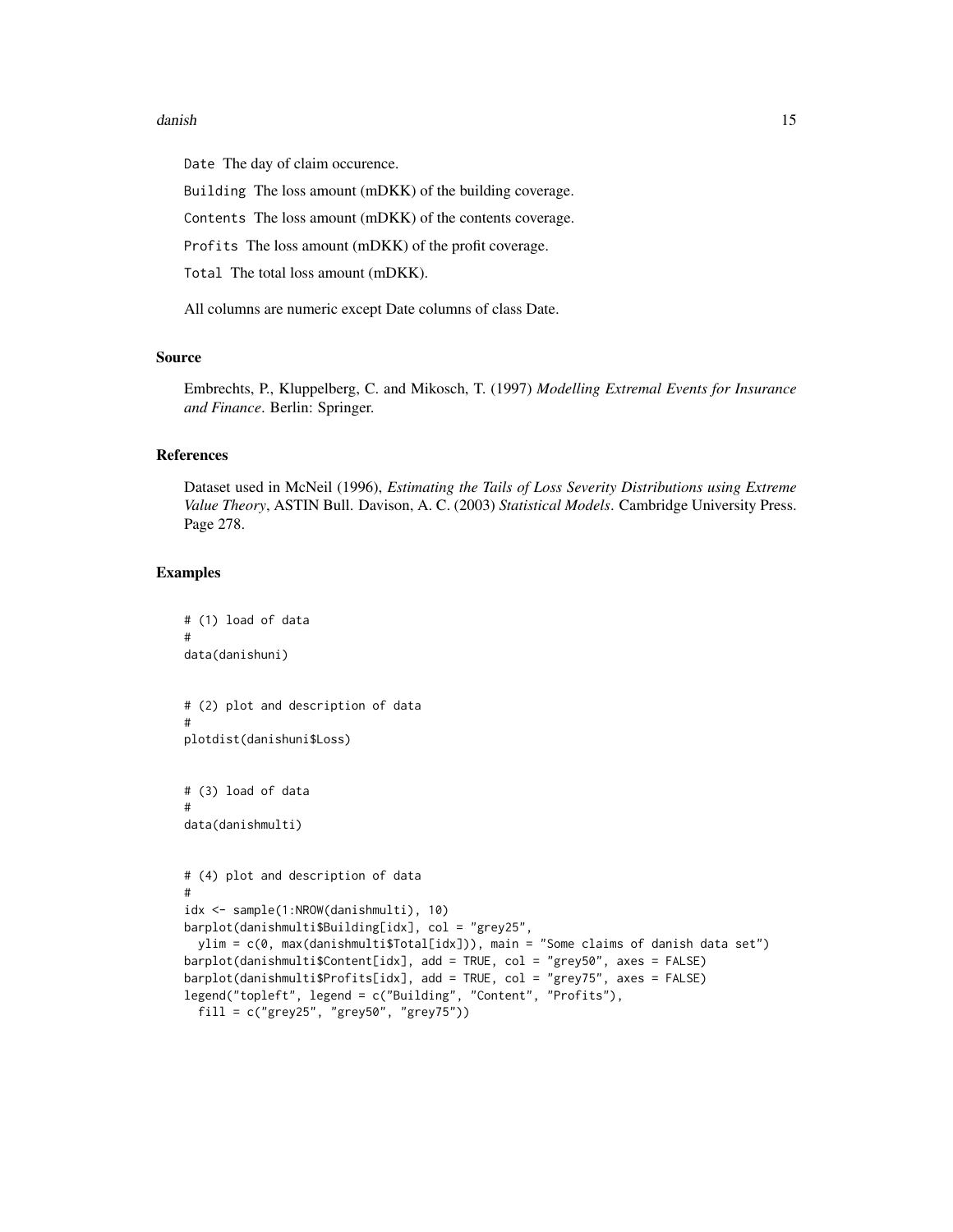<span id="page-15-0"></span>

#### Description

Datasets used in the FAQ vignette.

# Usage

```
data(dataFAQlog1)
data(dataFAQscale1)
data(dataFAQscale2)
```
# Format

dataFAQlog1 dataFAQscale1 dataFAQscale2 are vectors of numeric data.

#### Author(s)

Marie-Laure Delignette-Muller and Christophe Dutang.

<span id="page-15-1"></span>descdist *Description of an empirical distribution for non-censored data*

#### Description

Computes descriptive parameters of an empirical distribution for non-censored data and provides a skewness-kurtosis plot.

# Usage

```
descdist(data, discrete = FALSE, boot = NULL, method = "unbiased",
graph = TRUE, obs.col = "darkblue", obs.pch = 16, boot.col = "orange")
```
## S3 method for class 'descdist'  $print(x, \ldots)$ 

# Arguments

| data     | A numeric vector.                                                            |
|----------|------------------------------------------------------------------------------|
| discrete | If TRUE, the distribution is considered as discrete.                         |
| boot     | If not NULL, boot values of skewness and kurtosis are plotted from bootstrap |
|          | samples of data, boot must be fixed in this case to an integer above 10.     |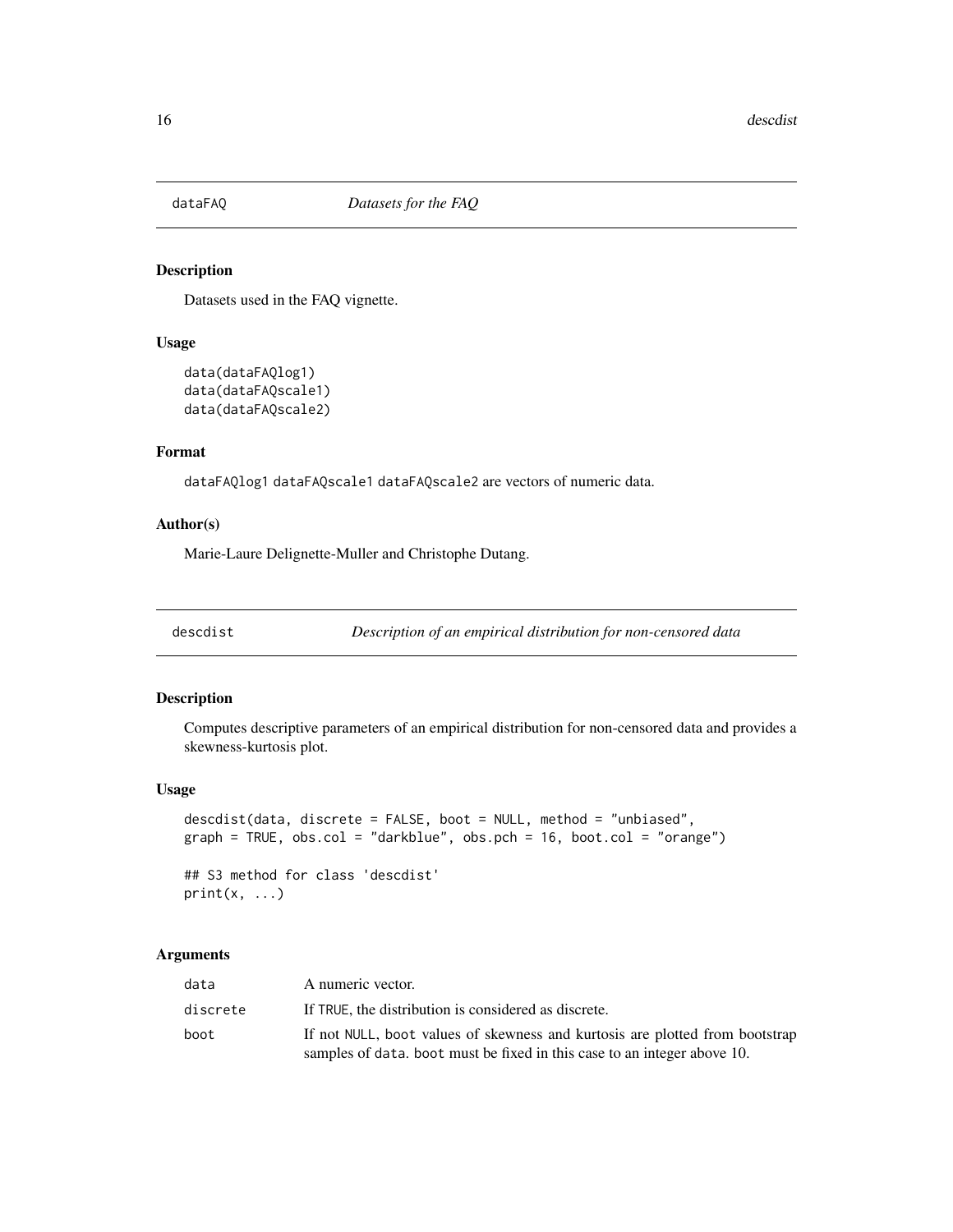#### descdist two descriptions of the contract of the contract of the contract of the contract of the contract of the contract of the contract of the contract of the contract of the contract of the contract of the contract of t

| method       | "unbiased" for unbiased estimated values of statistics or "sample" for sample<br>values. |
|--------------|------------------------------------------------------------------------------------------|
| graph        | If FALSE, the skewness-kurtosis graph is not plotted.                                    |
| obs.col      | Color used for the observed point on the skewness-kurtosis graph.                        |
| obs.pch      | plotting character used for the observed point on the skewness-kurtosis graph.           |
| boot.col     | Color used for bootstrap sample of points on the skewness-kurtosis graph.                |
| $\mathsf{x}$ | An object of class "descdist".                                                           |
| $\cdots$     | Further arguments to be passed to generic functions                                      |

# **Details**

Minimum, maximum, median, mean, sample sd, and sample (if method=="sample") or by default unbiased estimations of skewness and Pearsons's kurtosis values are printed (Sokal and Rohlf, 1995). A skewness-kurtosis plot such as the one proposed by Cullen and Frey (1999) is given for the empirical distribution. On this plot, values for common distributions are also displayed as a tools to help the choice of distributions to fit to data. For some distributions (normal, uniform, logistic, exponential for example), there is only one possible value for the skewness and the kurtosis (for a normal distribution for example, skewness  $= 0$  and kurtosis  $= 3$ ), and the distribution is thus represented by a point on the plot. For other distributions, areas of possible values are represented, consisting in lines (gamma and lognormal distributions for example), or larger areas (beta distribution for example). The Weibull distribution is not represented on the graph but it is indicated on the legend that shapes close to lognormal and gamma distributions may be obtained with this distribution.

In order to take into account the uncertainty of the estimated values of kurtosis and skewness from data, the data set may be bootstraped by fixing the argument boot to an integer above 10. boot values of skewness and kurtosis corresponding to the boot bootstrap samples are then computed and reported in blue color on the skewness-kurtosis plot.

If discrete is TRUE, the represented distributions are the Poisson, negative binomial distributions, and the normal distribution to which previous discrete distributions may converge. If discrete is FALSE, these are uniform, normal, logistic, lognormal, beta and gamma distributions.

# Value

descdist returns a list with 7 components,

| min      | the minimum value                                                                                                         |
|----------|---------------------------------------------------------------------------------------------------------------------------|
| max      | the maximum value                                                                                                         |
| median   | the median value                                                                                                          |
| mean     | the mean value                                                                                                            |
| sd       | the standard deviation sample or estimated value                                                                          |
| skewness | the skewness sample or estimated value                                                                                    |
| kurtosis | the kurtosis sample or estimated value                                                                                    |
| method   | the method specified in input ("unbiased" for unbiased estimated values of statis-<br>tics or "sample" for sample values. |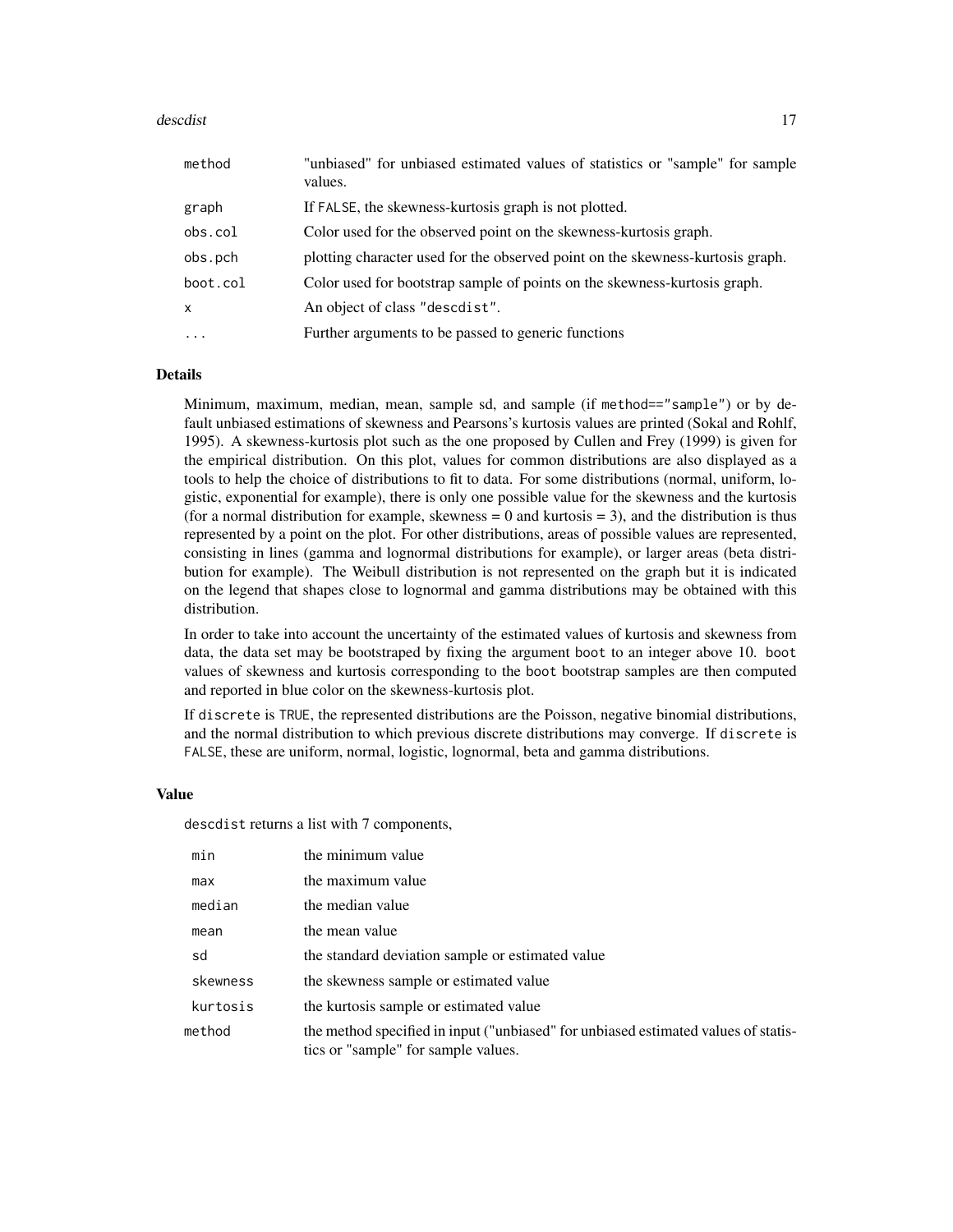#### Author(s)

Marie-Laure Delignette-Muller and Christophe Dutang.

#### References

Cullen AC and Frey HC (1999), *Probabilistic techniques in exposure assessment*. Plenum Press, USA, pp. 81-159.

Evans M, Hastings N and Peacock B (2000), *Statistical distributions*. John Wiley and Sons Inc.

Sokal RR and Rohlf FJ (1995), *Biometry*. W.H. Freeman and Company, USA, pp. 111-115.

Delignette-Muller ML and Dutang C (2015), *fitdistrplus: An R Package for Fitting Distributions*. Journal of Statistical Software, 64(4), 1-34.

# See Also

[plotdist](#page-68-1)

#### Examples

```
# (1) Description of a sample from a normal distribution
# with and without uncertainty on skewness and kurtosis estimated by bootstrap
#
set.seed(1234)
x1 <- rnorm(100)descdist(x1)
descdist(x1,boot=500)
# (2) Description of a sample from a beta distribution
# with uncertainty on skewness and kurtosis estimated by bootstrap
# with changing of default colors and plotting character for observed point
#
descdist(rbeta(100,shape1=0.05,shape2=1),boot=500,
obs.col="blue", obs.pch = 15, boot.col="yellow")
# (3) Description of a sample from a gamma distribution
# with uncertainty on skewness and kurtosis estimated by bootstrap
# without plotting
#
descdist(rgamma(100,shape=2,rate=1),boot=500,graph=FALSE)
# (3) Description of a sample from a Poisson distribution
# with uncertainty on skewness and kurtosis estimated by bootstrap
#
descdist(rpois(100,lambda=2),discrete=TRUE,boot=500)
# (4) Description of serving size data
# with uncertainty on skewness and kurtosis estimated by bootstrap
#
data(groundbeef)
serving <- groundbeef$serving
descdist(serving, boot=500)
```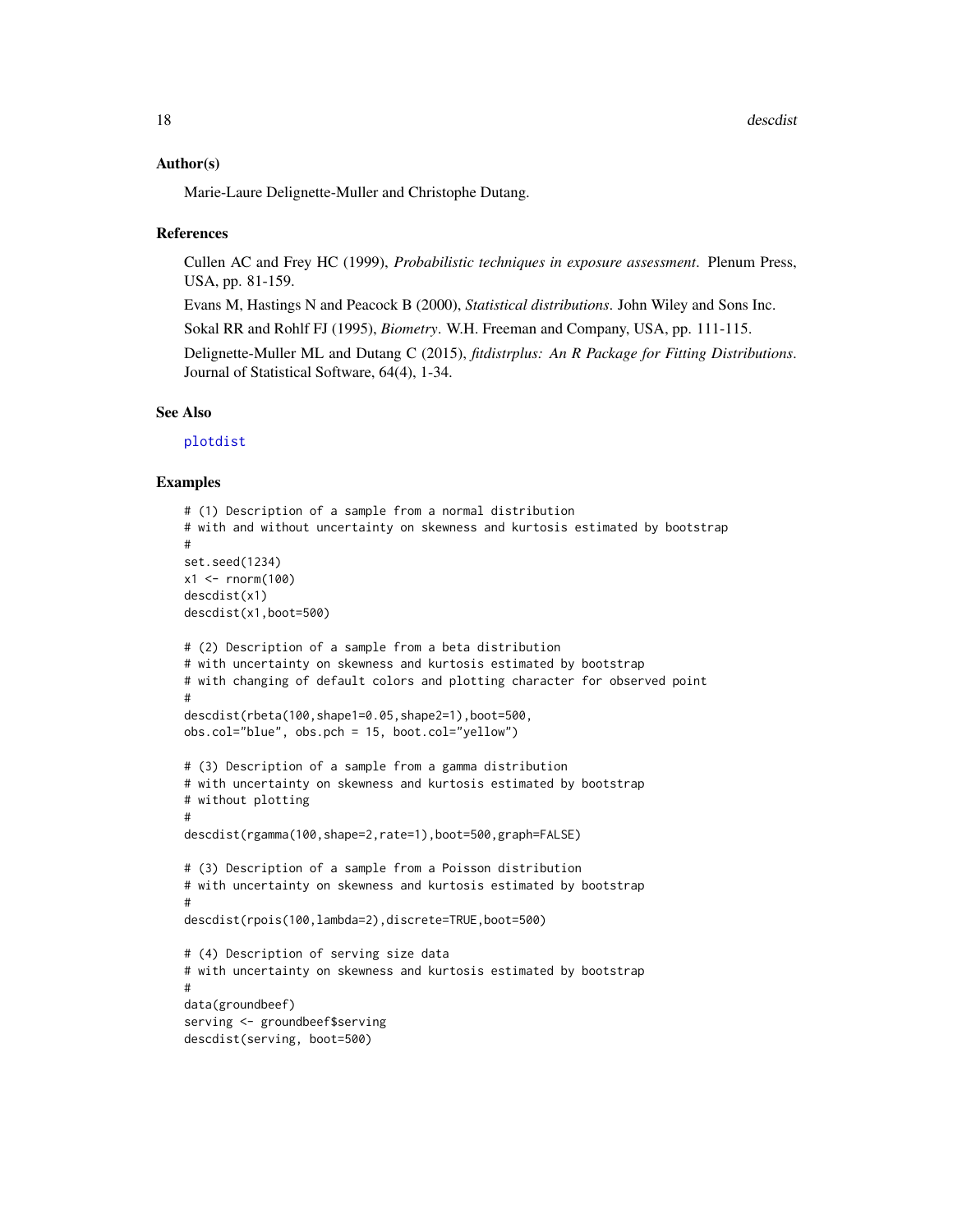<span id="page-18-0"></span>

# Description

Manual detection of bounds of parameter of a density function/

#### Usage

```
detectbound(distname, vstart, obs, fix.arg=NULL, echo=FALSE)
```
# Arguments

| distname | A character string "name" naming a distribution for which the corresponding<br>density function dname must be classically defined. |
|----------|------------------------------------------------------------------------------------------------------------------------------------|
| vstart   | A named vector giving the initial values of parameters of the named distribution.                                                  |
| obs      | A numeric vector for non censored data.                                                                                            |
| fix.arg  | An optional named vector giving the values of fixed parameters of the named<br>distribution. Default to NULL.                      |
| echo     | A logical to show some traces.                                                                                                     |

# Details

This function manually tests the following bounds : -1, 0, and 1.

# Value

detectbound returns a 2-row matrix with the lower bounds in the first row and the upper bounds in the second row.

# Author(s)

Christophe Dutang and Marie-Laure Delignette-Muller.

# References

Delignette-Muller ML and Dutang C (2015), *fitdistrplus: An R Package for Fitting Distributions*. Journal of Statistical Software, 64(4), 1-34.

# See Also

[fitdist](#page-21-1).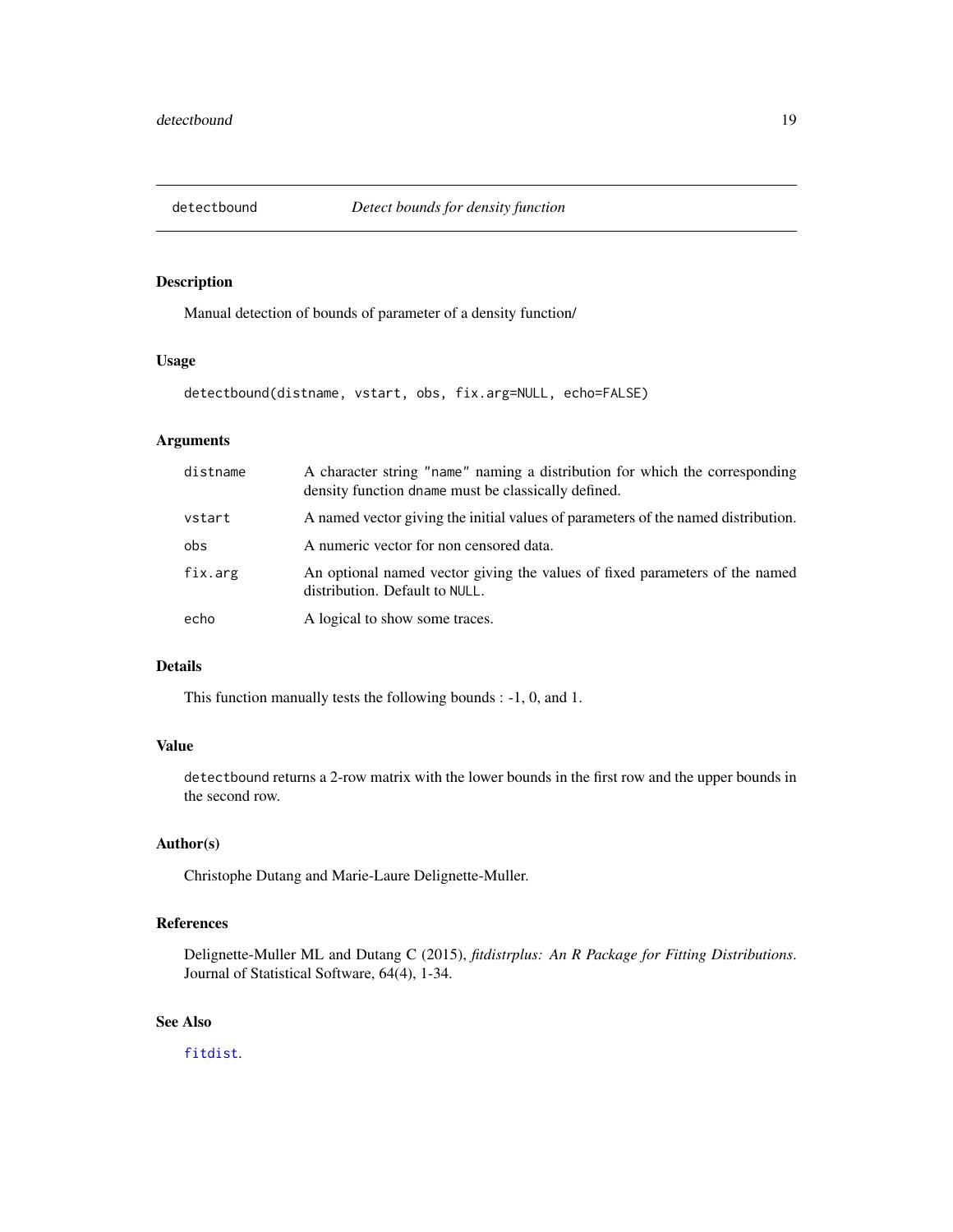# Examples

```
#case where the density returns a Not-an-Numeric value.
detectbound("exp", c(rate=3), 1:10)
detectbound("binom", c(size=3, prob=1/2), 1:10)
detectbound("nbinom", c(size=3, prob=1/2), 1:10)
```
endosulfan *Species Sensitivity Distribution (SSD) for endosulfan*

# Description

Summary of 48- to 96-hour acute toxicity values (LC50 and EC50 values) for exposure of Australian an Non-Australian taxa to endosulfan.

# Usage

data(endosulfan)

# Format

endosulfan is a data frame with 3 columns, named ATV for Acute Toxicity Value (geometric mean of LC50 ou EC50 values in micrograms per liter), Australian (coding for Australian or another origin) and group (arthropods, fish or non-arthropod invertebrates).

#### Source

Hose, G.C., Van den Brink, P.J. 2004. Confirming the Species-Sensitivity Distribution Concept for Endosulfan Using Laboratory, Mesocosms, and Field Data. *Archives of Environmental Contamination and Toxicology*, 47, 511-520.

# Examples

```
# (1) load of data
#
data(endosulfan)
# (2) plot and description of data for non Australian fish in decimal logarithm
#
log10ATV <-log10(subset(endosulfan,(Australian == "no") & (group == "Fish"))$ATV)
plotdist(log10ATV)
descdist(log10ATV,boot=1000)
# (3) fit of a normal and a logistic distribution to data in log10
# (classical distributions used for SSD)
# and visual comparison of the fits
#
```
<span id="page-19-0"></span>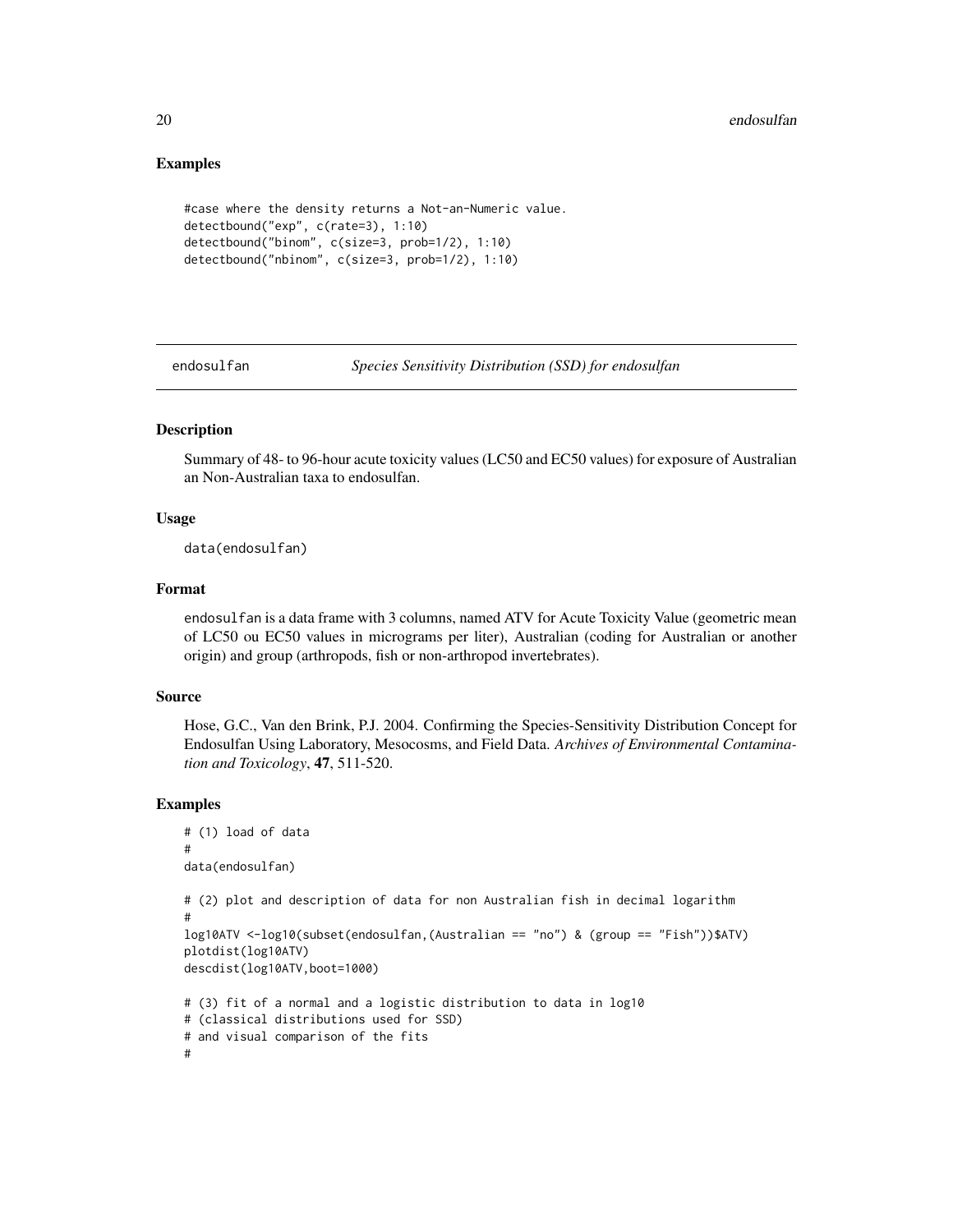#### endosulfan 21

```
fln <- fitdist(log10ATV,"norm")
summary(fln)
fll <- fitdist(log10ATV,"logis")
summary(fll)
cdfcomp(list(fln,fll),legendtext=c("normal","logistic"),
xlab="log10ATV")
denscomp(list(fln,fll),legendtext=c("normal","logistic"),
xlab="log10ATV")
qqcomp(list(fln,fll),legendtext=c("normal","logistic"))
ppcomp(list(fln,fll),legendtext=c("normal","logistic"))
gofstat(list(fln,fll), fitnames = c("lognormal", "loglogistic"))
# (4) estimation of the 5 percent quantile value of
# logistic fitted distribution (5 percent hazardous concentration : HC5)
# with its two-sided 95 percent confidence interval calculated by
# parametric bootstrap
# with a small number of iterations to satisfy CRAN running times constraint.
# For practical applications, we recommend to use at least niter=501 or niter=1001.
#
# in log10(ATV)
bll <- bootdist(fll,niter=101)
HCS11 < - quantile(bll, probs = 0.05)
# in ATV
10^(HC5ll$quantiles)
10^(HC5ll$quantCI)
# (5) estimation of the 5 percent quantile value of
# the fitted logistic distribution (5 percent hazardous concentration : HC5)
# with its one-sided 95 percent confidence interval (type "greater")
# calculated by
# nonparametric bootstrap
# with a small number of iterations to satisfy CRAN running times constraint.
# For practical applications, we recommend to use at least niter=501 or niter=1001.
#
# in log10(ATV)
bllnonpar <- bootdist(fll,niter=101,bootmethod = "nonparam")
HC5llgreater <- quantile(bllnonpar,probs = 0.05, CI.type="greater")
# in ATV
10^(HC5llgreater$quantiles)
10^(HC5llgreater$quantCI)
# (6) fit of a logistic distribution
# by minimizing the modified Anderson-Darling AD2L distance
# cf. ?mgedist for definition of this distance
#
fllAD2L <- fitdist(log10ATV,"logis",method="mge",gof="AD2L")
summary(fllAD2L)
```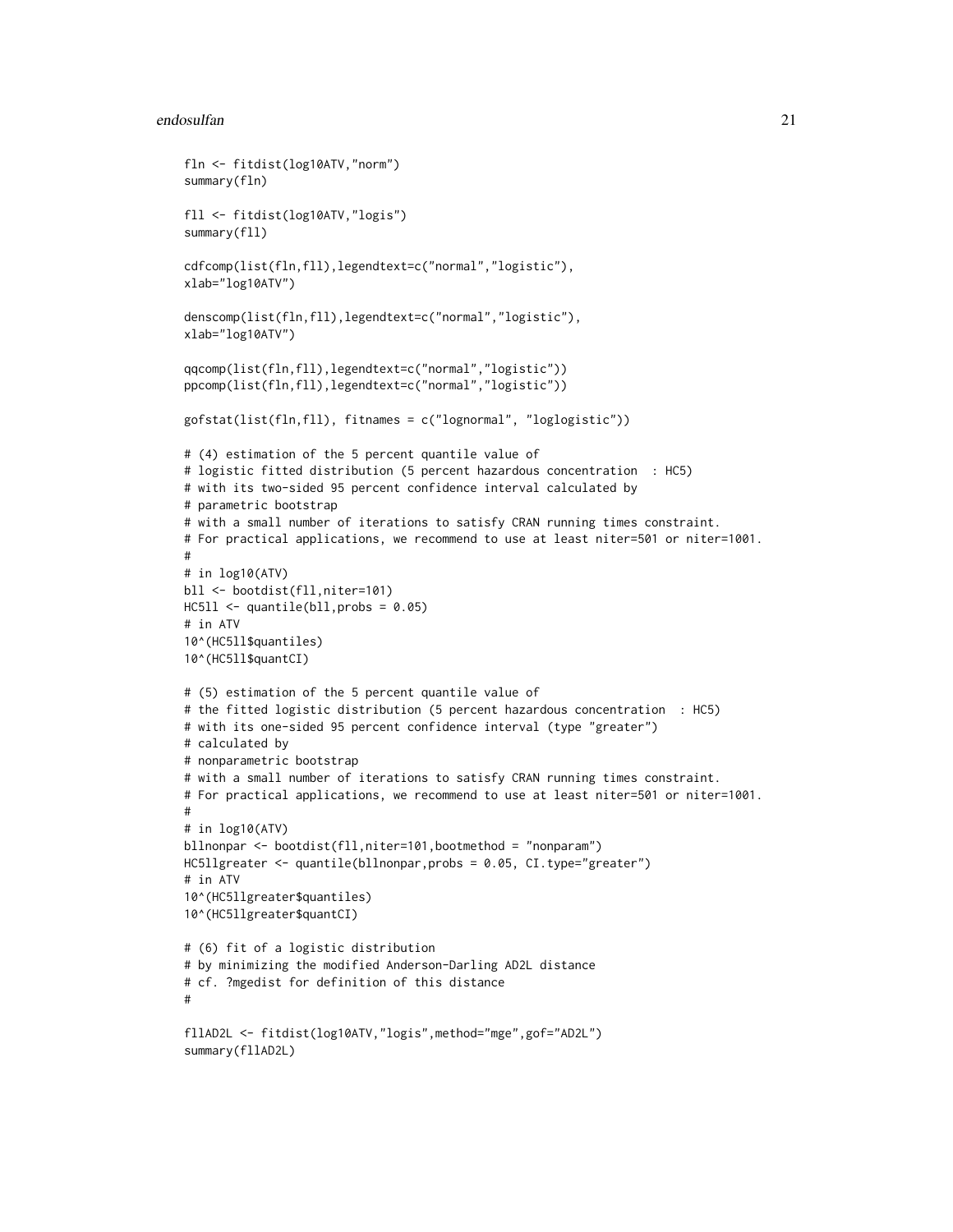<span id="page-21-0"></span>plot(fllAD2L)

#### <span id="page-21-1"></span>fitdist *Fit of univariate distributions to non-censored data*

# Description

Fit of univariate distributions to non-censored data by maximum likelihood (mle), moment matching (mme), quantile matching (qme) or maximizing goodness-of-fit estimation (mge). The latter is also known as minimizing distance estimation. Generic methods are print, plot, summary, quantile, logLik, vcov and coef.

# Usage

```
fitdist(data, distr, method = c("mle", "mme", "qme", "mge"),
    start=NULL, fix.arg=NULL, discrete, keepdata = TRUE, keepdata.nb=100, ...)
## S3 method for class 'fitdist'
print(x, \ldots)## S3 method for class 'fitdist'
plot(x, breaks="default", ...)
## S3 method for class 'fitdist'
summary(object, ...)
## S3 method for class 'fitdist'
logLik(object, ...)
## S3 method for class 'fitdist'
vcov(object, ...)
## S3 method for class 'fitdist'
coef(object, ...)
```
#### Arguments

| data  | A numeric vector.                                                                                                                                                                                                                                           |
|-------|-------------------------------------------------------------------------------------------------------------------------------------------------------------------------------------------------------------------------------------------------------------|
| distr | A character string "name" naming a distribution for which the corresponding<br>density function dname, the corresponding distribution function pname and the<br>corresponding quantile function gname must be defined, or directly the density<br>function. |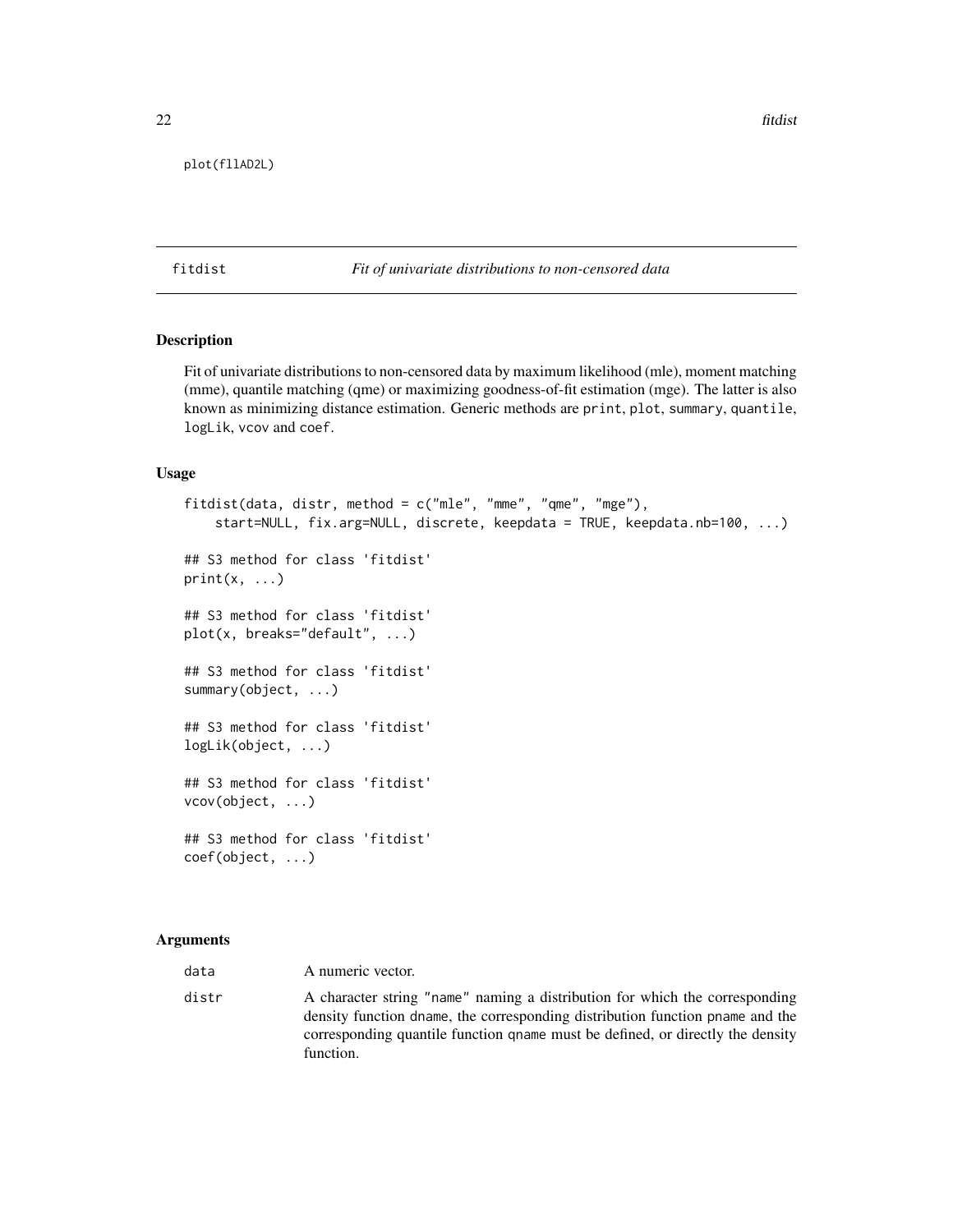#### fitdist 23

| method      | A character string coding for the fitting method: "mle" for 'maximum likeli-<br>hood estimation', "mme" for 'moment matching estimation', "qme" for 'quantile<br>matching estimation' and "mge" for 'maximum goodness-of-fit estimation'.                                                                                                                                                                                                                     |
|-------------|---------------------------------------------------------------------------------------------------------------------------------------------------------------------------------------------------------------------------------------------------------------------------------------------------------------------------------------------------------------------------------------------------------------------------------------------------------------|
| start       | A named list giving the initial values of parameters of the named distribution<br>or a function of data computing initial values and returning a named list. This<br>argument may be omitted (default) for some distributions for which reasonable<br>starting values are computed (see the 'details' section of mledist). It may not<br>be into account for closed-form formulas.                                                                            |
| fix.arg     | An optional named list giving the values of fixed parameters of the named dis-<br>tribution or a function of data computing (fixed) parameter values and return-<br>ing a named list. Parameters with fixed value are thus NOT estimated by this<br>maximum likelihood procedure. The use of this argument is not possible if<br>method="mme" and a closed-form formula is used.                                                                              |
| keepdata    | a logical. If TRUE, dataset is returned, otherwise only a sample subset is returned.                                                                                                                                                                                                                                                                                                                                                                          |
| keepdata.nb | When keepdata=FALSE, the length $(>1)$ of the subset returned.                                                                                                                                                                                                                                                                                                                                                                                                |
| discrete    | If TRUE, the distribution is considered as discrete. If discrete is missing,<br>discrete is automaticaly set to TRUE when distr belongs to "binom", "nbinom",<br>"geom", "hyper" or "pois" and to FALSE in the other cases. It is thus recom-<br>mended to enter this argument when using another discrete distribution. This<br>argument will not directly affect the results of the fit but will be passed to func-<br>tions gofstat, plotdist and cdfcomp. |
| X           | An object of class "fitdist".                                                                                                                                                                                                                                                                                                                                                                                                                                 |
| object      | An object of class "fitdist".                                                                                                                                                                                                                                                                                                                                                                                                                                 |
| breaks      | If "default" the histogram is plotted with the function hist with its default<br>breaks definition. Else breaks is passed to the function hist. This argument is<br>not taken into account with discrete distributions: "binom", "nbinom", "geom",<br>"hyper" and "pois".                                                                                                                                                                                     |
| .           | Further arguments to be passed to generic functions, or to one of the functions<br>"mledist", "mmedist", "qmedist" or "mgedist" depending of the chosen<br>method. See mledist, mmedist, qmedist, mgedist for details on parameter<br>estimation.                                                                                                                                                                                                             |

# Details

It is assumed that the distr argument specifies the distribution by the probability density function, the cumulative distribution function and the quantile function (d, p, q).

The four possible fitting methods are described below:

- When method="mle" Maximum likelihood estimation consists in maximizing the log-likelihood. A numerical optimization is carried out in [mledist](#page-59-1) via optim to find the best values (see [mledist](#page-59-1) for details).
- When method="mme" Moment matching estimation consists in equalizing theoretical and empirical moments. Estimated values of the distribution parameters are computed by a closedform formula for the following distributions : "norm", "lnorm", "pois", "exp", "gamma", "nbinom", "geom", "beta", "unif" and "logis". Otherwise the theoretical and the empirical moments are matched numerically, by minimization of the sum of squared differences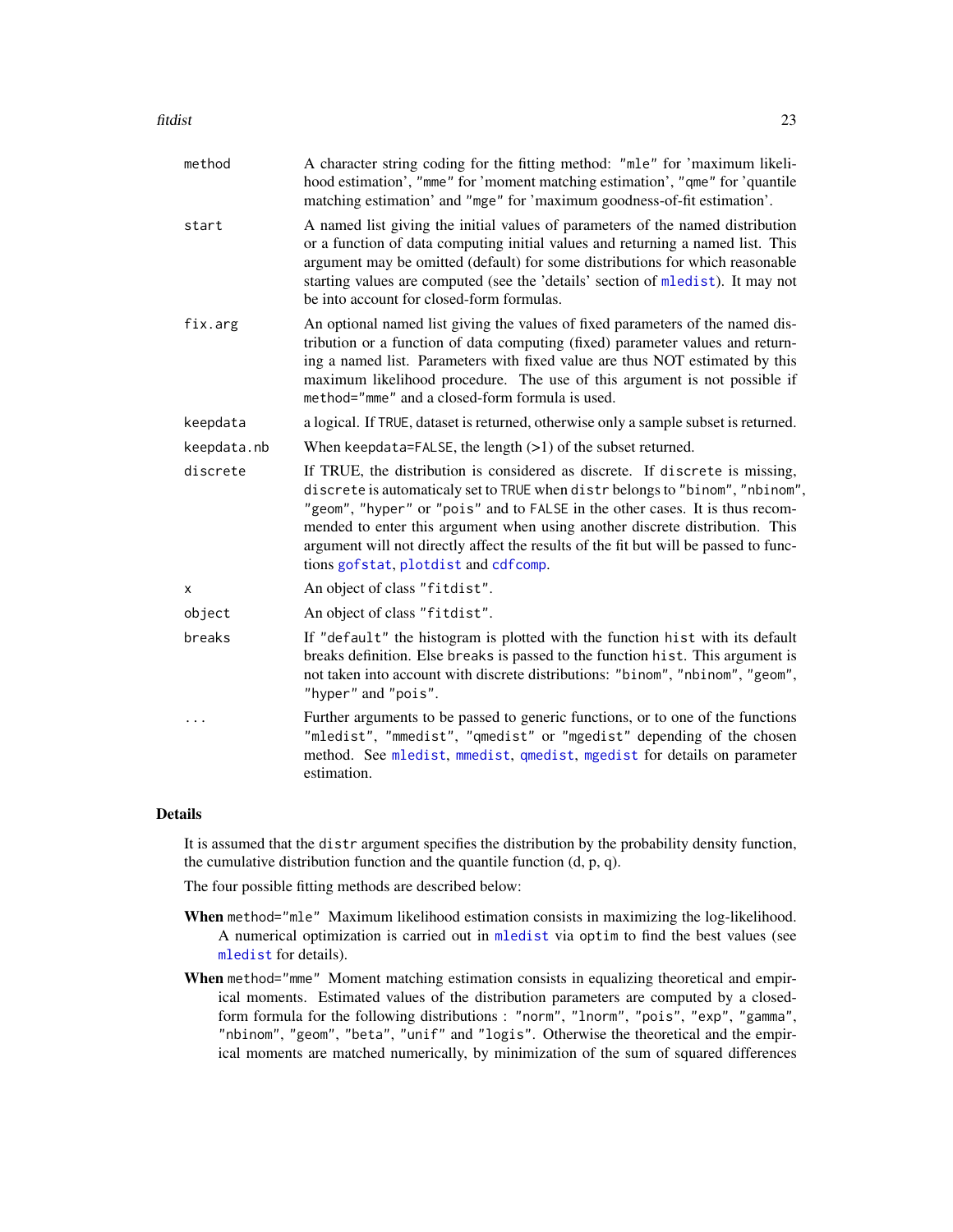between observed and theoretical moments. In this last case, further arguments are needed in the call to fitdist: order and memp (see [mmedist](#page-64-1) for details).

- When method = "qme" Quantile matching estimation consists in equalizing theoretical and empirical quantile. A numerical optimization is carried out in [qmedist](#page-75-1) via optim to minimize of the sum of squared differences between observed and theoretical quantiles. The use of this method requires an additional argument probs, defined as the numeric vector of the probabilities for which the quantile(s) is(are) to be matched (see [qmedist](#page-75-1) for details).
- When method = "mge" Maximum goodness-of-fit estimation consists in maximizing a goodnessof-fit statistics. A numerical optimization is carried out in [mgedist](#page-56-1) via optim to minimize the goodness-of-fit distance. The use of this method requires an additional argument gof coding for the goodness-of-fit distance chosen. One can use the classical Cramer-von Mises distance ("CvM"), the classical Kolmogorov-Smirnov distance ("KS"), the classical Anderson-Darling distance ("AD") which gives more weight to the tails of the distribution, or one of the variants of this last distance proposed by Luceno (2006) (see [mgedist](#page-56-1) for more details). This method is not suitable for discrete distributions.

By default, direct optimization of the log-likelihood (or other criteria depending of the chosen method) is performed using [optim](#page-0-0), with the "Nelder-Mead" method for distributions characterized by more than one parameter and the "BFGS" method for distributions characterized by only one parameter. The optimization algorithm used in [optim](#page-0-0) can be chosen or another optimization function can be specified using ... argument (see [mledist](#page-59-1) for details). start may be omitted (i.e. NULL) for some classic distributions (see the 'details' section of [mledist](#page-59-1)). Note that when errors are raised by optim, it's a good idea to start by adding traces during the optimization process by adding control=list(trace=1, REPORT=1) in ... argument.

Once the parameter(s) is(are) estimated, fitdist computes the log-likelihood for every estimation method and for maximum likelihood estimation the standard errors of the estimates calculated from the Hessian at the solution found by optim or by the user-supplied function passed to mledist.

By default (keepdata = TRUE), the object returned by fitdist contains the data vector given in input. When dealing with large datasets, we can remove the original dataset from the output by setting keepdata = FALSE. In such a case, only keepdata.nb points (at most) are kept by random subsampling keepdata.nb-2 points from the dataset and adding the minimum and the maximum. If combined with [bootdist](#page-3-1), and use with non-parametric bootstrap be aware that bootstrap is performed on the subset randomly selected in fitdist. Currently, the graphical comparisons of multiple fits is not available in this framework.

Weighted version of the estimation process is available for method  $=$  "mle", "mme", "qme" by using weights=.... See the corresponding man page for details. Weighted maximum GOF estimation (when method = "mge") is not allowed. It is not yet possible to take into account weighths in functions plotdist, plot.fitdist, cdfcomp, denscomp, ppcomp, qqcomp, gofstat and descdist (developments planned in the future).

NB: if your data values are particularly small or large, a scaling may be needed before the optimization process. See example (14) in this man page and examples (14,15) in the test file of the package. Please also take a look at the Rmpfr package available on CRAN for numerical accuracy issues.

#### Value

fitdist returns an object of class "fitdist", a list with the following components:

estimate the parameter estimates.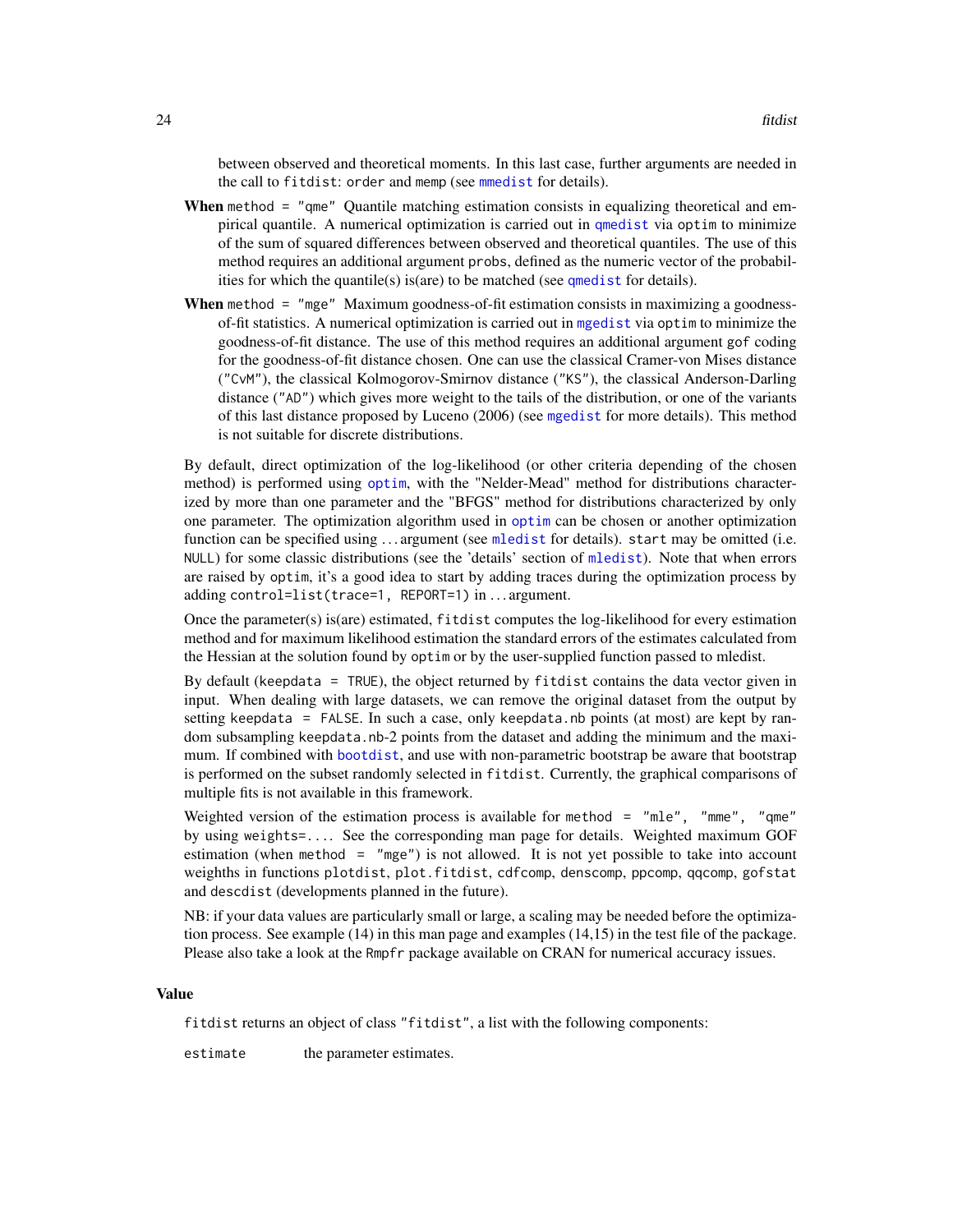#### fitdist 25

| method      | the character string coding for the fitting method : "mle" for 'maximum likeli-<br>hood estimation', "mme" for 'matching moment estimation', "qme" for 'match-<br>ing quantile estimation' and "mge" for 'maximum goodness-of-fit estimation'.                                                                                                                                  |
|-------------|---------------------------------------------------------------------------------------------------------------------------------------------------------------------------------------------------------------------------------------------------------------------------------------------------------------------------------------------------------------------------------|
| sd          | the estimated standard errors, NA if numerically not computable or NULL if not<br>available.                                                                                                                                                                                                                                                                                    |
| cor         | the estimated correlation matrix, NA if numerically not computable or NULL if<br>not available.                                                                                                                                                                                                                                                                                 |
| <b>VCOV</b> | the estimated variance-covariance matrix, NULL if not available.                                                                                                                                                                                                                                                                                                                |
| loglik      | the log-likelihood.                                                                                                                                                                                                                                                                                                                                                             |
| aic         | the Akaike information criterion.                                                                                                                                                                                                                                                                                                                                               |
| bic         | the the so-called BIC or SBC (Schwarz Bayesian criterion).                                                                                                                                                                                                                                                                                                                      |
| n           | the length of the data set.                                                                                                                                                                                                                                                                                                                                                     |
| data        | the data set.                                                                                                                                                                                                                                                                                                                                                                   |
| distname    | the name of the distribution.                                                                                                                                                                                                                                                                                                                                                   |
| fix.arg     | the named list giving the values of parameters of the named distribution that<br>must be kept fixed rather than estimated by maximum likelihood or NULL if there<br>are no such parameters.                                                                                                                                                                                     |
| fix.arg.fun | the function used to set the value of fix. arg or NULL.                                                                                                                                                                                                                                                                                                                         |
| dots        | the list of further arguments passed in to be used in bootdist in iterative<br>calls to mledist, mmedist, qmedist, mgedist or NULL if no such arguments.                                                                                                                                                                                                                        |
| convergence | an integer code for the convergence of optim/constr0ptim defined as below<br>or defined by the user in the user-supplied optimization function. $\theta$ indicates<br>successful convergence. 1 indicates that the iteration limit of optim has been<br>reached. 10 indicates degeneracy of the Nealder-Mead simplex. 100 indicates<br>that optimencountered an internal error. |
| discrete    | the input argument or the automatic definition by the function to be passed to<br>functions gofstat, plotdist and cdfcomp.                                                                                                                                                                                                                                                      |
| weights     | the vector of weigths used in the estimation process or NULL.                                                                                                                                                                                                                                                                                                                   |
|             |                                                                                                                                                                                                                                                                                                                                                                                 |

Generic functions:

- print The print of a "fitdist" object shows few traces about the fitting method and the fitted distribution.
- summary The summary provides the parameter estimates of the fitted distribution, the log-likelihood, AIC and BIC statistics and when the maximum likelihood is used, the standard errors of the parameter estimates and the correlation matrix between parameter estimates.
- plot The plot of an object of class "fitdist" returned by fitdist uses the function [plotdist](#page-68-1). An object of class "fitdist" or a list of objects of class "fitdist" corresponding to various fits using the same data set may also be plotted using a cdf plot (function [cdfcomp](#page-42-0)), a density plot(function [denscomp](#page-42-0)), a density Q-Q plot (function [qqcomp](#page-42-0)), or a P-P plot (function [ppcomp](#page-42-0)).

logLik Extracts the estimated log-likelihood from the "fitdist" object.

- vcov Extracts the estimated var-covariance matrix from the "fitdist" object (only available When  $method = "mle".$
- coef Extracts the fitted coefficients from the "fitdist" object.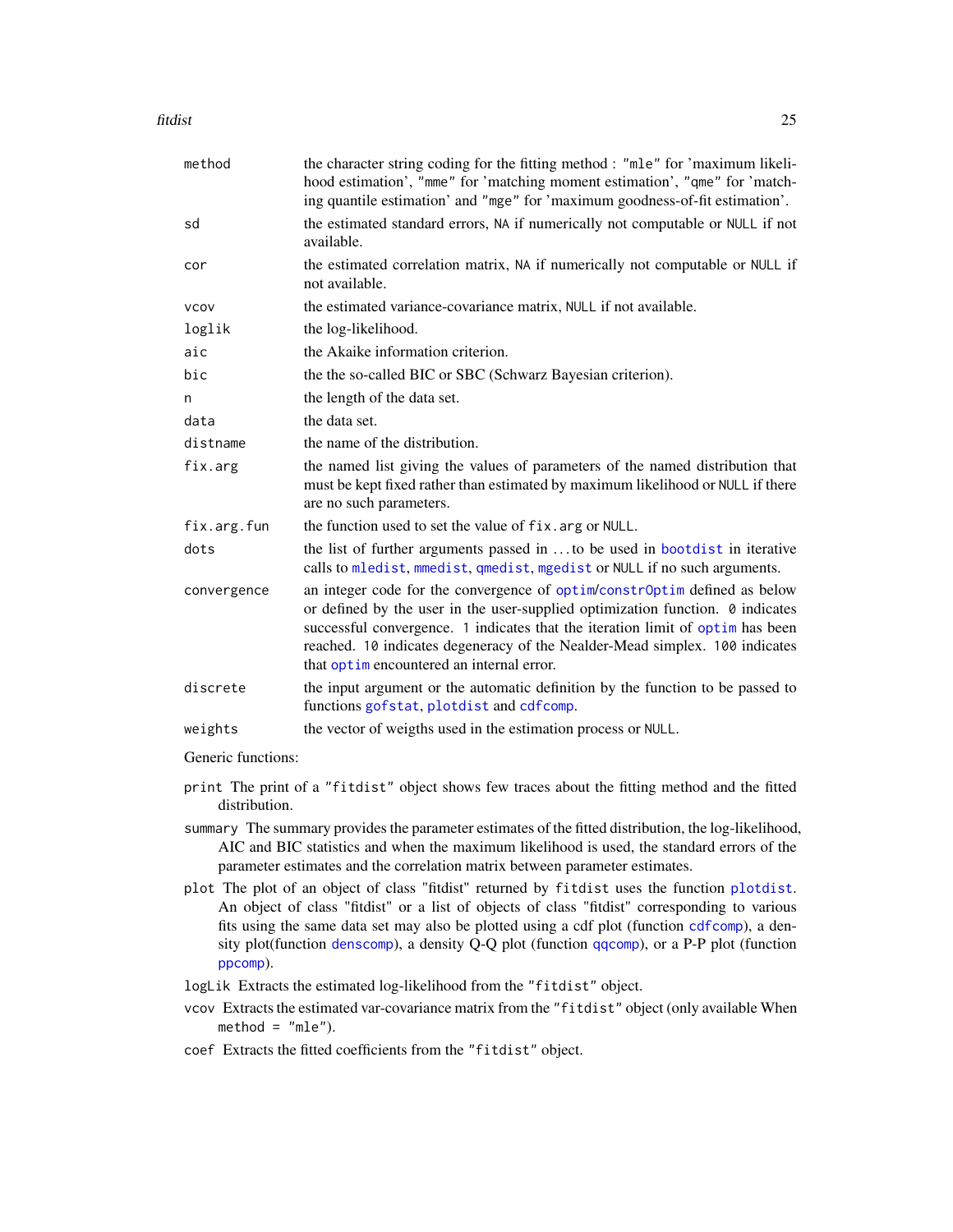#### Author(s)

Marie-Laure Delignette-Muller and Christophe Dutang.

#### References

Cullen AC and Frey HC (1999), *Probabilistic techniques in exposure assessment*. Plenum Press, USA, pp. 81-155.

Venables WN and Ripley BD (2002), *Modern applied statistics with S*. Springer, New York, pp. 435-446.

Vose D (2000), *Risk analysis, a quantitative guide*. John Wiley & Sons Ltd, Chischester, England, pp. 99-143.

Delignette-Muller ML and Dutang C (2015), *fitdistrplus: An R Package for Fitting Distributions*. Journal of Statistical Software, 64(4), 1-34.

#### See Also

See [fitdistrplus](#page-1-1) for an overview of the package. See [mledist](#page-59-1), [mmedist](#page-64-1), [qmedist](#page-75-1), [mgedist](#page-56-1) for details on parameter estimation. See [gofstat](#page-38-1) for goodness-of-fit statistics. See [plotdist](#page-68-1), [graphcomp](#page-41-1), [CIcdfplot](#page-9-1) for graphs (with or without uncertainty and/or multiple fits). See [llplot](#page-51-1) for (log-)likelihood plots in the neighborhood of the fitted value. See [bootdist](#page-3-1) for bootstrap procedures and [fitdistcens](#page-31-1) for censored-data fitting methods. See [optim](#page-0-0) for base R optimization procedures. See [quantile.fitdist](#page-78-1), another generic function, which calculates quantiles from the fitted distribution. See [quantile](#page-0-0) for base R quantile computation.

# Examples

```
# (1) fit of a gamma distribution by maximum likelihood estimation
#
data(groundbeef)
serving <- groundbeef$serving
fitg <- fitdist(serving, "gamma")
summary(fitg)
plot(fitg)
plot(fitg, demp = TRUE)
plot(fitg, histo = FALSE, demp = TRUE)
cdfcomp(fitg, addlegend=FALSE)
denscomp(fitg, addlegend=FALSE)
ppcomp(fitg, addlegend=FALSE)
qqcomp(fitg, addlegend=FALSE)
# (2) use the moment matching estimation (using a closed formula)
#
fitgmme <- fitdist(serving, "gamma", method="mme")
summary(fitgmme)
# (3) Comparison of various fits
```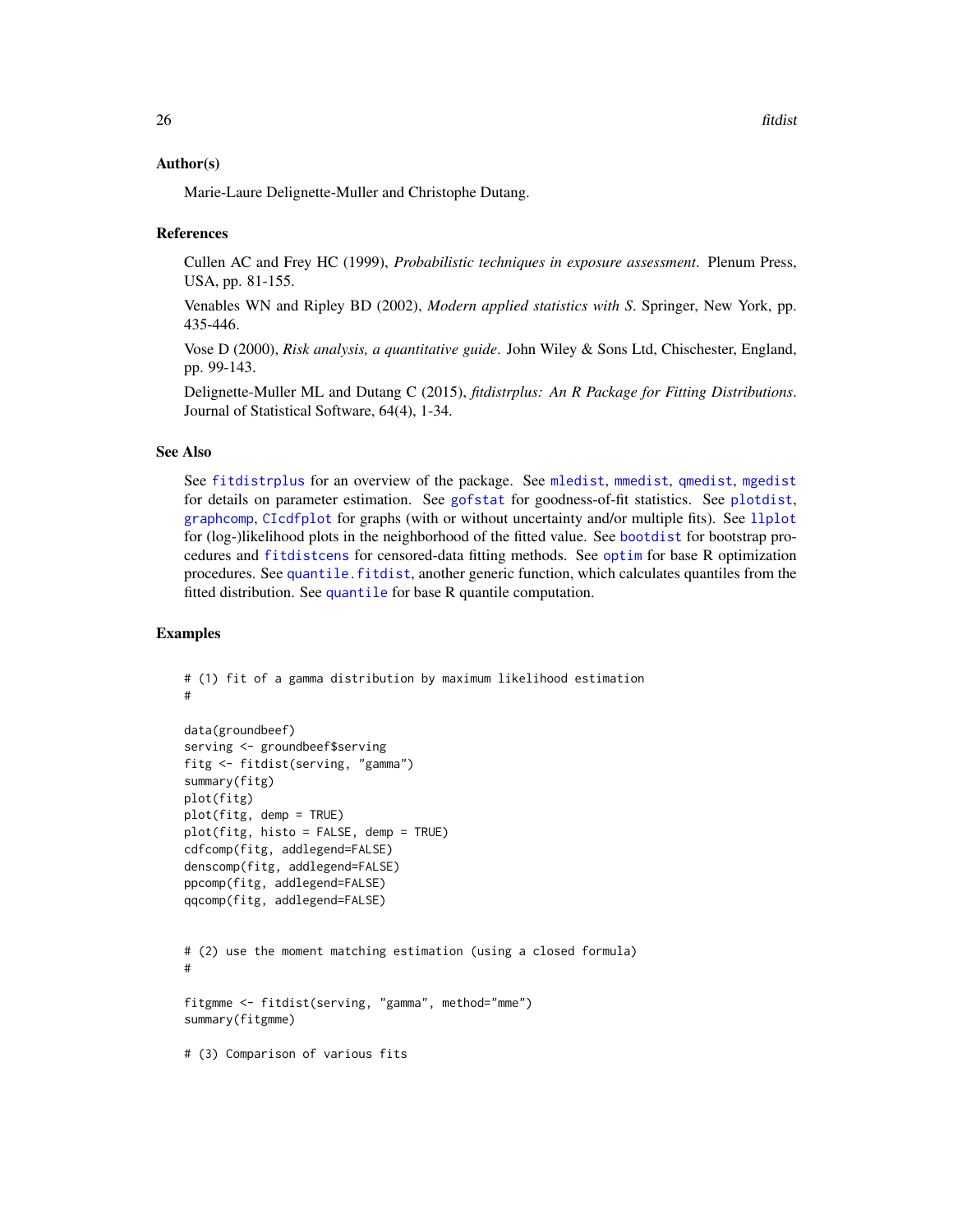fitdist 27

```
#
fitW <- fitdist(serving, "weibull")
fitg <- fitdist(serving, "gamma")
fitln <- fitdist(serving, "lnorm")
summary(fitW)
summary(fitg)
summary(fitln)
cdfcomp(list(fitW, fitg, fitln), legendtext=c("Weibull", "gamma", "lognormal"))
denscomp(list(fitW, fitg, fitln), legendtext=c("Weibull", "gamma", "lognormal"))
qqcomp(list(fitW, fitg, fitln), legendtext=c("Weibull", "gamma", "lognormal"))
ppcomp(list(fitW, fitg, fitln), legendtext=c("Weibull", "gamma", "lognormal"))
gofstat(list(fitW, fitg, fitln), fitnames=c("Weibull", "gamma", "lognormal"))
# (4) defining your own distribution functions, here for the Gumbel distribution
# for other distributions, see the CRAN task view
# dedicated to probability distributions
#
dgumbel <- function(x, a, b) 1/b*exp((a-x)/b)*exp(-exp((a-x)/b))pgumbel <- function(q, a, b) exp(-exp((a-q)/b))
qgumbel \leq function(p, a, b) a-b*log(-log(p))
fitgumbel <- fitdist(serving, "gumbel", start=list(a=10, b=10))
summary(fitgumbel)
plot(fitgumbel)
# (5) fit discrete distributions (Poisson and negative binomial)
#
data(toxocara)
number <- toxocara$number
fitp <- fitdist(number,"pois")
summary(fitp)
plot(fitp)
fitnb <- fitdist(number,"nbinom")
summary(fitnb)
plot(fitnb)
cdfcomp(list(fitp,fitnb))
gofstat(list(fitp,fitnb))
# (6) how to change the optimisation method?
#
data(groundbeef)
serving <- groundbeef$serving
fitdist(serving, "gamma", optim.method="Nelder-Mead")
fitdist(serving, "gamma", optim.method="BFGS")
fitdist(serving, "gamma", optim.method="SANN")
# (7) custom optimization function
#
```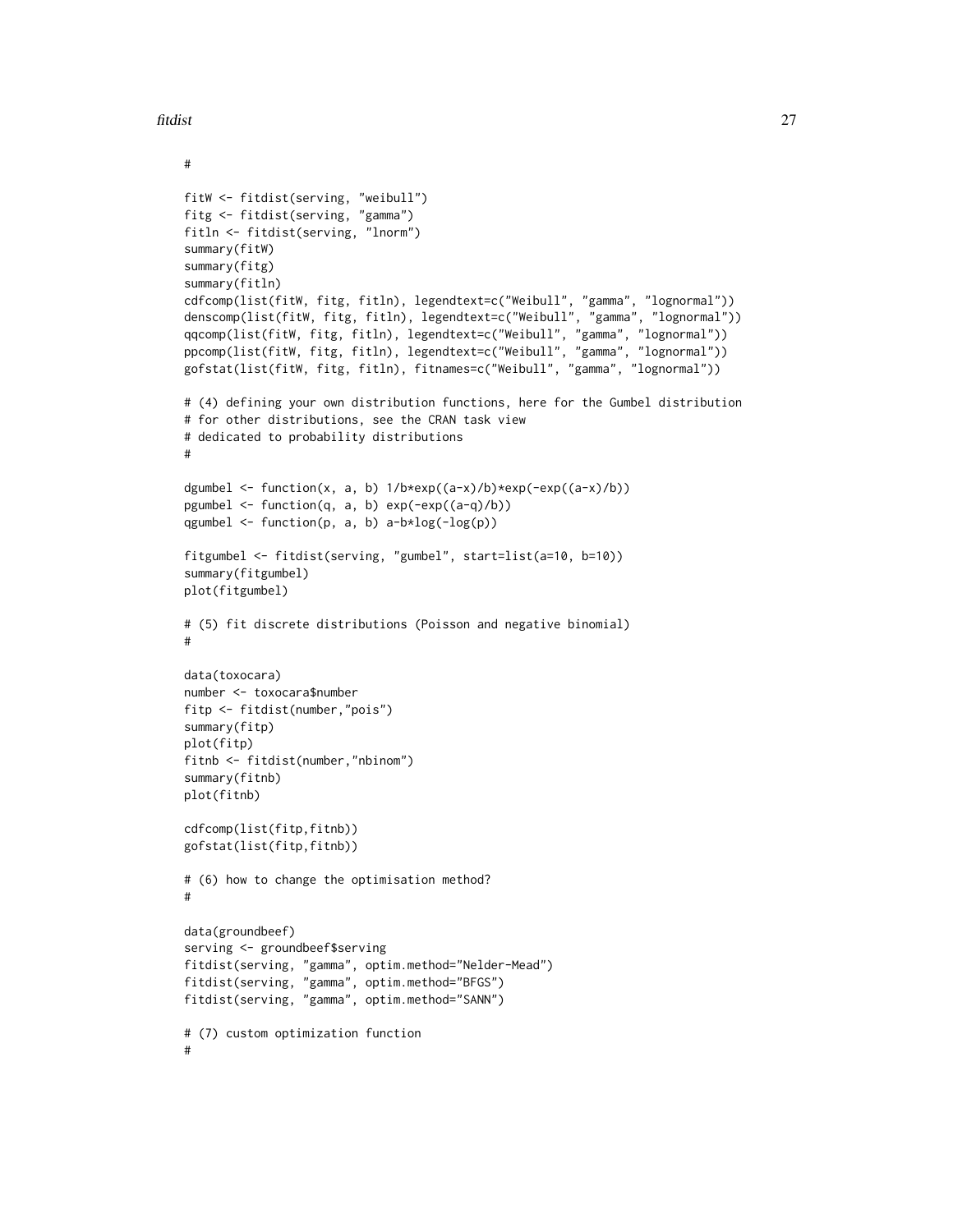```
## Not run:
#create the sample
set.seed(1234)
mysample <- rexp(100, 5)
mystart <- list(rate=8)
res1 <- fitdist(mysample, dexp, start= mystart, optim.method="Nelder-Mead")
#show the result
summary(res1)
#the warning tell us to use optimise, because the Nelder-Mead is not adequate.
#to meet the standard 'fn' argument and specific name arguments, we wrap optimize,
myoptimize <- function(fn, par, ...)
{
    res <- optimize(f=fn, ..., maximum=FALSE)
    #assume the optimization function minimize
    standardres <- c(res, convergence=0, value=res$objective,
        par=res$minimum, hessian=NA)
    return(standardres)
}
#call fitdist with a 'custom' optimization function
res2 <- fitdist(mysample, "exp", start=mystart, custom.optim=myoptimize,
    interval=c(0, 100))
#show the result
summary(res2)
## End(Not run)
# (8) custom optimization function - another example with the genetic algorithm
#
## Not run:
    #set a sample
    fit1 <- fitdist(serving, "gamma")
    summary(fit1)
    #wrap genoud function rgenoud package
    mygenoud <- function(fn, par, ...)
    {
        require(rgenoud)
        res <- genoud(fn, starting.values=par, ...)
        standardres <- c(res, convergence=0)
        return(standardres)
    }
    #call fitdist with a 'custom' optimization function
```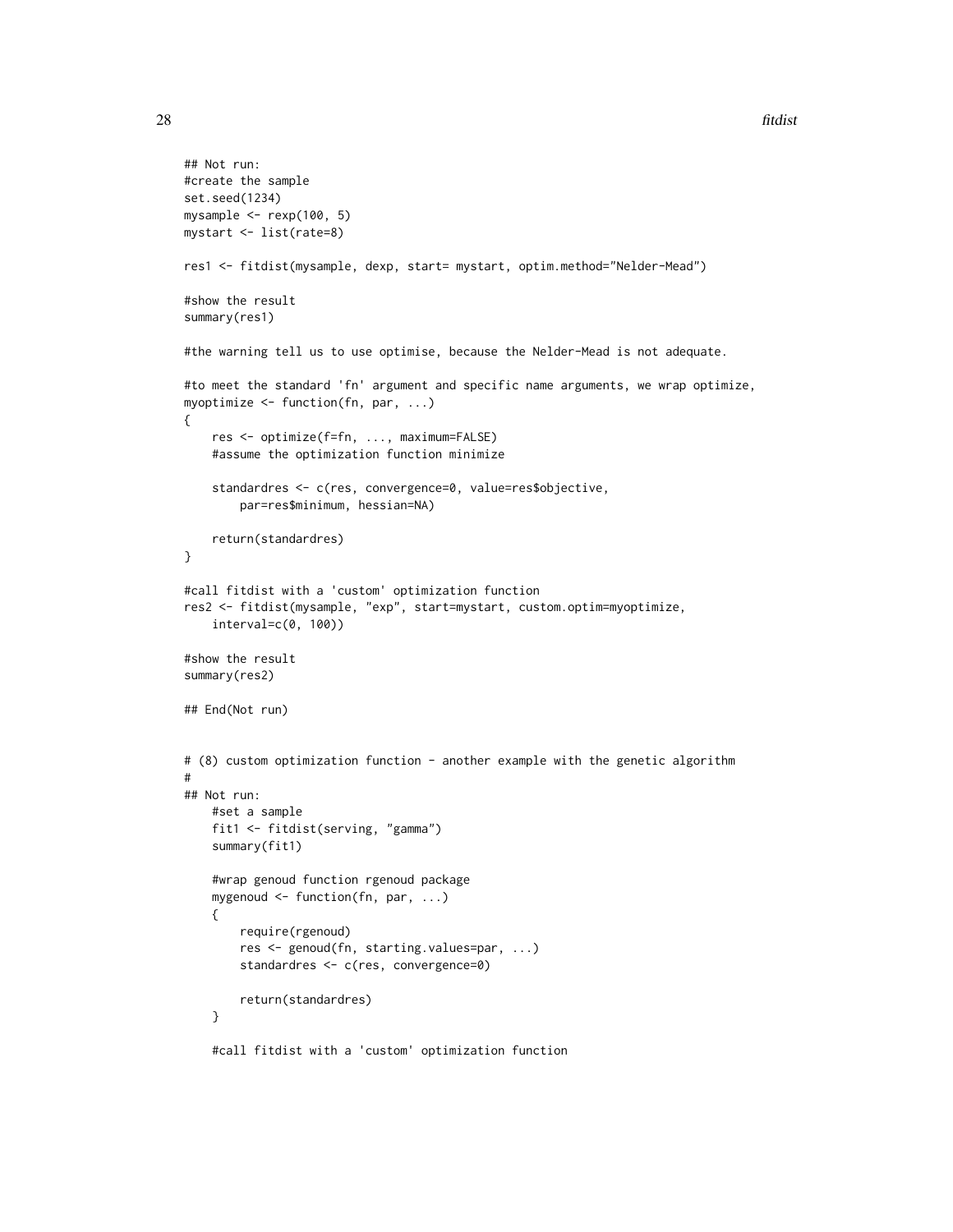fitdist 29

```
fit2 <- fitdist(serving, "gamma", custom.optim=mygenoud, nvars=2,
        Domains=cbind(c(0, 0), c(10, 10)), boundary.enforcement=1,
        print.level=1, hessian=TRUE)
    summary(fit2)
## End(Not run)
# (9) estimation of the standard deviation of a gamma distribution
# by maximum likelihood with the shape fixed at 4 using the argument fix.arg
#
data(groundbeef)
serving <- groundbeef$serving
f1c <- fitdist(serving,"gamma",start=list(rate=0.1),fix.arg=list(shape=4))
summary(f1c)
plot(f1c)
# (10) fit of a Weibull distribution to serving size data
# by maximum likelihood estimation
# or by quantile matching estimation (in this example
# matching first and third quartiles)
#
data(groundbeef)
serving <- groundbeef$serving
fWmle <- fitdist(serving, "weibull")
summary(fWmle)
plot(fWmle)
gofstat(fWmle)
fWqme <- fitdist(serving, "weibull", method="qme", probs=c(0.25, 0.75))
summary(fWqme)
plot(fWqme)
gofstat(fWqme)
# (11) Fit of a Pareto distribution by numerical moment matching estimation
#
## Not run:
   require(actuar)
    #simulate a sample
   x4 <- rpareto(1000, 6, 2)
    #empirical raw moment
    memp <- function(x, order) mean(x^order)
    #fit
    fP \leq-fictdist(x4, "pareto", method="mme", order=c(1, 2), memp="memp",start=list(shape=10, scale=10), lower=1, upper=Inf)
    summary(fP)
    plot(fP)
```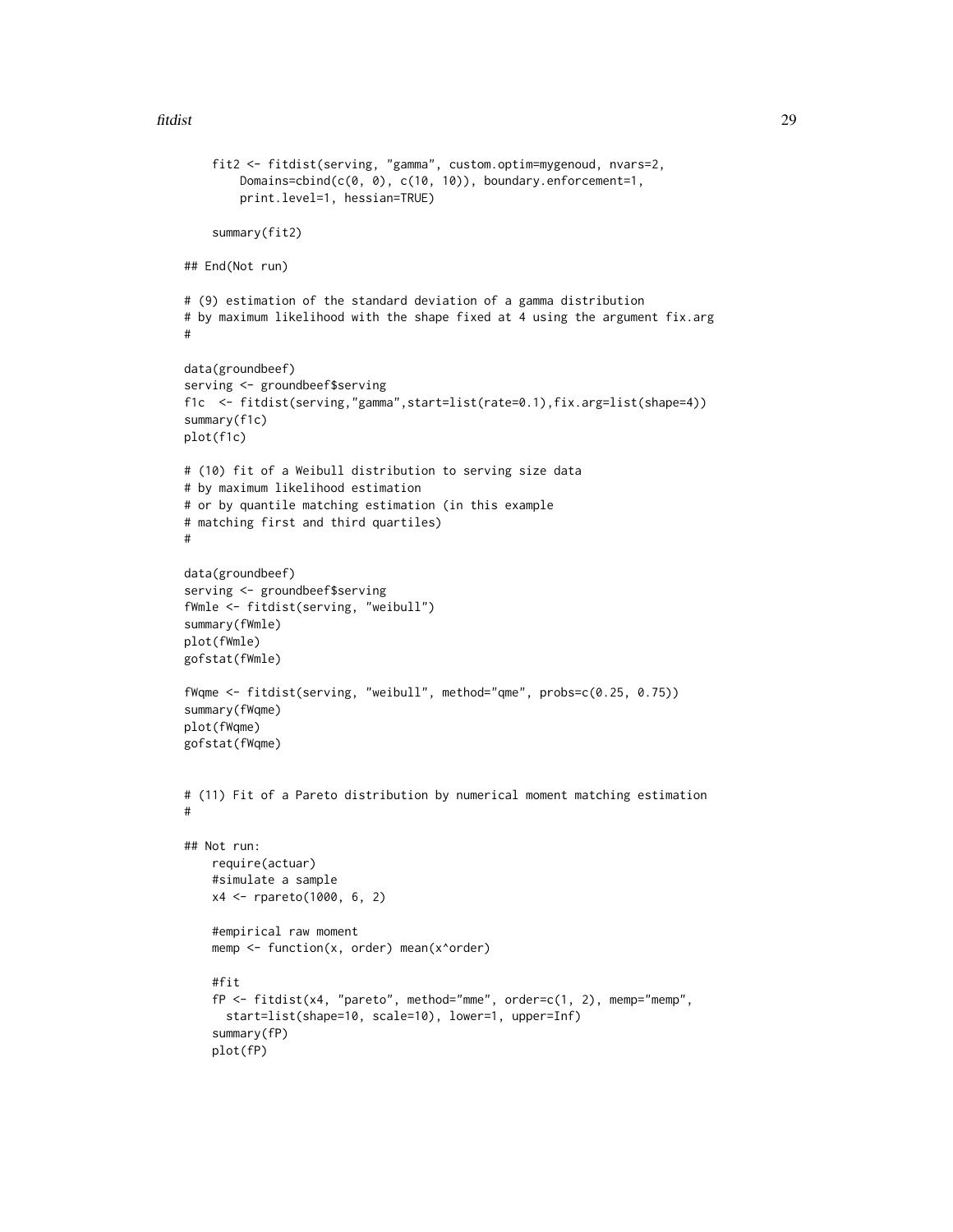```
## End(Not run)
# (12) Fit of a Weibull distribution to serving size data by maximum
# goodness-of-fit estimation using all the distances available
#
## Not run:
data(groundbeef)
serving <- groundbeef$serving
(f1 <- fitdist(serving, "weibull", method="mge", gof="CvM"))
(f2 <- fitdist(serving, "weibull", method="mge", gof="KS"))
(f3 <- fitdist(serving, "weibull", method="mge", gof="AD"))
(f4 <- fitdist(serving, "weibull", method="mge", gof="ADR"))
(f5 <- fitdist(serving, "weibull", method="mge", gof="ADL"))
(f6 <- fitdist(serving, "weibull", method="mge", gof="AD2R"))
(f7 <- fitdist(serving, "weibull", method="mge", gof="AD2L"))
(f8 <- fitdist(serving, "weibull", method="mge", gof="AD2"))
cdfcomp(list(f1, f2, f3, f4, f5, f6, f7, f8))
cdfcomp(list(f1, f2, f3, f4, f5, f6, f7, f8),
  xlogscale=TRUE, xlim=c(8, 250), verticals=TRUE)
denscomp(list(f1, f2, f3, f4, f5, f6, f7, f8))
## End(Not run)
# (13) Fit of a uniform distribution using maximum likelihood
# (a closed formula is used in this special case where the loglikelihood is not defined),
# or maximum goodness-of-fit with Cramer-von Mises or Kolmogorov-Smirnov distance
#
set.seed(1234)
u <- runif(50, min=5, max=10)
fumle <- fitdist(u, "unif", method="mle")
summary(fumle)
plot(fumle)
gofstat(fumle)
fuCvM <- fitdist(u, "unif", method="mge", gof="CvM")
summary(fuCvM)
plot(fuCvM)
gofstat(fuCvM)
fuKS <- fitdist(u, "unif", method="mge", gof="KS")
summary(fuKS)
plot(fuKS)
gofstat(fuKS)
# (14) scaling problem
# the simulated dataset (below) has particularly small values, hence without scaling (10^0),
# the optimization raises an error. The for loop shows how scaling by 10^i
```
# for i=1,...,6 makes the fitting procedure work correctly.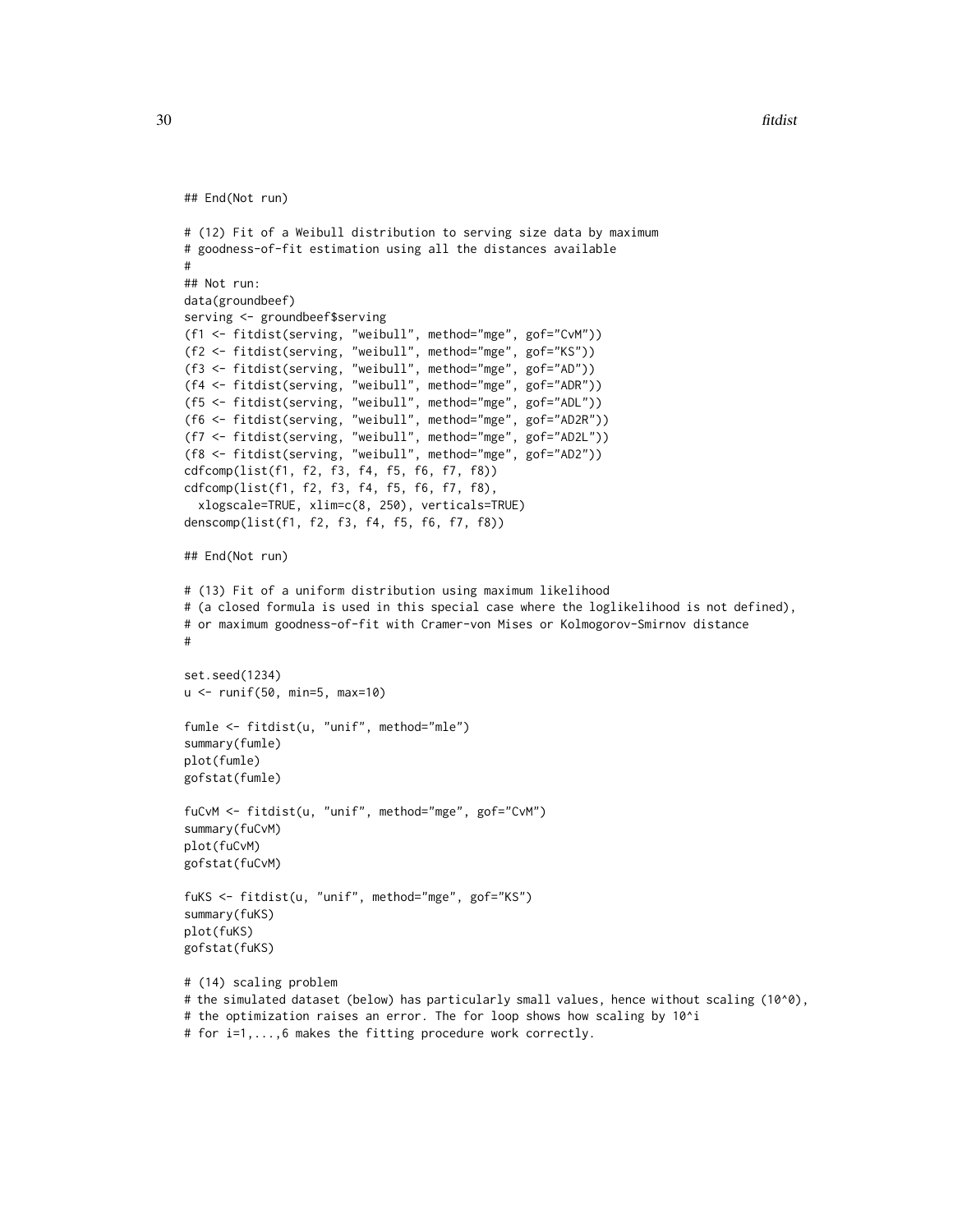#### fitdist 31

```
set.seed(1234)
x2 <- rnorm(100, 1e-4, 2e-4)
for(i in 0:6)
       cat(i, try(fitdist(x2*10^i, "cauchy", method="mle")$estimate, silent=TRUE), "\n")
# (15) Fit of a normal distribution on acute toxicity values of endosulfan in log10 for
# nonarthropod invertebrates, using maximum likelihood estimation
# to estimate what is called a species sensitivity distribution
# (SSD) in ecotoxicology, followed by estimation of the 5 percent quantile value of
# the fitted distribution (which is called the 5 percent hazardous concentration, HC5,
# in ecotoxicology) and estimation of other quantiles.
#
data(endosulfan)
ATV <- subset(endosulfan, group == "NonArthroInvert")$ATV
log10ATV <- log10(subset(endosulfan, group == "NonArthroInvert")$ATV)
fln <- fitdist(log10ATV, "norm")
quantile(fln, probs = 0.05)
quantile(fln, probs = c(0.05, 0.1, 0.2))
# (16) Fit of a triangular distribution using Cramer-von Mises or
# Kolmogorov-Smirnov distance
#
## Not run:
set.seed(1234)
require(mc2d)
t <- rtriang(100, min=5, mode=6, max=10)
fCvM <- fitdist(t, "triang", method="mge", start = list(min=4, mode=6,max=9), gof="CvM")
fKS <- fitdist(t, "triang", method="mge", start = list(min=4, mode=6,max=9), gof="KS")
cdfcomp(list(fCvM,fKS))
## End(Not run)
# (17) fit a non classical discrete distribution (the zero inflated Poisson distribution)
#
## Not run:
require(gamlss.dist)
set.seed(1234)
x \le -rZIP(n = 30, mu = 5, sigma = 0.2)plotdist(x, discrete = TRUE)
fitzip <- fitdist(x, "ZIP", start = list(mu = 4, sigma = 0.15), discrete = TRUE,
  optim.method = "L-BFGS-B", lower = c(\emptyset, \emptyset), upper = c(Inf, 1))
summary(fitzip)
plot(fitzip)
fitp <- fitdist(x, "pois")
cdfcomp(list(fitzip, fitp))
gofstat(list(fitzip, fitp))
## End(Not run)
```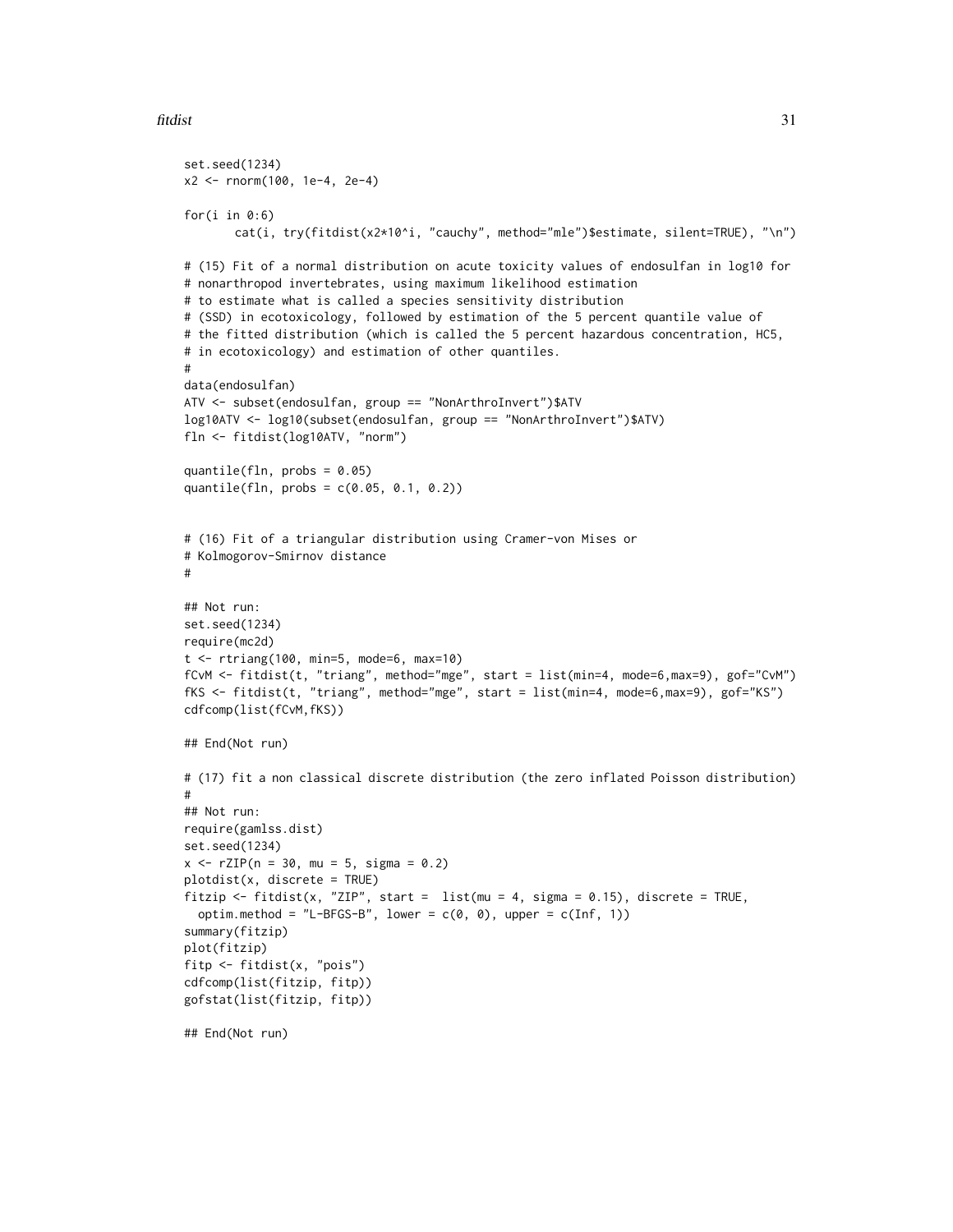```
# (18) examples with distributions in actuar (predefined starting values)
#
## Not run:
require(actuar)
x \leftarrow c(2.3, 0.1, 2.7, 2.2, 0.4, 2.6, 0.2, 1., 7.3, 3.2, 0.8, 1.2, 33.7, 14.21.4,7.7,1.,1.9,0.7,12.6,3.2,7.3,4.9,4000.,2.5,6.7,3.,63.,
       6.,1.6,10.1,1.2,1.5,1.2,30.,3.2,3.5,1.2,0.2,1.9,0.7,17.,
       2.8,4.8,1.3,3.7,0.2,1.8,2.6,5.9,2.6,6.3,1.4,0.8)
#log logistic
ft_llogis <- fitdist(x,'llogis')
x <- c(0.3837053, 0.8576858, 0.3552237, 0.6226119, 0.4783756, 0.3139799, 0.4051403,
       0.4537631, 0.4711057, 0.5647414, 0.6479617, 0.7134207, 0.5259464, 0.5949068,
       0.3509200, 0.3783077, 0.5226465, 1.0241043, 0.4384580, 1.3341520)
#inverse weibull
ft_iw <- fitdist(x,'invweibull')
## End(Not run)
```
<span id="page-31-1"></span>fitdistcens *Fitting of univariate distributions to censored data*

#### Description

Fits a univariate distribution to censored data by maximum likelihood.

#### Usage

```
fitdistcens(censdata, distr, start=NULL, fix.arg=NULL,
  keepdata = TRUE, keepdata.nb = 100, ...## S3 method for class 'fitdistcens'
print(x, \ldots)## S3 method for class 'fitdistcens'
plot(x, \ldots)## S3 method for class 'fitdistcens'
summary(object, ...)
## S3 method for class 'fitdistcens'
logLik(object, ...)
## S3 method for class 'fitdistcens'
vcov(object, ...)
```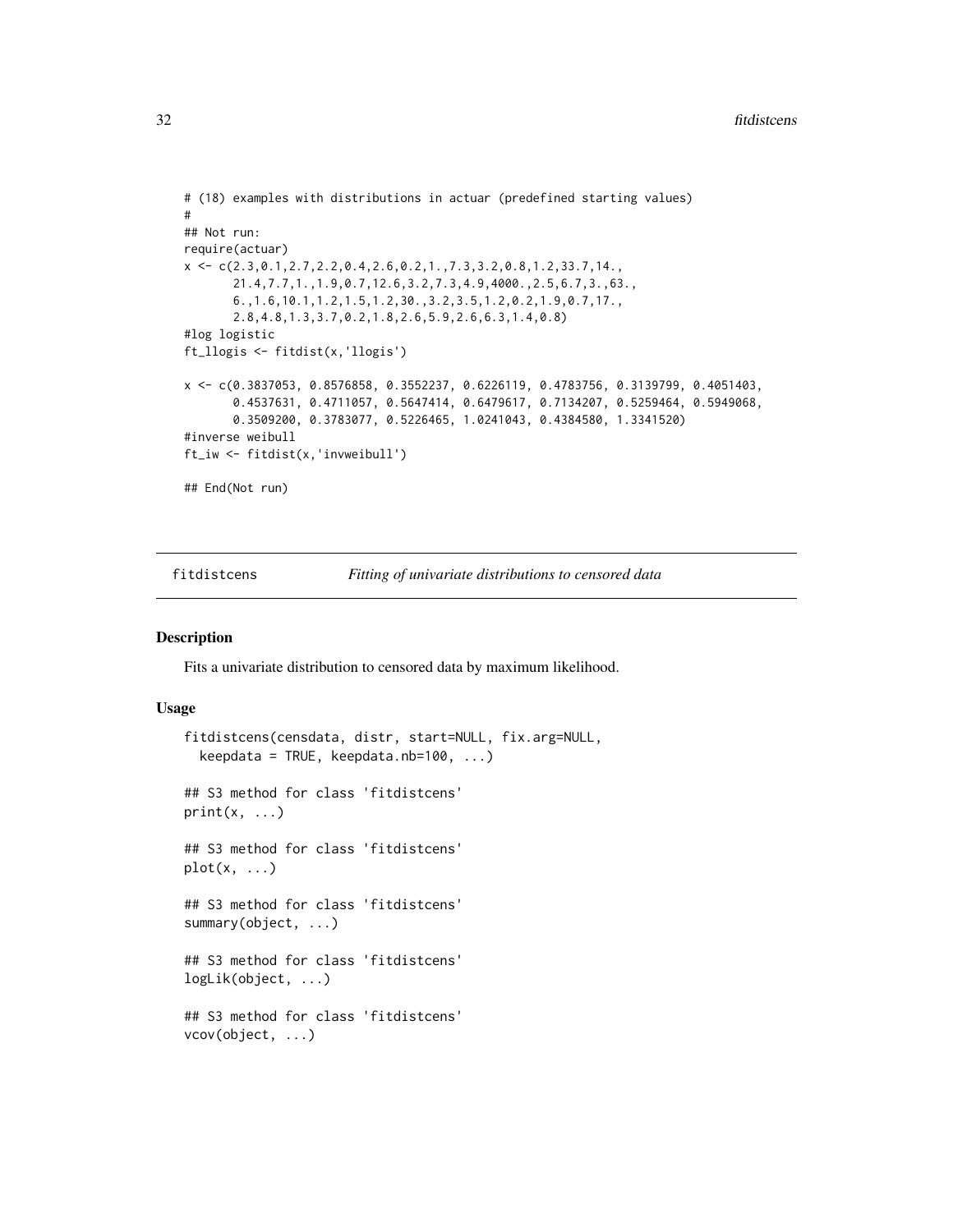#### fitdistcens 33

```
## S3 method for class 'fitdistcens'
coef(object, ...)
```
#### Arguments

| censdata    | A dataframe of two columns respectively named left and right, describing<br>each observed value as an interval. The left column contains either NA for<br>left censored observations, the left bound of the interval for interval censored<br>observations, or the observed value for non-censored observations. The right<br>column contains either NA for right censored observations, the right bound of<br>the interval for interval censored observations, or the observed value for non-<br>censored observations. |
|-------------|--------------------------------------------------------------------------------------------------------------------------------------------------------------------------------------------------------------------------------------------------------------------------------------------------------------------------------------------------------------------------------------------------------------------------------------------------------------------------------------------------------------------------|
| distr       | A character string "name" naming a distribution, for which the corresponding<br>density function dname and the corresponding distribution function pname must<br>be defined, or directly the density function.                                                                                                                                                                                                                                                                                                           |
| start       | A named list giving the initial values of parameters of the named distribution.<br>This argument may be omitted for some distributions for which reasonable start-<br>ing values are computed (see the 'details' section of mledist).                                                                                                                                                                                                                                                                                    |
| fix.arg     | An optional named list giving the values of parameters of the named distribution<br>that must be kept fixed rather than estimated by maximum likelihood.                                                                                                                                                                                                                                                                                                                                                                 |
| X           | an object of class "fitdistcens".                                                                                                                                                                                                                                                                                                                                                                                                                                                                                        |
| object      | an object of class "fitdistcens".                                                                                                                                                                                                                                                                                                                                                                                                                                                                                        |
| keepdata    | a logical. If TRUE, dataset is returned, otherwise only a sample subset is returned.                                                                                                                                                                                                                                                                                                                                                                                                                                     |
| keepdata.nb | When keepdata=FALSE, the length of the subset returned.                                                                                                                                                                                                                                                                                                                                                                                                                                                                  |
|             | further arguments to be passed to generic functions, to the function plotdistcens<br>in order to control the type of ecdf-plot used for censored data, or to the function<br>mledist in order to control the optimization method.                                                                                                                                                                                                                                                                                        |

# Details

Maximum likelihood estimations of the distribution parameters are computed using the function [mledist](#page-59-1). By default direct optimization of the log-likelihood is performed using [optim](#page-0-0), with the "Nelder-Mead" method for distributions characterized by more than one parameter and the "BFGS" method for distributions characterized by only one parameter. The algorithm used in [optim](#page-0-0) can be chosen or another optimization function can be specified using . . . argument (see [mledist](#page-59-1) for details). start may be omitted (i.e. NULL) for some classic distributions (see the 'details' section of [mledist](#page-59-1)). Note that when errors are raised by optim, it's a good idea to start by adding traces during the optimization process by adding control=list(trace=1, REPORT=1) in ... argument.

The function is not able to fit a uniform distribution. With the parameter estimates, the function returns the log-likelihood and the standard errors of the estimates calculated from the Hessian at the solution found by optim or by the user-supplied function passed to mledist.

By default (keepdata = TRUE), the object returned by fitdist contains the data vector given in input. When dealing with large datasets, we can remove the original dataset from the output by setting keepdata = FALSE. In such a case, only keepdata.nb points (at most) are kept by random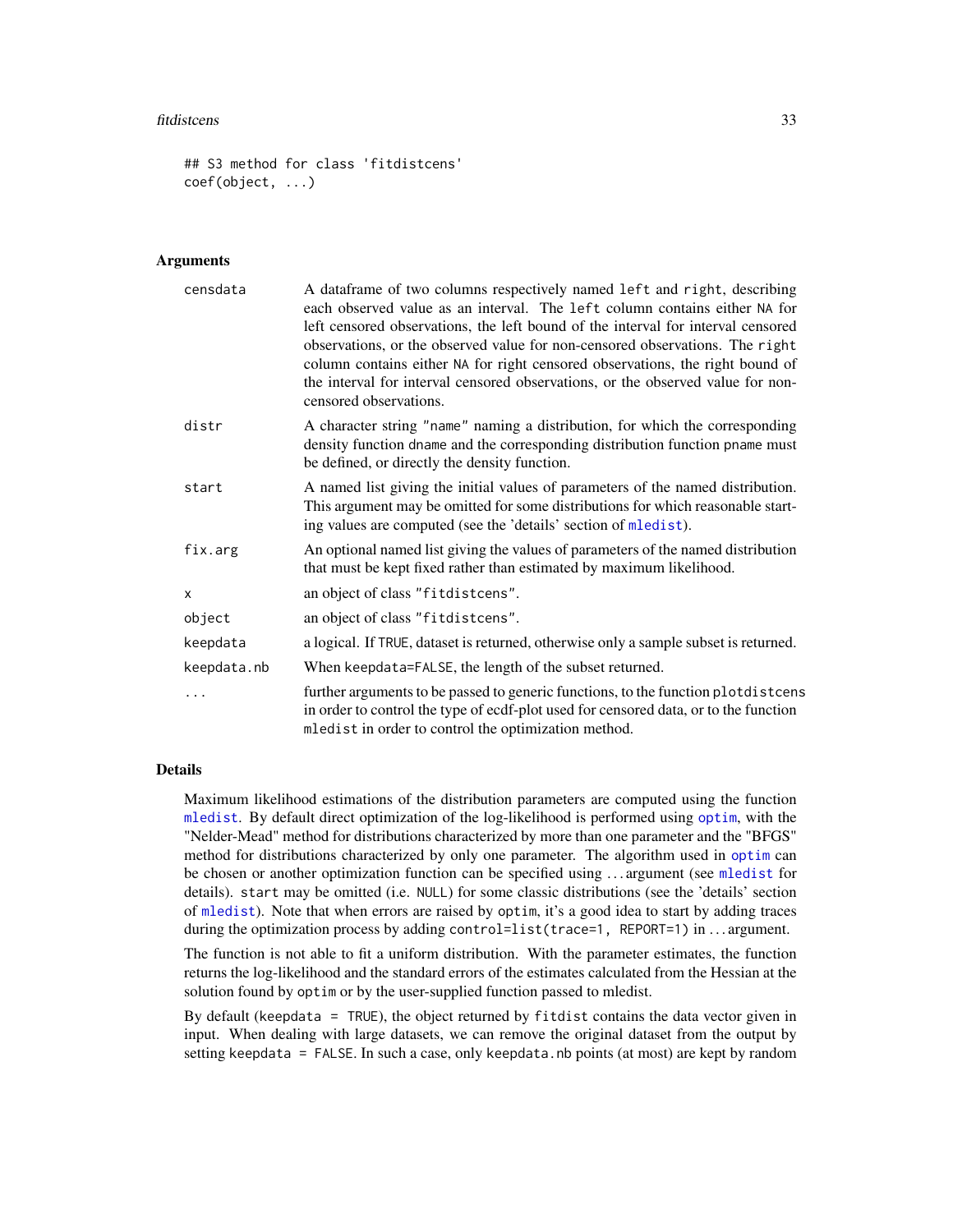subsampling keepdata.nb-4 points from the dataset and adding the component-wise minimum and maximum. If combined with [bootdistcens](#page-6-1), be aware that bootstrap is performed on the subset randomly selected in fitdistcens. Currently, the graphical comparisons of multiple fits is not available in this framework.

Weighted version of the estimation process is available for method = "mle" by using weights=.... See the corresponding man page for details. It is not yet possible to take into account weighths in functions plotdistcens, plot.fitdistcens and cdfcompcens (developments planned in the future).

#### Value

fitdistcens returns an object of class "fitdistcens", a list with the following components:

| estimate    | the parameter estimates.                                                                                                                                                                                                                                                                                                                                                        |
|-------------|---------------------------------------------------------------------------------------------------------------------------------------------------------------------------------------------------------------------------------------------------------------------------------------------------------------------------------------------------------------------------------|
| method      | the character string coding for the fitting method : only "mle" for 'maximum<br>likelihood estimation'.                                                                                                                                                                                                                                                                         |
| sd          | the estimated standard errors.                                                                                                                                                                                                                                                                                                                                                  |
| cor         | the estimated correlation matrix, NA if numerically not computable or NULL if<br>not available.                                                                                                                                                                                                                                                                                 |
| <b>VCOV</b> | the estimated variance-covariance matrix, NULL if not available.                                                                                                                                                                                                                                                                                                                |
| loglik      | the log-likelihood.                                                                                                                                                                                                                                                                                                                                                             |
| aic         | the Akaike information criterion.                                                                                                                                                                                                                                                                                                                                               |
| bic         | the the so-called BIC or SBC (Schwarz Bayesian criterion).                                                                                                                                                                                                                                                                                                                      |
| censdata    | the censored data set.                                                                                                                                                                                                                                                                                                                                                          |
| distname    | the name of the distribution.                                                                                                                                                                                                                                                                                                                                                   |
| fix.arg     | the named list giving the values of parameters of the named distribution that<br>must be kept fixed rather than estimated by maximum likelihood or NULL if there<br>are no such parameters.                                                                                                                                                                                     |
| fix.arg.fun | the function used to set the value of fix. arg or NULL.                                                                                                                                                                                                                                                                                                                         |
| dots        | the list of further arguments passed in  to be used in bootdistcens to control<br>the optimization method used in iterative calls to mledist or NULL if no such<br>arguments.                                                                                                                                                                                                   |
| convergence | an integer code for the convergence of optim/constrOptim defined as below<br>or defined by the user in the user-supplied optimization function. $\theta$ indicates<br>successful convergence. 1 indicates that the iteration limit of optim has been<br>reached. 10 indicates degeneracy of the Nealder-Mead simplex. 100 indicates<br>that optimencountered an internal error. |
| discrete    | always FALSE.                                                                                                                                                                                                                                                                                                                                                                   |
| weights     | the vector of weigths used in the estimation process or NULL.                                                                                                                                                                                                                                                                                                                   |
|             |                                                                                                                                                                                                                                                                                                                                                                                 |

Generic functions:

print The print of a "fitdist" object shows few traces about the fitting method and the fitted distribution.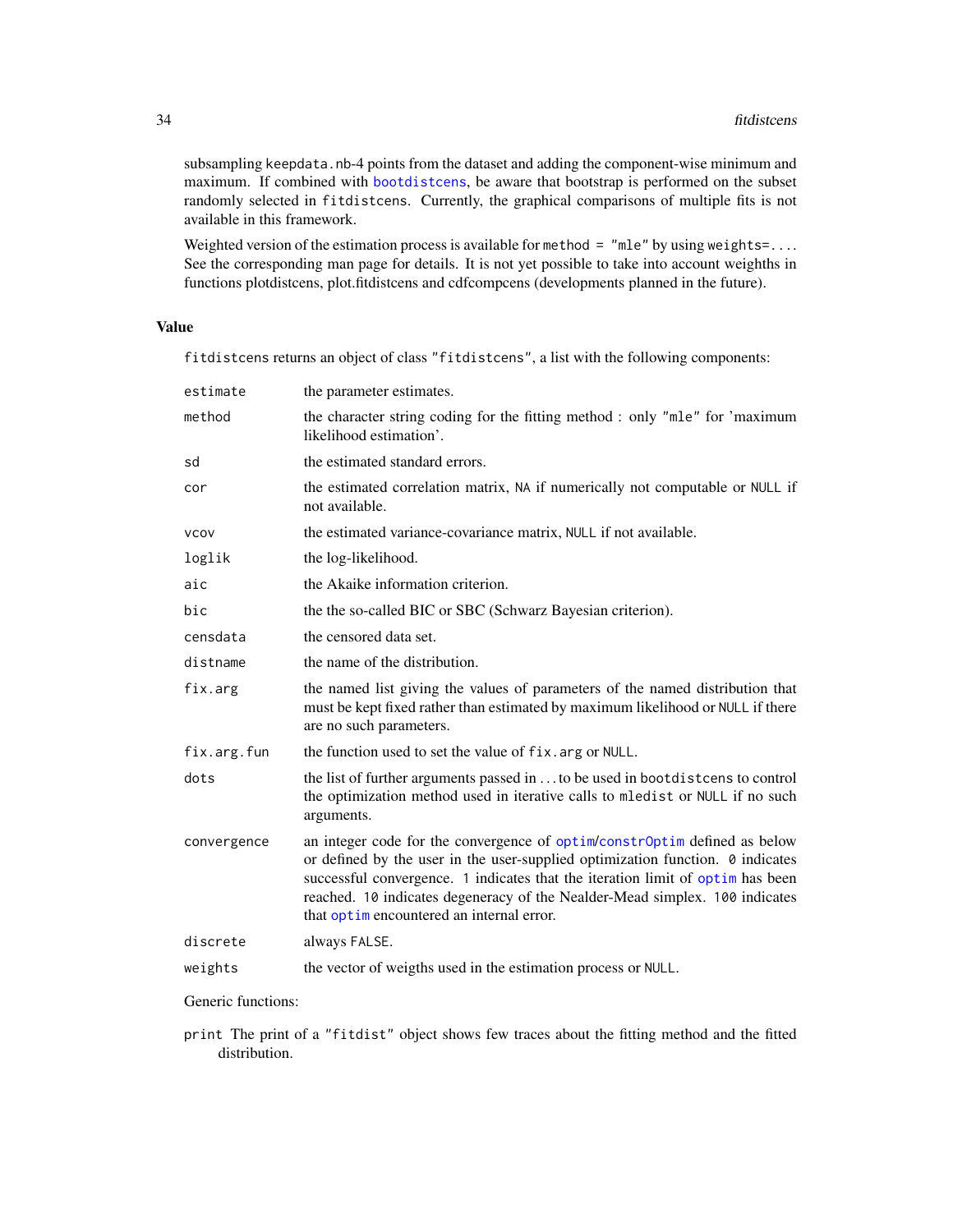#### fitdistcens 35

- summary The summary provides the parameter estimates of the fitted distribution, the log-likelihood, AIC and BIC statistics, the standard errors of the parameter estimates and the correlation matrix between parameter estimates.
- plot The plot of an object of class "fitdistcens" returned by fitdistcens uses the function [plotdistcens](#page-70-1).
- logLik Extracts the estimated log-likelihood from the "fitdistcens" object.
- vcov Extracts the estimated var-covariance matrix from the "fitdistcens" object (only available When method  $=$  "mle").
- coef Extracts the fitted coefficients from the "fitdistcens" object.

# Author(s)

Marie-Laure Delignette-Muller and Christophe Dutang.

# References

Venables WN and Ripley BD (2002), *Modern applied statistics with S*. Springer, New York, pp. 435-446.

Delignette-Muller ML and Dutang C (2015), *fitdistrplus: An R Package for Fitting Distributions*. Journal of Statistical Software, 64(4), 1-34.

#### See Also

See [fitdistrplus](#page-1-1) for an overview of the package. [plotdistcens](#page-70-1), [optim](#page-0-0), [mledist](#page-59-1), [fitdist](#page-21-1) and [quantile.fitdistcens](#page-78-1) for another generic function to calculate quantiles from the fitted distribution.

#### Examples

```
# (1) Fit of a lognormal distribution to bacterial contamination data
#
data(smokedfish)
fitsf <- fitdistcens(smokedfish,"lnorm")
summary(fitsf)
# default plot using the Wang technique (see ?plotdiscens for details)
plot(fitsf)
# plot using the Turnbull algorithm (see ?plotdiscens for details)
# with confidence intervals for the empirical distribution
plot(fitsf, NPMLE = TRUE, NPMLE.method = "Turnbull", Turnbull.confint = TRUE)
# basic plot using intervals and points (see ?plotdiscens for details)
plot(fitsf, NPMLE = FALSE)
# plot of the same fit using the Turnbull algorithm in logscale
cdfcompcens(fitsf,main="bacterial contamination fits",
    xlab="bacterial concentration (CFU/g)",ylab="F",
    addlegend = FALSE, lines01 = TRUE, xlogscale = TRUE, xlim = c(1e-2,1e2))
# zoom on large values of F
cdfcompcens(fitsf,main="bacterial contamination fits",
    xlab="bacterial concentration (CFU/g)",ylab="F",
    addlegend = FALSE,lines01 = TRUE, xlogscale = TRUE,
   xlim = c(1e-2,1e2), ylim = c(0.4,1))
```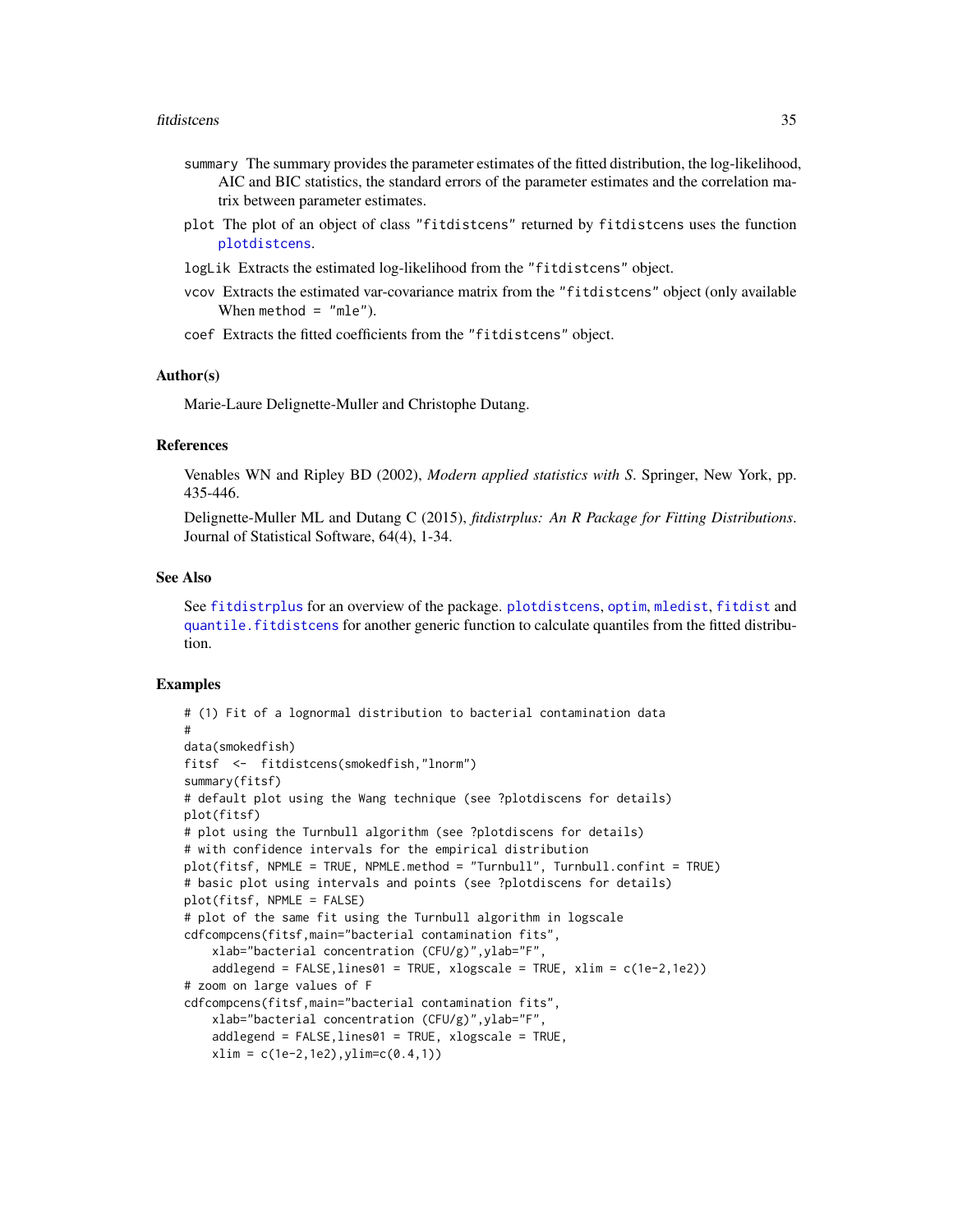```
# (2) Fit of a normal distribution on acute toxicity values
# of fluazinam (in decimal logarithm) for
# macroinvertebrates and zooplancton, using maximum likelihood estimation
# to estimate what is called a species sensitivity distribution
# (SSD) in ecotoxicology
#
data(fluazinam)
log10EC50 <-log10(fluazinam)
fln <- fitdistcens(log10EC50,"norm")
fln
summary(fln)
plot(fln)
# (3) defining your own distribution functions, here for the Gumbel distribution
# for other distributions, see the CRAN task view dedicated to
# probability distributions
#
dgumbel <- function(x,a,b) 1/b*exp((a-x)/b)*exp(-exp((a-x)/b))
pgumbel <- function(q,a,b) exp(-exp((a-q)/b))
qgumbel <- function(p,a,b) a-b*log(-log(p))
fg <- fitdistcens(log10EC50,"gumbel",start=list(a=1,b=1))
summary(fg)
plot(fg)
# (4) comparison of fits of various distributions
#
fll <- fitdistcens(log10EC50,"logis")
summary(fll)
cdfcompcens(list(fln,fll,fg),legendtext=c("normal","logistic","gumbel"),
xlab = "log10(EC50)"# (5) how to change the optimisation method?
#
fitdistcens(log10EC50,"logis",optim.method="Nelder-Mead")
fitdistcens(log10EC50,"logis",optim.method="BFGS")
fitdistcens(log10EC50,"logis",optim.method="SANN")
# (6) custom optimisation function - example with the genetic algorithm
#
## Not run:
    #wrap genoud function rgenoud package
    mygenoud <- function(fn, par, ...)
    {
        require(rgenoud)
        res <- genoud(fn, starting.values=par, ...)
        standardres <- c(res, convergence=0)
```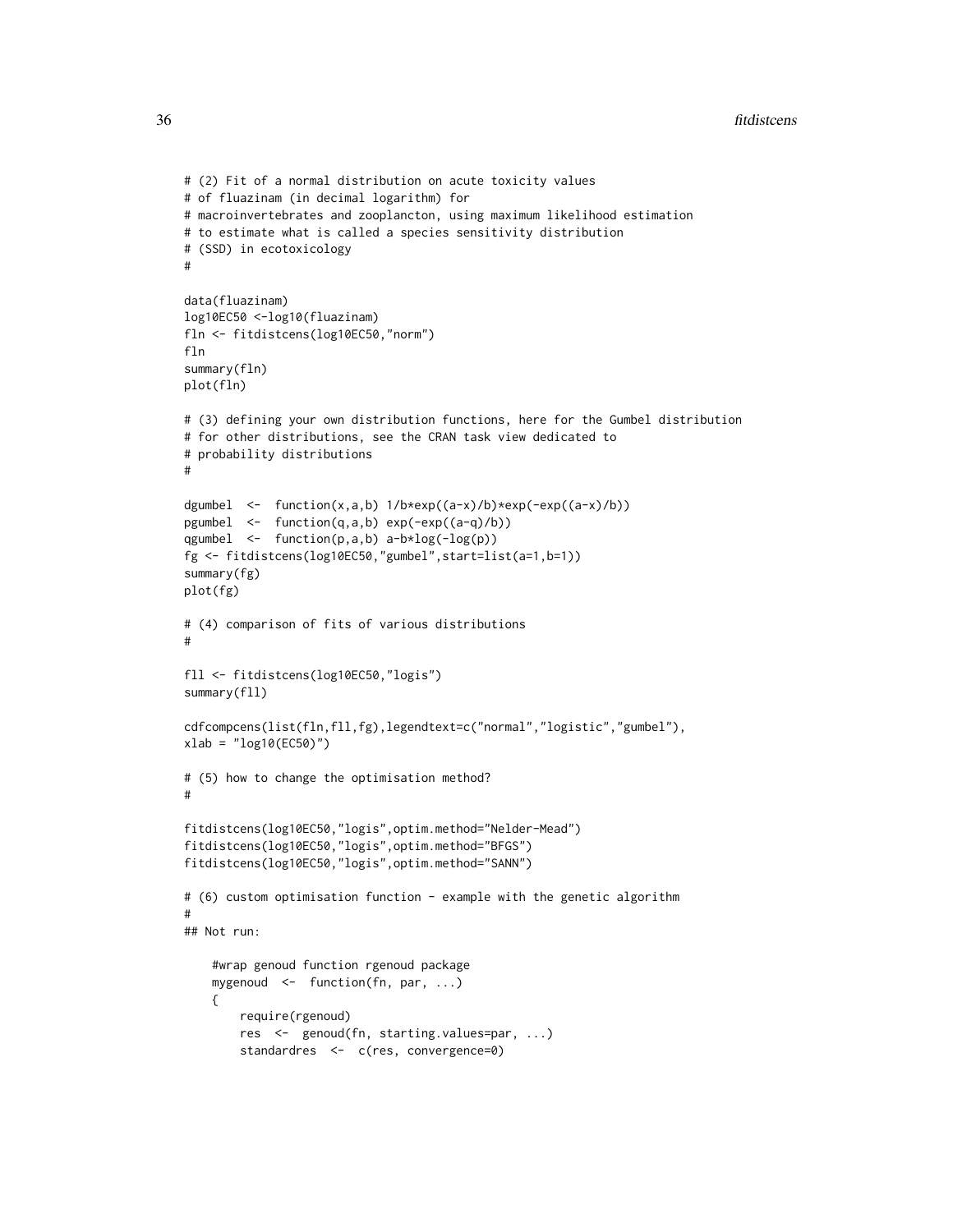```
return(standardres)
   }
    # call fitdistcens with a 'custom' optimization function
    fit.with.genoud <- fitdistcens(log10EC50,"logis", custom.optim=mygenoud, nvars=2,
       Domains=cbind(c(0,0), c(5, 5)), boundary.enforcement=1,
       print.level=1, hessian=TRUE)
    summary(fit.with.genoud)
## End(Not run)
# (7) estimation of the mean of a normal distribution
# by maximum likelihood with the standard deviation fixed at 1 using the argument fix.arg
#
flnb <- fitdistcens(log10EC50, "norm", start = list(mean = 1),fix.arg = list(sd = 1))
# (8) Fit of a lognormal distribution on acute toxicity values of fluazinam for
# macroinvertebrates and zooplancton, using maximum likelihood estimation
# to estimate what is called a species sensitivity distribution
# (SSD) in ecotoxicology, followed by estimation of the 5 percent quantile value of
# the fitted distribution (which is called the 5 percent hazardous concentration, HC5,
# in ecotoxicology) and estimation of other quantiles.
data(fluazinam)
log10EC50 <-log10(fluazinam)
fln <- fitdistcens(log10EC50,"norm")
quantile(fln, probs = 0.05)
quantile(fln, probs = c(0.05, 0.1, 0.2))
# (9) Fit of a lognormal distribution on 72-hour acute salinity tolerance (LC50 values)
# of riverine macro-invertebrates using maximum likelihood estimation
data(salinity)
log10LC50 <-log10(salinity)
fln <- fitdistcens(log10LC50,"norm")
plot(fln)
```
fluazinam *Species-Sensitivity Distribution (SSD) for Fluazinam*

### **Description**

48-hour acute toxicity values (EC50 values) for exposure of macroinvertebrates and zooplancton to fluazinam.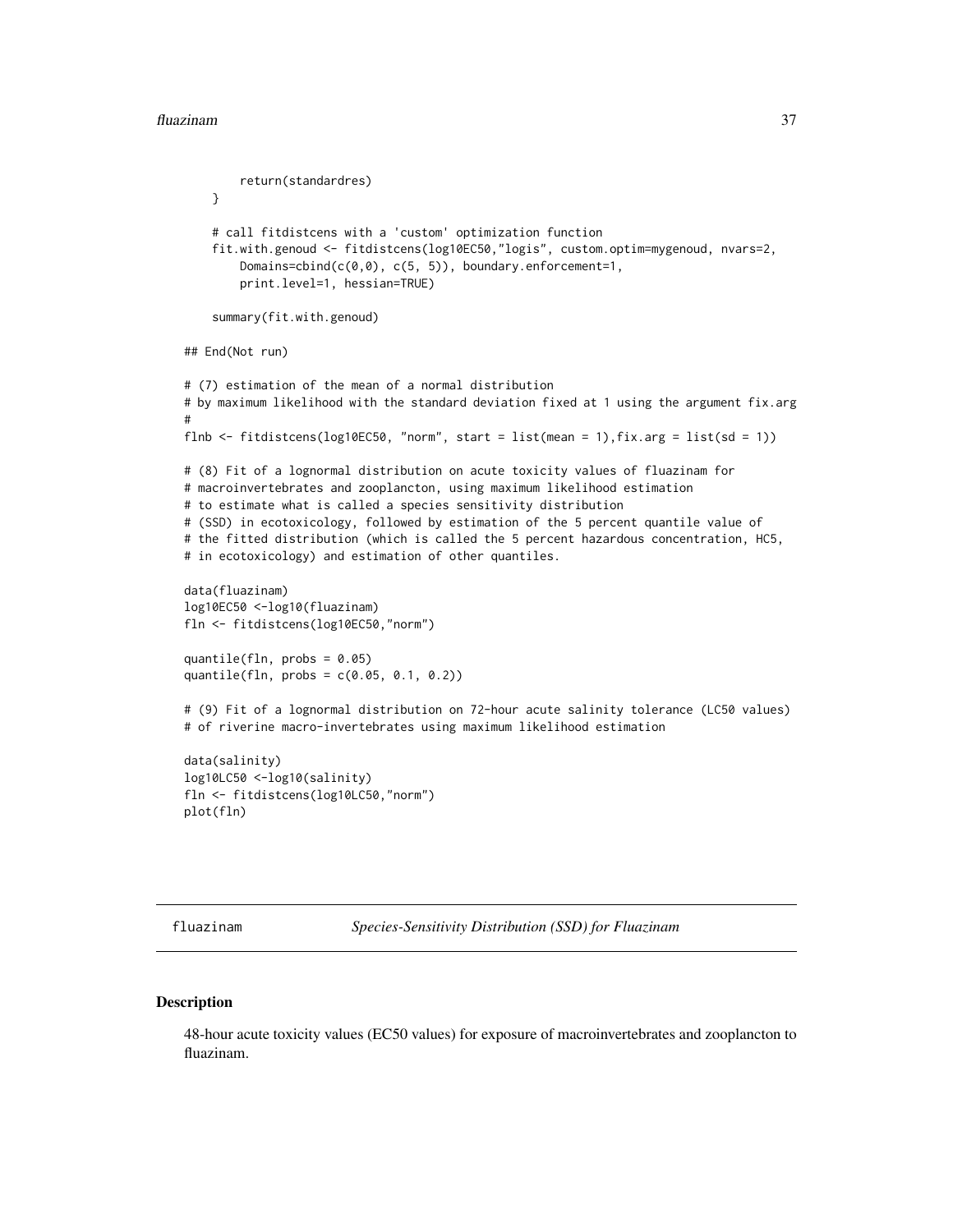#### Usage

data(fluazinam)

# Format

fluazinam is a data frame with 2 columns named left and right, describing each observed EC50 value (in micrograms per liter) as an interval. The left column contains either NA for left censored observations, the left bound of the interval for interval censored observations, or the observed value for non-censored observations. The right column contains either NA for right censored observations, the right bound of the interval for interval censored observations, or the observed value for noncensored observations.

# Source

Hose, G.C., Van den Brink, P.J. 2004. The species sensitivity distribution approach compared to a microcosm study: A case study with the fungicide fluazinam. *Ecotoxicology and Environmental Safety*, 73, 109-122.

```
# (1) load of data
#
data(fluazinam)
# (2) plot of data using Turnbull cdf plot
#
log10EC50 <-log10(fluazinam)
plotdistcens(log10EC50)
# (3) fit of a lognormal and a logistic distribution to data
# (classical distributions used for species sensitivity
# distributions, SSD, in ecotoxicology)
# and visual comparison of the fits using Turnbull cdf plot
#
fln <- fitdistcens(log10EC50,"norm")
summary(fln)
fll <- fitdistcens(log10EC50,"logis")
summary(fll)
cdfcompcens(list(fln,fll),legendtext=c("normal","logistic"),
xlab = "log10(EC50)")
# (4) estimation of the 5 percent quantile value of
# the normal fitted distribution (5 percent hazardous concentration : HC5)
# with its two-sided 95 percent confidence interval calculated by
# non parametric bootstrap
# with a small number of iterations to satisfy CRAN running times constraint.
# For practical applications, we recommend to use at least niter=501 or niter=1001.
#
# in log10(EC50)
```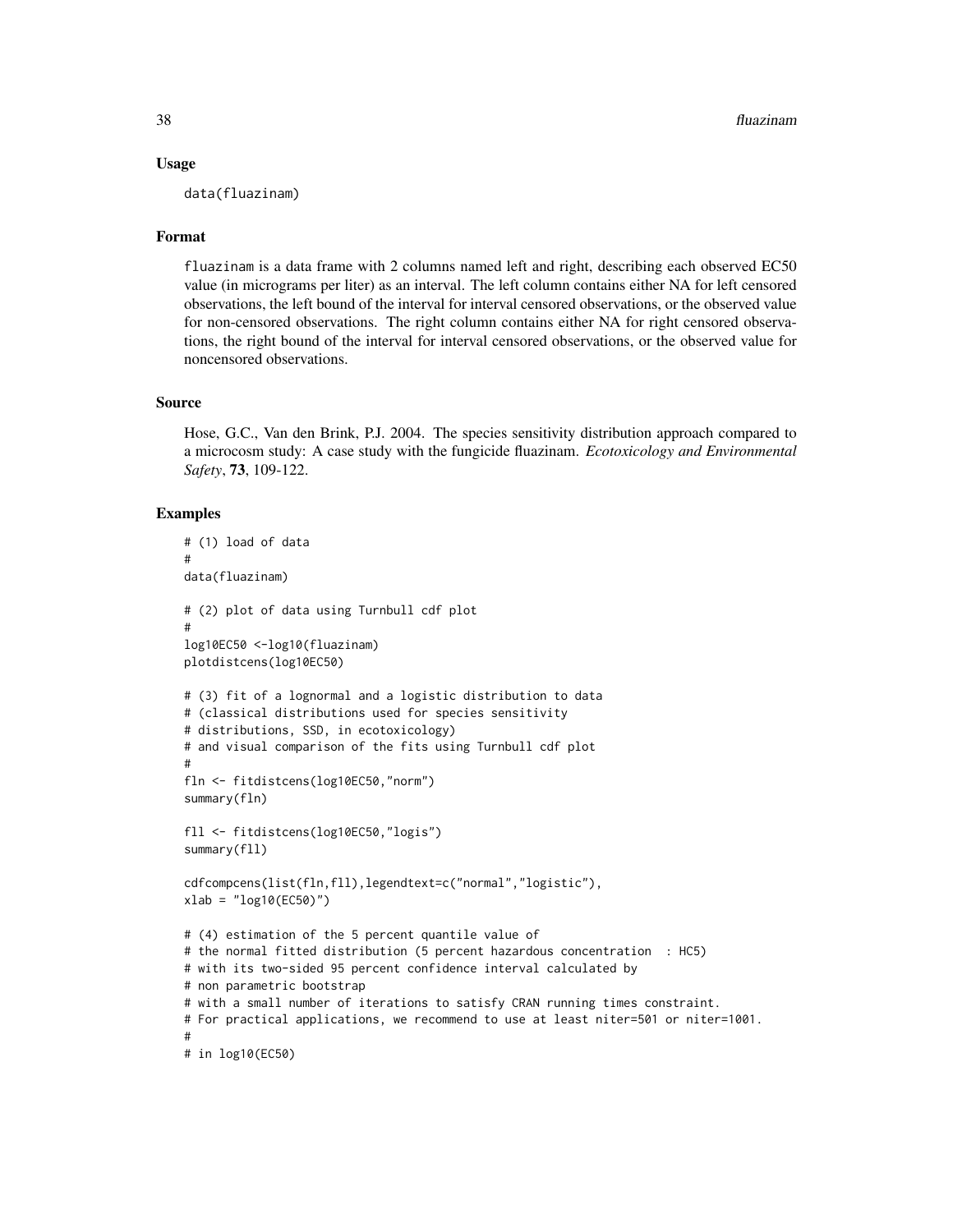#### gofstat 39

```
bln <- bootdistcens(fln, niter=101)
HC5ln <- quantile(bln, probs = 0.05)
# in EC50
10^(HC5ln$quantiles)
10^(HC5ln$quantCI)
# (5) estimation of the HC5 value
# with its one-sided 95 percent confidence interval (type "greater")
#
# in log10(EC50)
HC5lnb <- quantile(bln,probs = 0.05,CI.type="greater")
# in LC50
10^(HC5lnb$quantiles)
10^(HC5lnb$quantCI)
```
## gofstat *Goodness-of-fit statistics*

## Description

Computes goodness-of-fit statistics for parametric distributions fitted to a same non-censored data set.

# Usage

gofstat(f, chisqbreaks, meancount, discrete, fitnames=NULL)

```
## S3 method for class 'gofstat.fitdist'
print(x, \ldots)
```

|             | An object of class "fitdist", output of the function fitdist, or a list of<br>"fitdist" objects.                                                                                                                                                                                                                                                                                                                             |
|-------------|------------------------------------------------------------------------------------------------------------------------------------------------------------------------------------------------------------------------------------------------------------------------------------------------------------------------------------------------------------------------------------------------------------------------------|
| chisgbreaks | A numeric vector defining the breaks of the cells used to compute the chi-<br>squared statistic. If omitted, these breaks are automatically computed from the<br>data in order to reach roughly the same number of observations per cell, roughly<br>equal to the argument mean count, or sligthly more if there are some ties.                                                                                              |
| meancount   | The mean number of observations per cell expected for the definition of the<br>breaks of the cells used to compute the chi-squared statistic. This argument<br>will not be taken into account if the breaks are directly defined in the argument<br>chisqbreaks. If chisqbreaks and meancount are both omitted, meancount is<br>fixed in order to obtain roughly $(4n)^{2/5}$ cells with <i>n</i> the length of the dataset. |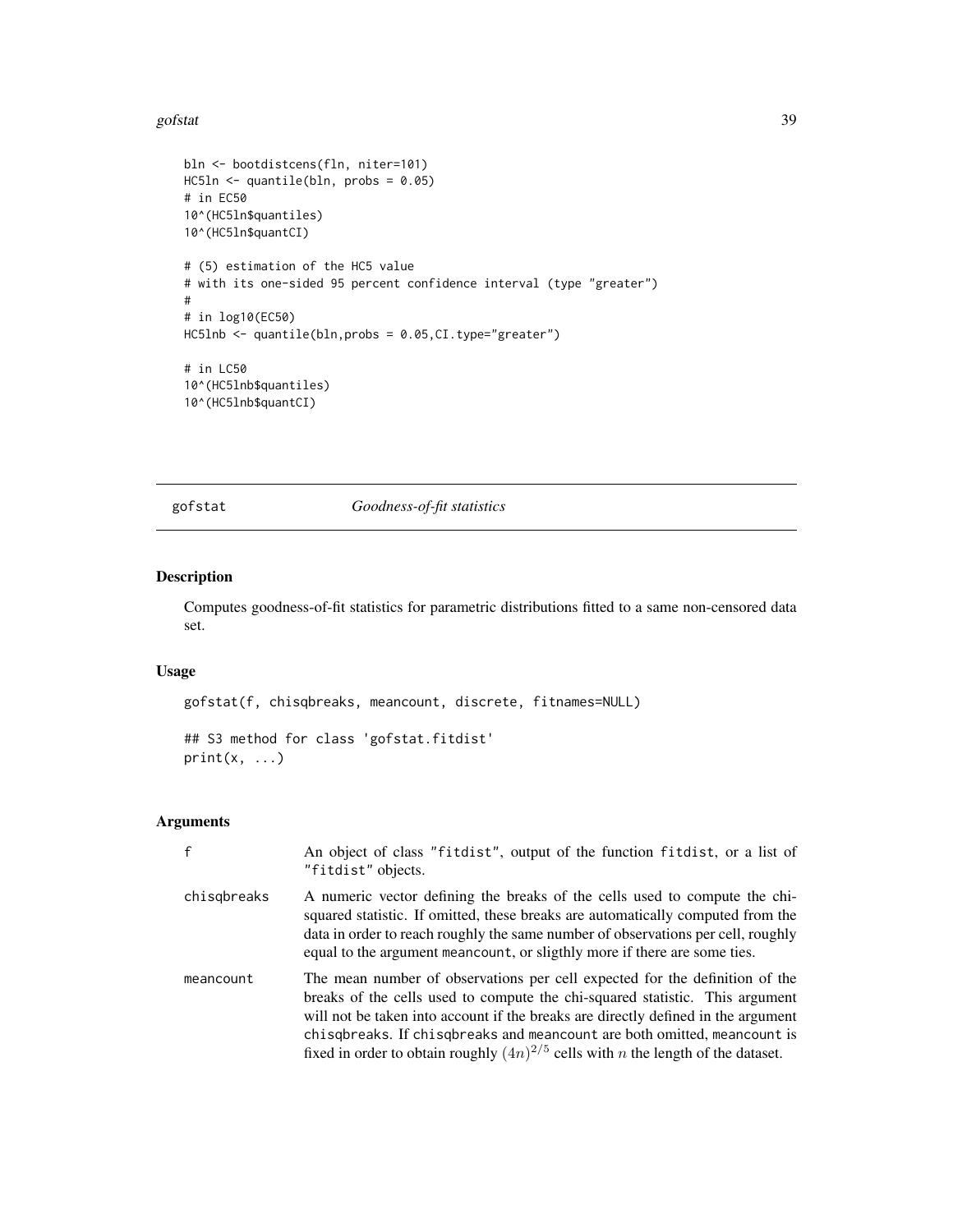40 gofstat and the set of the set of the set of the set of the set of the set of the set of the set of the set of the set of the set of the set of the set of the set of the set of the set of the set of the set of the set o

| discrete     | If TRUE, only the Chi-squared statistic and information criteria are computed. If<br>missing, discrete is passed from the first object of class "fitdist" of the list |
|--------------|-----------------------------------------------------------------------------------------------------------------------------------------------------------------------|
| fitnames     | A vector defining the names of the fits.                                                                                                                              |
| $\mathsf{x}$ | An object of class "fitdist".                                                                                                                                         |
|              | Further arguments to be passed to generic functions.                                                                                                                  |

## Details

Goodness-of-fit statistics are computed. The Chi-squared statistic is computed using cells defined by the argument chisqbreaks or cells automatically defined from data, in order to reach roughly the same number of observations per cell, roughly equal to the argument meancount, or sligthly more if there are some ties. The choice to define cells from the empirical distribution (data), and not from the theoretical distribution, was done to enable the comparison of Chi-squared values obtained with different distributions fitted on a same data set. If chisqbreaks and meancount are both omitted, meancount is fixed in order to obtain roughly  $(4n)^{2/5}$  cells, with n the length of the data set (Vose, 2000). The Chi-squared statistic is not computed if the program fails to define enough cells due to a too small dataset. When the Chi-squared statistic is computed, and if the degree of freedom (nb of cells - nb of parameters - 1) of the corresponding distribution is strictly positive, the p-value of the Chi-squared test is returned.

For continuous distributions, Kolmogorov-Smirnov, Cramer-von Mises and Anderson-Darling and statistics are also computed, as defined by Stephens (1986).

An approximate Kolmogorov-Smirnov test is performed by assuming the distribution parameters known. The critical value defined by Stephens (1986) for a completely specified distribution is used to reject or not the distribution at the significance level 0.05. Because of this approximation, the result of the test (decision of rejection of the distribution or not) is returned only for data sets with more than 30 observations. Note that this approximate test may be too conservative.

For data sets with more than 5 observations and for distributions for which the test is described by Stephens (1986) for maximum likelihood estimations ("exp", "cauchy", "gamma" and "weibull"), the Cramer-von Mises and Anderson-darling tests are performed as described by Stephens (1986). Those tests take into account the fact that the parameters are not known but estimated from the data by maximum likelihood. The result is the decision to reject or not the distribution at the significance level 0.05. Those tests are available only for maximum likelihood estimations.

Only recommended statistics are automatically printed, i.e. Cramer-von Mises, Anderson-Darling and Kolmogorov statistics for continuous distributions and Chi-squared statistics for discrete ones ( "binom", "nbinom", "geom", "hyper" and "pois" ).

Results of the tests are not printed but stored in the output of the function.

#### Value

gof.stat returns an object of class "gofstat.fitdist" with following components,

| chisg       | a named vector with the Chi-squared statistics or NULL if not computed                   |
|-------------|------------------------------------------------------------------------------------------|
| chisgbreaks | common breaks used to define cells in the Chi-squared statistic                          |
| chisgpvalue | a named vector with the p-values of the Chi-squared statistic or NULL if not<br>computed |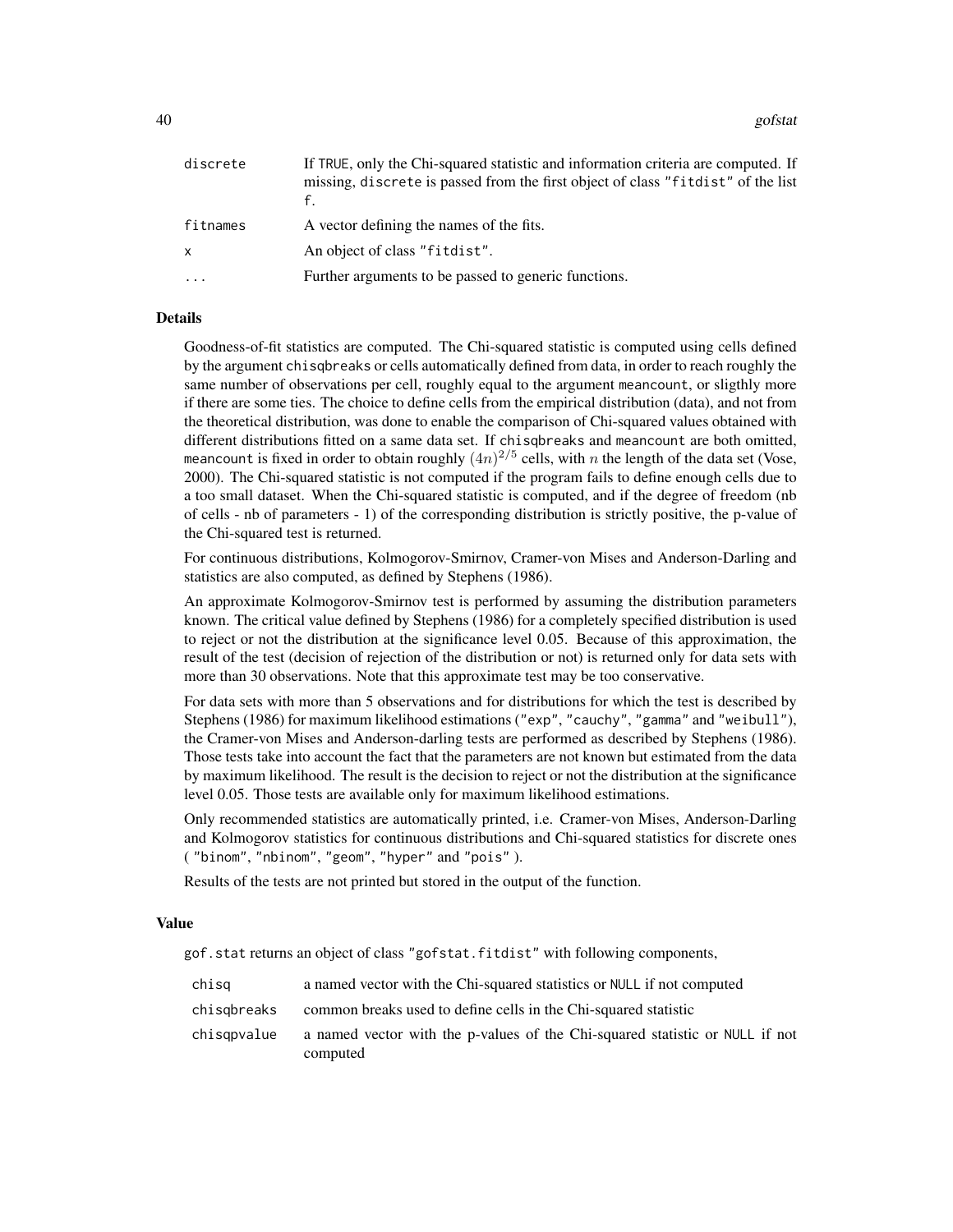#### gofstat and the set of the set of the set of the set of the set of the set of the set of the set of the set of the set of the set of the set of the set of the set of the set of the set of the set of the set of the set of t

| chisqdf    | a named vector with the degrees of freedom of the Chi-squared distribution or<br>NULL if not computed                            |
|------------|----------------------------------------------------------------------------------------------------------------------------------|
| chisqtable | a table with observed and theoretical counts used for the Chi-squared calcula-<br>tions                                          |
| CVM        | a named vector of the Cramer-von Mises statistics or "not computed" if not<br>computed                                           |
| cvmtest    | a named vector of the decisions of the Cramer-von Mises test or "not computed"<br>if not computed                                |
| ad         | a named vector with the Anderson-Darling statistics or "not computed" if not<br>computed                                         |
| adtest     | a named vector with the decisions of the Anderson-Darling test or "not computed"<br>if not computed                              |
| ks         | a named vector with the Kolmogorov-Smirnov statistic or "not computed" if<br>not computed                                        |
| kstest     | a named vector with the decisions of the Kolmogorov-Smirnov test or "not computed"<br>if not computed                            |
| aic        | a named vector with the values of the Akaike's Information Criterion.                                                            |
| bic        | a named vector with the values of the Bayesian Information Criterion.                                                            |
| discrete   | the input argument or the automatic definition by the function from the first<br>object of class "fitdist" of the list in input. |
| nbfit      | Number of fits in argument.                                                                                                      |

# Author(s)

Marie-Laure Delignette-Muller and Christophe Dutang.

# References

Cullen AC and Frey HC (1999), *Probabilistic techniques in exposure assessment*. Plenum Press, USA, pp. 81-155.

Stephens MA (1986), *Tests based on edf statistics*. In Goodness-of-fit techniques (D'Agostino RB and Stephens MA, eds), Marcel Dekker, New York, pp. 97-194.

Venables WN and Ripley BD (2002), *Modern applied statistics with S*. Springer, New York, pp. 435-446.

Vose D (2000), *Risk analysis, a quantitative guide*. John Wiley & Sons Ltd, Chischester, England, pp. 99-143.

Delignette-Muller ML and Dutang C (2015), *fitdistrplus: An R Package for Fitting Distributions*. Journal of Statistical Software, 64(4), 1-34.

### See Also

[fitdist](#page-21-0).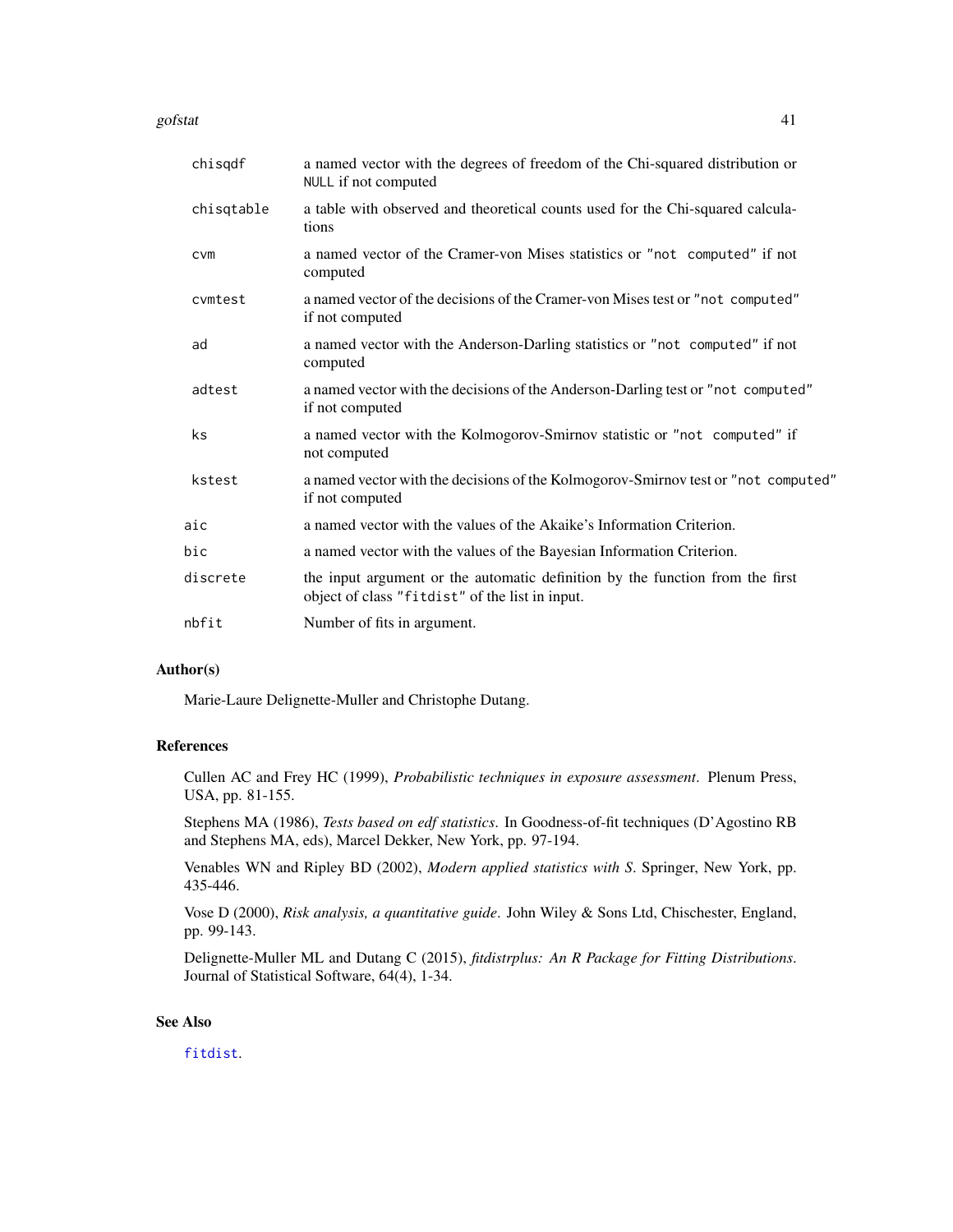```
# (1) fit of two distributions to the serving size data
# by maximum likelihood estimation
# and comparison of goodness-of-fit statistics
#
data(groundbeef)
serving <- groundbeef$serving
(fitg <- fitdist(serving, "gamma"))
gofstat(fitg)
(fitln <- fitdist(serving, "lnorm"))
gofstat(fitln)
gofstat(list(fitg, fitln))
# (2) fit of two discrete distributions to toxocara data
# and comparison of goodness-of-fit statistics
#
data(toxocara)
number <- toxocara$number
fitp <- fitdist(number,"pois")
summary(fitp)
plot(fitp)
fitnb <- fitdist(number,"nbinom")
summary(fitnb)
plot(fitnb)
gofstat(list(fitp, fitnb),fitnames = c("Poisson","negbin"))
# (3) Use of Chi-squared results in addition to
# recommended statistics for continuous distributions
#
set.seed(1234)
x4 <- rweibull(n=1000,shape=2,scale=1)
# fit of the good distribution
f4 <- fitdist(x4,"weibull")
# fit of a bad distribution
f4b <- fitdist(x4,"cauchy")
gofstat(list(f4,f4b),fitnames=c("Weibull", "Cauchy"))
```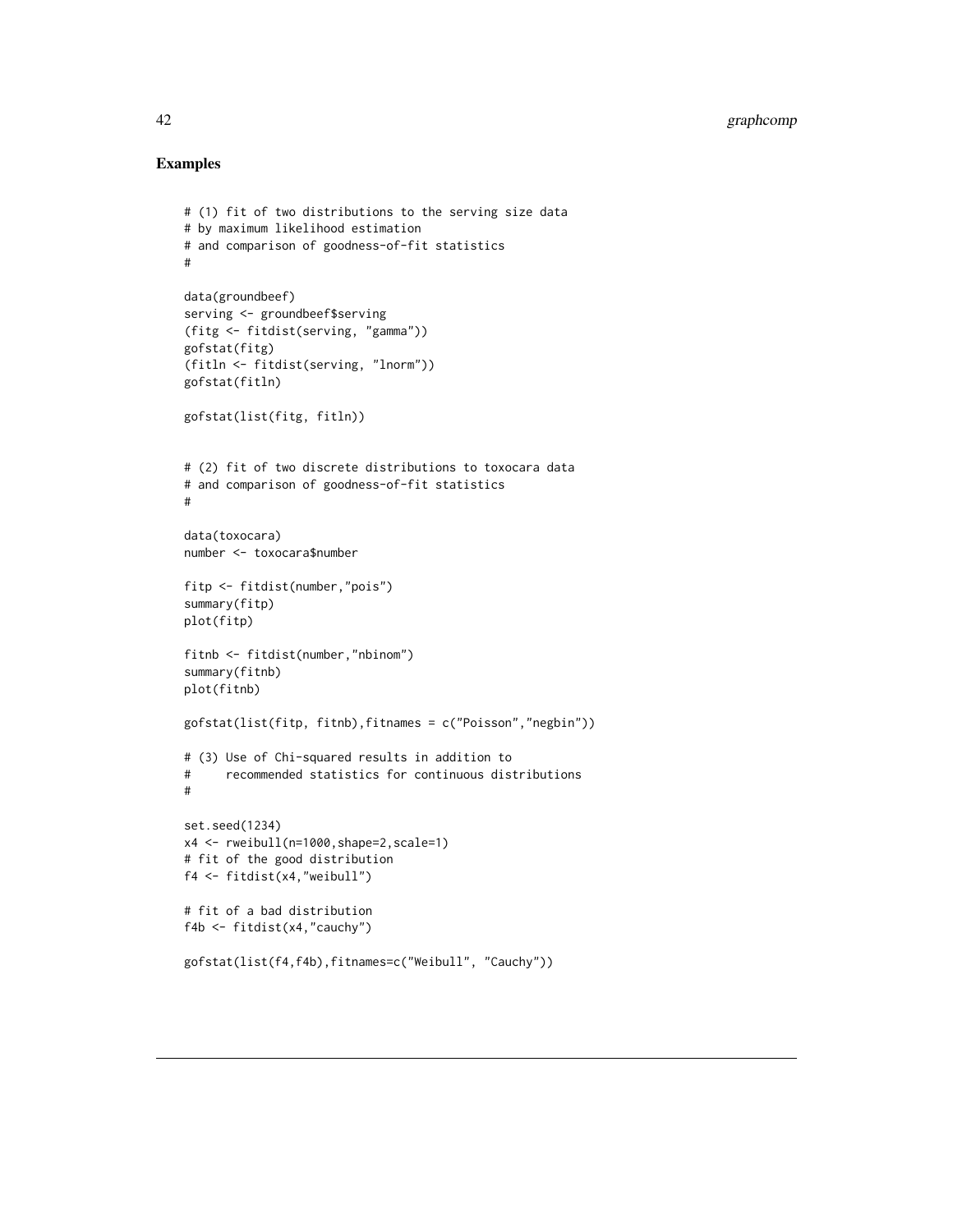## graphcomp and the state of the state of the state of the state of the state of the state of the state of the state of the state of the state of the state of the state of the state of the state of the state of the state of

## <span id="page-42-0"></span>Description

cdfcomp plots the empirical cumulative distribution against fitted distribution functions, denscomp plots the histogram against fitted density functions, qqcomp plots theoretical quantiles against empirical ones, ppcomp plots theoretical probabilities against empirical ones. Only cdfcomp is able to plot fits of a discrete distribution.

#### Usage

```
cdfcomp(ft, xlim, ylim, xlogscale = FALSE, ylogscale = FALSE, main, xlab, ylab,
   datapch, datacol, fitlty, fitcol, addlegend = TRUE, legendtext,
    xlegend = "bottomright", ylegend = NULL, horizontals = TRUE,
    verticals = FALSE, do.points = TRUE, use.ppoints = TRUE, a.ppoints = 0.5,
   lines01 = FALSE, discrete, add = FALSE, plotstyle = "graphics",
    fitnbpts = 101, ...)
denscomp(ft, xlim, ylim, probability = TRUE, main, xlab, ylab, datacol, fitlty,
    fitcol, addlegend = TRUE, legendtext, xlegend = "topright", ylegend = NULL,
    demp = FALSE, dempcol = "black", plotstyle = "graphics",
    discrete, fitnbpts = 101, fittype="1", ...)
qqcomp(ft, xlim, ylim, xlogscale = FALSE, ylogscale = FALSE, main, xlab, ylab,
    fitpch, fitcol, addlegend = TRUE, legendtext, xlegend = "bottomright",
   ylegend = NULL, use.ppoints = TRUE, a.ppoints = 0.5, line01 = TRUE,
   line01col = "black", line01lty = 1, ynoise = TRUE, plotstyle = "graphics", ...)
ppcomp(ft, xlim, ylim, xlogscale = FALSE, ylogscale = FALSE, main, xlab, ylab,
    fitpch, fitcol, addlegend = TRUE, legendtext, xlegend = "bottomright",
   ylegend = NULL, use.ppoints = TRUE, a.ppoints = 0.5, line01 = TRUE,
   line01col = "black", line01lty = 1, ynoise = TRUE, plotstyle = "graphics", ...)
```

| ft        | One "fitdist" object or a list of objects of class "fitdist".                    |
|-----------|----------------------------------------------------------------------------------|
| xlim      | The x-limits of the plot.                                                        |
| ylim      | The <i>y</i> -limits of the plot.                                                |
| xlogscale | If TRUE, uses a logarithmic scale for the $x$ -axis.                             |
| ylogscale | If TRUE, uses a logarithmic scale for the $y$ -axis.                             |
| main      | A main title for the plot. See also title.                                       |
| xlab      | A label for the x-axis, defaults to a description of x.                          |
| ylab      | A label for the y-axis, defaults to a description of y.                          |
| datapch   | An integer specifying a symbol to be used in plotting data points. See also par. |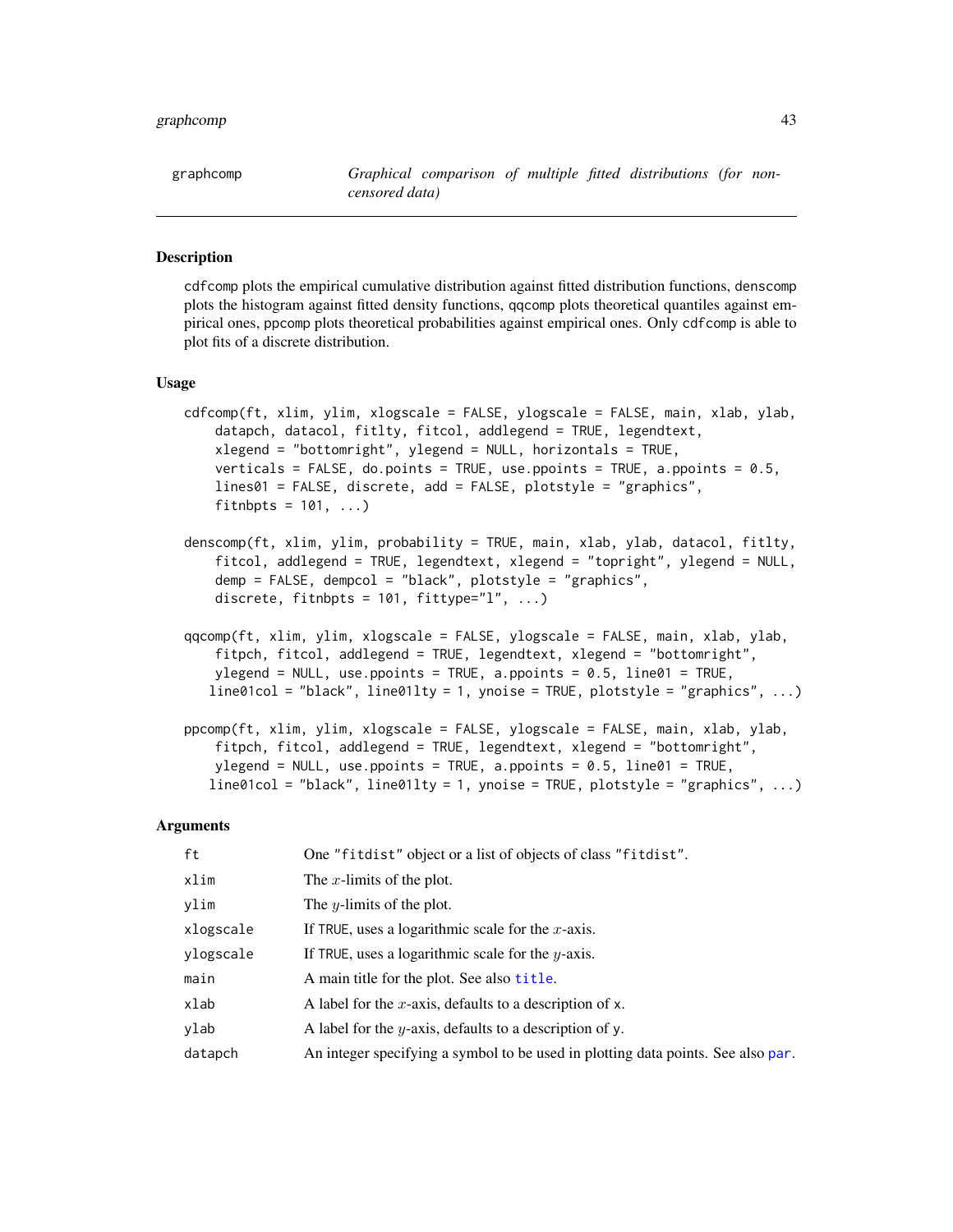| datacol              | A specification of the color to be used in plotting data points. See also par.                                                                                                                                                                                                            |
|----------------------|-------------------------------------------------------------------------------------------------------------------------------------------------------------------------------------------------------------------------------------------------------------------------------------------|
| fitcol               | A (vector of) color(s) to plot fitted distributions. If there are fewer colors than<br>fits they are recycled in the standard fashion. See also par.                                                                                                                                      |
| fitlty               | A (vector of) line type(s) to plot fitted distributions/densities. If there are fewer<br>colors than fits they are recycled in the standard fashion. See also par.                                                                                                                        |
| fitpch               | A (vector of) line type(s) to plot fitted quantiles/probabilities. If there are fewer<br>colors than fits they are recycled in the standard fashion. See also par.                                                                                                                        |
| fittype              | The type of plot for fitted probabilities in the case of discrete distributions: pos-<br>sible types are "p" for points, "1" for lines and "o" for both overplotted (as in<br>plot.default). fittype is not used for non-discrete distributions.                                          |
| fitnbpts             | A numeric for the number of points to compute fitted probabilities or cumulative<br>probabilities. Default to 101.                                                                                                                                                                        |
| addlegend            | If TRUE, a legend is added to the plot.                                                                                                                                                                                                                                                   |
| legendtext           | A character or expression vector of length $\geq 1$ to appear in the legend. See also<br>legend.                                                                                                                                                                                          |
| xlegend, ylegend     |                                                                                                                                                                                                                                                                                           |
|                      | The $x$ and $y$ coordinates to be used to position the legend. They can be specified<br>by keyword. If plotstyle = "graphics", see xy. coords and legend. If<br>plotstyle = "ggplot", the xlegend keyword must be one of top, bottom,<br>left, or right. See also guide_legend in ggplot2 |
| horizontals          | If TRUE, draws horizontal lines for the step empirical cumulative distribution<br>function (ecdf). See also plot. stepfun.                                                                                                                                                                |
| do.points            | If TRUE (by default), draws points at the x-locations. For large dataset $(n > 1e4)$ ,<br>do. points is ignored and no point is drawn.                                                                                                                                                    |
| verticals            | If TRUE, draws vertical lines for the empirical cumulative distribution function<br>(ecdf). Only taken into account if horizontals=TRUE.                                                                                                                                                  |
| use.ppoints          | If TRUE, probability points of the empirical distribution are defined using func-<br>tion ppoints as $(1:n - a.ppoints)/(n - 2a.ppoints + 1)$ . If FALSE,<br>probability points are simply defined as $1:n \neq n$ . This argument is ignored for<br>discrete data.                       |
| a.ppoints            | If use ppoints=TRUE, this is passed to the ppoints function.                                                                                                                                                                                                                              |
| lines01              | A logical to plot two horizontal lines at $h=0$ and $h=1$ for cdfcomp.                                                                                                                                                                                                                    |
| line01               | A logical to plot an horizontal line $y = x$ for qqcomp and ppcomp.                                                                                                                                                                                                                       |
| line01col, line01lty |                                                                                                                                                                                                                                                                                           |
|                      | Color and line type for line01. See also par.                                                                                                                                                                                                                                             |
| demp                 | A logical to add the empirical density on the plot, using the density function.                                                                                                                                                                                                           |
| dempcol              | A color for the empirical density in case it is added on the plot (demp=TRUE).                                                                                                                                                                                                            |
| ynoise               | A logical to add a small noise when plotting empirical quantiles/probabilities<br>for qqcomp and ppcomp.                                                                                                                                                                                  |
| probability          | A logical to use the probability scale for denscomp. See also hist.                                                                                                                                                                                                                       |
| discrete             | If TRUE, the distributions are considered discrete. When missing, discrete is<br>set to TRUE if at least one object of the list ft is discrete.                                                                                                                                           |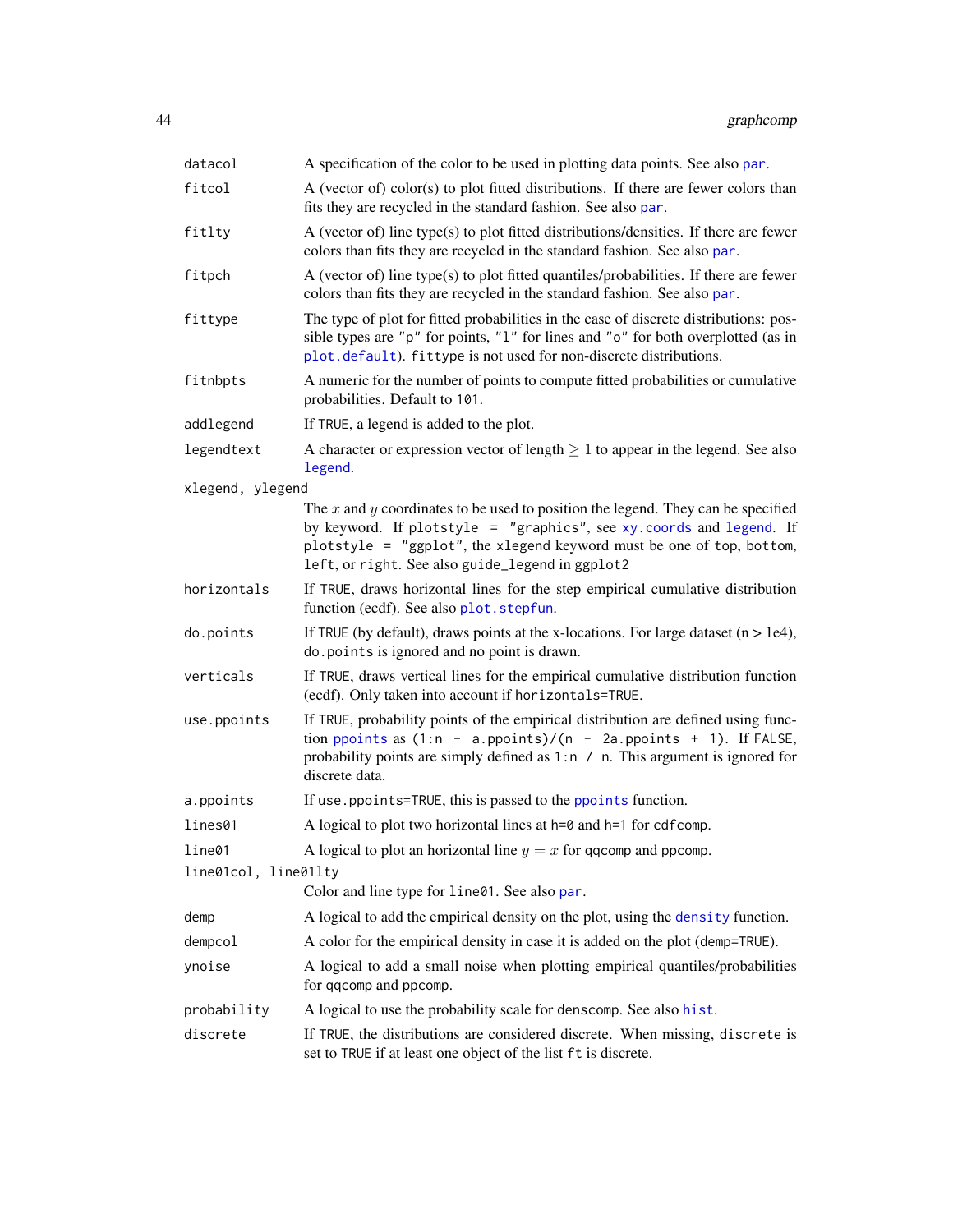## graphcomp and the state of the state of the state of the state of the state of the state of the state of the state of the state of the state of the state of the state of the state of the state of the state of the state of

| add       | If TRUE, adds to an already existing plot. If FALSE, starts a new plot. This<br>parameter is not available when plotstyle = "ggplot".                                                                                                                                                                                                                                                            |
|-----------|--------------------------------------------------------------------------------------------------------------------------------------------------------------------------------------------------------------------------------------------------------------------------------------------------------------------------------------------------------------------------------------------------|
| plotstyle | "graphics" or "ggplot". If "graphics", the display is built with graphics"<br>functions. If "ggplot", a graphic object output is created with ggplot2 func-<br>tions.                                                                                                                                                                                                                            |
| $\cdots$  | Further graphical arguments passed to graphical functions used in cdfcomp,<br>denscomp, ppcomp and qqcomp when plotstyle = "graphics". When plotstyle = "ggplot",<br>these arguments are only used by the histogram plot (hist) in the denscomp<br>function. When plotstyle = "ggplot", the graphical output can be cus-<br>tomized with relevant ggplot2 functions after you store your output. |

# Details

cdfcomp provides a plot of the empirical distribution and each fitted distribution in cdf, by default using the Hazen's rule for the empirical distribution, with probability points defined as  $(1:n - 0.5)/n$ . If discrete is TRUE, probability points are always defined as  $(1:n)/n$ . For large dataset (n > 1e4), no point is drawn but the line for ecdf is drawn instead. Note that when horizontals, verticals and do.points are FALSE, no empirical point is drawn, only the fitted cdf is shown.

denscomp provides a density plot of each fitted distribution with the histogram of the data for conyinuous data. When discrete=TRUE, distributions are considered as discrete, no histogram is plotted but demp is forced to TRUE and fitted and empirical probabilities are plotted either with vertical lines fittype="l", with single points fittype="p" or both lines and points fittype="o".

ppcomp provides a plot of the probabilities of each fitted distribution  $(x$ -axis) against the empirical probabilities (y-axis) by default defined as  $(1:n - 0.5)/n$  (data are assumed continuous). For large dataset (n > 1e4), lines are drawn instead of pointss and customized with the fitpch parameter.

qqcomp provides a plot of the quantiles of each theoretical distribution  $(x$ -axis) against the empirical quantiles of the data (y-axis), by default defining probability points as  $(1:n - 0.5)/n$  for theoretical quantile calculation (data are assumed continuous). For large dataset ( $n > 1e4$ ), lines are drawn instead of points and customized with the fitpch parameter.

By default a legend is added to these plots. Many graphical arguments are optional, dedicated to personalize the plots, and fixed to default values if omitted.

#### Author(s)

Christophe Dutang, Marie-Laure Delignette-Muller and Aurelie Siberchicot.

#### References

Delignette-Muller ML and Dutang C (2015), *fitdistrplus: An R Package for Fitting Distributions*. Journal of Statistical Software, 64(4), 1-34.

# See Also

See [plot](#page-0-0), [legend](#page-0-0), [ppoints](#page-0-0), plot. stepfun for classic plotting functions. See [CIcdfplot](#page-9-0) and [plotdist](#page-68-0) for other plot functions of fitdistrplus.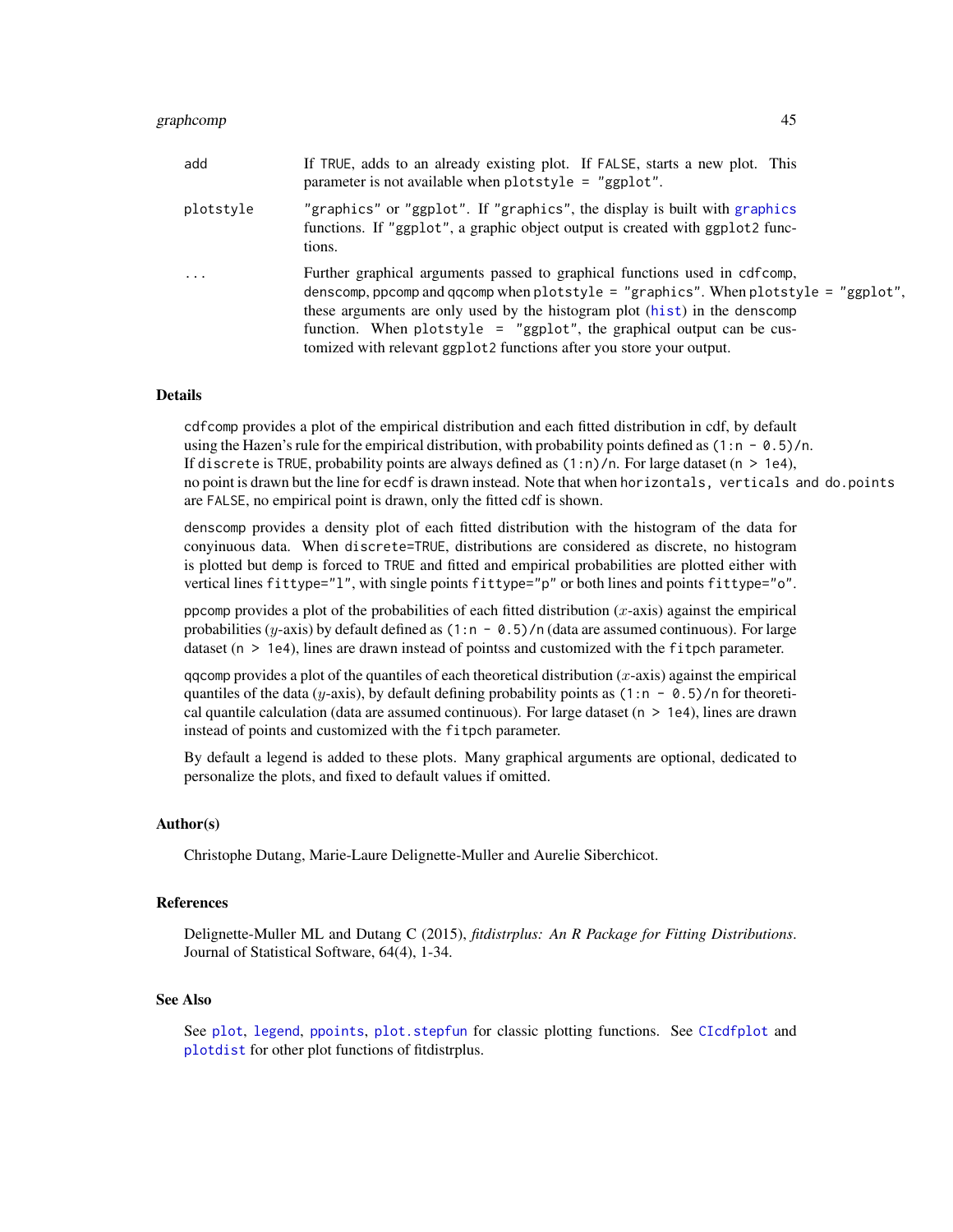```
# (1) Plot various distributions fitted to serving size data
#
data(groundbeef)
serving <- groundbeef$serving
fitW <- fitdist(serving, "weibull")
fitln <- fitdist(serving, "lnorm")
fitg <- fitdist(serving, "gamma")
cdfcomp(list(fitW, fitln, fitg), horizontals = FALSE)
cdfcomp(list(fitW, fitln, fitg), horizontals = TRUE)
cdfcomp(list(fitW, fitln, fitg), horizontals = TRUE, verticals = TRUE, datacol = "purple")
cdfcomp(list(fitW, fitln, fitg), legendtext = c("Weibull", "lognormal", "gamma"),
  main = "ground beef fits", xlab = "serving sizes (g)",
  vlab = "F", xlim = c(0, 250), xlegend = "center", lines01 = TRUE)denscomp(list(fitW, fitln, fitg), legendtext = c("Weibull", "lognormal", "gamma"),
 main = "ground beef fits", xlab = "serving sizes (g)", xlim = c(0, 250), xlegend = "topright")
ppcomp(list(fitW, fitln, fitg), legendtext = c("Weibull", "lognormal", "gamma"),
  main = "ground beef fits", xlegend = "bottomright", line01 = TRUE)
qqcomp(list(fitW, fitln, fitg), legendtext = c("Weibull", "lognormal", "gamma"),
  main = "ground beef fits", xlegend = "bottomright", line01 = TRUE,
  xlim = c(0, 300), ylim = c(0, 300), fit.# (2) Plot lognormal distributions fitted by
# maximum goodness-of-fit estimation
# using various distances (data plotted in log scale)
#
data(endosulfan)
ATV <- subset(endosulfan, group == "NonArthroInvert")$ATV
flnMGEKS <- fitdist(ATV, "lnorm", method = "mge", gof = "KS")
flnMGEAD <- fitdist(ATV, "lnorm", method = "mge", gof = "AD")
flnMGEADL <- fitdist(ATV, "lnorm", method = "mge", gof = "ADL")
flnMGEAD2L <- fitdist(ATV, "lnorm", method = "mge", gof = "AD2L")
cdfcomp(list(flnMGEKS, flnMGEAD, flnMGEADL, flnMGEAD2L),
  xlogscale = TRUE, main = "fits of a lognormal dist. using various GOF dist.",
  legendtext = c("MGE KS", "MGE AD", "MGE ADL", "MGE AD2L"),
  verticals = TRUE, xlim = c(10, 100000))
qqcomp(list(flnMGEKS, flnMGEAD, flnMGEADL, flnMGEAD2L),
  main = "fits of a lognormal dist. using various GOF dist.",
  legendtext = c("MGE KS", "MGE AD", "MGE ADL", "MGE AD2L"),
  xlogscale = TRUE, ylogscale = TRUE)
ppcomp(list(flnMGEKS, flnMGEAD, flnMGEADL, flnMGEAD2L),
  main = "fits of a lognormal dist. using various GOF dist.",
  legendtext = c("MGE KS", "MGE AD", "MGE ADL", "MGE AD2L"))
# (3) Plot normal and logistic distributions fitted by
# maximum likelihood estimation
# using various plotting positions in cdf plots
#
```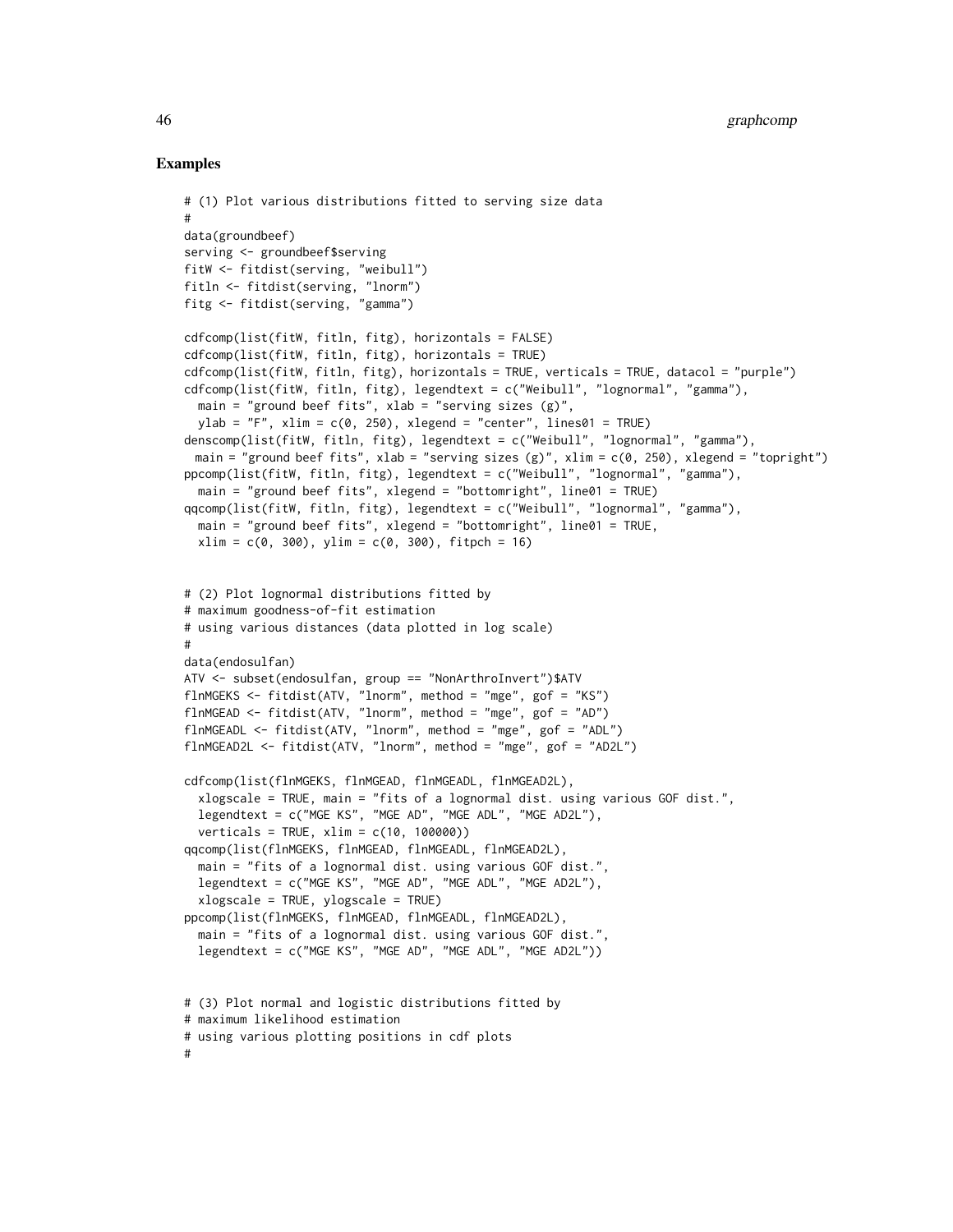# graphcomp and the state of the state of the state of the state of the state of the state of the state of the state of the state of the state of the state of the state of the state of the state of the state of the state of

```
data(endosulfan)
log10ATV <-log10(subset(endosulfan, group == "NonArthroInvert")$ATV)
fln <- fitdist(log10ATV, "norm")
fll <- fitdist(log10ATV, "logis")
# default plot using Hazen plotting position: (1:n - 0.5)/n
cdfcomp(list(fln, fll), legendtext = c("normal", "logistic"), xlab = "log10ATV")
# plot using mean plotting position (named also Gumbel plotting position)
# (1:n)/(n + 1)
cdfcomp(list(fln, fll),legendtext = c("normal", "logistic"), xlab = "log10ATV",
  use.ppoints = TRUE, a.ppoints = 0)
# plot using basic plotting position: (1:n)/n
cdfcomp(list(fln, fll),legendtext = c("normal", "logistic"), xlab = "log10ATV",
  use.ppoints = FALSE)
# (4) Comparison of fits of two distributions fitted to discrete data
#
data(toxocara)
number <- toxocara$number
fitp <- fitdist(number, "pois")
fitnb <- fitdist(number, "nbinom")
cdfcomp(list(fitp, fitnb), legendtext = c("Poisson", "negative binomial"))
denscomp(list(fitp, fitnb),demp = TRUE, legendtext = c("Poisson", "negative binomial"))
denscomp(list(fitp, fitnb),demp = TRUE, fittype = "l", dempcol = "black",
        legendtext = c("Poisson", "negative binomial"))
denscomp(list(fitp, fitnb),demp = TRUE, fittype = "p", dempcol = "black",
        legendtext = c("Poisson", "negative binomial"))
denscomp(list(fitp, fitnb),demp = TRUE, fittype = "o", dempcol = "black",
        legendtext = c("Poisson", "negative binomial"))
# (5) Customizing of graphical output and use of ggplot2
#
data(groundbeef)
serving <- groundbeef$serving
fitW <- fitdist(serving, "weibull")
fitln <- fitdist(serving, "lnorm")
fitg <- fitdist(serving, "gamma")
if (requireNamespace ("ggplot2", quietly = TRUE)) {
denscomp(list(fitW, fitln, fitg), plotstyle = "ggplot")
cdfcomp(list(fitW, fitln, fitg), plotstyle = "ggplot")
qqcomp(list(fitW, fitln, fitg), plotstyle = "ggplot")
ppcomp(list(fitW, fitln, fitg), plotstyle = "ggplot")
}
# customizing graphical output with graphics
denscomp(list(fitW, fitln, fitg), legendtext = c("Weibull", "lognormal", "gamma"),
  main = "ground beef fits", xlab = "serving sizes (g)", xlim = c(0, 250),
  xlegend = "topright", addlegend = FALSE)
```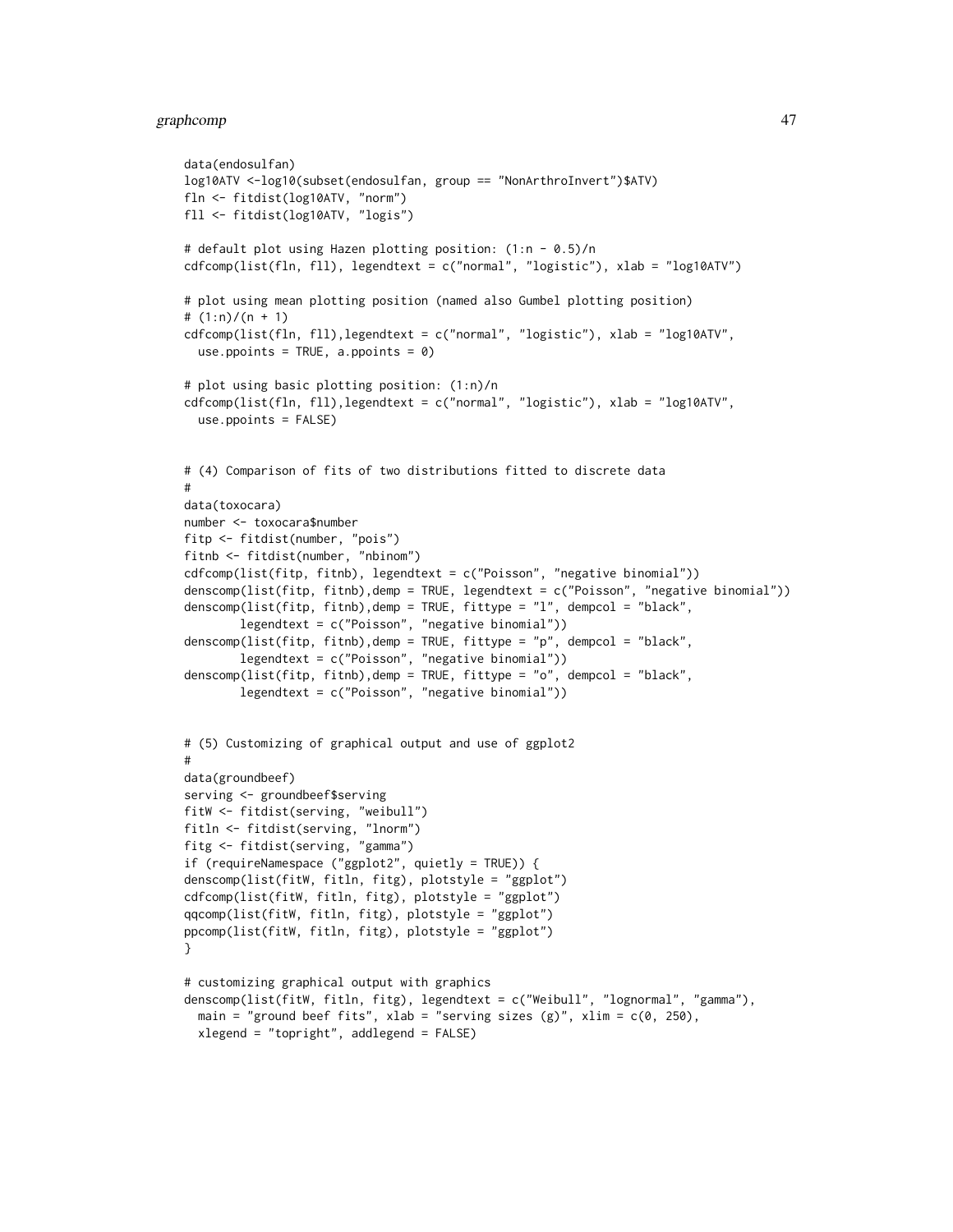```
# customizing graphical output with ggplot2
if (requireNamespace ("ggplot2", quietly = TRUE)) {
 dcomp <- denscomp(list(fitW, fitln, fitg), legendtext = c("Weibull", "lognormal", "gamma"),
   xlab = "serving sizes (g)", xlim = c(0, 250),
    xlegend = "topright", plotstyle = "ggplot", breaks = 20, addlegend = FALSE)
 dcomp + ggplot2::theme_minimal() + ggplot2::ggtitle("Ground beef fits")
}
```
graphcompcens *Graphical comparison of multiple fitted distributions for censored data*

## Description

cdfcompcens plots the empirical cumulative distribution against fitted distribution functions, qqcompcens plots theoretical quantiles against empirical ones, ppcompcens plots theoretical probabilities against empirical ones.

### Usage

```
cdfcompcens(ft, xlim, ylim, xlogscale = FALSE, ylogscale = FALSE, main, xlab, ylab,
    datacol, fillrect, fitlty, fitcol, addlegend = TRUE, legendtext,
    xlegend = "bottomright", ylegend = NULL, lines01 = FALSE,
    Turnbull.confint = FALSE, NPMLE.method = "Wang", add = FALSE,
    plotstyle = "graphics", \ldots)
qqcompcens(ft, xlim, ylim, xlogscale = FALSE, ylogscale = FALSE, main, xlab, ylab,
      fillrect, fitcol, addlegend = TRUE, legendtext, xlegend = "bottomright",
      ylegend = NULL, line\theta1 = TRUE, line\theta1col = "black", line\theta1lty = 1,
      ynoise = TRUE, plotstyle = "graphics", ...)
ppcompcens(ft, xlim, ylim, xlogscale = FALSE, ylogscale = FALSE, main, xlab, ylab,
      fillrect, fitcol, addlegend = TRUE, legendtext, xlegend = "bottomright",
      ylegend = NULL, line01 = TRUE, line01col = "black", line01lty = 1,
      ynoise = TRUE, plotstyle = "graphics", ...)
```

| ft        | One "fitdistcens" object or a list of objects of class "fitdistcens". |
|-----------|-----------------------------------------------------------------------|
| xlim      | The x-limits of the plot.                                             |
| ylim      | The <i>y</i> -limits of the plot.                                     |
| xlogscale | If TRUE, uses a logarithmic scale for the $x$ -axis.                  |
| ylogscale | If TRUE, uses a logarithmic scale for the $y$ -axis.                  |
| main      | A main title for the plot, see also title.                            |
| xlab      | A label for the x-axis, defaults to a description of $x$ .            |
| ylab      | A label for the <i>y</i> -axis, defaults to a description of y.       |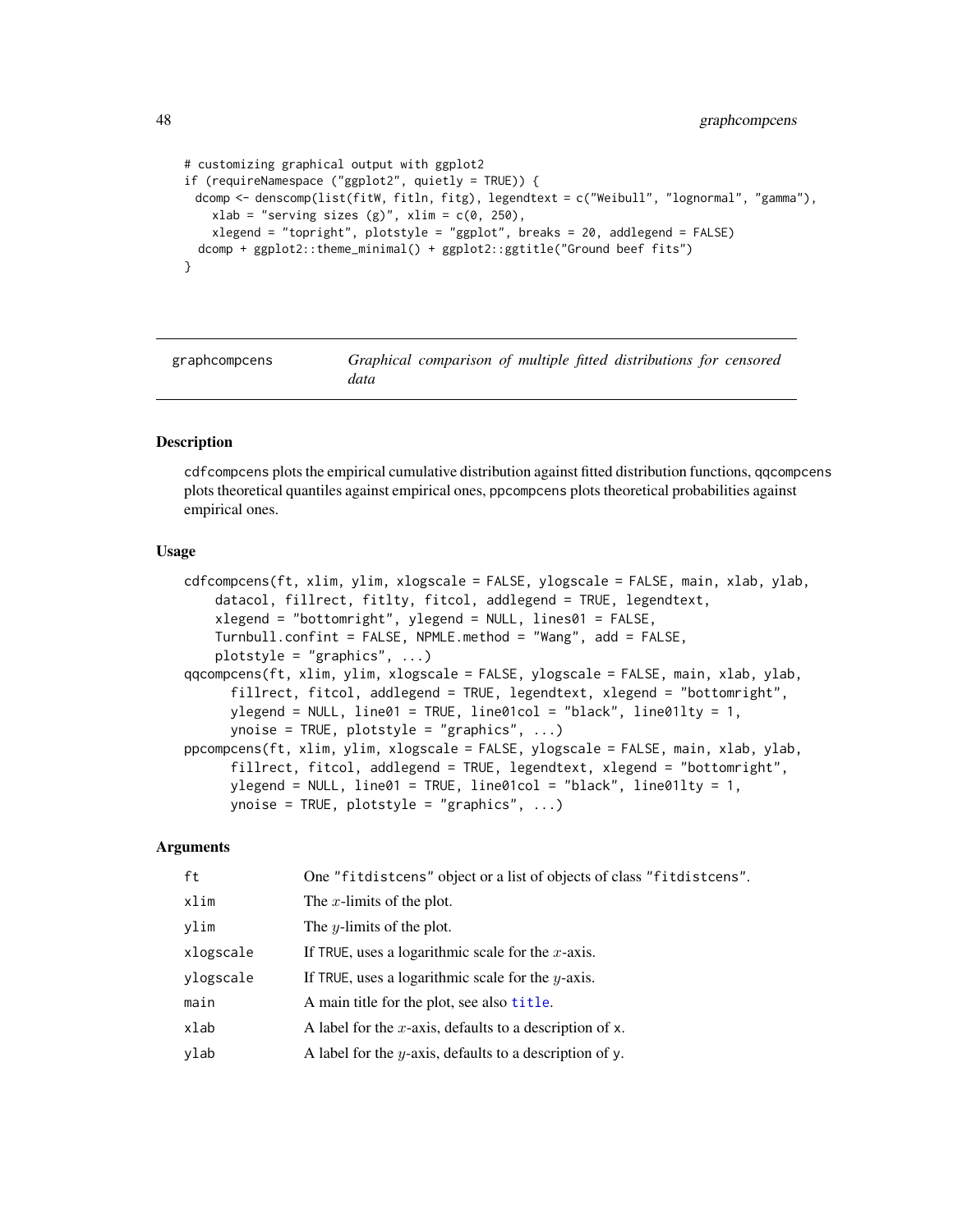| datacol              | A specification of the color to be used in plotting data points.                                                                                                                                                                                                                          |
|----------------------|-------------------------------------------------------------------------------------------------------------------------------------------------------------------------------------------------------------------------------------------------------------------------------------------|
| fillrect             | A specification of the color to be used for filling rectanges of non uniqueness<br>of the empirical cumulative distribution (only used if NPMLE. method is equal to<br>"Wang" in cdfcompcens). Fix it to NA if you do not want to fill the rectangles.                                    |
| fitcol               | A (vector of) color(s) to plot fitted distributions. If there are fewer colors than<br>fits they are recycled in the standard fashion.                                                                                                                                                    |
| fitlty               | A (vector of) line type(s) to plot fitted distributions. If there are fewer colors<br>than fits they are recycled in the standard fashion. See also par.                                                                                                                                  |
| addlegend            | If TRUE, a legend is added to the plot.                                                                                                                                                                                                                                                   |
| legendtext           | A character or expression vector of length $\geq 1$ to appear in the legend, see also<br>legend.                                                                                                                                                                                          |
| xlegend, ylegend     |                                                                                                                                                                                                                                                                                           |
|                      | The $x$ and $y$ coordinates to be used to position the legend. They can be specified<br>by keyword. If plotstyle = "graphics", see xy. coords and legend. If<br>plotstyle = "ggplot", the xlegend keyword must be one of top, bottom,<br>left, or right. See also guide_legend in ggplot2 |
| lines01              | A logical to plot two horizontal lines at h=0 and h=1 for cdf compcens.                                                                                                                                                                                                                   |
| Turnbull.confint     |                                                                                                                                                                                                                                                                                           |
|                      | if TRUE confidence intervals will be added to the Turnbull plot. In that case<br>NPMLE.method is forced to "Turnbull"                                                                                                                                                                     |
| NPMLE.method         | Two NPMLE techniques are provided, "Wang", the default one, which is imple-<br>mented in the package npsurv and "Turnbull", an older one, which is imple-<br>mented in the package survival (see details). Only "Wang" enables the derivation<br>of a Q-Q plot and a P-P plot.            |
| add                  | If TRUE, adds to an already existing plot. If FALSE, starts a new plot. This<br>parameter is not available when plotstyle = "ggplot".                                                                                                                                                     |
| line01               | A logical to plot an horizontal line $y = x$ for qqcompcens and ppcompcens.                                                                                                                                                                                                               |
| line01col, line01lty |                                                                                                                                                                                                                                                                                           |
|                      | Color and line type for line01. See also par.                                                                                                                                                                                                                                             |
| ynoise               | A logical to add a small noise when plotting empirical quantiles/probabilities for<br>qqcompcens and ppcompcens. ynoise is only used when various fits are plotted<br>with the "graphics" plotstyle. Facets are used instead with the "ggplot"<br>plotstyle.                              |
| plotstyle            | "graphics" or "ggplot". If "graphics", the display is built with graphics<br>functions. If "ggplot", a graphic object output is created with ggplot2 func-<br>tions. In "cdfcompcens", "ggplot" graphics are only available with "Wang"<br>NPMLE technique.                               |
|                      | Further graphical arguments passed to graphical functions used in cdf compcens,<br>ppcompcens and qqcompcens.                                                                                                                                                                             |

# Details

See details of [plotdistcens](#page-70-0) for a detailed description of provided goddness-of-fit plots.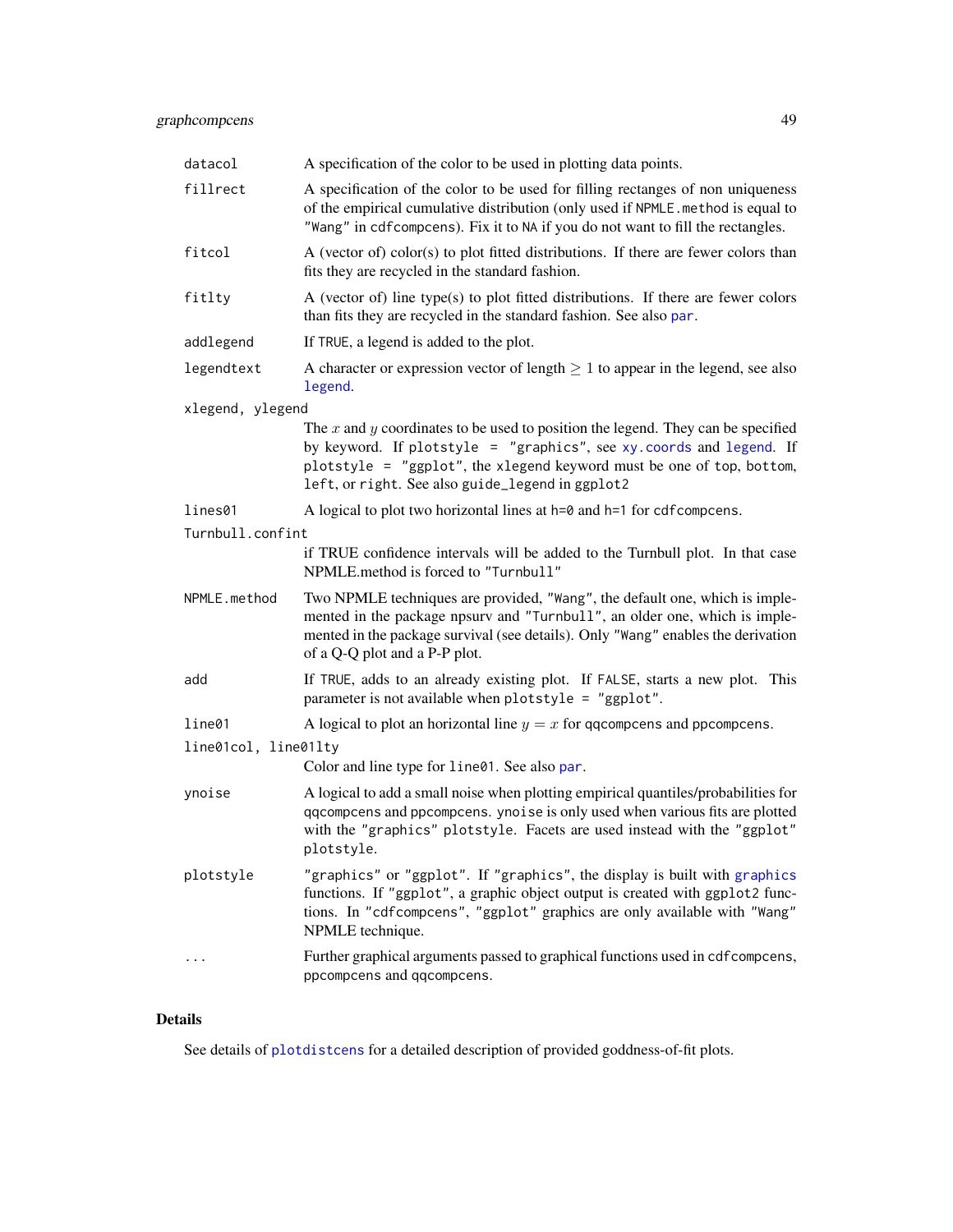#### Author(s)

Marie-Laure Delignette-Muller and Christophe Dutang.

### **References**

Turnbull BW (1974), *Nonparametric estimation of a survivorship function with doubly censored data*. Journal of American Statistical Association, 69, 169-173.

Wang Y (2008), *Dimension-reduced nonparametric maximum likelihood computation for intervalcensored data*. Computational Statistics & Data Analysis, 52, 2388-2402.

Wang Y and Taylor SM (2013), *Efficient computation of nonparametric survival functions via a hierarchical mixture formulation*. Statistics and Computing, 23, 713-725.

Delignette-Muller ML and Dutang C (2015), *fitdistrplus: An R Package for Fitting Distributions*. Journal of Statistical Software, 64(4), 1-34.

# See Also

[plotdistcens](#page-70-0), [survfit.formula](#page-0-0), [legend](#page-0-0) and [par](#page-0-0).

```
# (1) Plot various distributions fitted to bacterial contamination data
#
data(smokedfish)
Clog10 <- log10(smokedfish)
fitsfn <- fitdistcens(Clog10,"norm")
summary(fitsfn)
fitsfl <- fitdistcens(Clog10,"logis")
summary(fitsfl)
dgumbel \leq function(x,a,b) 1/b*exp((a-x)/b)*exp(-exp((a-x)/b))
pgumbel <- function(q,a,b) exp(-exp((a-q)/b))
qgumbel \leq function(p,a,b) a-b*log(-log(p))
fitsfg<-fitdistcens(Clog10,"gumbel",start=list(a=-3,b=3))
summary(fitsfg)
# CDF plot
cdfcompcens(list(fitsfn,fitsfl,fitsfg))
cdfcompcens(list(fitsfn,fitsfl,fitsfg),datacol="orange",fillrect = NA,
    legendtext=c("normal","logistic","Gumbel"),
    main="bacterial contamination fits",
    xlab="bacterial concentration (CFU/g)",ylab="F",
    xlegend = "bottom",lines01 = TRUE)
# alternative Turnbull plot for the empirical cumulative distribution
# (default plot of the previous versions of the package)
cdfcompcens(list(fitsfn,fitsfl,fitsfg), NPMLE.method = "Turnbull")
# customizing graphical output with ggplot2
if (requireNamespace ("ggplot2", quietly = TRUE)) {
```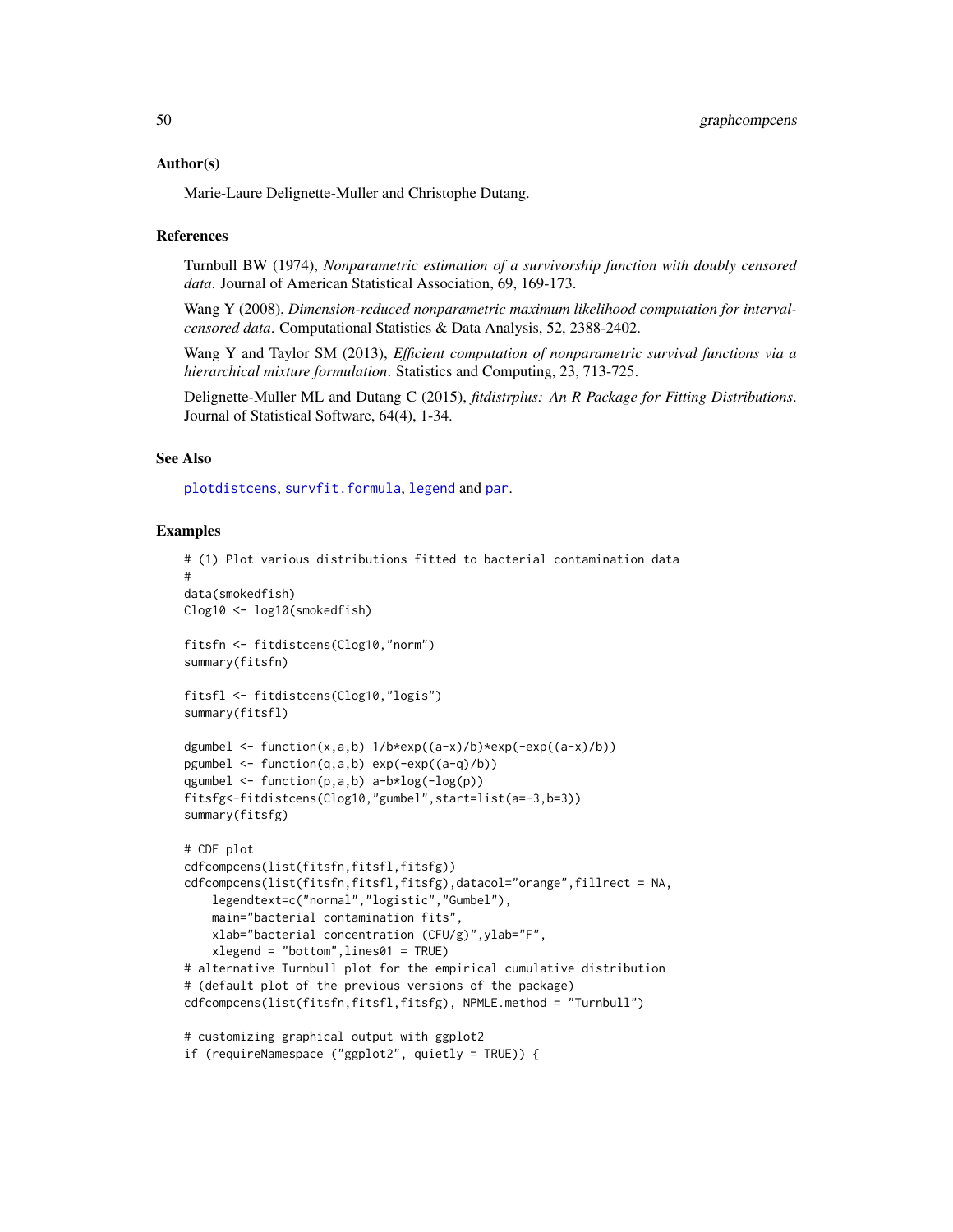```
cdfcompcens <- cdfcompcens(list(fitsfn,fitsfl,fitsfg),datacol="orange",fillrect = NA,
    legendtext=c("normal","logistic","Gumbel"),
   xlab="bacterial concentration (CFU/g)",ylab="F",
   xlegend = "bottom",lines01 = TRUE, plotstyle = "ggplot")
 cdfcompcens + ggplot2::theme_minimal() + ggplot2::ggtitle("Bacterial contamination fits")
}
# PP plot
ppcompcens(list(fitsfn,fitsfl,fitsfg))
ppcompcens(list(fitsfn,fitsfl,fitsfg), ynoise = FALSE)
par(mfrow = c(2,2))ppcompcens(fitsfn)
ppcompcens(fitsfl)
ppcompcens(fitsfg)
par(mfrow = c(1,1))if (requireNamespace ("ggplot2", quietly = TRUE)) {
 ppcompcens(list(fitsfn,fitsfl,fitsfg), plotstyle = "ggplot")
 ppcompcens(list(fitsfn,fitsfl,fitsfg), plotstyle = "ggplot",
    fillrect = c("lightpink", "lightblue", "lightgreen"),
    fitcol = c("red", "blue", "green"))
}
# QQ plot
qqcompcens(list(fitsfn,fitsfl,fitsfg))
qqcompcens(list(fitsfn,fitsfl,fitsfg), ynoise = FALSE)
par(mfrow = c(2,2))qqcompcens(fitsfn)
qqcompcens(fitsfl)
qqcompcens(fitsfg)
par(mfrow = c(1,1))if (requireNamespace ("ggplot2", quietly = TRUE)) {
 qqcompcens(list(fitsfn,fitsfl,fitsfg), ynoise = FALSE, plotstyle = "ggplot")
 qqcompcens(list(fitsfn,fitsfl,fitsfg), ynoise = FALSE, plotstyle = "ggplot",
    fillrect = c("lightpink", "lightblue", "lightgreen"),
    fitcol = c("red", "blue", "green"))
}
```
groundbeef *Ground beef serving size data set*

# Description

Serving sizes collected in a French survey, for ground beef patties consumed by children under 5 years old.

#### Usage

data(groundbeef)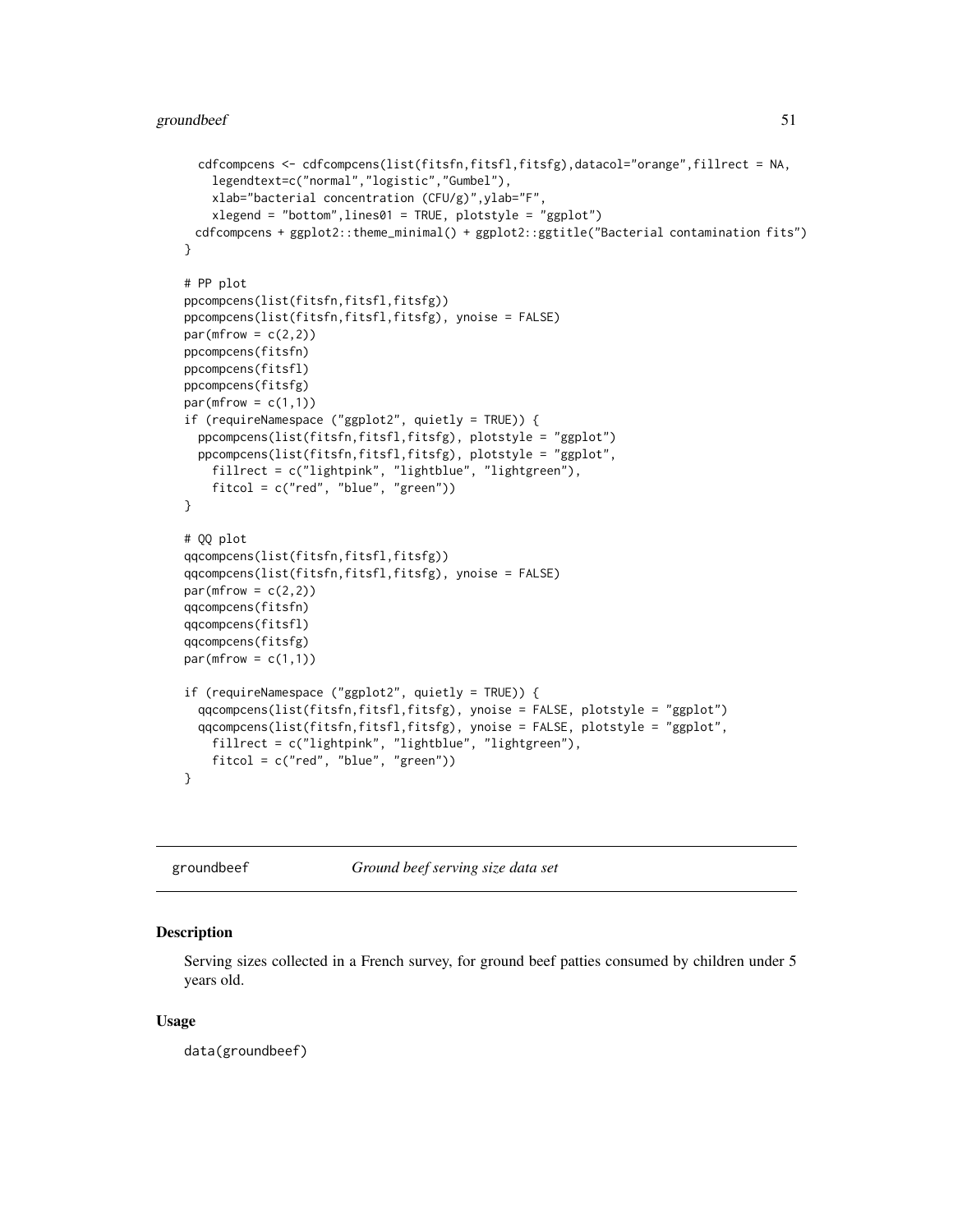# Format

groundbeef is a data frame with 1 column (serving: serving sizes in grams)

### Source

Delignette-Muller, M.L., Cornu, M. 2008. Quantitative risk assessment for *Escherichia coli* O157:H7 in frozen ground beef patties consumed by young children in French households. *International Journal of Food Microbiology*, 128, 158-164.

# Examples

```
# (1) load of data
#
data(groundbeef)
# (2) description and plot of data
#
serving <- groundbeef$serving
descdist(serving)
plotdist(serving)
# (3) fit of a Weibull distribution to data
#
fitW <- fitdist(serving,"weibull")
summary(fitW)
plot(fitW)
gofstat(fitW)
```
logLikplot *(Log)likelihood plot for a fit using maximum likelihood*

## <span id="page-51-0"></span>Description

llplot plots the (log)likelihood around the estimation for distributions fitted by maximum likelihood.

# Usage

```
llplot(mlefit, loglik = TRUE, expansion = 1, lseq = 50,
                   back.col = TRUE, nlev = 10, pal.col = terrain.colors(100),
                   fit.show = FALSE, fit.pch = 4, ...)
```

| mlefit | An object of class "fit dist" of "fit disters" obtained by maximum likeli-<br>$hood$ (with method = "mle") |
|--------|------------------------------------------------------------------------------------------------------------|
| loglik | a logical to plot log-likelihood or likelihood function.                                                   |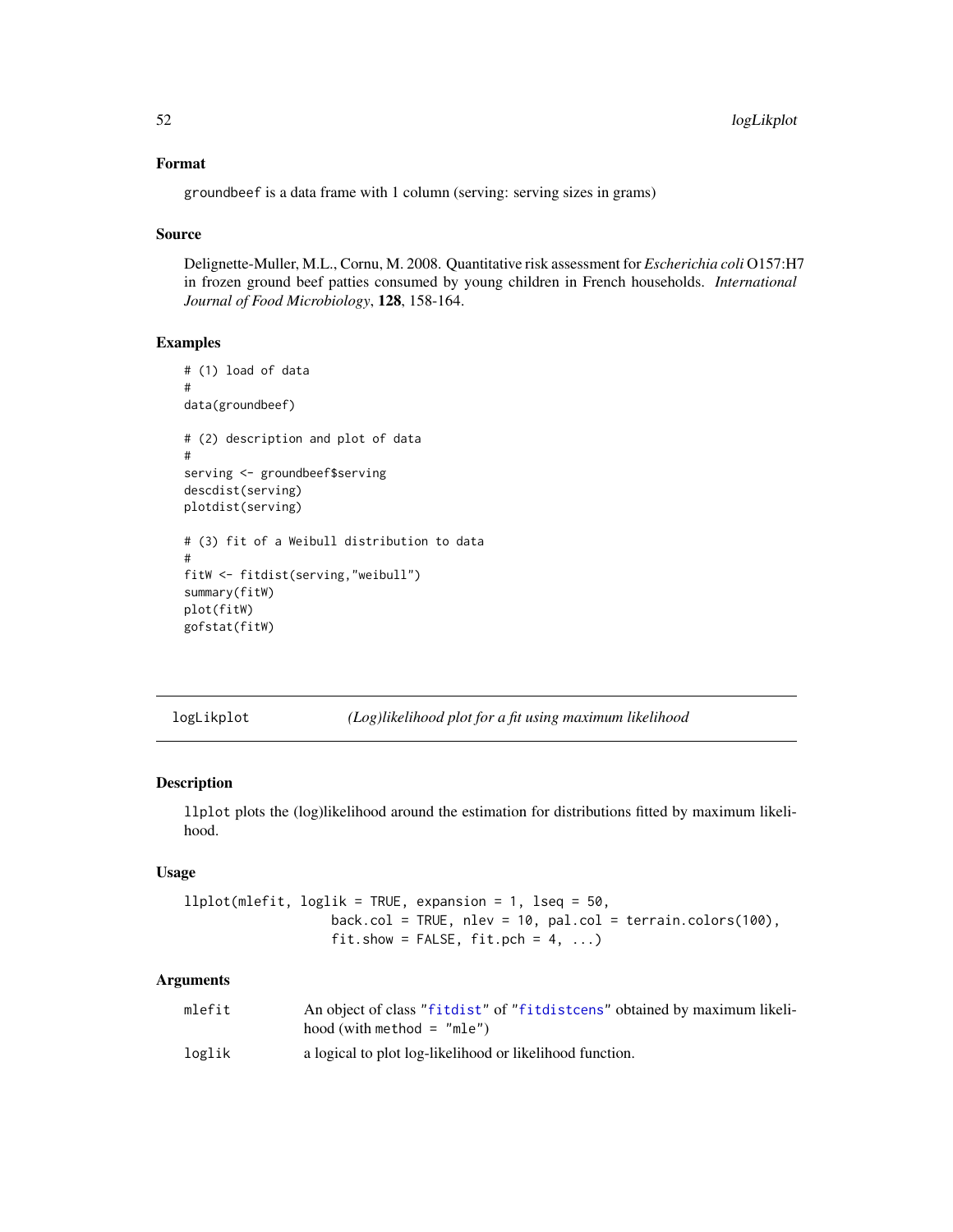#### logLikplot 53

| expansion | a expansion factor to enlarge the default range of values explored for each pa-<br>rameter.         |
|-----------|-----------------------------------------------------------------------------------------------------|
| lseq      | length of sequences of parameters.                                                                  |
| back.col  | logical (for llsurface only). Contours are plotted with a background gradient of<br>colors if TRUE. |
| nlev      | number of contour levels to plot.                                                                   |
| pal.col   | Palette of colors. Colors to be used as back (for llsurface only).                                  |
| fit.show  | a logical to plot the mle estimate.                                                                 |
| fit.pch   | the type of point used to plot the mle estimate.                                                    |
| $\cdots$  | Further graphical arguments passed to graphical functions.                                          |

# Details

llplot plots the  $(log)$ likelihood surface $(s)$  (or curve if there there is only one estimated parameter) around the maximum likelihood estimation. It internally calls function [llsurface](#page-53-0) and [llcurve](#page-53-0). When there is more than two estimated parameters, the (log)likehood surface is plotted for each combination of two parameters, fixing the other ones to their estimated value. For each (log)likelihood surface, when back.col [image](#page-0-0) (2D-plot) is used and when nlev  $> 0$  [contour](#page-0-0) (2D-plot) is used to add nlev contours. By default the range of values explored for each estimated parameter is of 2 standard error around the mle estimate but this range can be expanded (or contracted) using the argument expansion.

### Author(s)

Marie-Laure Delignette-Muller and Christophe Dutang.

# References

Delignette-Muller ML and Dutang C (2015), *fitdistrplus: An R Package for Fitting Distributions*. Journal of Statistical Software, 64(4), 1-34.

## See Also

See [llsurface](#page-53-0) and [llcurve](#page-53-0) for manual (log)likelihood plots (surface ou curve) and [plot](#page-0-0), [contour](#page-0-0), [image](#page-0-0) for classic plotting functions.

```
# (1) a distribution with one parameter
#
x < - rexp(50)
fite <- fitdist(x, "exp")
llplot(fite)
llplot(fite, col = "red", fit.show = TRUE)
llplot(fite, col = "red", fit.show = TRUE, loglik = FALSE)
```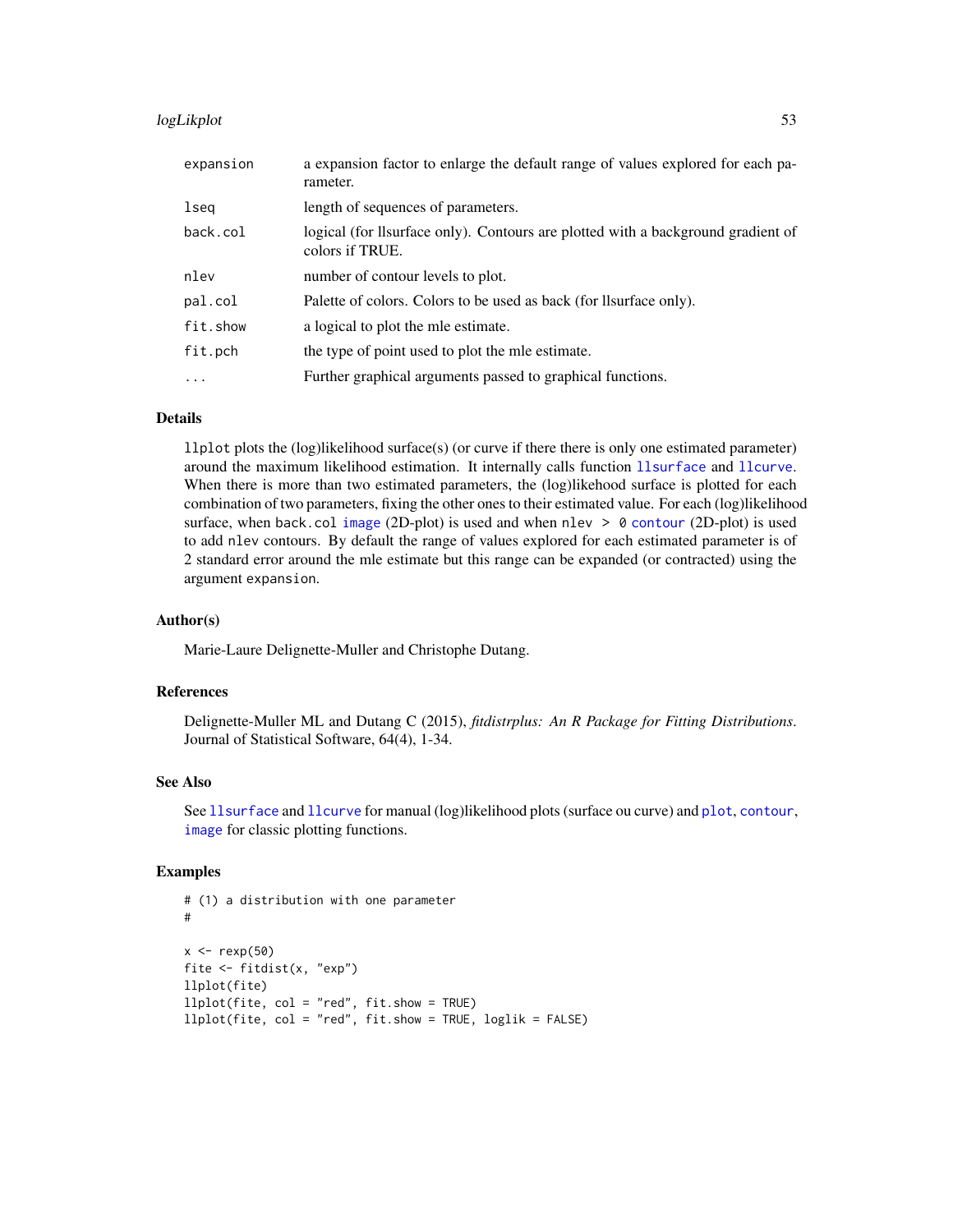```
# (2) a distribution with two parameters
#
data(groundbeef)
serving <- groundbeef$serving
fitg <- fitdist(serving, "gamma")
llplot(fitg)
## Not run:
llplot(fitg, expansion = 2)
llplot(fitg, pal.col = heat.colors(100), fit.show = TRUE)
llplot(fitg, back.col = FALSE, nlev = 25, fit.show = TRUE)
## End(Not run)
# (3) a distribution with two parameters with one fixed
#
fitg2 <- fitdist(serving, "gamma", fix.arg = list(rate = 0.5))
llplot(fitg2, fit.show = TRUE)
# (4) a distribution with three parameters
#
## Not run:
  data(endosulfan)
  ATV <-endosulfan$ATV
  library("actuar")
  fBurr \le fitdist(ATV, "burr", start = list(shape1 = 0.3, shape2 = 1, rate = 1))
  llplot(fBurr)
  llplot(fBurr, back.col = FALSE, fit.show = TRUE, fit.pch = 16)
  llplot(fBurr, nlev = 0, pal,col = rainbow(100), lseq = 100)## End(Not run)
# (5) a distribution with two parameters fitted on censored data
#
data(salinity)
fsal <- fitdistcens(salinity, "lnorm")
llplot(fsal, fit.show = TRUE)
llplot(fsal, fit.show = TRUE, loglik = FALSE)
```
logLiksurface *(Log)likelihood surfaces or (log)likelihood curves*

### <span id="page-53-0"></span>Description

llsurface plots the likelihood surface for distributions with two or more parameters, llcurve plots the likelihood curve for distributions with one or more parameters.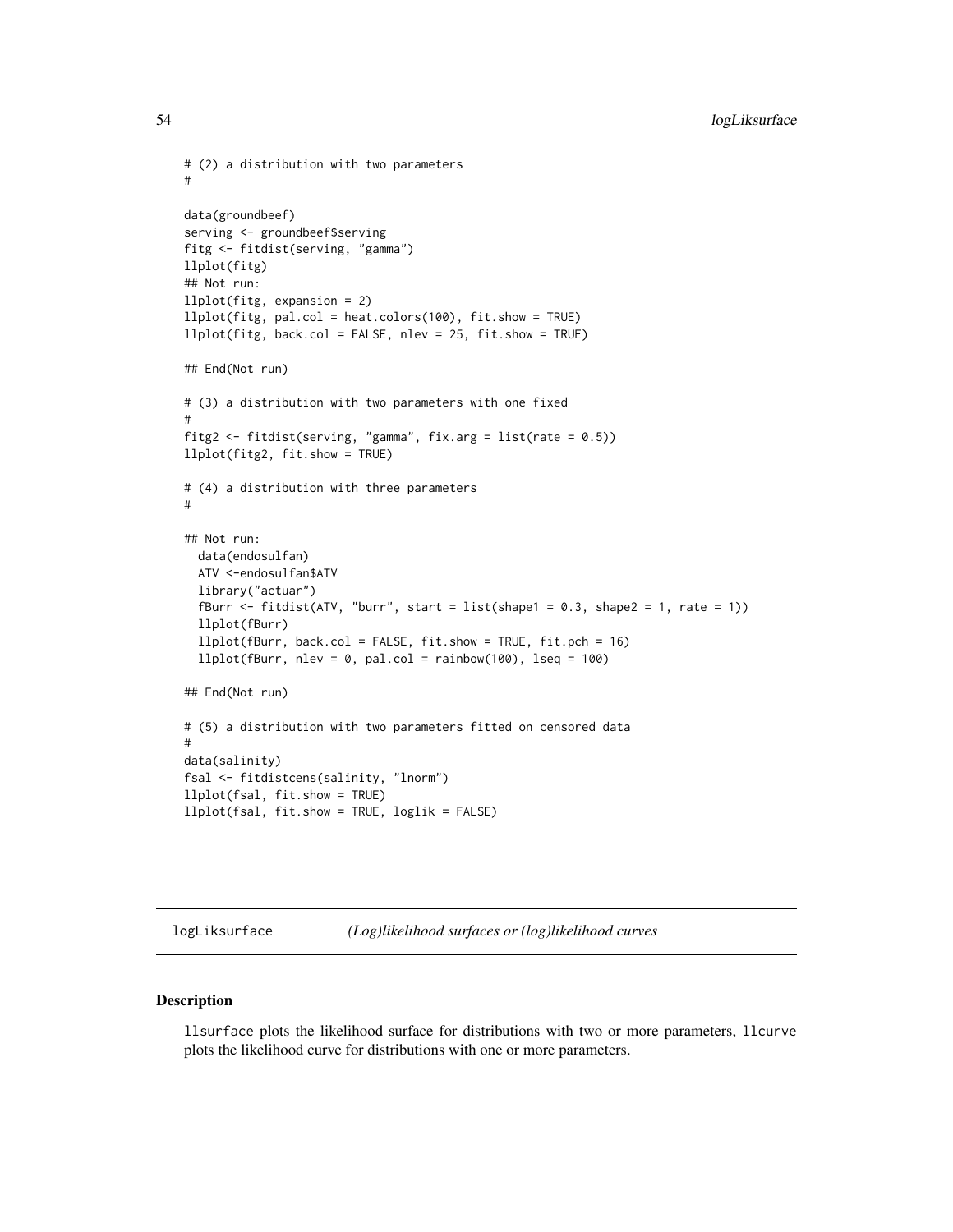# logLiksurface 55

# Usage

```
llsurface(data, distr, plot.arg, min.arg, max.arg, lseq = 50, fix.arg = NULL,
    loglik = TRUE, back.col = TRUE, nlev = 10, pal.col = terrain.colors(100),
   weights = NULL, ...)llcurve(data, distr, plot.arg, min.arg, max.arg, lseq = 50, fix.arg = NULL,
    loglik = TRUE, weights = NULL, ...)
```
# Arguments

| data     | A numeric vector for non censored data or a dataframe of two columns respec-<br>tively named left and right, describing each observed value as an interval for<br>censored data. In that case the left column contains either NA for left censored<br>observations, the left bound of the interval for interval censored observations,<br>or the observed value for non-censored observations. The right column contains<br>either NA for right censored observations, the right bound of the interval for<br>interval censored observations, or the observed value for non-censored observa-<br>tions. |
|----------|---------------------------------------------------------------------------------------------------------------------------------------------------------------------------------------------------------------------------------------------------------------------------------------------------------------------------------------------------------------------------------------------------------------------------------------------------------------------------------------------------------------------------------------------------------------------------------------------------------|
| distr    | A character string "name" naming a distribution for which the corresponding<br>density function dname and the corresponding distribution function pname must<br>be classically defined.                                                                                                                                                                                                                                                                                                                                                                                                                 |
| plot.arg | a two-element vector with the names of the two parameters that will vary for<br>llsurface, only one element for llcurve.                                                                                                                                                                                                                                                                                                                                                                                                                                                                                |
| min.arg  | a two-element vector with lower plotting bounds for 11surface, only one ele-<br>ment for 11 curve.                                                                                                                                                                                                                                                                                                                                                                                                                                                                                                      |
| max.arg  | a two-element vector with upper plotting bounds for 11surface, only one ele-<br>ment for 11 curve.                                                                                                                                                                                                                                                                                                                                                                                                                                                                                                      |
| lseq     | length of sequences of parameters.                                                                                                                                                                                                                                                                                                                                                                                                                                                                                                                                                                      |
| fix.arg  | a named list with fixed value of other parameters.                                                                                                                                                                                                                                                                                                                                                                                                                                                                                                                                                      |
| loglik   | a logical to plot log-likelihood or likelihood function.                                                                                                                                                                                                                                                                                                                                                                                                                                                                                                                                                |
| back.col | logical (for llsurface only). Contours are plotted with a background gradient of<br>colors if TRUE.                                                                                                                                                                                                                                                                                                                                                                                                                                                                                                     |
| nlev     | number of contour levels to plot (for llsurface only).                                                                                                                                                                                                                                                                                                                                                                                                                                                                                                                                                  |
| pal.col  | Palette of colors. Colors to be used as back (for llsurface only).                                                                                                                                                                                                                                                                                                                                                                                                                                                                                                                                      |
| weights  | an optional vector of weights to be used in the fitting process. Should be NULL<br>or a numeric vector with strictly positive values (classically the number of oc-<br>curences of each observation).                                                                                                                                                                                                                                                                                                                                                                                                   |
| $\cdots$ | Further graphical arguments passed to graphical functions.                                                                                                                                                                                                                                                                                                                                                                                                                                                                                                                                              |

# Details

These two function are not intended to be called directly but is internally called in 11p1ot.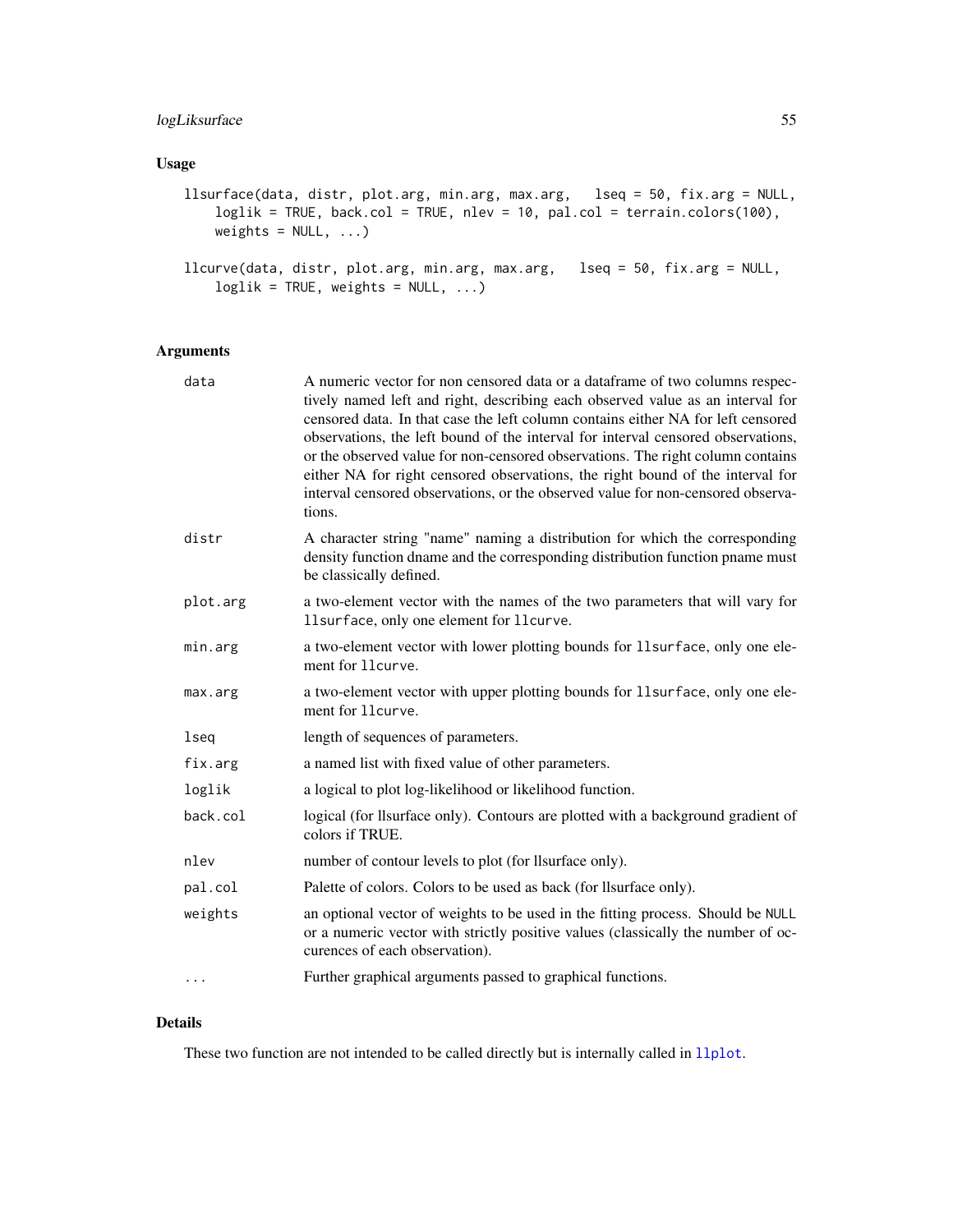llsurface plots the likelihood surface for distributions with two varying parameters and other parameters fixed. When back.col, [image](#page-0-0) (2D-plot) is used. When nlev  $> 0$ , [contour](#page-0-0) (2D-plot) is used to add nlev contours.

llcurve plots the likelihood curve for distributions with one varying parameter and other parameters fixed.

### Author(s)

Marie-Laure Delignette-Muller and Christophe Dutang.

#### References

Delignette-Muller ML and Dutang C (2015), *fitdistrplus: An R Package for Fitting Distributions*. Journal of Statistical Software, 64(4), 1-34.

#### See Also

See [llplot](#page-51-0) for an automatic (log)likelihood plots (surface ou curve) of an object of class "fitdist" or "fitdistcens" and [plot](#page-0-0), [contour](#page-0-0), [image](#page-0-0) for classic plotting functions.

```
# (1) loglikelihood or likelihood curve
#
n <- 100
set.seed(1234)
x \leftarrow \text{rev}(n)llcurve(data = x, distr = "exp", plot.arg = "rate", min.arg = \theta, max.arg = 4)
llcurve(data = x, distr = "exp", plot.arg = "rate", min.arg = \theta, max.arg = 4,
loglik = FALSE)
llcurve(data = x, distr = "exp", plot.arg = "rate", min.arg = 0, max.arg = 4,
  main = "log-likelihood for exponential distribution", col = "red")
abline(v = 1, lty = 2)# (2) loglikelihood surface
#
x \leq -rnorm(n, 0, 1)llsurface(data =x, distr="norm", plot.arg=c("mean", "sd"),
          min.arg=c(-1, 0.5), max.arg=c(1, 3/2), back.col = FALSE,
          main="log-likelihood for normal distribution")
llsurface(data =x, distr="norm", plot.arg=c("mean", "sd"),
          min.arg=c(-1, 0.5), max.arg=c(1, 3/2),
          main="log-likelihood for normal distribution",
          nlev = 20, pal.col = heat.colors(100),)
points(0, 1, pch="+", col="red")
```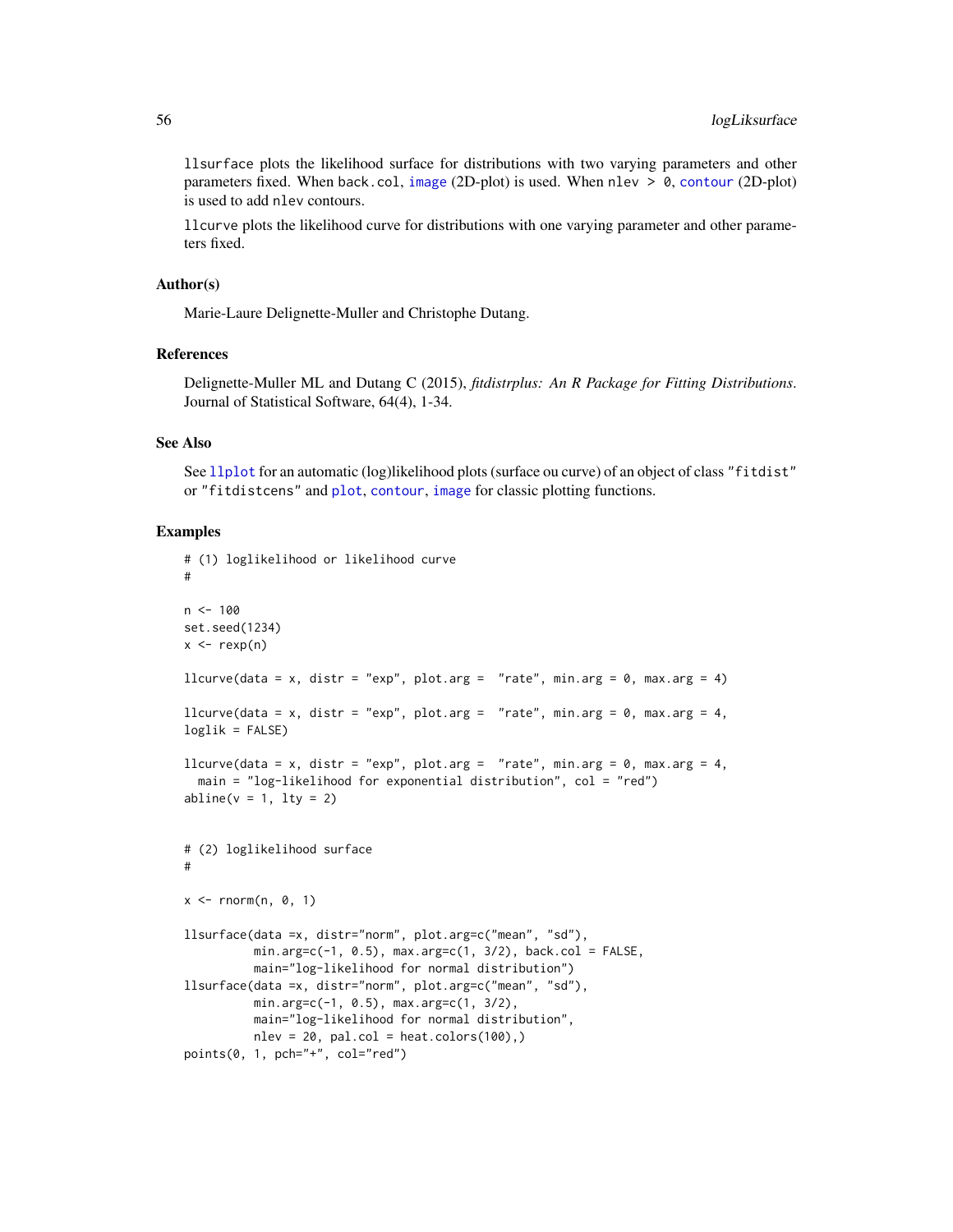#### mgedist 57

```
llsurface(data =x, distr="norm", plot.arg=c("mean", "sd"),
         min.arg=c(-1, 0.5), max.arg=c(1, 3/2),
         main="log-likelihood for normal distribution",
         nlev = 0, back.col = TRUE, pal.col = rainbow(100, s = 0.5, end = 0.8))
points(0, 1, pch="+", col="black")
```
<span id="page-56-0"></span>mgedist *Maximum goodness-of-fit fit of univariate continuous distributions*

# Description

Fit of univariate continuous distribution by maximizing goodness-of-fit (or minimizing distance) for non censored data.

# Usage

```
mgedist(data, distr, gof = "CvM", start = NULL, fix.arg = NULL, optim.method = "default",
 lower = -Inf, upper = Inf, custom.optim = NULL, silent = TRUE, gradient = NULL,
  checkstartfix=FALSE, ...)
```

| data         | A numeric vector for non censored data.                                                                                                                                                                                                                                                                                    |
|--------------|----------------------------------------------------------------------------------------------------------------------------------------------------------------------------------------------------------------------------------------------------------------------------------------------------------------------------|
| distr        | A character string "name" naming a distribution for which the corresponding<br>quantile function qname and the corresponding density distribution dname must<br>be classically defined.                                                                                                                                    |
| gof          | A character string coding for the name of the goodness-of-fit distance used :<br>"CvM" for Cramer-von Mises distance, "KS" for Kolmogorov-Smirnov distance,<br>"AD" for Anderson-Darling distance, "ADR", "ADL", "AD2R", "AD2L" and<br>"AD2" for variants of Anderson-Darling distance described by Luceno (2006).         |
| start        | A named list giving the initial values of parameters of the named distribution<br>or a function of data computing initial values and returning a named list. This<br>argument may be omitted (default) for some distributions for which reasonable<br>starting values are computed (see the 'details' section of mledist). |
| fix.arg      | An optional named list giving the values of fixed parameters of the named dis-<br>tribution or a function of data computing (fixed) parameter values and returning<br>a named list. Parameters with fixed value are thus NOT estimated.                                                                                    |
| optim.method | "default" or optimization method to pass to optim.                                                                                                                                                                                                                                                                         |
| lower        | Left bounds on the parameters for the "L-BFGS-B" method (see optim).                                                                                                                                                                                                                                                       |
| upper        | Right bounds on the parameters for the "L-BFGS-B" method (see optim).                                                                                                                                                                                                                                                      |
| custom.optim | a function carrying the optimization.                                                                                                                                                                                                                                                                                      |
| silent       | A logical to remove or show warnings when bootstraping.                                                                                                                                                                                                                                                                    |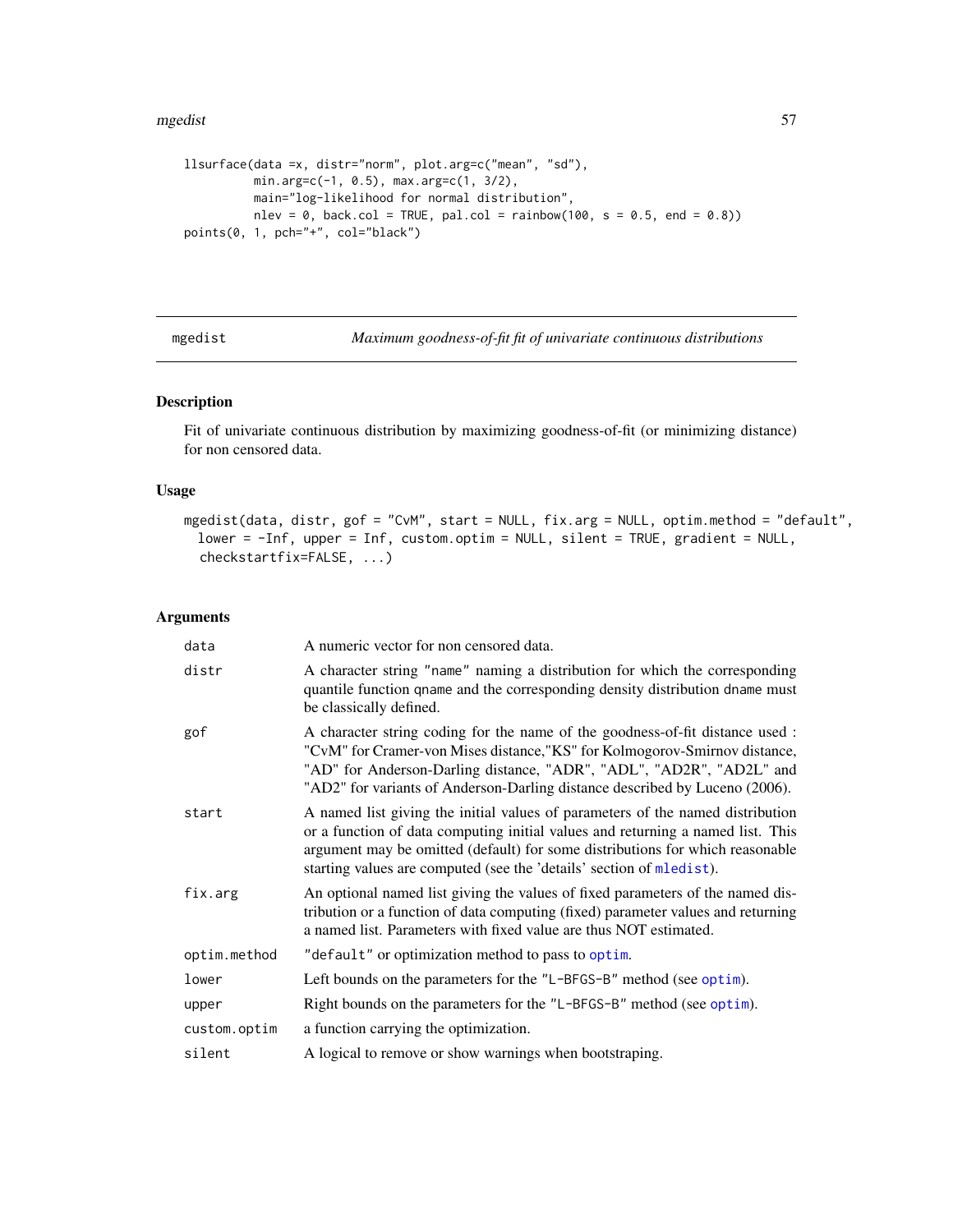| gradient      | A function to return the gradient of the gof distance for the "BFGS", "CG" and<br>"L-BFGS-B" methods. If it is NULL, a finite-difference approximation will be |
|---------------|----------------------------------------------------------------------------------------------------------------------------------------------------------------|
|               | used.                                                                                                                                                          |
| checkstartfix | A logical to test starting and fixed values. Do not change it.                                                                                                 |
| $\ddots$ .    | further arguments passed to the optim, constr0ptim or custom.optim func-                                                                                       |
|               | tion.                                                                                                                                                          |

# Details

The mgedist function numerically maximizes goodness-of-fit, or minimizes a goodness-of-fit distance coded by the argument gof. One may use one of the classical distances defined in Stephens (1986), the Cramer-von Mises distance ("CvM"), the Kolmogorov-Smirnov distance ("KS") or the Anderson-Darling distance ("AD") which gives more weight to the tails of the distribution, or one of the variants of this last distance proposed by Luceno (2006). The right-tail AD ("ADR") gives more weight only to the right tail, the left-tail AD ("ADL") gives more weight only to the left tail. Either of the tails, or both of them, can receive even larger weights by using second order Anderson-Darling Statistics (using "AD2R", "AD2L" or "AD2").

The optimization process is the same as [mledist](#page-59-0), see the 'details' section of that function.

This function is not intended to be called directly but is internally called in [fitdist](#page-21-0) and [bootdist](#page-3-0).

This function is intended to be used only with continuous distributions and weighted maximum goodness-of-fit estimation is not allowed.

NB: if your data values are particularly small or large, a scaling may be needed before the optimization process. See example (4).

### Value

mgedist returns a list with following components,

| estimate       | the parameter estimates.                                                                                                                                                                                                                                                                                                                                        |
|----------------|-----------------------------------------------------------------------------------------------------------------------------------------------------------------------------------------------------------------------------------------------------------------------------------------------------------------------------------------------------------------|
| convergence    | an integer code for the convergence of optime defined as below or defined by the<br>user in the user-supplied optimization function. 0 indicates successful conver-<br>gence. 1 indicates that the iteration limit of optimular been reached. 10 indicates<br>degeneracy of the Nealder-Mead simplex. 100 indicates that optimencountered<br>an internal error. |
| value          | the minimal value reached for the criterion to minimize.                                                                                                                                                                                                                                                                                                        |
| hessian        | a symmetric matrix computed by optim as an estimate of the Hessian at the<br>solution found or computed in the user-supplied optimization function.                                                                                                                                                                                                             |
| optim.function | the name of the optimization function used for maximum likelihood.                                                                                                                                                                                                                                                                                              |
| optim.method   | when optim is used, the name of the algorithm used, the field method of the<br>custom.optimfunction otherwise.                                                                                                                                                                                                                                                  |
| fix.arg        | the named list giving the values of parameters of the named distribution that<br>must kept fixed rather than estimated by maximum likelihood or NULL if there<br>are no such parameters.                                                                                                                                                                        |
| fix.arg.fun    | the function used to set the value of fix. arg or NULL.                                                                                                                                                                                                                                                                                                         |
| weights        | the vector of weigths used in the estimation process or NULL.                                                                                                                                                                                                                                                                                                   |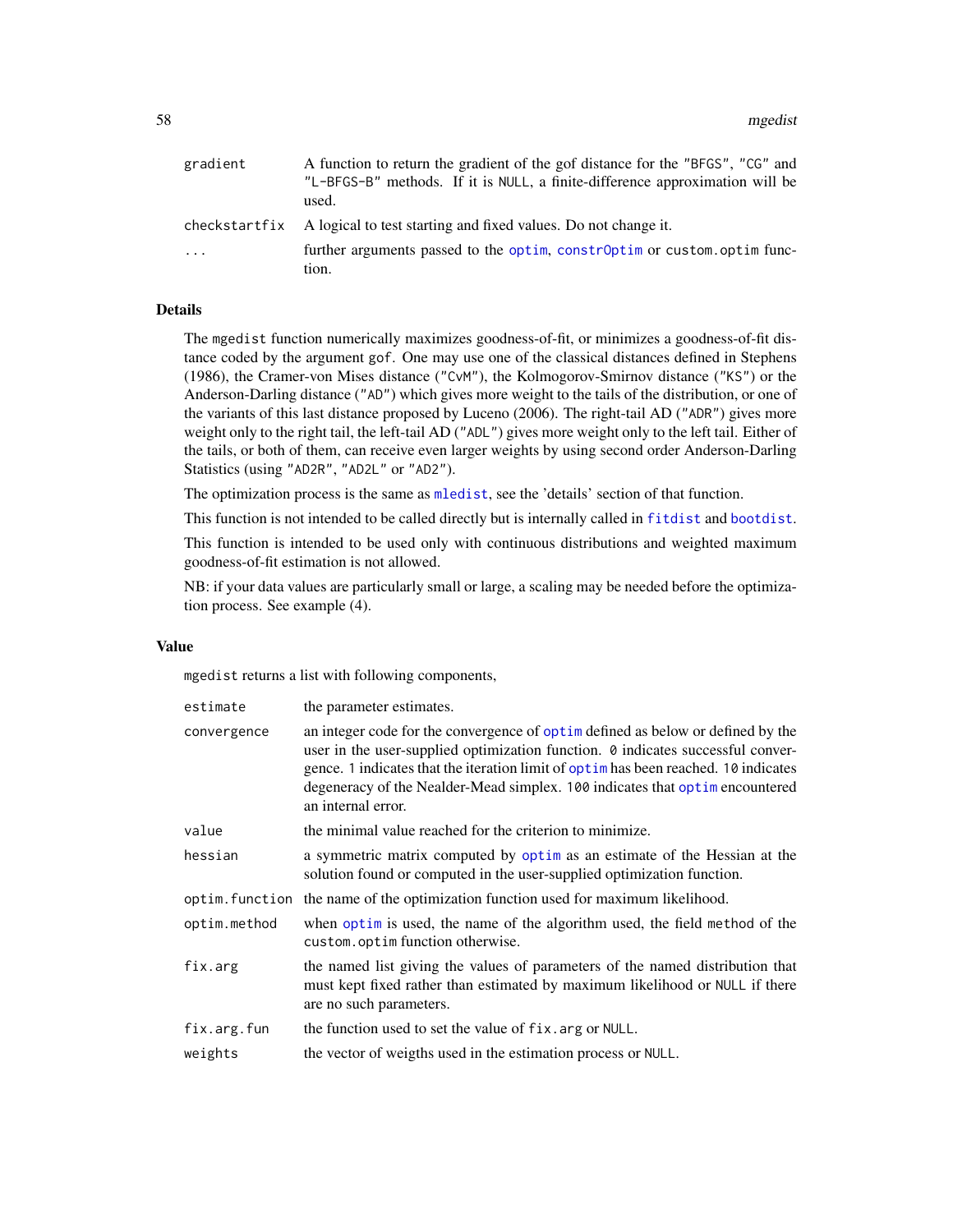#### mgedist 59

| counts        | A two-element integer vector giving the number of calls to the log-likelihood<br>function and its gradient respectively. This excludes those calls needed to com-<br>pute the Hessian, if requested, and any calls to log-likelihood function to com-<br>pute a finite-difference approximation to the gradient. counts is returned by<br>optim or the user-supplied function or set to NULL. |
|---------------|-----------------------------------------------------------------------------------------------------------------------------------------------------------------------------------------------------------------------------------------------------------------------------------------------------------------------------------------------------------------------------------------------|
| optim.message | A character string giving any additional information returned by the optimizer,<br>or NULL. To understand exactly the message, see the source code.                                                                                                                                                                                                                                           |
| loglik        | the log-likelihood value.                                                                                                                                                                                                                                                                                                                                                                     |
| gof           | the code of the goodness-of-fit distance maximized.                                                                                                                                                                                                                                                                                                                                           |

# Author(s)

Marie-Laure Delignette-Muller and Christophe Dutang.

### References

Luceno A (2006), *Fitting the generalized Pareto distribution to data using maximum goodness-of-fit estimators*. Computational Statistics and Data Analysis, 51, 904-917.

Stephens MA (1986), *Tests based on edf statistics*. In Goodness-of-fit techniques (D'Agostino RB and Stephens MA, eds), Marcel Dekker, New York, pp. 97-194.

Delignette-Muller ML and Dutang C (2015), *fitdistrplus: An R Package for Fitting Distributions*. Journal of Statistical Software, 64(4), 1-34.

### See Also

[mmedist](#page-64-0), [mledist](#page-59-0), [qmedist](#page-75-0), [fitdist](#page-21-0) for other estimation methods.

```
# (1) Fit of a Weibull distribution to serving size data by maximum
# goodness-of-fit estimation using all the distances available
#
data(groundbeef)
serving <- groundbeef$serving
mgedist(serving, "weibull", gof="CvM")
mgedist(serving, "weibull", gof="KS")
mgedist(serving, "weibull", gof="AD")
mgedist(serving, "weibull", gof="ADR")
mgedist(serving, "weibull", gof="ADL")
mgedist(serving, "weibull", gof="AD2R")
mgedist(serving, "weibull", gof="AD2L")
mgedist(serving, "weibull", gof="AD2")
# (2) Fit of a uniform distribution using Cramer-von Mises or
# Kolmogorov-Smirnov distance
#
```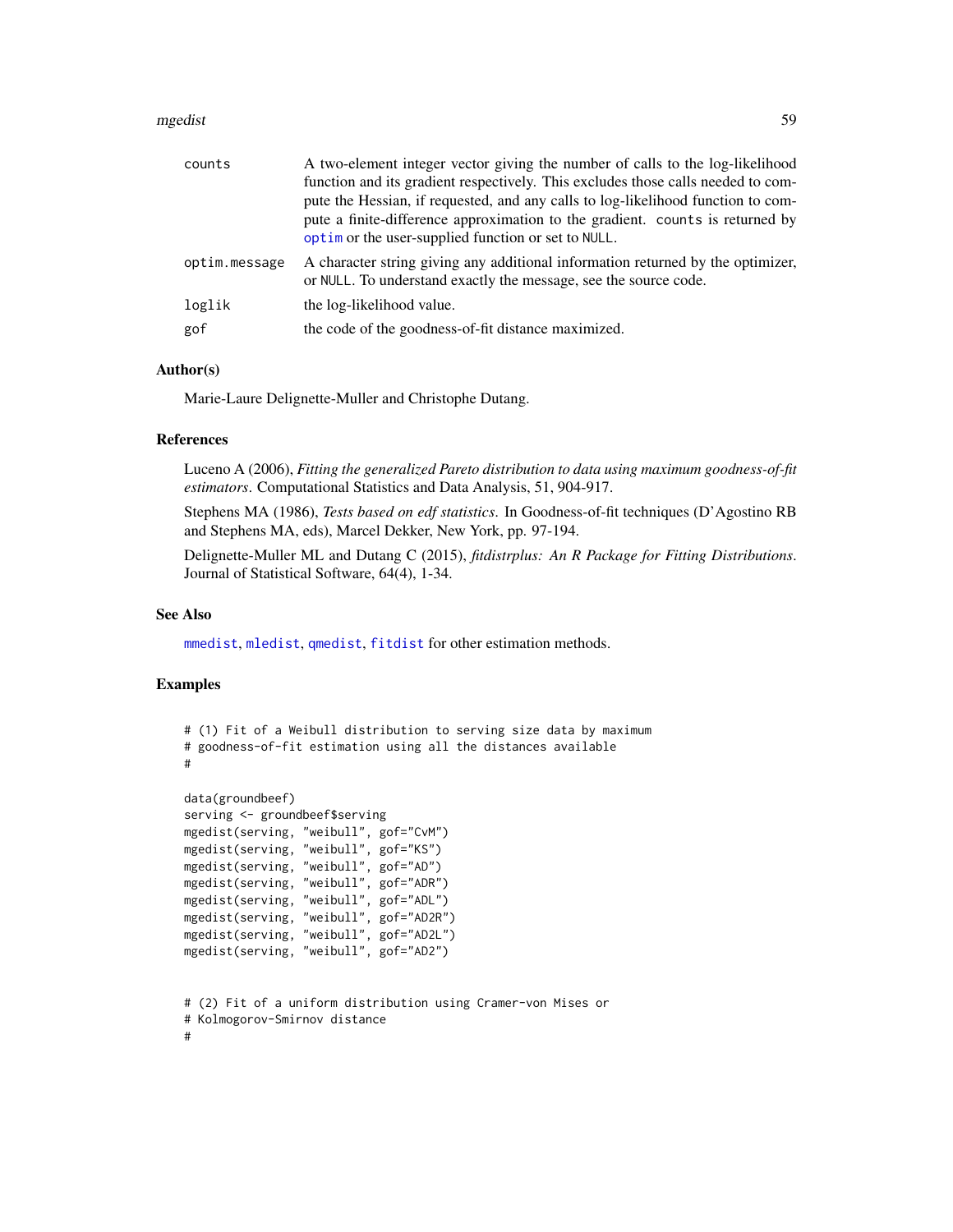```
set.seed(1234)
u <- runif(100,min=5,max=10)
mgedist(u,"unif",gof="CvM")
mgedist(u,"unif",gof="KS")
# (3) Fit of a triangular distribution using Cramer-von Mises or
# Kolmogorov-Smirnov distance
#
## Not run:
require(mc2d)
set.seed(1234)
t <- rtriang(100,min=5,mode=6,max=10)
mgedist(t,"triang",start = list(min=4, mode=6,max=9),gof="CvM")
mgedist(t,"triang",start = list(min=4, mode=6,max=9),gof="KS")
## End(Not run)
# (4) scaling problem
# the simulated dataset (below) has particularly small values, hence without scaling (10^0),
# the optimization raises an error. The for loop shows how scaling by 10^i
# for i=1,...,6 makes the fitting procedure work correctly.
set.seed(1234)
x2 <- rnorm(100, 1e-4, 2e-4)
for(i in 6:0)
    cat(i, try(mgedist(x*10^i,"cauchy")$estimate, silent=TRUE), "\n")
```
<span id="page-59-0"></span>

| mledis |
|--------|
|        |
|        |
|        |

Maximum likelihood fit of univariate distributions

### Description

Fit of univariate distributions using maximum likelihood for censored or non censored data.

#### Usage

```
mledist(data, distr, start = NULL, fix.arg = NULL, optim.method = "default",
   lower = -Inf, upper = Inf, custom.optim = NULL, weights = NULL, silent = TRUE,
    gradient = NULL, checkstartfix=FALSE, ...)
```
## Arguments

data A numeric vector for non censored data or a dataframe of two columns respectively named left and right, describing each observed value as an interval for censored data. In that case the left column contains either NA for left censored observations, the left bound of the interval for interval censored observations, or the observed value for non-censored observations. The right column contains either NA for right censored observations, the right bound of the interval for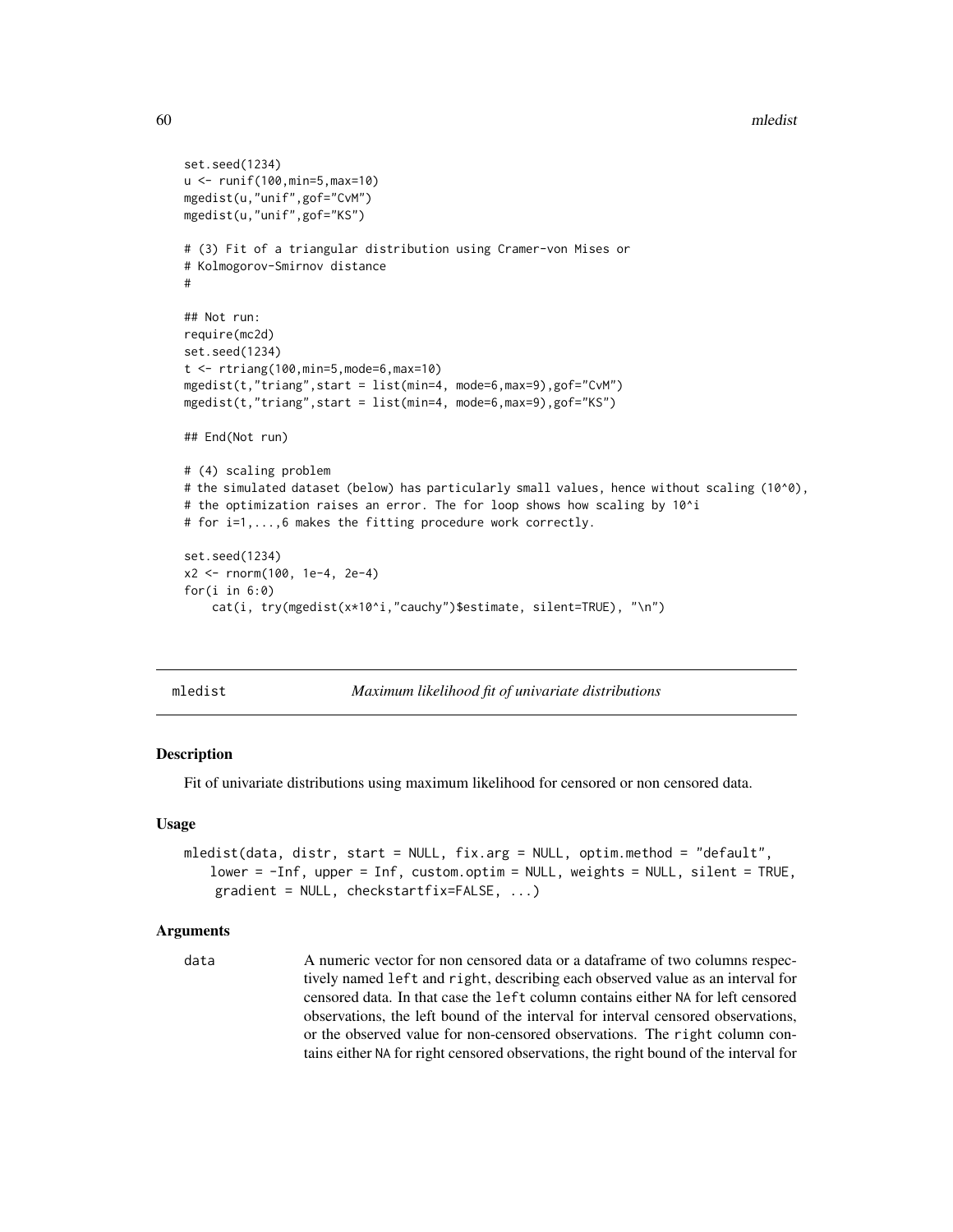|               | interval censored observations, or the observed value for non-censored observa-<br>tions.                                                                                                                                                                                                         |
|---------------|---------------------------------------------------------------------------------------------------------------------------------------------------------------------------------------------------------------------------------------------------------------------------------------------------|
| distr         | A character string "name" naming a distribution for which the corresponding<br>density function dname and the corresponding distribution function pname must<br>be classically defined.                                                                                                           |
| start         | A named list giving the initial values of parameters of the named distribution<br>or a function of data computing initial values and returning a named list. This<br>argument may be omitted (default) for some distributions for which reasonable<br>starting values are computed (see details). |
| fix.arg       | An optional named list giving the values of fixed parameters of the named dis-<br>tribution or a function of data computing (fixed) parameter values and returning<br>a named list. Parameters with fixed value are thus NOT estimated by this maxi-<br>mum likelihood procedure.                 |
| optim.method  | "default" (see details) or an optimization method to pass to optim.                                                                                                                                                                                                                               |
| lower         | Left bounds on the parameters for the "L-BFGS-B" method (see optim).                                                                                                                                                                                                                              |
| upper         | Right bounds on the parameters for the "L-BFGS-B" method (see optim).                                                                                                                                                                                                                             |
| custom.optim  | a function carrying the MLE optimisation (see details).                                                                                                                                                                                                                                           |
| weights       | an optional vector of weights to be used in the fitting process. Should be NULL<br>or a numeric vector with strictly positive integers (typically the number of oc-<br>curences of each observation). If non-NULL, weighted MLE is used, otherwise<br>ordinary MLE.                               |
| silent        | A logical to remove or show warnings when bootstraping.                                                                                                                                                                                                                                           |
| gradient      | A function to return the gradient of the log-likelihood for the "BFGS", "CG" and<br>"L-BFGS-B" methods. If it is NULL, a finite-difference approximation will be<br>used, see details.                                                                                                            |
| checkstartfix | A logical to test starting and fixed values. Do not change it.                                                                                                                                                                                                                                    |
|               | further arguments passed to the optim, constrOptim or custom.optim func-<br>tion.                                                                                                                                                                                                                 |

# Details

This function is not intended to be called directly but is internally called in [fitdist](#page-21-0) and [bootdist](#page-3-0) when used with the maximum likelihood method and [fitdistcens](#page-31-0) and [bootdistcens](#page-6-0).

It is assumed that the distr argument specifies the distribution by the probability density function and the cumulative distribution function  $(d, p)$ . The quantile function and the random generator function (q, r) may be needed by other function such as [mmedist](#page-64-0), [qmedist](#page-75-0), [mgedist](#page-56-0), [fitdist](#page-21-0),[fitdistcens](#page-31-0), [bootdistcens](#page-6-0) and [bootdist](#page-3-0).

For the following named distributions, reasonable starting values will be computed if start is omitted (i.e. NULL) : "norm", "lnorm", "exp" and "pois", "cauchy", "gamma", "logis", "nbinom" (parametrized by mu and size), "geom", "beta", "weibull" from the stats package; "invgamma", "llogis", "invweibull", "pareto1", "pareto", "lgamma", "trgamma", "invtrgamma" from the actuar package. Note that these starting values may not be good enough if the fit is poor. The function uses a closed-form formula to fit the uniform distribution. If start is a list, then it should be a named list with the same names as in the d,p,q,r functions of the chosen distribution. If start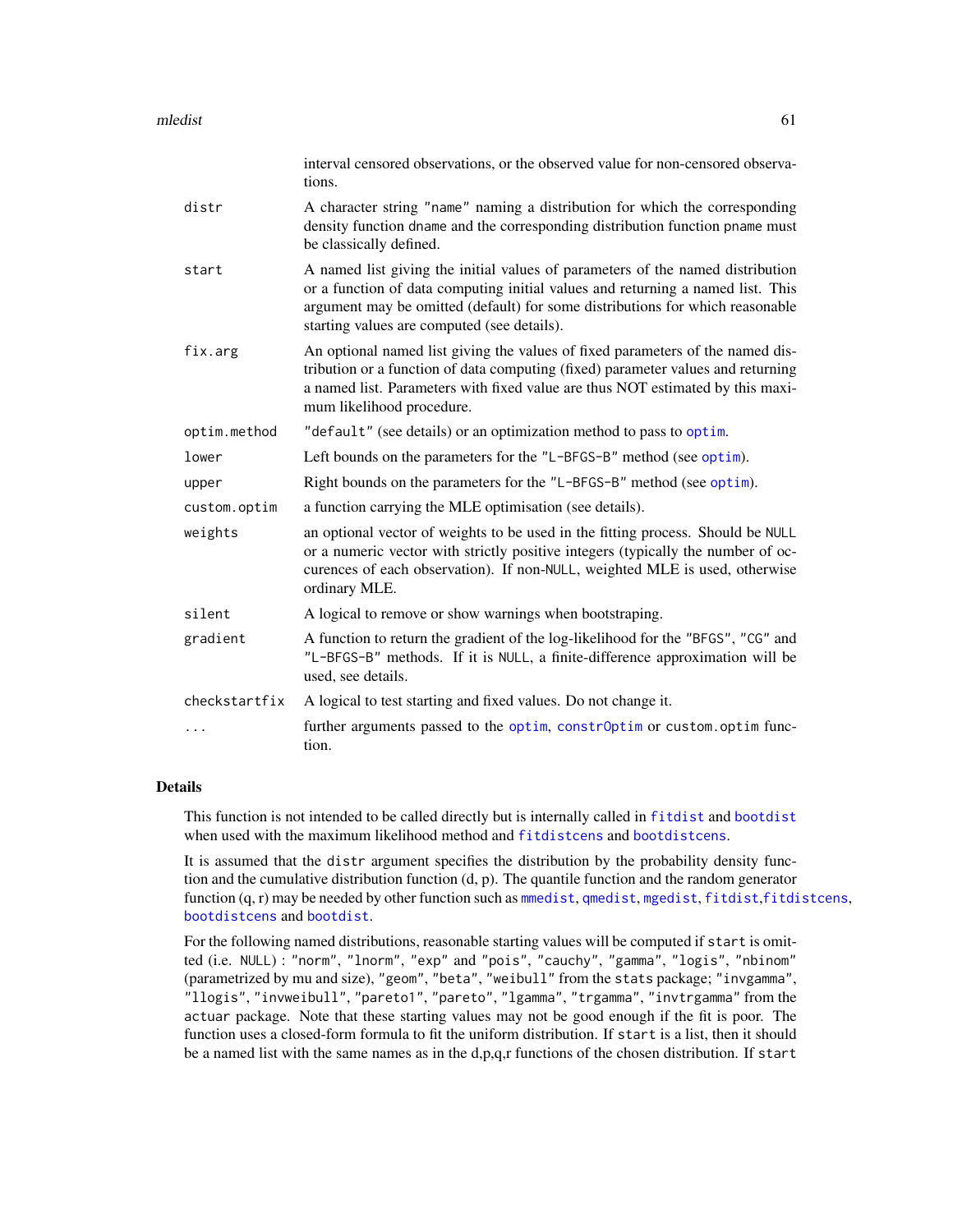is a function of data, then the function should return a named list with the same names as in the d,p,q,r functions of the chosen distribution.

The mledist function allows user to set a fixed values for some parameters. As for start, if fix.arg is a list, then it should be a named list with the same names as in the d,p,q,r functions of the chosen distribution. If  $fix$ , arg is a function of data, then the function should return a named list with the same names as in the d,p,q,r functions of the chosen distribution.

When custom.optim=NULL (the default), maximum likelihood estimations of the distribution parameters are computed with the R base [optim](#page-0-0) or [constrOptim](#page-0-0). If no finite bounds (lower=-Inf and upper=Inf) are supplied, [optim](#page-0-0) is used with the method specified by optim.method. Note that optim.method="default" means optim.method="Nelder-Mead" for distributions with at least two parameters and optim.method="BFGS" for distributions with only one parameter. If finite bounds are supplied (among lower and upper) and gradient != NULL, [constrOptim](#page-0-0) is used. If finite bounds are supplied (among lower and upper) and gradient == NULL, [constrOptim](#page-0-0) is used when optim.method="Nelder-Mead"; [optim](#page-0-0) is used when optim.method="L-BFGS-B" or "Brent"; in other case, an error is raised (same behavior as [constrOptim](#page-0-0)).

When errors are raised by [optim](#page-0-0), it's a good idea to start by adding traces during the optimization process by adding control=list(trace=1, REPORT=1).

If custom.optim is not NULL, then the user-supplied function is used instead of the R base [optim](#page-0-0). The custom.optim must have (at least) the following arguments fn for the function to be optimized, par for the initialized parameters. Internally the function to be optimized will also have other arguments, such as obs with observations and ddistname with distribution name for non censored data (Beware of potential conflicts with optional arguments of custom.optim). It is assumed that custom.optim should carry out a MINIMIZATION. Finally, it should return at least the following components par for the estimate, convergence for the convergence code, value for fn(par), hessian, counts for the number of calls (function and gradient) and message (default to NULL) for the error message when custom.optim raises an error, see the returned value of [optim](#page-0-0). See examples in [fitdist](#page-21-0) and [fitdistcens](#page-31-0).

Optionally, a vector of weights can be used in the fitting process. By default (when weigths=NULL), ordinary MLE is carried out, otherwise the specified weights are used to balance the log-likelihood contributions. It is not yet possible to take into account weights in functions plotdist, plotdistcens, plot.fitdist, plot.fitdistcens, cdfcomp, cdfcompcens, denscomp, ppcomp, qqcomp, gofstat, descdist, bootdist, bootdistcens and mgedist. (developments planned in the future).

NB: if your data values are particularly small or large, a scaling may be needed before the optimization process. See Example (7).

# Value

mledist returns a list with following components,

| estimate    | the parameter estimates.                                                                                                                                                                                                                                                                                                                                                         |
|-------------|----------------------------------------------------------------------------------------------------------------------------------------------------------------------------------------------------------------------------------------------------------------------------------------------------------------------------------------------------------------------------------|
| convergence | an integer code for the convergence of optim/constroptim defined as below<br>or defined by the user in the user-supplied optimization function. $\theta$ indicates<br>successful convergence. 1 indicates that the iteration limit of optim has been<br>reached. 10 indicates degeneracy of the Nealder-Mead simplex. 100 indicates<br>that optime neountered an internal error. |
| value       | the minimal value reached for the criterion to minimize.                                                                                                                                                                                                                                                                                                                         |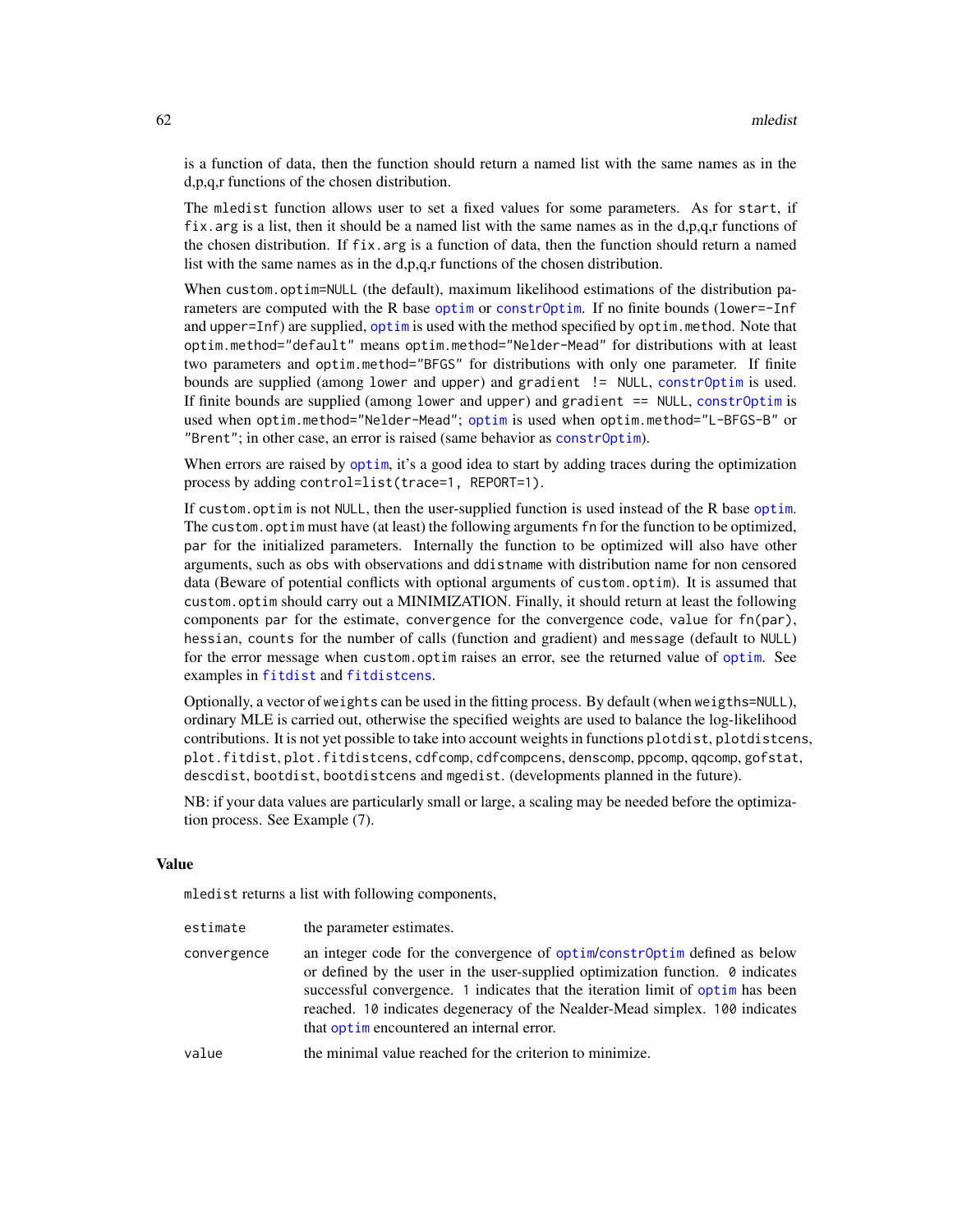#### mledist 63

| hessian       | a symmetric matrix computed by optim as an estimate of the Hessian at the<br>solution found or computed in the user-supplied optimization function. It is<br>used in fit dist to estimate standard errors.                                                                                                                                                                                    |
|---------------|-----------------------------------------------------------------------------------------------------------------------------------------------------------------------------------------------------------------------------------------------------------------------------------------------------------------------------------------------------------------------------------------------|
|               | optim. function the name of the optimization function used for maximum likelihood.                                                                                                                                                                                                                                                                                                            |
| optim.method  | when optim is used, the name of the algorithm used, the field method of the<br>custom.optimfunction otherwise.                                                                                                                                                                                                                                                                                |
| fix.arg       | the named list giving the values of parameters of the named distribution that<br>must kept fixed rather than estimated by maximum likelihood or NULL if there<br>are no such parameters.                                                                                                                                                                                                      |
| fix.arg.fun   | the function used to set the value of fix. arg or NULL.                                                                                                                                                                                                                                                                                                                                       |
| weights       | the vector of weigths used in the estimation process or NULL.                                                                                                                                                                                                                                                                                                                                 |
| counts        | A two-element integer vector giving the number of calls to the log-likelihood<br>function and its gradient respectively. This excludes those calls needed to com-<br>pute the Hessian, if requested, and any calls to log-likelihood function to com-<br>pute a finite-difference approximation to the gradient. counts is returned by<br>optim or the user-supplied function or set to NULL. |
| optim.message | A character string giving any additional information returned by the optimizer,<br>or NULL. To understand exactly the message, see the source code.                                                                                                                                                                                                                                           |
| loglik        | the log-likelihood value.                                                                                                                                                                                                                                                                                                                                                                     |

# Author(s)

Marie-Laure Delignette-Muller and Christophe Dutang.

# References

Venables WN and Ripley BD (2002), *Modern applied statistics with S*. Springer, New York, pp. 435-446.

Delignette-Muller ML and Dutang C (2015), *fitdistrplus: An R Package for Fitting Distributions*. Journal of Statistical Software, 64(4), 1-34.

# See Also

[mmedist](#page-64-0), [qmedist](#page-75-0), [mgedist](#page-56-0), [fitdist](#page-21-0),[fitdistcens](#page-31-0) for other estimation methods, [optim](#page-0-0), [constrOptim](#page-0-0) for optimization routines, [bootdistcens](#page-6-0) and [bootdist](#page-3-0) for bootstrap, and [llplot](#page-51-0) for plotting the (log)likelihood.

```
# (1) basic fit of a normal distribution with maximum likelihood estimation
#
set.seed(1234)
x1 <- rnorm(n=100)
mledist(x1,"norm")
```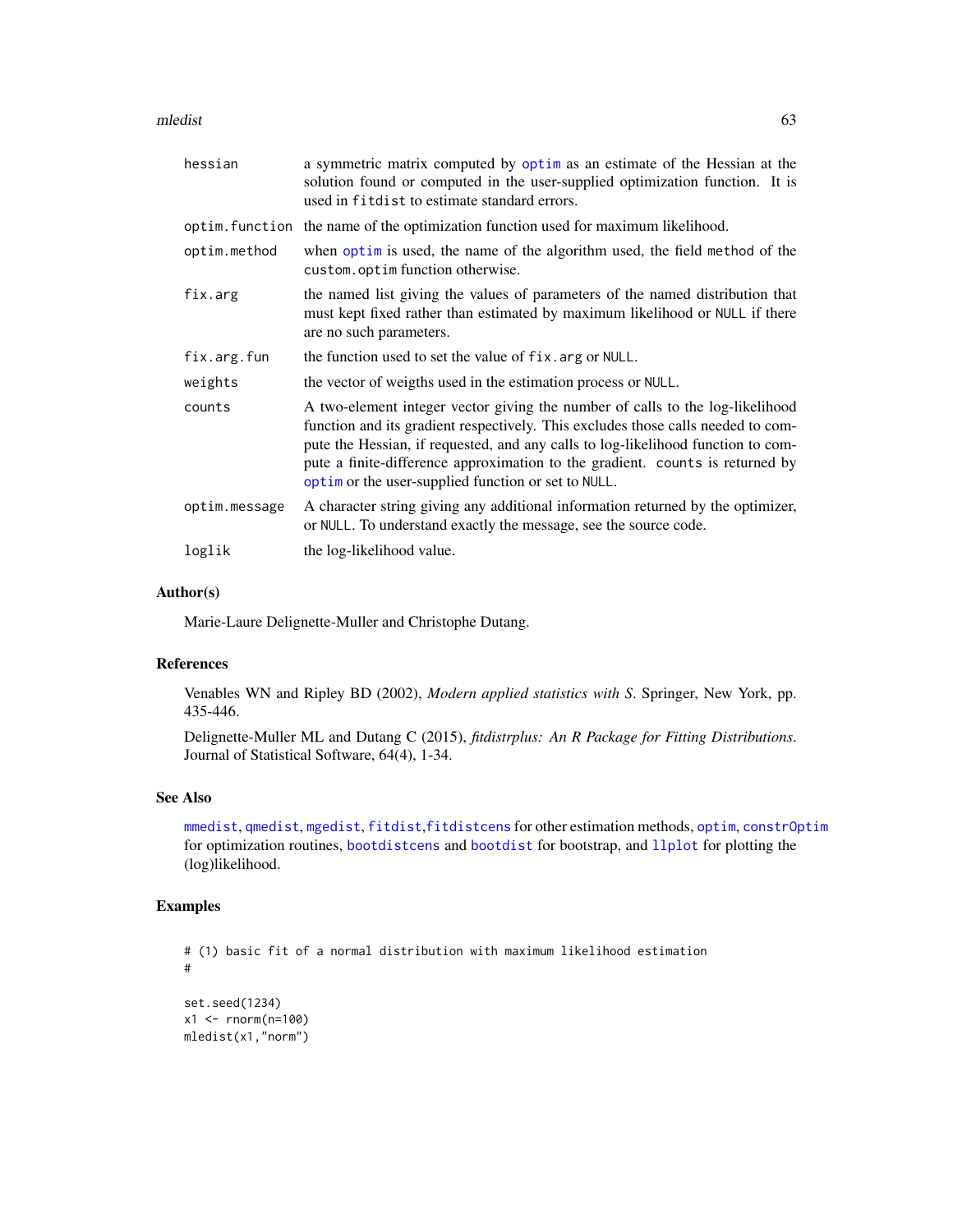```
# (2) defining your own distribution functions, here for the Gumbel distribution
# for other distributions, see the CRAN task view dedicated to probability distributions
dgumbel <- function(x,a,b) 1/b*exp((a-x)/b)*exp(-exp((a-x)/b))mledist(x1,"gumbel",start=list(a=10,b=5))
# (3) fit of a discrete distribution (Poisson)
#
set.seed(1234)
x2 \le r \text{pois}(n=30, \text{lambda} = 2)mledist(x2,"pois")
# (4) fit a finite-support distribution (beta)
#
set.seed(1234)
x3 <- rbeta(n=100,shape1=5, shape2=10)
mledist(x3,"beta")
# (5) fit frequency distributions on USArrests dataset.
#
x4 <- USArrests$Assault
mledist(x4, "pois")
mledist(x4, "nbinom")
# (6) fit a continuous distribution (Gumbel) to censored data.
#
data(fluazinam)
log10EC50 <-log10(fluazinam)
# definition of the Gumbel distribution
dgumbel \leq function(x,a,b) 1/b*exp((a-x)/b)*exp(-exp((a-x)/b))
pgumbel <- function(q,a,b) exp(-exp((a-q)/b))
qgumbel <- function(p,a,b) a-b*log(-log(p))
mledist(log10EC50,"gumbel",start=list(a=0,b=2),optim.method="Nelder-Mead")
# (7) scaling problem
# the simulated dataset (below) has particularly small values,
# hence without scaling (10^0),
# the optimization raises an error. The for loop shows how scaling by 10^i
# for i=1,...,6 makes the fitting procedure work correctly.
set.seed(1234)
x2 <- rnorm(100, 1e-4, 2e-4)
for(i in 6:0)
    cat(i, try(mledist(x*10^i, "cauchy")$estimate, silent=TRUE), "\n")
```
# (17) small example for the zero-modified geometric distribution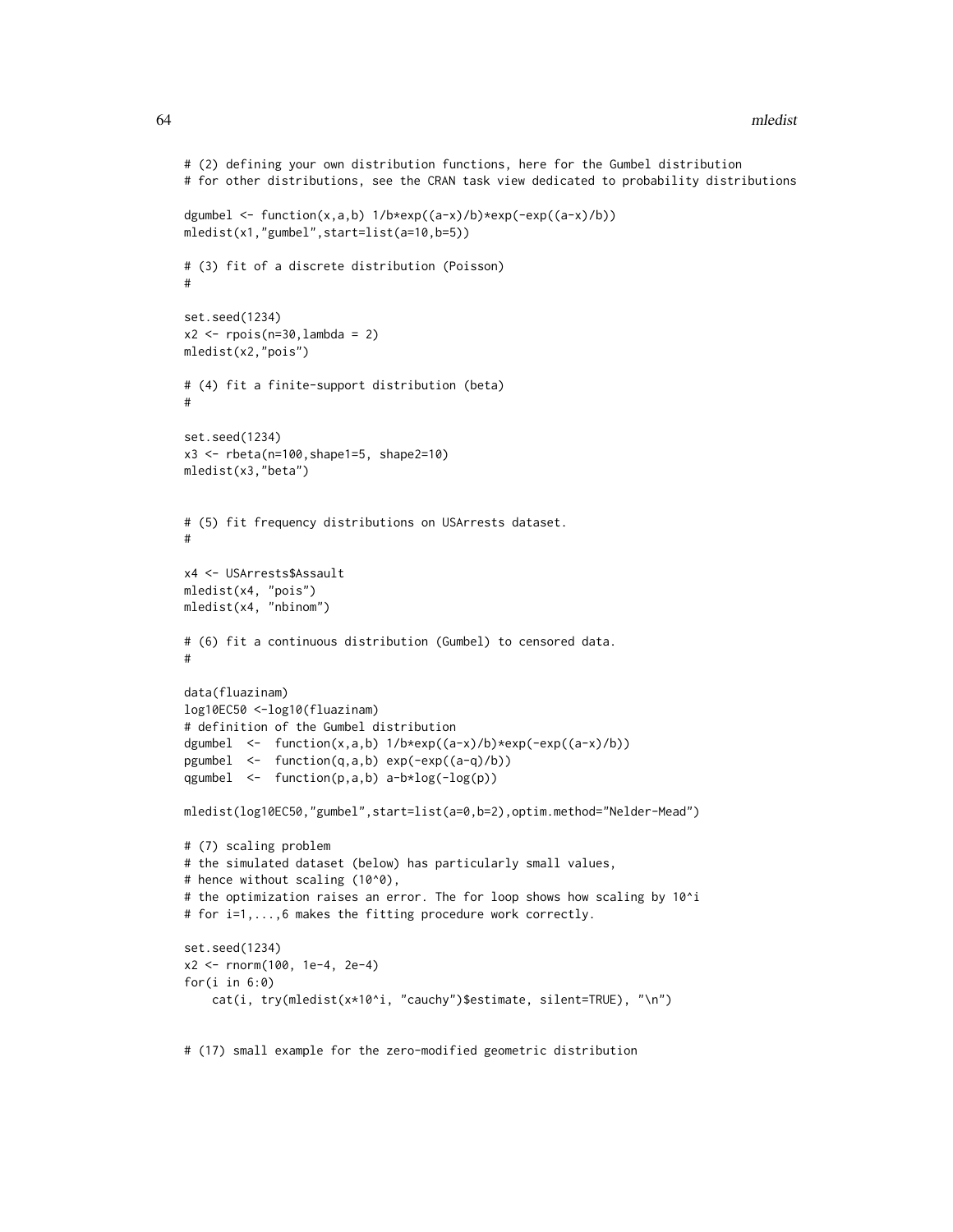#### mmedist 65

#

```
dzmgeom <- function(x, p1, p2) p1 * (x == 0) + (1-p1)*dgeom(x-1, p2) #pdf
x2 <- c(2, 4, 0, 40, 4, 21, 0, 0, 0, 2, 5, 0, 0, 13, 2) #simulated dataset
initp1 <- function(x) list(p1=mean(x == 0)) #init as MLE
mledist(x2, "zmgeom", fix.arg=initp1, start=list(p2=1/2))
```
<span id="page-64-0"></span>mmedist *Matching moment fit of univariate distributions*

## Description

Fit of univariate distributions by matching moments (raw or centered) for non censored data.

# Usage

```
mmedist(data, distr, order, memp, start = NULL, fix.arg = NULL, optim.method = "default",
 lower = -Inf, upper = Inf, custom.optim = NULL, weights = NULL, silent = TRUE,
  gradient = NULL, checkstartfix=FALSE, ...)
```

| data         | A numeric vector for non censored data.                                                                                                                                                                                                                                                                                    |
|--------------|----------------------------------------------------------------------------------------------------------------------------------------------------------------------------------------------------------------------------------------------------------------------------------------------------------------------------|
| distr        | A character string "name" naming a distribution (see 'details').                                                                                                                                                                                                                                                           |
| order        | A numeric vector for the moment order(s). The length of this vector must be<br>equal to the number of parameters to estimate.                                                                                                                                                                                              |
| memp         | A function implementing empirical moments, raw or centered but has to be con-<br>sistent with distrargument (and weights argument). See details below.                                                                                                                                                                     |
| start        | A named list giving the initial values of parameters of the named distribution<br>or a function of data computing initial values and returning a named list. This<br>argument may be omitted (default) for some distributions for which reasonable<br>starting values are computed (see the 'details' section of mledist). |
| fix.arg      | An optional named list giving the values of fixed parameters of the named dis-<br>tribution or a function of data computing (fixed) parameter values and returning<br>a named list. Parameters with fixed value are thus NOT estimated.                                                                                    |
| optim.method | "default" or optimization method to pass to optim.                                                                                                                                                                                                                                                                         |
| lower        | Left bounds on the parameters for the "L-BFGS-B" method (see optim).                                                                                                                                                                                                                                                       |
| upper        | Right bounds on the parameters for the "L-BFGS-B" method (see optim).                                                                                                                                                                                                                                                      |
| custom.optim | a function carrying the optimization.                                                                                                                                                                                                                                                                                      |
| weights      | an optional vector of weights to be used in the fitting process. Should be NULL<br>or a numeric vector with strictly positive integers (typically the number of oc-<br>curences of each observation). If non-NULL, weighted MME is used, otherwise<br>ordinary MME.                                                        |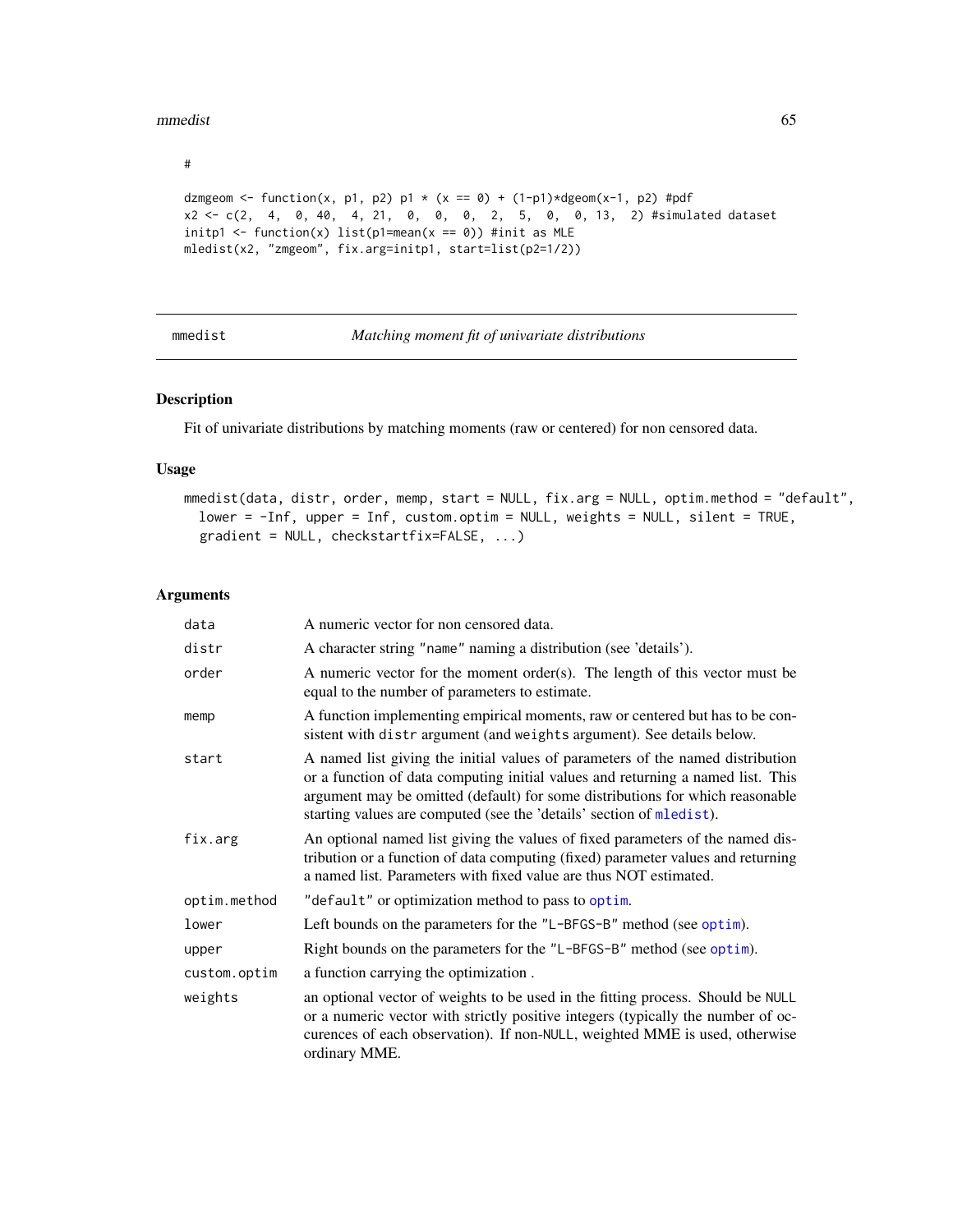| silent        | A logical to remove or show warnings when bootstraping.                                                                                                                                    |
|---------------|--------------------------------------------------------------------------------------------------------------------------------------------------------------------------------------------|
| gradient      | A function to return the gradient of the squared difference for the "BFGS", "CG"<br>and "L-BFGS-B" methods. If it is NULL, a finite-difference approximation will<br>be used, see details. |
| checkstartfix | A logical to test starting and fixed values. Do not change it.                                                                                                                             |
| $\cdot$       | further arguments passed to the optim, constrOptim or custom.optim func-<br>tion.                                                                                                          |

## Details

The argument distr can be one of the base R distributions: "norm", "lnorm", "exp" and "pois", "gamma", "logis", "nbinom" , "geom", "beta" and "unif". In that case, no other arguments than data and distr are required, because the estimate is computed by a closed-form formula. For distributions characterized by one parameter ("geom", "pois" and "exp"), this parameter is simply estimated by matching theoretical and observed means, and for distributions characterized by two parameters, these parameters are estimated by matching theoretical and observed means and variances (Vose, 2000). Note that for these closed-form formula, fix.arg cannot be used and start is ignored.

The argument distr can also be the distribution name as long as a corresponding mdistr function exists, e.g. "pareto" if "mpareto" exists. In that case arguments arguments order and memp have to be supplied in order to carry out the matching numerically, by minimization of the sum of squared differences between observed and theoretical moments. Optionnally other arguments can be supplied to control optimization (see the 'details' section of [mledist](#page-59-0) for details about arguments for the control of optimization). In that case,  $fix.argv$  can be used and start is taken into account.

For non closed-form estimators, memp must be provided to compute empirical moments. When weights=NULL, this function must have two arguments x, order: x the numeric vector of the data and order the order of the moment. When weights!=NULL, this function must have three arguments x, order, weights: x the numeric vector of the data, order the order of the moment, weights the numeric vector of weights. See examples below.

Optionally, a vector of weights can be used in the fitting process. By default (when weigths=NULL), ordinary MME is carried out, otherwise the specified weights are used to compute (raw or centered) weighted moments. For closed-form estimators, weighted mean and variance are computed by [wtd.mean](#page-0-0) and [wtd.var](#page-0-0) from the Hmisc package. When a numerical minimization is used, weighted are expected to be computed by the memp function. It is not yet possible to take into account weighths in functions plotdist, plotdistcens, plot.fitdist, plot.fitdistcens, cdfcomp, cdfcompcens, denscomp, ppcomp, qqcomp, gofstat and descdist (developments planned in the future).

This function is not intended to be called directly but is internally called in [fitdist](#page-21-0) and [bootdist](#page-3-0) when used with the matching moments method.

#### Value

mmedist returns a list with following components,

estimate the parameter estimates.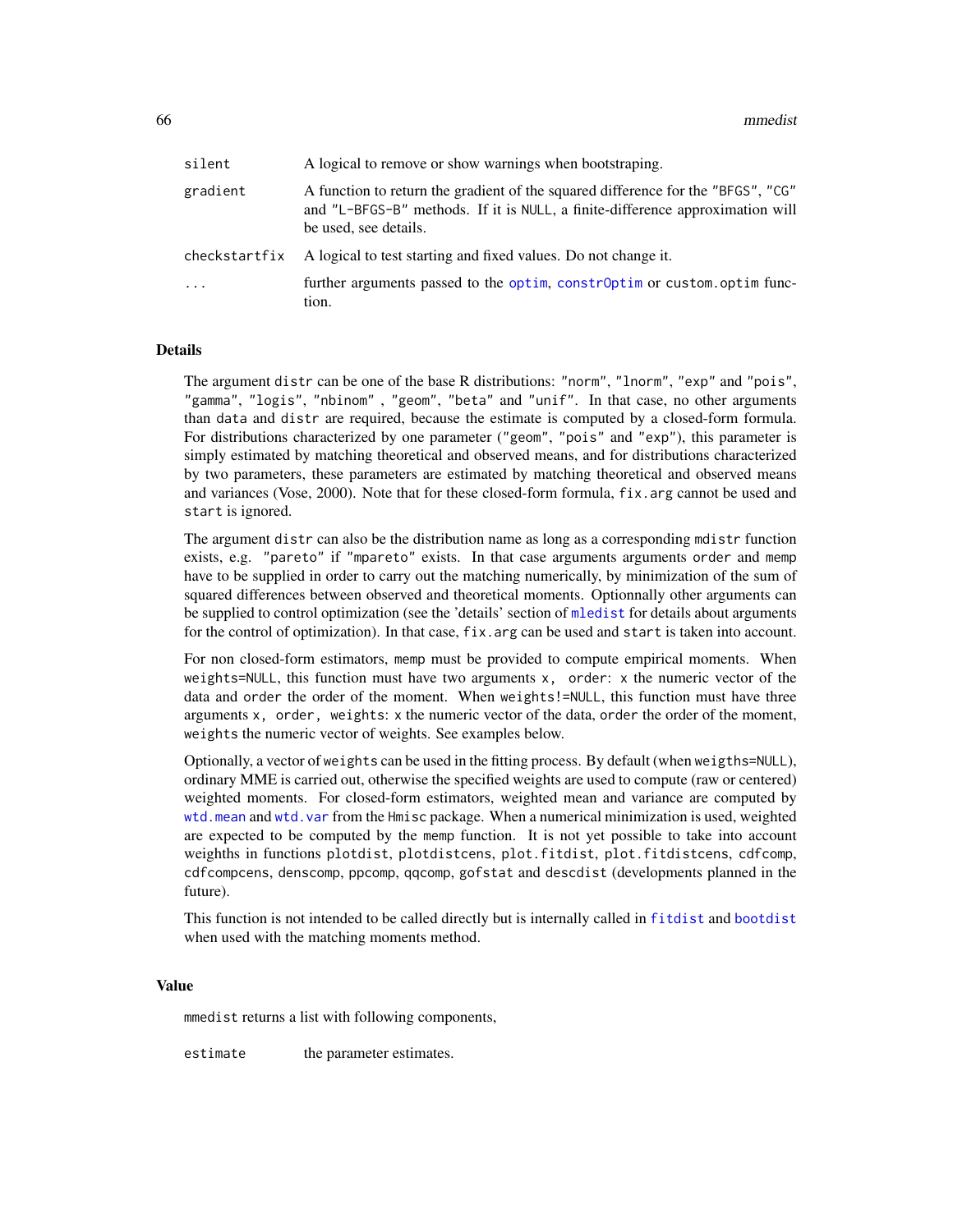#### mmedist 67

| convergence    | an integer code for the convergence of optim defined as below or defined by the<br>user in the user-supplied optimization function. 0 indicates successful conver-<br>gence. 1 indicates that the iteration limit of optim has been reached. 10 indicates<br>degeneracy of the Nealder-Mead simplex. 100 indicates that optimencountered<br>an internal error.                                |
|----------------|-----------------------------------------------------------------------------------------------------------------------------------------------------------------------------------------------------------------------------------------------------------------------------------------------------------------------------------------------------------------------------------------------|
| value          | the minimal value reached for the criterion to minimize.                                                                                                                                                                                                                                                                                                                                      |
| hessian        | a symmetric matrix computed by optim as an estimate of the Hessian at the<br>solution found or computed in the user-supplied optimization function.                                                                                                                                                                                                                                           |
| optim.function | (if appropriate) the name of the optimization function used for maximum likeli-<br>hood.                                                                                                                                                                                                                                                                                                      |
| optim.method   | (if appropriate) when optim is used, the name of the algorithm used, the field<br>method of the custom.optim function otherwise.                                                                                                                                                                                                                                                              |
| fix.arg        | the named list giving the values of parameters of the named distribution that<br>must kept fixed rather than estimated by maximum likelihood or NULL if there<br>are no such parameters.                                                                                                                                                                                                      |
| fix.arg.fun    | the function used to set the value of fix. arg or NULL.                                                                                                                                                                                                                                                                                                                                       |
| weights        | the vector of weigths used in the estimation process or NULL.                                                                                                                                                                                                                                                                                                                                 |
| counts         | A two-element integer vector giving the number of calls to the log-likelihood<br>function and its gradient respectively. This excludes those calls needed to com-<br>pute the Hessian, if requested, and any calls to log-likelihood function to com-<br>pute a finite-difference approximation to the gradient. counts is returned by<br>optim or the user-supplied function or set to NULL. |
| optim.message  | A character string giving any additional information returned by the optimizer,<br>or NULL. To understand exactly the message, see the source code.                                                                                                                                                                                                                                           |
| loglik         | the log-likelihood value.                                                                                                                                                                                                                                                                                                                                                                     |
| method         | either "closed formula" or the name of the optimization method.                                                                                                                                                                                                                                                                                                                               |
| order          | the order of the moment(s) matched.                                                                                                                                                                                                                                                                                                                                                           |
| memp           | the empirical moment function.                                                                                                                                                                                                                                                                                                                                                                |

# Author(s)

Marie-Laure Delignette-Muller and Christophe Dutang.

# References

Evans M, Hastings N and Peacock B (2000), *Statistical distributions*. John Wiley and Sons Inc.

Vose D (2000), *Risk analysis, a quantitative guide*. John Wiley & Sons Ltd, Chischester, England, pp. 99-143.

Delignette-Muller ML and Dutang C (2015), *fitdistrplus: An R Package for Fitting Distributions*. Journal of Statistical Software, 64(4), 1-34.

# See Also

[mmedist](#page-64-0), [qmedist](#page-75-0), [mgedist](#page-56-0), [fitdist](#page-21-0),[fitdistcens](#page-31-0), [optim](#page-0-0), [bootdistcens](#page-6-0) and [bootdist](#page-3-0).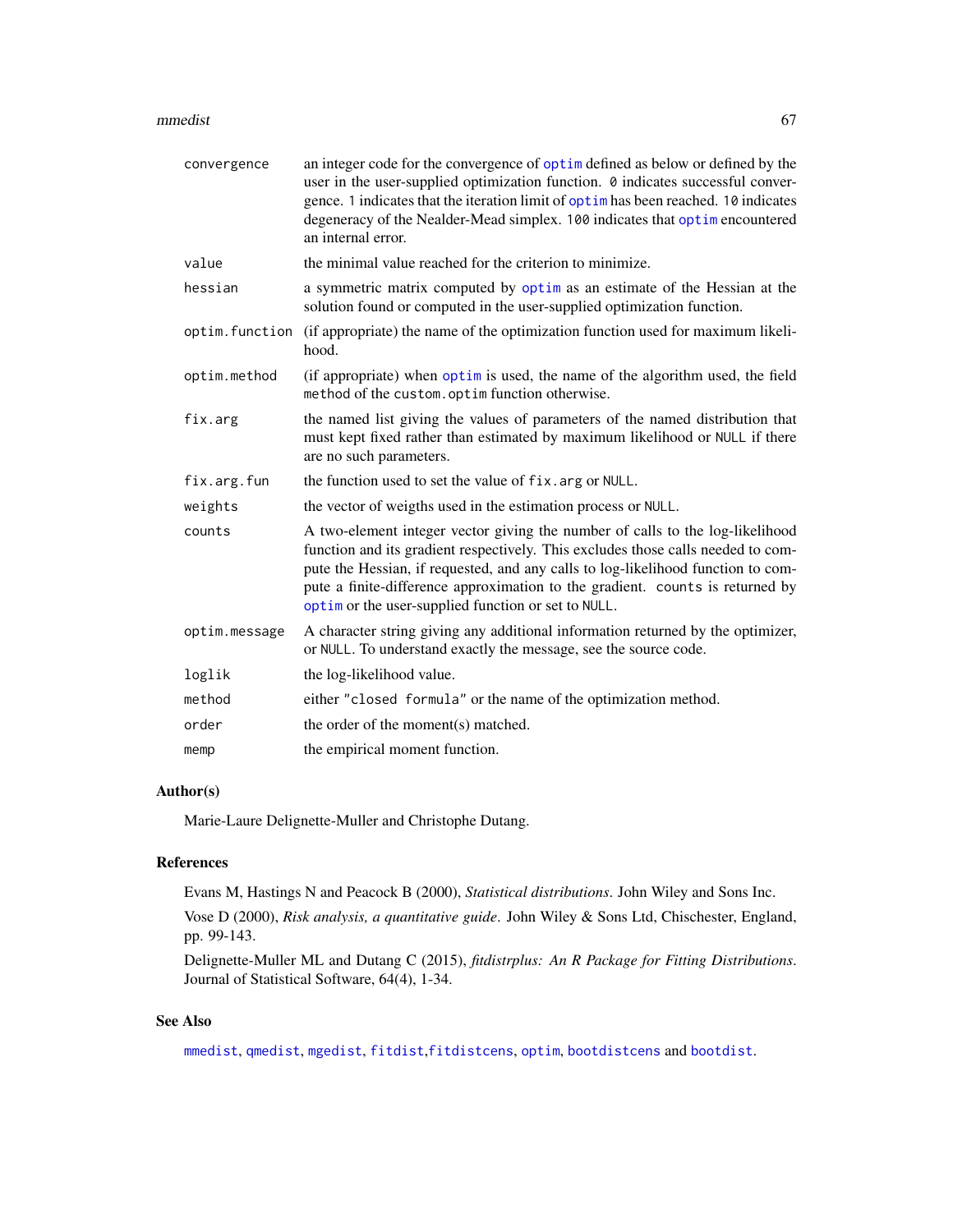#### 68 mmedist

# Examples

```
# (1) basic fit of a normal distribution with moment matching estimation
#
set.seed(1234)
n <- 100
x1 \leftarrow \text{norm}(n=n)mmedist(x1, "norm")
#weighted
w <- c(rep(1, n/2), rep(10, n/2))
mmedist(x1, "norm", weights=w)$estimate
# (2) fit a discrete distribution (Poisson)
#
set.seed(1234)
x2 \leq - \text{rpois}(n=30, \text{lambda} = 2)mmedist(x2, "pois")
# (3) fit a finite-support distribution (beta)
#
set.seed(1234)
x3 \le - rbeta(n=100, shape1=5, shape2=10)
mmedist(x3, "beta")
# (4) fit a Pareto distribution
#
## Not run:
  require(actuar)
  #simulate a sample
 x4 <- rpareto(1000, 6, 2)
  #empirical raw moment
  memp \leq function(x, order) mean(x^order)
  memp2 <- function(x, order, weights) sum(x^order * weights)/sum(weights)
  #fit by MME
  mmedist(x4, "pareto", order=c(1, 2), memp=memp,
    start=list(shape=10, scale=10), lower=1, upper=Inf)
  #fit by weighted MME
  w \leftarrow \text{rep}(1, \text{length}(x4))w[x4 < 1] <- 2
  mmedist(x4, "pareto", order=c(1, 2), memp=memp2, weights=w,
    start=list(shape=10, scale=10), lower=1, upper=Inf)
```
## End(Not run)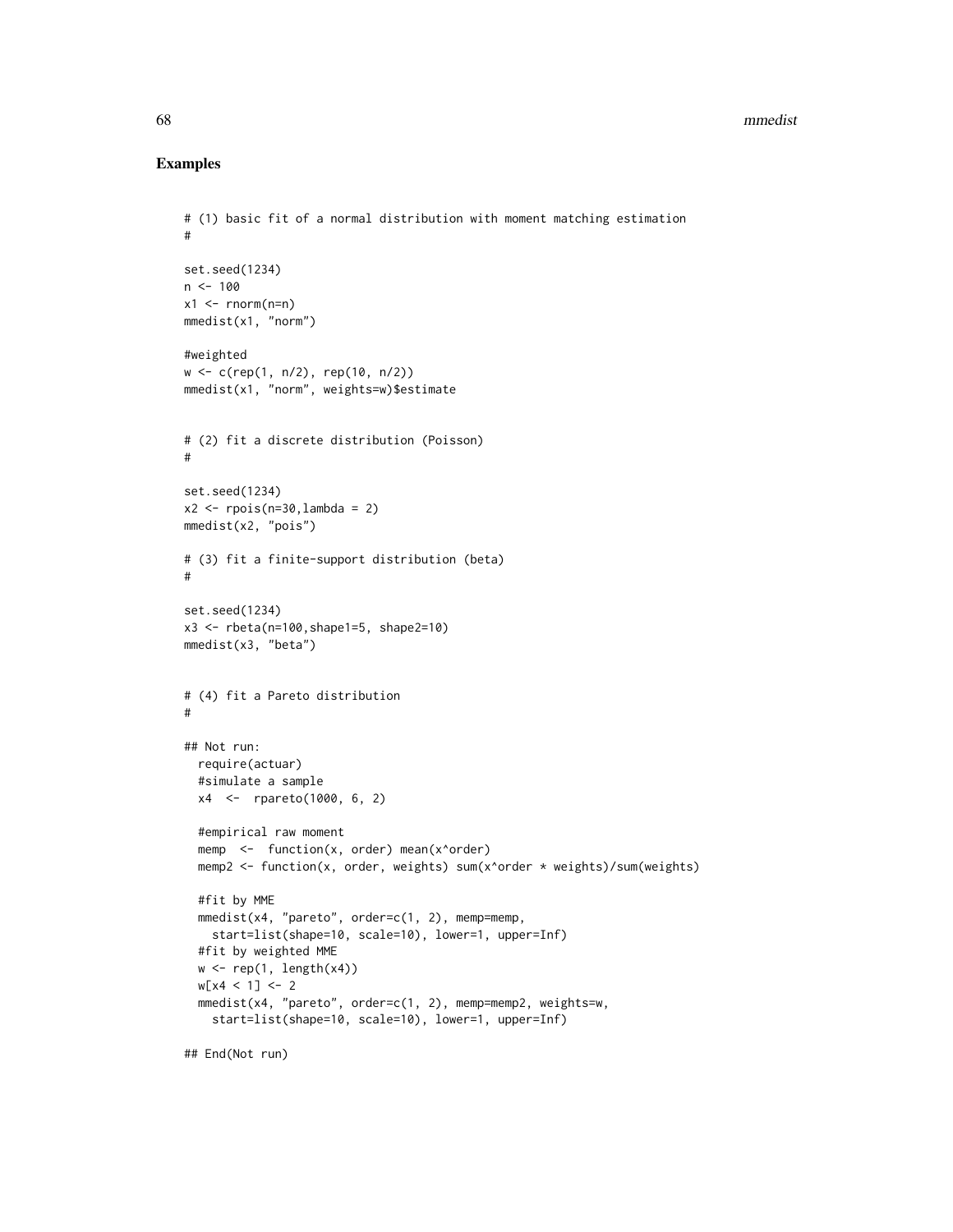<span id="page-68-0"></span>

### Description

Plots an empirical distribution (non-censored data) with a theoretical one if specified.

#### Usage

```
plotdist(data, distr, para, histo = TRUE, breaks = "default",
  demp = FALSE, discrete, ...)
```
### Arguments

| data     | A numeric vector.                                                                                                                                                                                                                                                                                                 |
|----------|-------------------------------------------------------------------------------------------------------------------------------------------------------------------------------------------------------------------------------------------------------------------------------------------------------------------|
| distr    | A character string "name" naming a distribution for which the corresponding<br>density function dname, the corresponding distribution function pname and the<br>corresponding quantile function qname must be defined, or directly the density<br>function. This argument may be omitted only if para is omitted. |
| para     | A named list giving the parameters of the named distribution. This argument<br>may be omitted only if distr is omitted.                                                                                                                                                                                           |
| histo    | A logical to plot the histogram using the hist function.                                                                                                                                                                                                                                                          |
| breaks   | If "default" the histogram is plotted with the function hist with its default<br>breaks definition. Else breaks is passed to the function hist. This argument is<br>not taken into account if discrete is TRUE.                                                                                                   |
| demp     | A logical to plot the empirical density on the first plot (alone or superimposed on<br>the histogram depending of the value of the argument histo) using the density<br>function.                                                                                                                                 |
| discrete | If TRUE, the distribution is considered as discrete. If both distrand discrete<br>are missing, discrete is set to FALSE. If discrete is missing but not distr,<br>discrete is set to TRUE when distr belongs to "binom", "nbinom", "geom",<br>"hyper" or "pois".                                                  |
| $\cdots$ | further graphical arguments passed to graphical functions used in plotdist.                                                                                                                                                                                                                                       |

## Details

Empirical and, if specified, theoretical distributions are plotted in density and in cdf. For the plot in density, the user can use the arguments histo and demp to specify if he wants the histogram using the function [hist](#page-0-0), the density plot using the function [density](#page-0-0), or both (at least one of the two arguments must be put to "TRUE"). For continuous distributions, the function [hist](#page-0-0) is used with its default breaks definition if breaks is "default" or passing breaks as an argument if it differs from "default". For continuous distribution and when a theoretical distribution is specified by both arguments distname and para, Q-Q plot (plot of the quantiles of the theoretical fitted distribution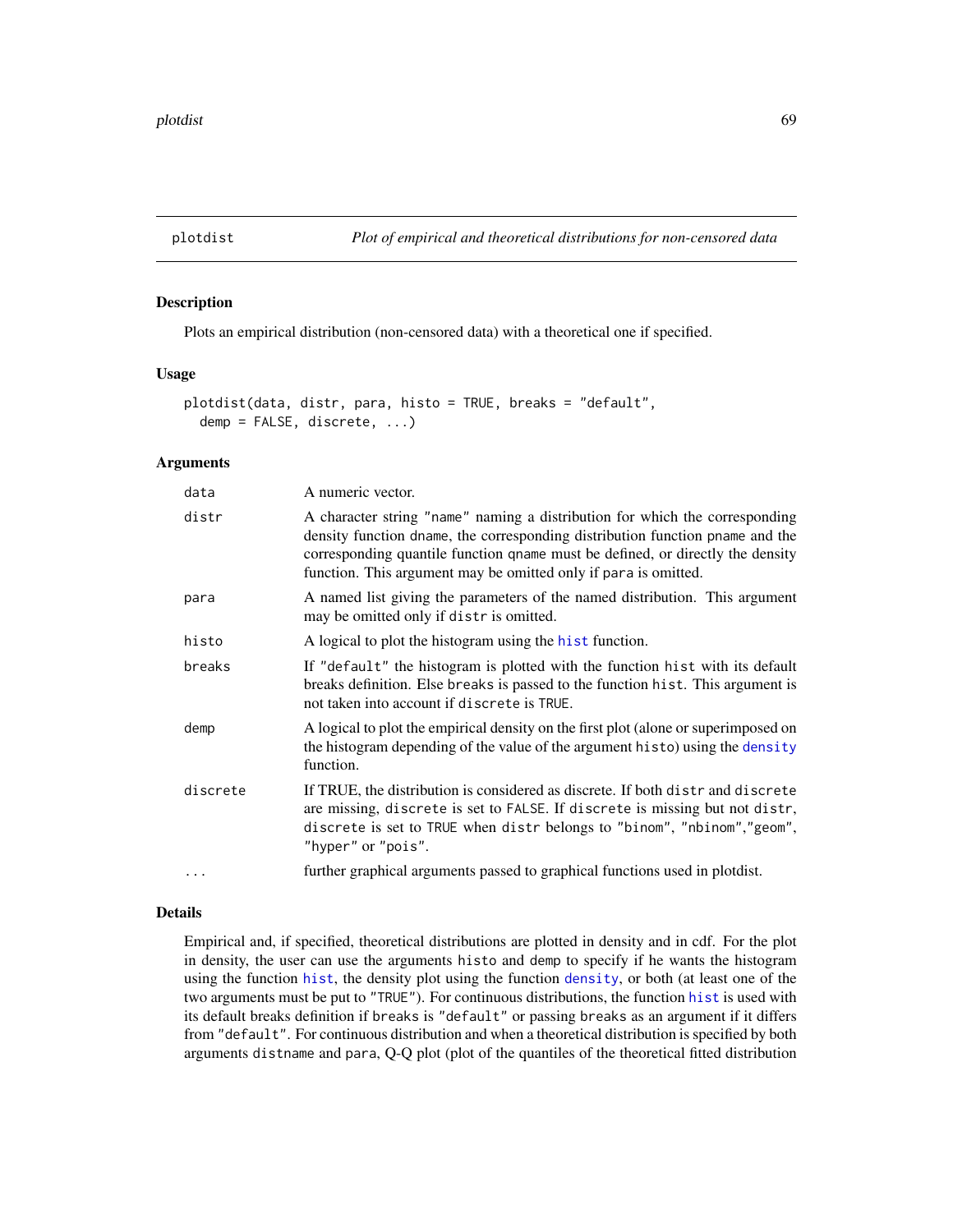(x-axis) against the empirical quantiles of the data) and P-P plot (i.e. for each value of the data set, plot of the cumulative density function of the fitted distribution (x-axis) against the empirical cumulative density function  $(y-axis)$  are also given (Cullen and Frey, 1999). The function [ppoints](#page-0-0) (with default parameter for argument a) is used for the Q-Q plot, to generate the set of probabilities at which to evaluate the inverse distribution. NOTE THAT FROM VERSION 0.4-3, [ppoints](#page-0-0) is also used for P-P plot and cdf plot for continuous data. To personalize the four plots proposed for continuous data, for example to change the plotting position, we recommend the use of functions [cdfcomp](#page-42-0), [denscomp](#page-42-0), [qqcomp](#page-42-0) and [ppcomp](#page-42-0).

# Author(s)

Marie-Laure Delignette-Muller and Christophe Dutang.

### References

Cullen AC and Frey HC (1999), *Probabilistic techniques in exposure assessment*. Plenum Press, USA, pp. 81-155.

Delignette-Muller ML and Dutang C (2015), *fitdistrplus: An R Package for Fitting Distributions*. Journal of Statistical Software, 64(4), 1-34.

# See Also

[graphcomp](#page-41-0), [descdist](#page-15-0), [hist](#page-0-0), [plot](#page-0-0), [plotdistcens](#page-70-0) and [ppoints](#page-0-0).

```
# (1) Plot of an empirical distribution with changing
# of default line types for CDF and colors
# and optionally adding a density line
#
set.seed(1234)
x1 <- rnorm(n=30)plotdist(x1)
plotdist(x1,demp = TRUE)
plotdist(x1, hist_0 = FALSE, demp = TRUE)plotdist(x1, col="blue", type="b", pch=16)
plotdist(x1, type="s")
# (2) Plot of a discrete distribution against data
#
set.seed(1234)
x2 \leq - \text{rpois}(n=30, \text{lambda} = 2)plotdist(x2, discrete=TRUE)
plotdist(x2, "pois", para=list(lambda = mean(x2)))plotdist(x2, "pois", para=list(lambda = mean(x2)), lwd="2")
# (3) Plot of a continuous distribution against data
#
xn <- rnorm(n=100, mean=10, sd=5)
plotdist(xn, "norm", para=list(mean=mean(xn), sd=sd(xn)))
plotdist(xn, "norm", para=list(mean=mean(xn), sd=sd(xn)), pch=16)
```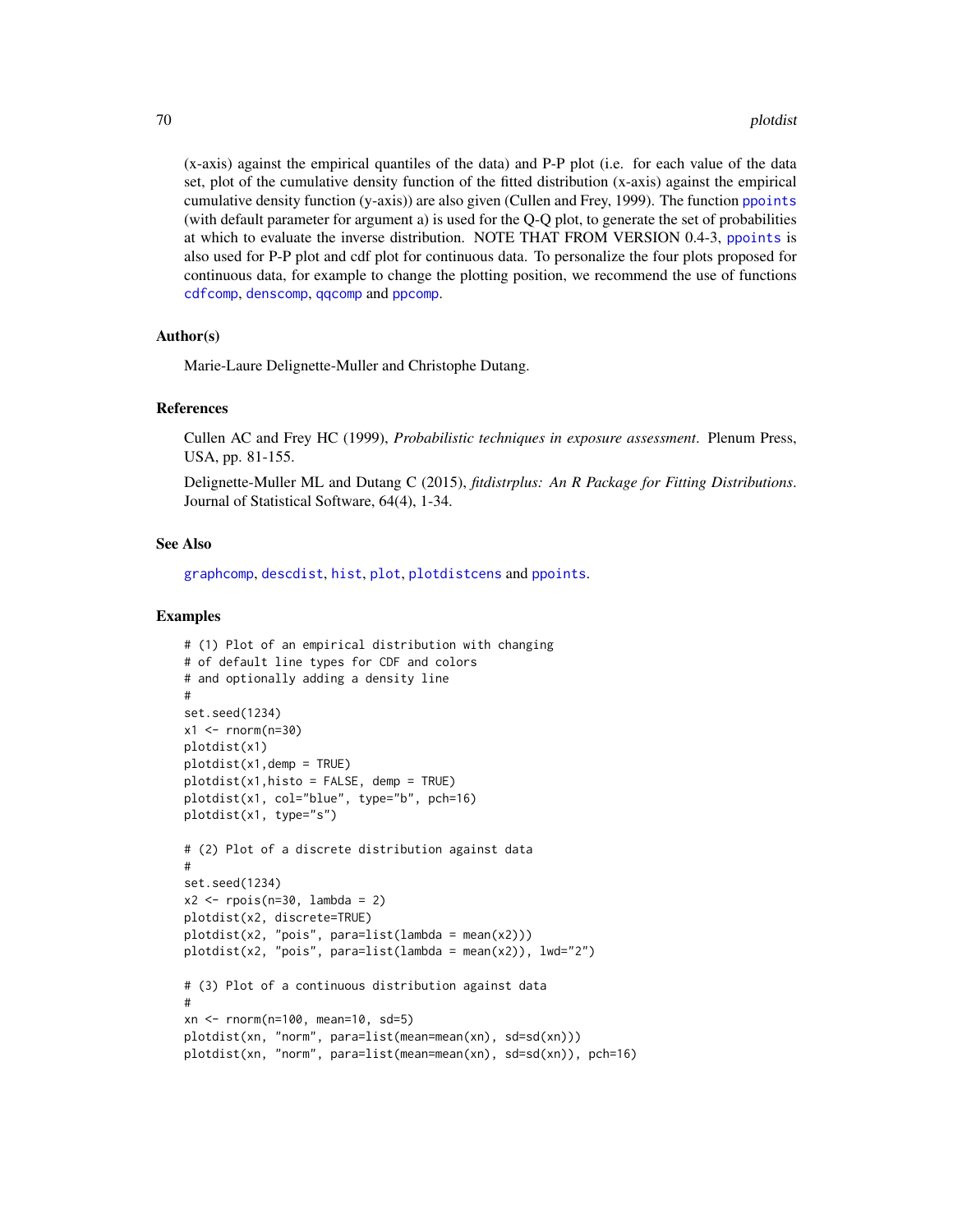# plotdistcens 71

```
plotdist(xn, "norm", para=list(mean=mean(xn), sd=sd(xn)), demp = TRUE)
plotdist(xn, "norm", para=list(mean=mean(xn), sd=sd(xn)),
histo = FALSE, demp = TRUE)
# (4) Plot of serving size data
#
data(groundbeef)
plotdist(groundbeef$serving, type="s")
# (5) Plot of numbers of parasites with a Poisson distribution
data(toxocara)
number <- toxocara$number
plotdist(number, discrete = TRUE)
plotdist(number,"pois",para=list(lambda=mean(number)))
```
<span id="page-70-0"></span>plotdistcens *Plot of empirical and theoretical distributions for censored data*

# Description

Plots an empirical distribution for censored data with a theoretical one if specified.

# Usage

```
plotdistcens(censdata, distr, para, leftNA = -Inf, rightNA = Inf,NPMLE = TRUE,
    Turnbull = NULL, Turnbull.confint = FALSE, NPMLE.method = "Wang", ...)
```

| censdata | A data frame of two columns respectively named left and right, describing<br>each observed value as an interval. The left column contains either NA for                                                                                                                                                                                                        |
|----------|----------------------------------------------------------------------------------------------------------------------------------------------------------------------------------------------------------------------------------------------------------------------------------------------------------------------------------------------------------------|
|          | left censored observations, the left bound of the interval for interval censored<br>observations, or the observed value for non-censored observations. The right<br>column contains either NA for right censored observations, the right bound of<br>the interval for interval censored observations, or the observed value for non-<br>censored observations. |
| distr    | A character string "name" naming a distribution, for which the corresponding<br>density function dname and the corresponding distribution function pname must<br>be defined, or directly the density function.                                                                                                                                                 |
| para     | A named list giving the parameters of the named distribution. This argument<br>may be omitted only if distr is omitted.                                                                                                                                                                                                                                        |
| leftNA   | the real value of the left bound of left censored observations : -Inf or a finite<br>value such as 0 for positive data for example.                                                                                                                                                                                                                            |
| rightNA  | the real value of the right bound of right censored observations : Inf or a finite<br>value such as a realistic maximum value.                                                                                                                                                                                                                                 |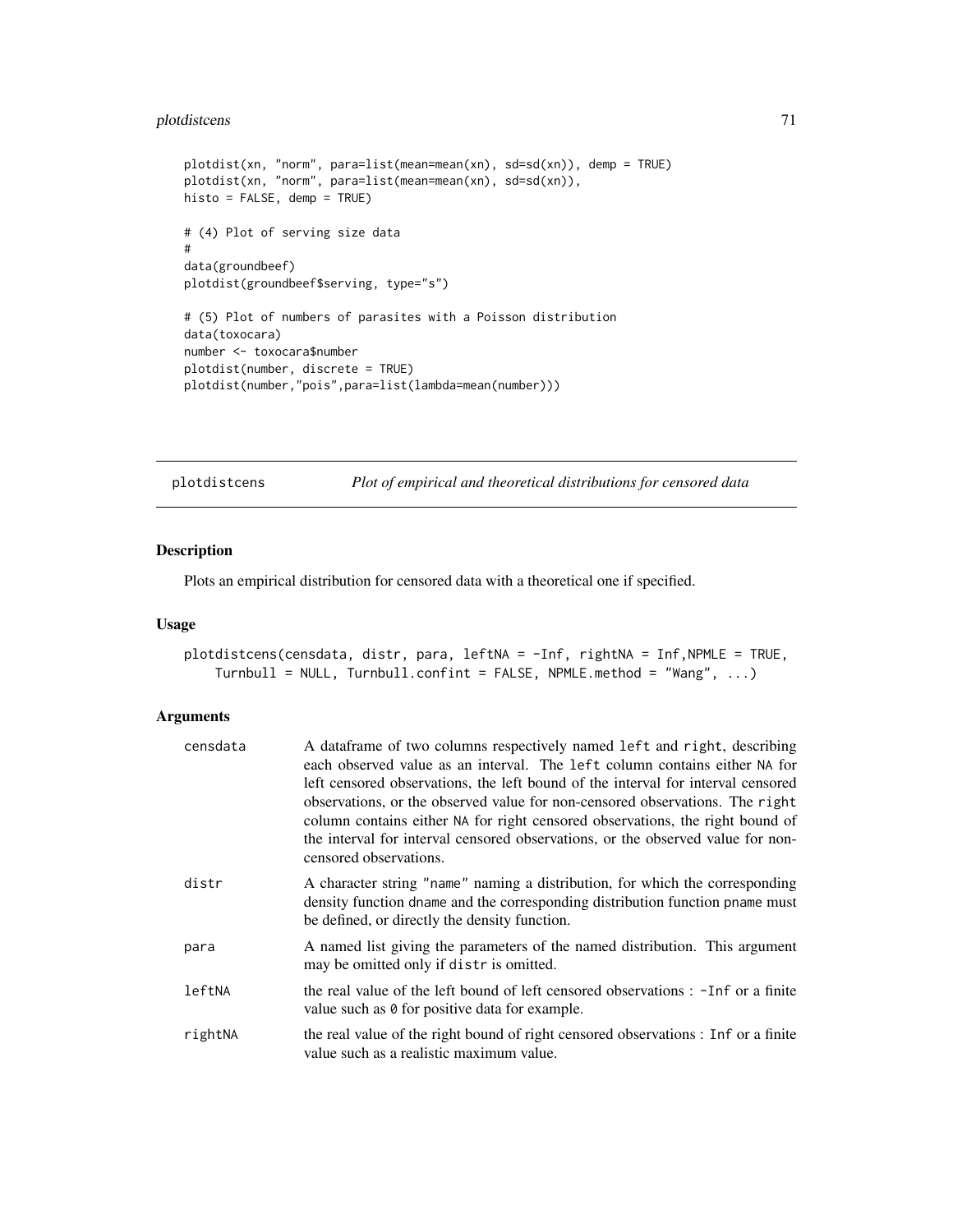| <b>NPMLE</b>     | if TRUE an NPMLE (nonparametric maximum likelihood estimate) technique<br>is used to estimate the cdf curve of the censored data and previous arguments<br>leftNA and rightNA are not used (see details)                                                                       |
|------------------|--------------------------------------------------------------------------------------------------------------------------------------------------------------------------------------------------------------------------------------------------------------------------------|
| Turnbull         | Turnbull is a deprecated argument. You should now use NPMLE to choose to use<br>an NPMLE technique (or not) and NPMLE. method to choose the method.                                                                                                                            |
| Turnbull.confint |                                                                                                                                                                                                                                                                                |
|                  | if TRUE confidence intervals will be added to the Turnbull plot. In that case<br>NPMLE, method is forced to "Turnbull"                                                                                                                                                         |
| NPMLE.method     | Two NPMLE techniques are provided, "Wang", the default one, which is imple-<br>mented in the package npsurv and "Turnbull", an older one, which is imple-<br>mented in the package survival (see details). Only "Wang" enables the derivation<br>of a Q-Q plot and a P-P plot. |
| .                | further graphical arguments passed to other methods. The title of the plot can be<br>modified using the argument main only for the CDF plot.                                                                                                                                   |

### Details

If NPMLE is TRUE, and NPMLE.method is "Wang", empirical and, if specified, theoretical distributions are plotted in cdf using either the constrained Newton method (Wang, 2008) or the hierarchical constrained Newton method (Wang, 2013) to compute the overall empirical cdf curve, by calls to functions [npsurv](#page-0-0) from the npsurv package. In this plot, grey rectangles represent areas where the empirical distribution function is not unique. In cases where a theoretical distribution is specified, two goodness-of-fit plots are also provided, a Q-Q plot (plot of the quantiles of the theoretical fitted distribution (x-axis) against the empirical quantiles of the data) and a P-P plot (i.e. for each value of the data set, plot of the cumulative density function of the fitted distribution (x-axis) against the empirical cumulative density function (y-axis)). Grey rectangles in a Q-Q plot or a P-P plot also represent areas of non uniqueness of empirical quantiles or probabilities, directly derived from non uniqueness areas of the empirical cumulative distribution.

If NPMLE is TRUE, and NPMLE.method is "Turnbull", empirical and, if specified, theoretical distributions are plotted in cdf using the EM approach of Turnbull (Turnbull, 1974) to compute the overall empirical cdf curve, with confidence intervals if Turnbull.confint is TRUE, by calls to functions [survfit](#page-0-0) and plot. survfit from the survival package.

If NPMLE is FALSE empirical and, if specified, theoretical distributions are plotted in cdf, with data directly reported as segments for interval, left and right censored data, and as points for non-censored data. Before plotting, observations are ordered and a rank r is associated to each of them. Left censored observations are ordered first, by their right bounds. Interval censored and non censored observations are then ordered by their mid-points and, at last, right censored observations are ordered by their left bounds. If leftNA (resp. rightNA) is finite, left censored (resp. right censored) observations are considered as interval censored observations and ordered by mid-points with noncensored and interval censored data. It is sometimes necessary to fix rightNA or leftNA to a realistic extreme value, even if not exactly known, to obtain a reasonable global ranking of observations. After ranking, each of the n observations is plotted as a point (one x-value) or a segment (an interval of possible x-values), with an y-value equal to r/n, r being the rank of each observation in the global ordering previously described. This second method may be interesting but is certainly less rigorous than the Turnbull method that should be prefered.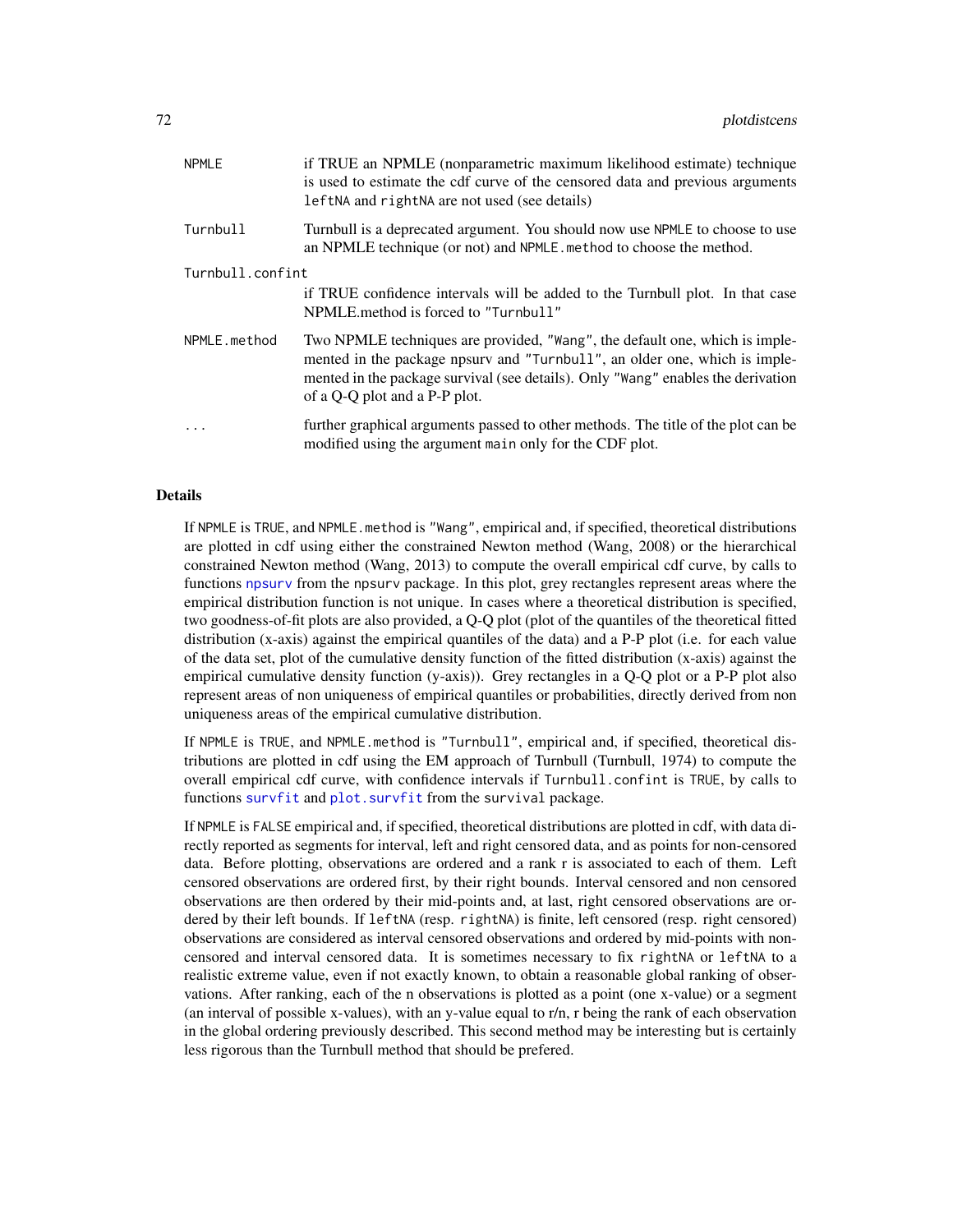#### <span id="page-72-0"></span>plotdistcens 73

## Author(s)

Marie-Laure Delignette-Muller and Christophe Dutang.

# References

Turnbull BW (1974), *Nonparametric estimation of a survivorship function with doubly censored data*. Journal of American Statistical Association, 69, 169-173.

Wang Y (2008), *Dimension-reduced nonparametric maximum likelihood computation for intervalcensored data*. Computational Statistics & Data Analysis, 52, 2388-2402.

Wang Y and Taylor SM (2013), *Efficient computation of nonparametric survival functions via a hierarchical mixture formulation*. Statistics and Computing, 23, 713-725.

Wang, Y., & Fani, S. (2018), *Nonparametric maximum likelihood computation of a U-shaped hazard function*. Statistics and Computing, 28(1), 187-200.

Delignette-Muller ML and Dutang C (2015), *fitdistrplus: An R Package for Fitting Distributions*. Journal of Statistical Software, 64(4), 1-34.

# See Also

[plotdist](#page-68-0), [survfit.formula](#page-0-0).

```
# (1) Plot of an empirical censored distribution (censored data) as a CDF
# using the default Turnbull method
#
data(smokedfish)
d1 <- as.data.frame(log10(smokedfish))
plotdistcens(d1)
# (2) Add the CDF of a normal distribution
#
plotdistcens(d1,"norm",para=list(mean=-1.6,sd=1.5))
# (3) Various plots of the same empirical distribution
#
# default Wang plot
plotdistcens(d1, NPMLE = TRUE, NPMLE.method = "Wang")
# Turnbull plot
plotdistcens(d1, NPMLE = TRUE, NPMLE.method = "Turnbull")
# Turnbull plot with confidence intervals
plotdistcens(d1, NPMLE = TRUE, NPMLE.method = "Turnbull", Turnbull.confint = TRUE)
# with intervals and points
plotdistcens(d1,rightNA=3, NPMLE = FALSE)
# with intervals and points
# defining a minimum value for left censored values
plotdistcens(d1,leftNA=-3, NPMLE = FALSE)
```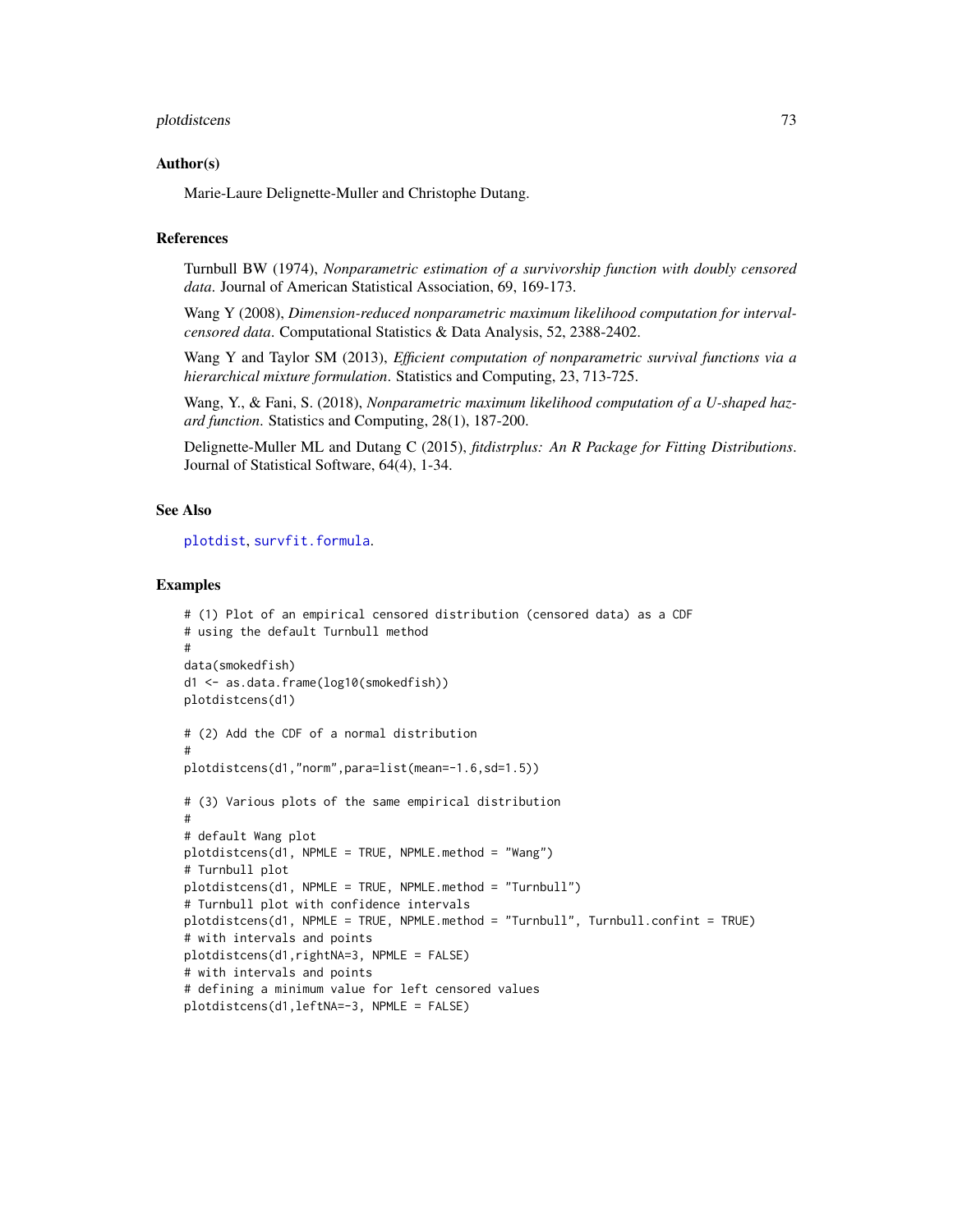<span id="page-73-0"></span>

# Description

Search good starting values

# Usage

```
prefit(data, distr, method = c("mle", "mme", "qme", "mge"),
  feasible.par, memp=NULL, order=NULL,
 probs=NULL, qtype=7, gof=NULL, fix.arg=NULL, lower,
 upper, weights=NULL, silent=TRUE, ...)
```
# Arguments

| data         | A numeric vector.                                                                                                                                                                                                                                                                                                                                                                  |
|--------------|------------------------------------------------------------------------------------------------------------------------------------------------------------------------------------------------------------------------------------------------------------------------------------------------------------------------------------------------------------------------------------|
| distr        | A character string "name" naming a distribution for which the corresponding<br>density function dname, the corresponding distribution function pname and the<br>corresponding quantile function qname must be defined, or directly the density<br>function.                                                                                                                        |
| method       | A character string coding for the fitting method: "mle" for 'maximum likeli-<br>hood estimation', "mme" for 'moment matching estimation', "qme" for 'quantile<br>matching estimation' and "mge" for 'maximum goodness-of-fit estimation'.                                                                                                                                          |
| feasible.par | A named list giving the initial values of parameters of the named distribution<br>or a function of data computing initial values and returning a named list. This<br>argument may be omitted (default) for some distributions for which reasonable<br>starting values are computed (see the 'details' section of mledist). It may not<br>be into account for closed-form formulas. |
| order        | A numeric vector for the moment order(s). The length of this vector must be<br>equal to the number of parameters to estimate.                                                                                                                                                                                                                                                      |
| memp         | A function implementing empirical moments, raw or centered but has to be con-<br>sistent with distrargument (and weights argument).                                                                                                                                                                                                                                                |
| probs        | A numeric vector of the probabilities for which the quantile matching is done.<br>The length of this vector must be equal to the number of parameters to estimate.                                                                                                                                                                                                                 |
| qtype        | The quantile type used by the R quantile function to compute the empirical<br>quantiles, (default 7 corresponds to the default quantile method in R).                                                                                                                                                                                                                              |
| gof          | A character string coding for the name of the goodness-of-fit distance used :<br>"CvM" for Cramer-von Mises distance, "KS" for Kolmogorov-Smirnov distance,<br>"AD" for Anderson-Darling distance, "ADR", "ADL", "AD2R", "AD2L" and<br>"AD2" for variants of Anderson-Darling distance described by Luceno (2006).                                                                 |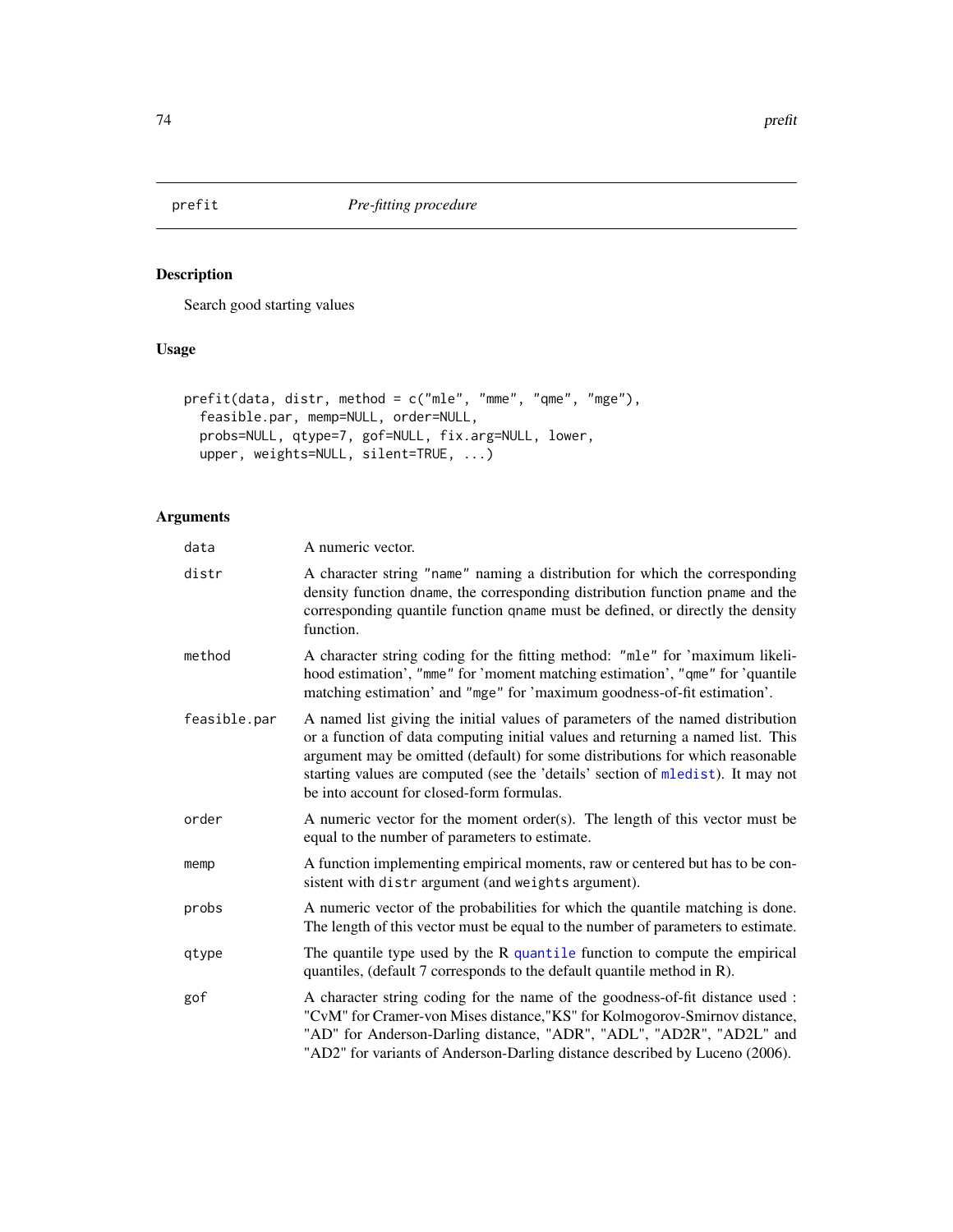#### <span id="page-74-0"></span>prefit that the contract of the contract of the contract of the contract of the contract of the contract of the contract of the contract of the contract of the contract of the contract of the contract of the contract of th

| fix.arg | An optional named list giving the values of fixed parameters of the named dis-<br>tribution or a function of data computing (fixed) parameter values and return-<br>ing a named list. Parameters with fixed value are thus NOT estimated by this<br>maximum likelihood procedure. The use of this argument is not possible if<br>method="mme" and a closed-form formula is used. |
|---------|----------------------------------------------------------------------------------------------------------------------------------------------------------------------------------------------------------------------------------------------------------------------------------------------------------------------------------------------------------------------------------|
| weights | an optional vector of weights to be used in the fitting process. Should be NULL<br>or a numeric vector. If non-NULL, weighted MLE is used, otherwise ordinary<br>MLE.                                                                                                                                                                                                            |
| silent  | A logical to remove or show warnings.                                                                                                                                                                                                                                                                                                                                            |
| lower   | Lower bounds on the parameters.                                                                                                                                                                                                                                                                                                                                                  |
| upper   | Upper bounds on the parameters.                                                                                                                                                                                                                                                                                                                                                  |
|         | Further arguments to be passed to generic functions, or to one of the functions<br>"mledist", "mmedist", "qmedist" or "mgedist" depending of the chosen<br>method. See mledist, mmedist, qmedist, mgedist for details on parameter<br>estimation.                                                                                                                                |

# Details

Searching good starting values is achieved by transforming the parameters (from their constraint interval to the real line) of the probability distribution. Indeed,

- positive parameters in  $(0, Inf)$  are transformed using the logarithm (typically the scale parameter sd of a normal distribution, see [Normal\)](#page-0-0),
- parameters in  $(1, Inf)$  are transformed using the function  $log(x 1)$ ,
- probability parameters in  $(0, 1)$  are transformed using the logit function  $log(x/(1-x))$  (typically the parameter prob of a geometric distribution, see [Geometric\)](#page-0-0),
- negative probability parameters in  $(-1, 0)$  are transformed using the function  $log(-x/(1 +$ x)),
- real parameters are of course not transformed at all, typically the mean of a normal distribution, see [Normal.](#page-0-0)

Once parameters are transformed, an optimization is carried out by a quasi-Newton algorithm (typically BFGS) and then we transform them back to original parameter value.

# Value

A named list.

# Author(s)

Christophe Dutang and Marie-Laure Delignette-Muller.

# References

Delignette-Muller ML and Dutang C (2015), *fitdistrplus: An R Package for Fitting Distributions*. Journal of Statistical Software, 64(4), 1-34.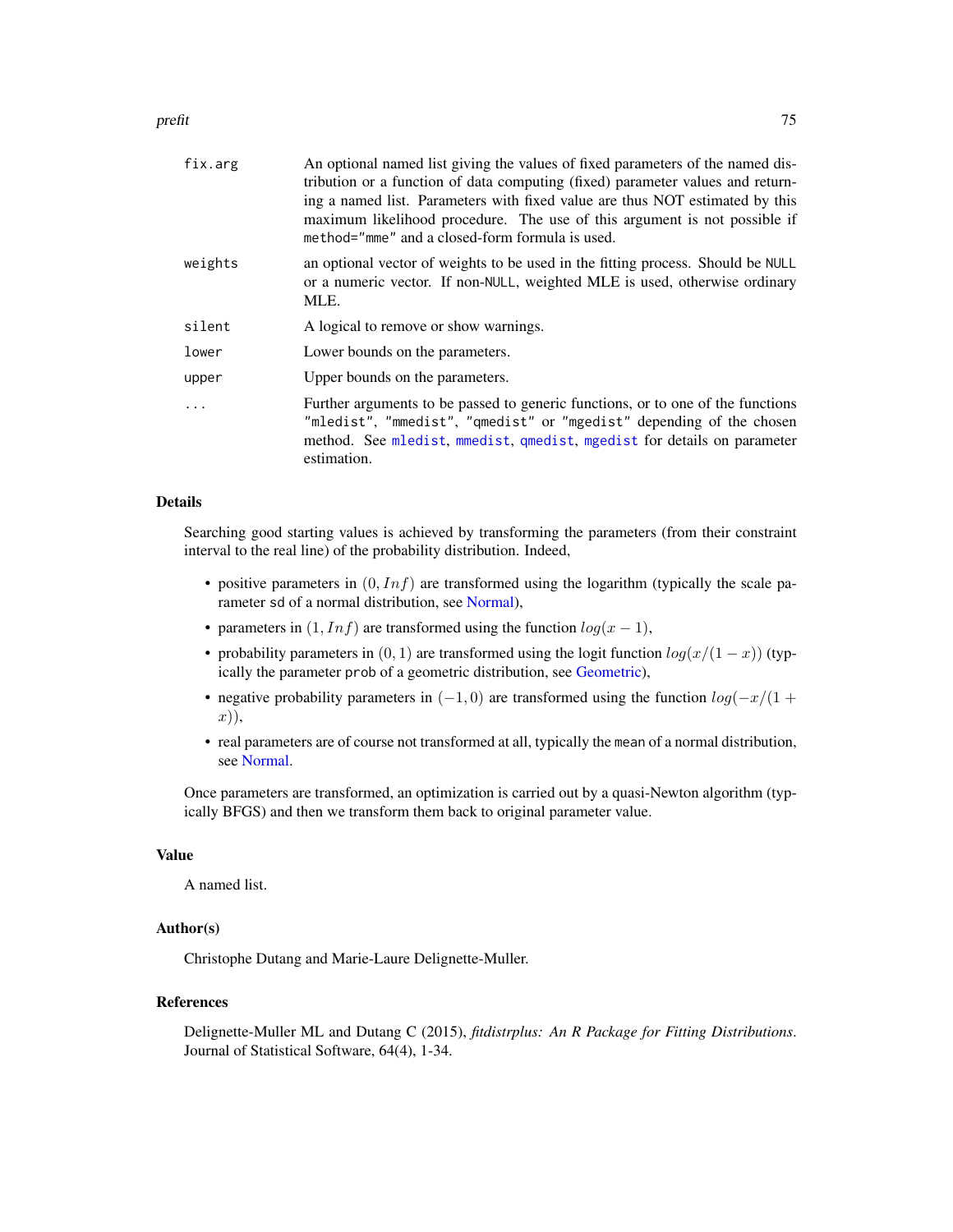# <span id="page-75-1"></span>See Also

See [mledist](#page-59-0), [mmedist](#page-64-0), [qmedist](#page-75-0), [mgedist](#page-56-0) for details on parameter estimation. See [fitdist](#page-21-0) for the main procedure.

# Examples

```
# (1) fit of a gamma distribution by maximum likelihood estimation
#
x <- rgamma(1e3, 5/2, 7/2)
prefit(x, "gamma", "mle", list(shape=3, scale=3), lower=-Inf, upper=Inf)
```
<span id="page-75-0"></span>qmedist *Quantile matching fit of univariate distributions*

## Description

Fit of univariate distribution by matching quantiles for non censored data.

# Usage

```
qmedist(data, distr, probs, start = NULL, fix.arg = NULL, qtype = 7,
   optim.method = "default", lower = -Inf, upper = Inf,
   custom.optim = NULL, weights = NULL, silent = TRUE, gradient = NULL,
   checkstartfix=FALSE, ...)
```
#### Arguments

| data    | A numeric vector for non censored data.                                                                                                                                                                                                                                                                                    |
|---------|----------------------------------------------------------------------------------------------------------------------------------------------------------------------------------------------------------------------------------------------------------------------------------------------------------------------------|
| distr   | A character string "name" naming a distribution for which the corresponding<br>quantile function qname and the corresponding density distribution dname must<br>be classically defined.                                                                                                                                    |
| probs   | A numeric vector of the probabilities for which the quantile matching is done.<br>The length of this vector must be equal to the number of parameters to estimate.                                                                                                                                                         |
| start   | A named list giving the initial values of parameters of the named distribution<br>or a function of data computing initial values and returning a named list. This<br>argument may be omitted (default) for some distributions for which reasonable<br>starting values are computed (see the 'details' section of mledist). |
| fix.arg | An optional named list giving the values of fixed parameters of the named dis-<br>tribution or a function of data computing (fixed) parameter values and returning<br>a named list. Parameters with fixed value are thus NOT estimated.                                                                                    |
| qtype   | The quantile type used by the $R$ quantile function to compute the empirical<br>quantiles, (default 7 corresponds to the default quantile method in R).                                                                                                                                                                    |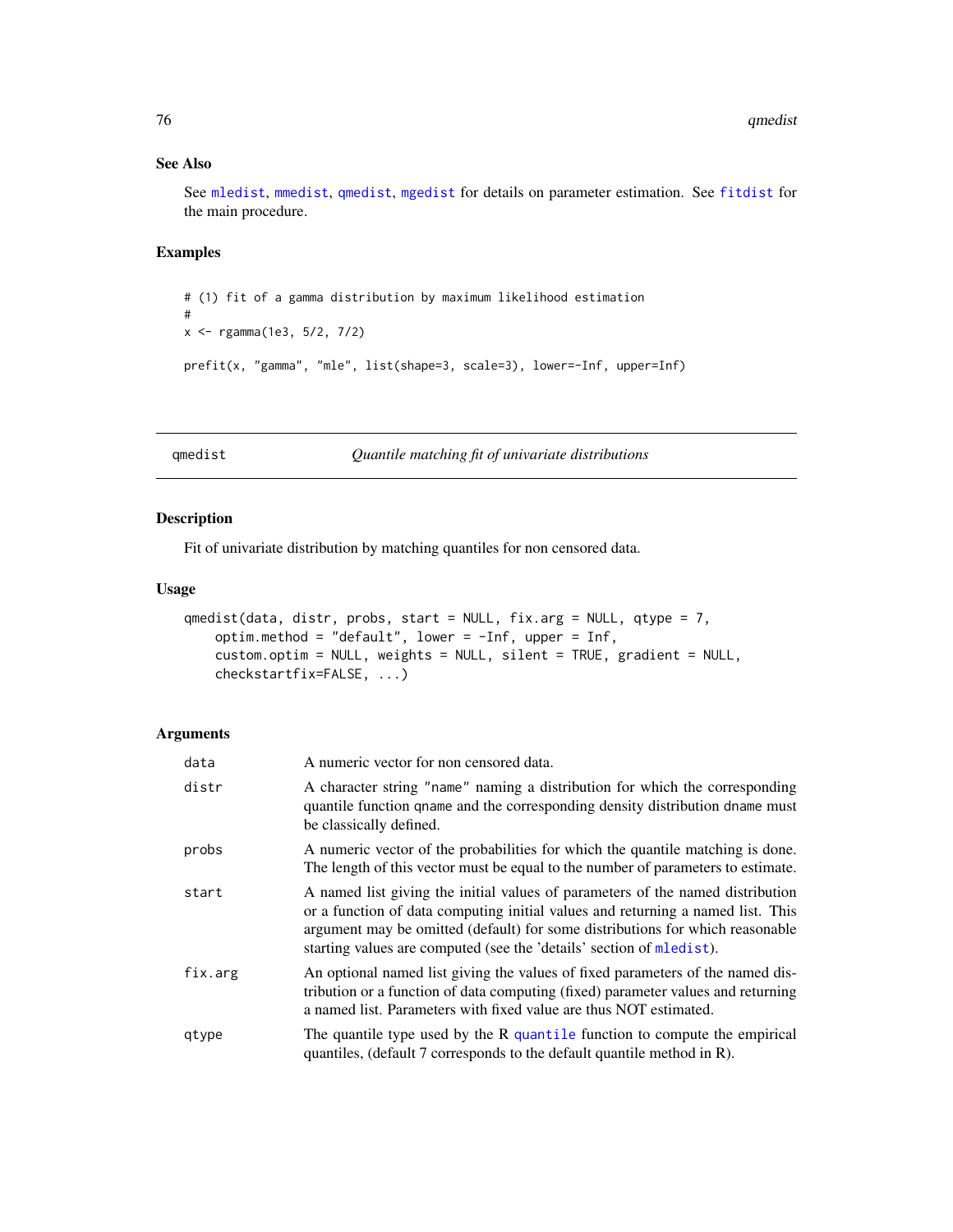#### <span id="page-76-0"></span>qmedist 77

| optim.method  | "default" or optimization method to pass to optim.                                                                                                                                                                                                                  |
|---------------|---------------------------------------------------------------------------------------------------------------------------------------------------------------------------------------------------------------------------------------------------------------------|
| lower         | Left bounds on the parameters for the "L-BFGS-B" method (see optim).                                                                                                                                                                                                |
| upper         | Right bounds on the parameters for the "L-BFGS-B" method (see optim).                                                                                                                                                                                               |
| custom.optim  | a function carrying the optimization.                                                                                                                                                                                                                               |
| weights       | an optional vector of weights to be used in the fitting process. Should be NULL<br>or a numeric vector with strictly positive integers (typically the number of oc-<br>curences of each observation). If non-NULL, weighted QME is used, otherwise<br>ordinary QME. |
| silent        | A logical to remove or show warnings when bootstraping.                                                                                                                                                                                                             |
| gradient      | A function to return the gradient of the squared difference for the "BFGS", "CG"<br>and "L-BFGS-B" methods. If it is NULL, a finite-difference approximation will<br>be used, see details.                                                                          |
| checkstartfix | A logical to test starting and fixed values. Do not change it.                                                                                                                                                                                                      |
| .             | further arguments passed to the optim, constr0ptim or custom.optim func-<br>tion.                                                                                                                                                                                   |

## Details

The qmedist function carries out the quantile matching numerically, by minimization of the sum of squared differences between observed and theoretical quantiles. Note that for discrete distribution, the sum of squared differences is a step function and consequently, the optimum is not unique, see the FAQ.

The optimization process is the same as [mledist](#page-59-0), see the 'details' section of that function.

Optionally, a vector of weights can be used in the fitting process. By default (when weigths=NULL), ordinary QME is carried out, otherwise the specified weights are used to compute weighted quantiles used in the squared differences. Weigthed quantiles are computed by [wtd.quantile](#page-0-0) from the Hmisc package. It is not yet possible to take into account weighths in functions plotdist, plotdistcens, plot.fitdist, plot.fitdistcens, cdfcomp, cdfcompcens, denscomp, ppcomp, qqcomp, gofstat and descdist (developments planned in the future).

This function is not intended to be called directly but is internally called in [fitdist](#page-21-0) and [bootdist](#page-3-0).

## Value

qmedist returns a list with following components,

| estimate    | the parameter estimates.                                                                                                                                                                                                                                                                                                                                     |
|-------------|--------------------------------------------------------------------------------------------------------------------------------------------------------------------------------------------------------------------------------------------------------------------------------------------------------------------------------------------------------------|
| convergence | an integer code for the convergence of optimulate as below or defined by the<br>user in the user-supplied optimization function. 0 indicates successful conver-<br>gence. 1 indicates that the iteration limit of optimular been reached. 10 indicates<br>degeneracy of the Nealder-Mead simplex. 100 indicates that optime neountered<br>an internal error. |
| value       | the minimal value reached for the criterion to minimize.                                                                                                                                                                                                                                                                                                     |
| hessian     | a symmetric matrix computed by optim as an estimate of the Hessian at the<br>solution found or computed in the user-supplied optimization function.                                                                                                                                                                                                          |
|             | optim. function the name of the optimization function used for maximum likelihood.                                                                                                                                                                                                                                                                           |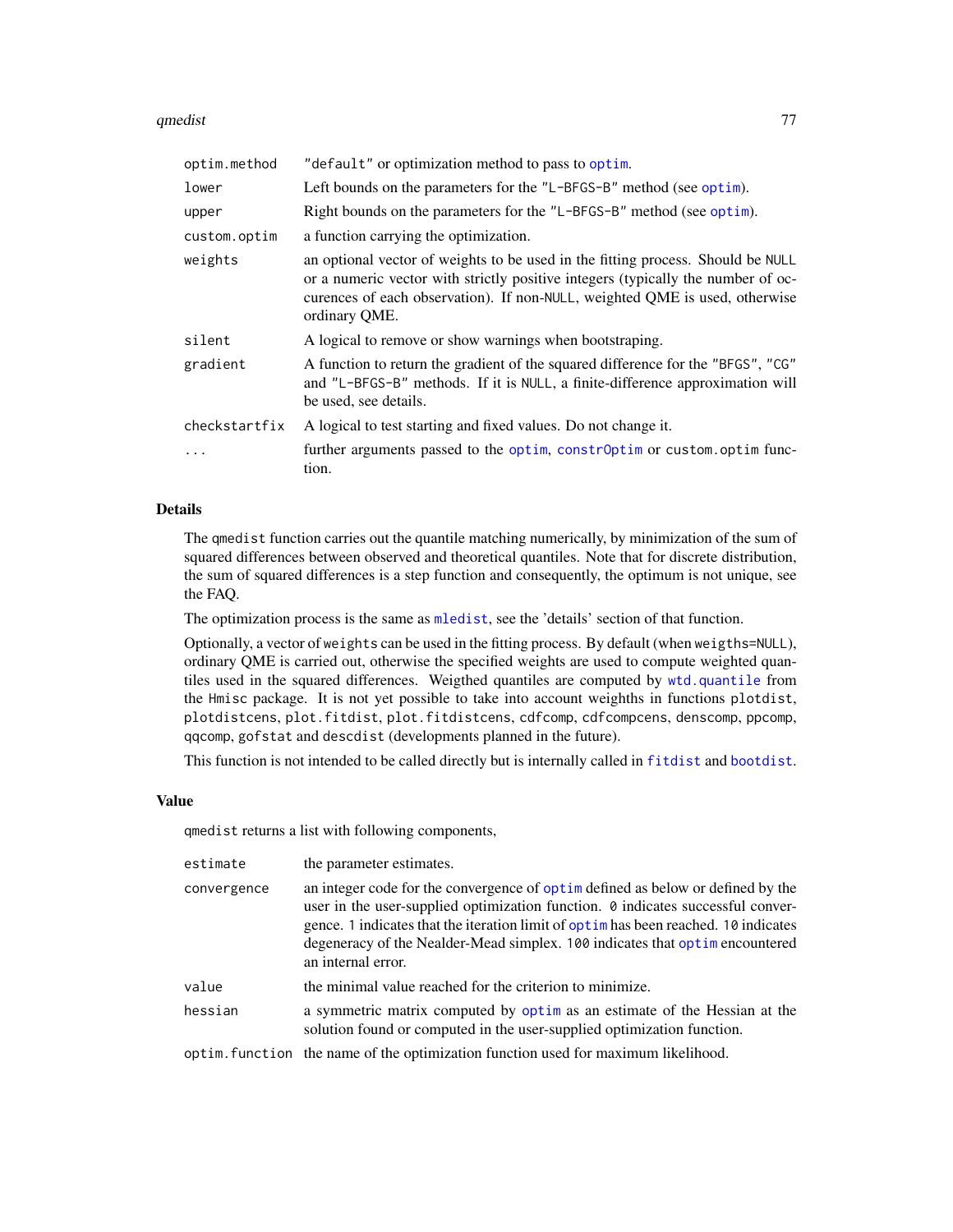<span id="page-77-0"></span>

| optim.method  | when optim is used, the name of the algorithm used, the field method of the<br>custom.optimfunction otherwise.                                                                                                                                                                                                                                                                                |
|---------------|-----------------------------------------------------------------------------------------------------------------------------------------------------------------------------------------------------------------------------------------------------------------------------------------------------------------------------------------------------------------------------------------------|
| fix.arg       | the named list giving the values of parameters of the named distribution that<br>must kept fixed rather than estimated by maximum likelihood or NULL if there<br>are no such parameters.                                                                                                                                                                                                      |
| fix.arg.fun   | the function used to set the value of fix. arg or NULL.                                                                                                                                                                                                                                                                                                                                       |
| weights       | the vector of weigths used in the estimation process or NULL.                                                                                                                                                                                                                                                                                                                                 |
| counts        | A two-element integer vector giving the number of calls to the log-likelihood<br>function and its gradient respectively. This excludes those calls needed to com-<br>pute the Hessian, if requested, and any calls to log-likelihood function to com-<br>pute a finite-difference approximation to the gradient. counts is returned by<br>optim or the user-supplied function or set to NULL. |
| optim.message | A character string giving any additional information returned by the optimizer,<br>or NULL. To understand exactly the message, see the source code.                                                                                                                                                                                                                                           |
| loglik        | the log-likelihood value.                                                                                                                                                                                                                                                                                                                                                                     |
| probs         | the probability vector on which quantiles are matched.                                                                                                                                                                                                                                                                                                                                        |

## Author(s)

Christophe Dutang and Marie Laure Delignette-Muller.

# References

Klugman SA, Panjer HH and Willmot GE (2012), *Loss Models: From Data to Decissions*, 4th edition. Wiley Series in Statistics for Finance, Business and Economics, p. 253.

Delignette-Muller ML and Dutang C (2015), *fitdistrplus: An R Package for Fitting Distributions*. Journal of Statistical Software, 64(4), 1-34.

# See Also

[mmedist](#page-64-0), [mledist](#page-59-0), [mgedist](#page-56-0), [fitdist](#page-21-0) for other estimation methods and [quantile](#page-0-0) for empirical quantile estimation in R.

```
# (1) basic fit of a normal distribution
#
set.seed(1234)
x1 <- rnorm(n=100)
qmedist(x1, "norm", probs=c(1/3, 2/3))
```

```
# (2) defining your own distribution functions, here for the Gumbel
# distribution for other distributions, see the CRAN task view dedicated
# to probability distributions
```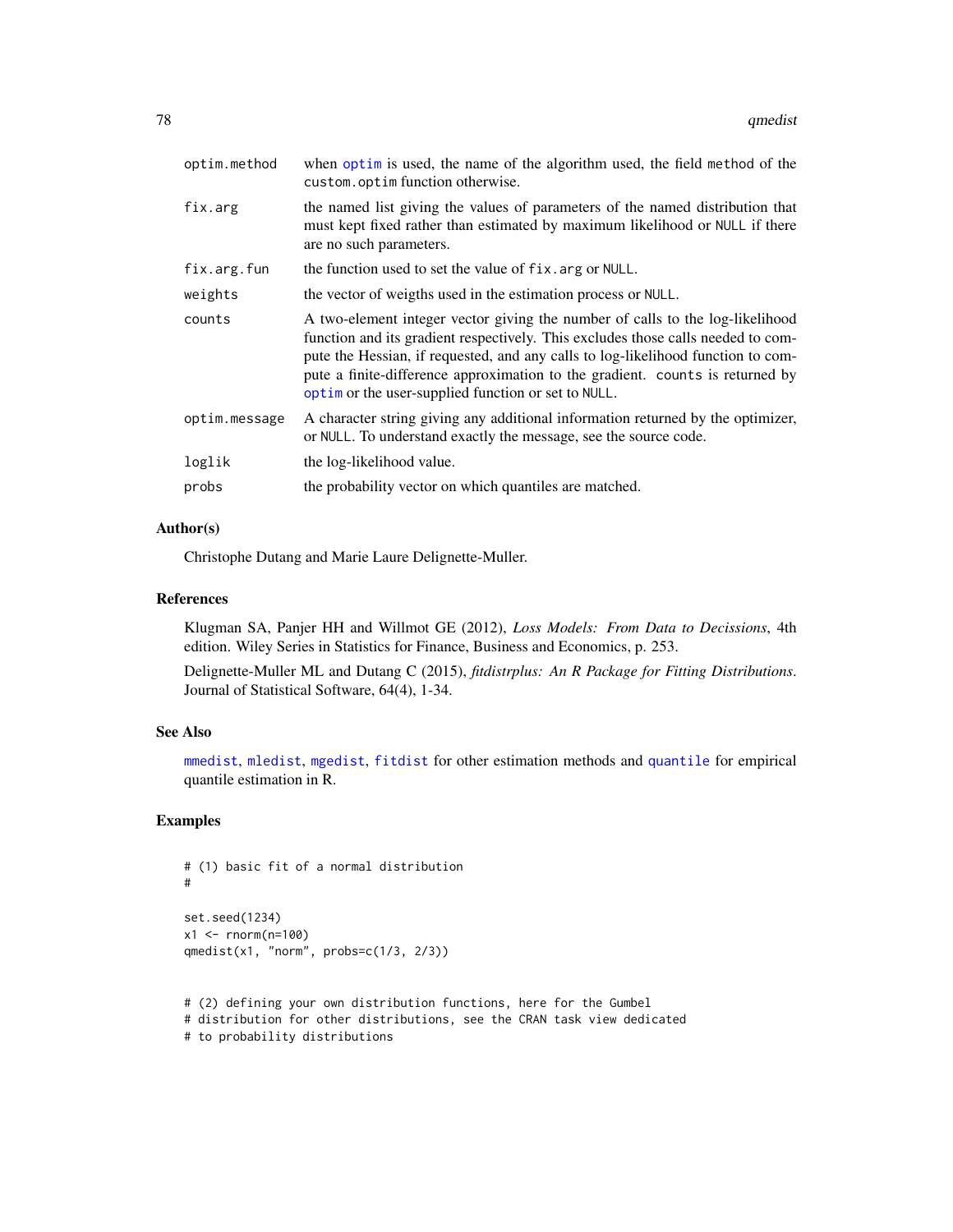#### <span id="page-78-0"></span>quantiles **79**

```
dgumbel <- function(x, a, b) 1/b*exp((a-x)/b)*exp(-exp((a-x)/b))qgumbel \leq function(p, a, b) a - b * log(-log(p))qmedist(x1, "gumbel", probs=c(1/3, 2/3), start=list(a=10,b=5))
# (3) fit a discrete distribution (Poisson)
#
set.seed(1234)
x2 \le rpois(n=30, lambda = 2)
qmedist(x2, "pois", probs=1/2)
# (4) fit a finite-support distribution (beta)
#
set.seed(1234)
x3 <- rbeta(n=100,shape1=5, shape2=10)
qmedist(x3, "beta", probs=c(1/3, 2/3))
# (5) fit frequency distributions on USArrests dataset.
#
x4 <- USArrests$Assault
qmedist(x4, "pois", probs=1/2)
qmedist(x4, "nbinom", probs=c(1/3, 2/3))
```
#### quantiles *Quantile estimation from a fitted distribution*

## Description

Quantile estimation from a fitted distribution, optionally with confidence intervals calculated from the bootstrap result.

## Usage

```
## S3 method for class 'fitdist'
quantile(x, probs = seq(0.1, 0.9, by=0.1), ...)
## S3 method for class 'fitdistcens'
quantile(x, probs = seq(0.1, 0.9, by=0.1), ...)
## S3 method for class 'bootdist'
quantile(x, probs = seq(0.1, 0.9, by=0.1), CI.type = "two.sided",
  CI. level = 0.95, ...## S3 method for class 'bootdistcens'
quantile(x, probs = seq(0.1, 0.9, by=0.1), CI.type = "two.sided",
  CI. level = 0.95, ...## S3 method for class 'quantile.fitdist'
print(x, \ldots)## S3 method for class 'quantile.fitdistcens'
```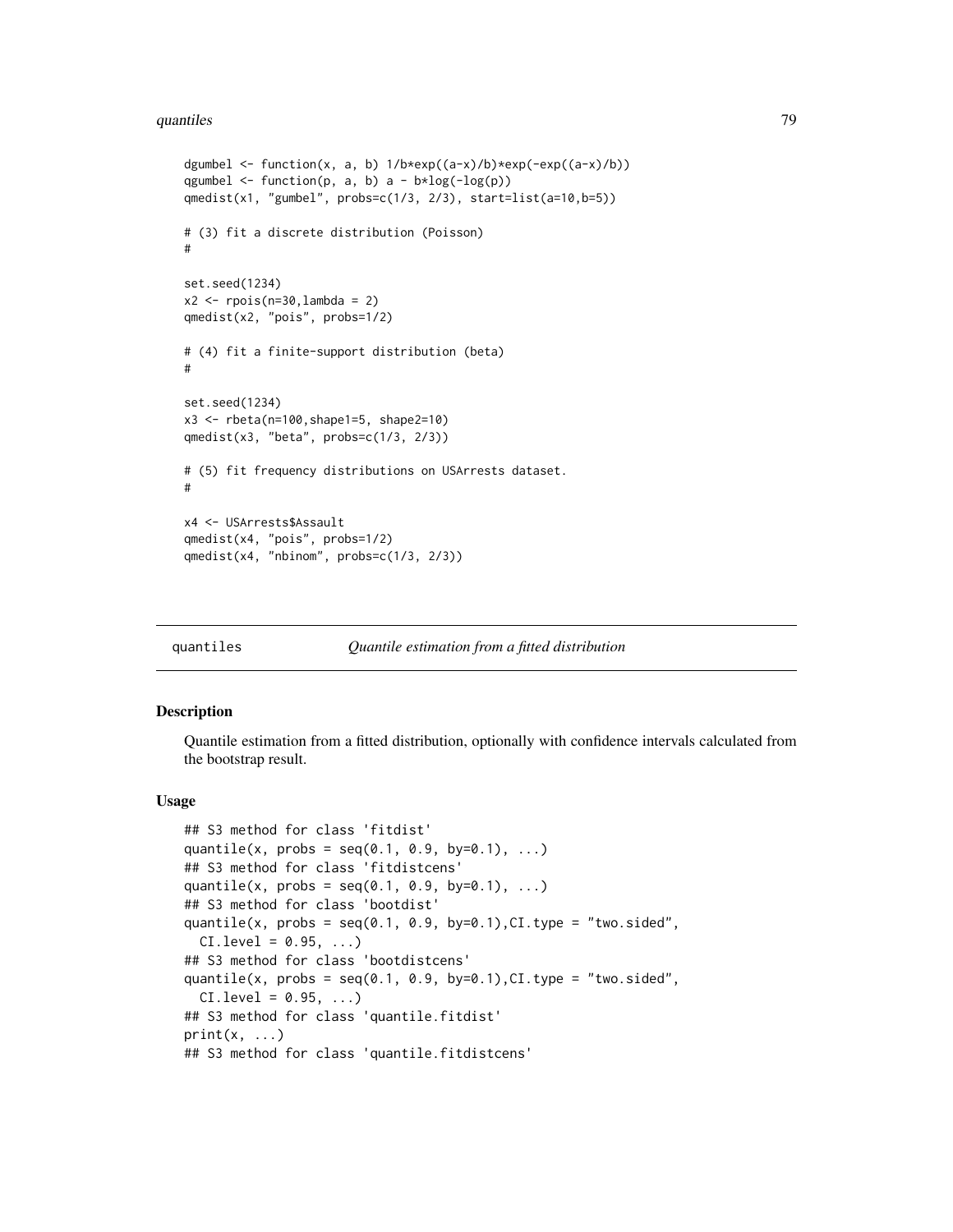```
print(x, \ldots)## S3 method for class 'quantile.bootdist'
print(x, \ldots)## S3 method for class 'quantile.bootdistcens'
print(x, \ldots)
```
## Arguments

| $\mathsf{x}$ | An object of class "fitdist", "fitdistcens", "bootdist", "bootdistcens"<br>or "quantile.fitdist", "quantile.fitdistcens", "quantile.bootdist",<br>"quantile.bootdistcens" for the print generic function. |
|--------------|-----------------------------------------------------------------------------------------------------------------------------------------------------------------------------------------------------------|
| probs        | A numeric vector of probabilities with values in $[0, 1]$ at which quantiles must<br>be calculated.                                                                                                       |
| CI.type      | Type of confidence intervals: either "two. sided" or one-sided intervals ("less"<br>or "greater").                                                                                                        |
| CI.level     | The confidence level.                                                                                                                                                                                     |
| $\ddots$     | Further arguments to be passed to generic functions.                                                                                                                                                      |

# Details

Quantiles of the parametric distribution are calculated for each probability specified in probs, using the estimated parameters. When used with an object of class "bootdist" or "bootdistcens", percentile confidence intervals and medians etimates are also calculated from the bootstrap result. If CI.type is two.sided, the CI.level two-sided confidence intervals of quantiles are calculated. If CI.type is less or greater, the CI.level one-sided confidence intervals of quantiles are calculated. The print functions show the estimated quantiles with percentile confidence intervals and median estimates when a bootstrap resampling has been done previously, and the number of bootstrap iterations for which the estimation converges if it is inferior to the whole number of bootstrap iterations.

## Value

quantile returns a list with 2 components (the first two described below) when called with an object of class "fitdist" or "fitdistcens" and 8 components (described below) when called with an object of class "bootdist" or "bootdistcens" :

| quantiles | a dataframe containing the estimated quantiles for each probability value speci-<br>fied in the argument probs (one row, and as many columns as values in probs).                                                                                                                                                                |
|-----------|----------------------------------------------------------------------------------------------------------------------------------------------------------------------------------------------------------------------------------------------------------------------------------------------------------------------------------|
| probs     | the numeric vector of probabilities at which quantiles are calculated.                                                                                                                                                                                                                                                           |
| bootquant | A data frame containing the bootstraped values for each quantile (many rows, as<br>specified in the call to bootdist in the argument niter, and as many columns<br>as values in probs)                                                                                                                                           |
| quantCI   | If CI, type is two, sided, the two bounds of the CI, level percent two, sided<br>confidence interval for each quantile (two rows and as many columns as values<br>in probs). If CI. type is less, right bound of the CI. level percent one sided<br>confidence interval for each quantile (one row). If CI type is greater, left |

<span id="page-79-0"></span>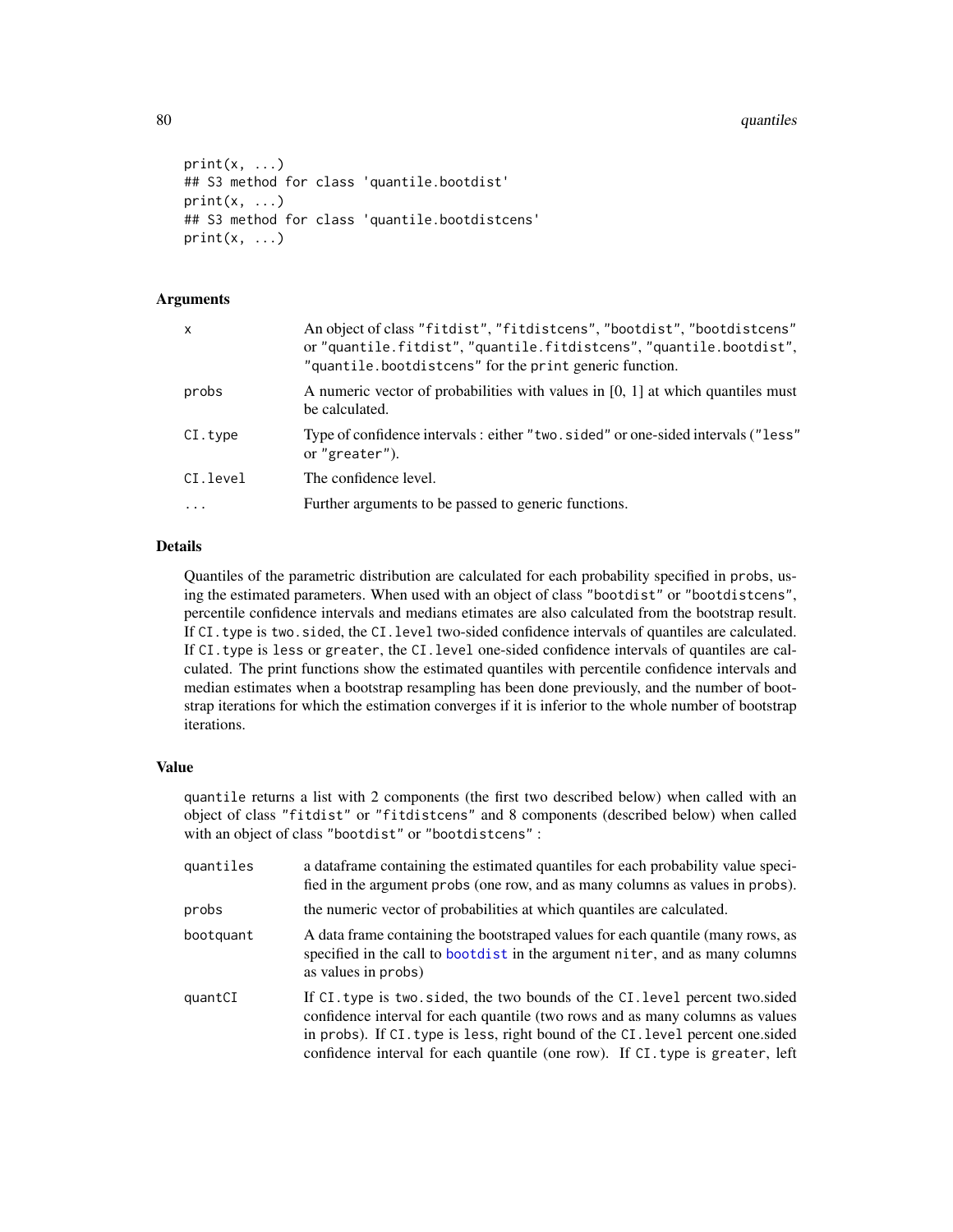#### <span id="page-80-0"></span>quantiles 81

|             | bound of the CI. level percent one sided confidence interval for each quantile<br>(one row).      |
|-------------|---------------------------------------------------------------------------------------------------|
| quantmedian | Median of bootstrap estimates (per probability).                                                  |
| CI.type     | Type of confidence interval: either "two. sided" or one-sided intervals ("less"<br>or "greater"). |
| CI.level    | The confidence level.                                                                             |
| nbboot      | The number of samples drawn by bootstrap.                                                         |
| nbconverg   | The number of iterations for which the optimization algorithm converges.                          |

## Author(s)

Marie-Laure Delignette-Muller and Christophe Dutang.

#### References

Delignette-Muller ML and Dutang C (2015), *fitdistrplus: An R Package for Fitting Distributions*. Journal of Statistical Software, 64(4), 1-34.

## See Also

[fitdist](#page-21-0), [bootdist](#page-3-0), [fitdistcens](#page-31-0), [bootdistcens](#page-6-0) and [CIcdfplot](#page-9-0).

```
# (1) Fit of a normal distribution on acute toxicity log-transformed values of
# endosulfan for nonarthropod invertebrates, using maximum likelihood estimation
# to estimate what is called a species sensitivity distribution
# (SSD) in ecotoxicology, followed by estimation of the 5, 10 and 20 percent quantile
# values of the fitted distribution, which are called the 5, 10, 20 percent hazardous
# concentrations (HC5, HC10, HC20) in ecotoxicology, followed with calculations of their
# confidence intervals with various definitions, from a small number of bootstrap
# iterations to satisfy CRAN running times constraint.
# For practical applications, we recommend to use at least niter=501 or niter=1001.
#
data(endosulfan)
ATV <- subset(endosulfan, group == "NonArthroInvert")$ATV
log10ATV <- log10(subset(endosulfan, group == "NonArthroInvert")$ATV)
fln <- fitdist(log10ATV, "norm")
quantile(fln, probs = c(0.05, 0.1, 0.2))
bln <- bootdist(fln, bootmethod="param", niter=101)
quantile(bln, probs = c(0.05, 0.1, 0.2))
quantile(bln, probs = c(0.05, 0.1, 0.2), CI.type = "greater")
quantile(bln, probs = c(0.05, 0.1, 0.2), CI.level = 0.9)
# (2) Draw of 95 percent confidence intervals on quantiles of the
# previously fitted distribution
#
cdfcomp(fln)
q1 \leftarrow quantile(bln, probs = seq(0,1, length=101))points(q1$quantCI[1,],q1$probs,type="l")
```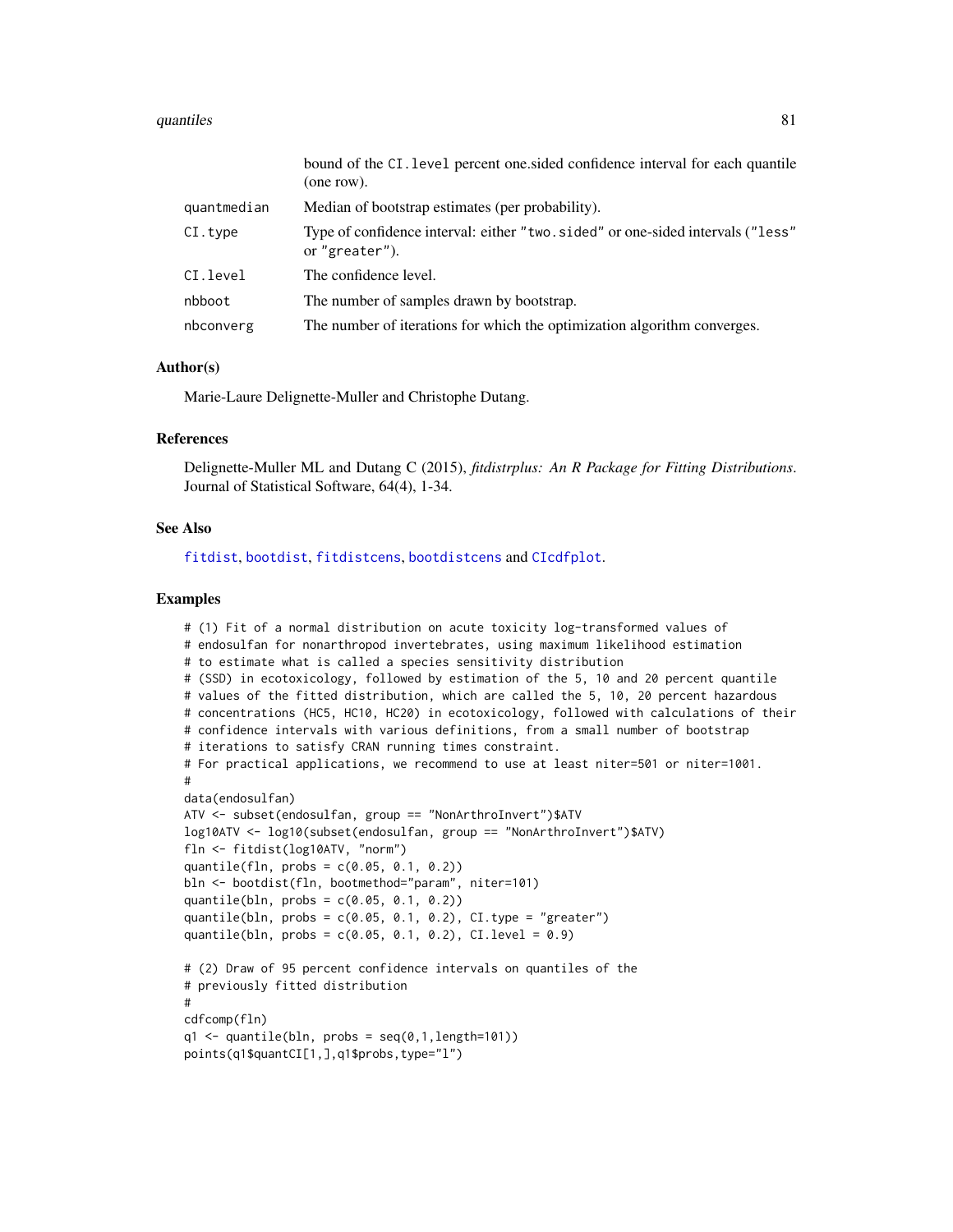```
points(q1$quantCI[2,],q1$probs,type="l")
# (2b) Draw of 95 percent confidence intervals on quantiles of the
# previously fitted distribution
# using the NEW function CIcdfplot
#
CIcdfplot(bln, CI.output = "quantile", CI.fill = "pink")
# (3) Fit of a distribution on acute salinity log-transformed tolerance
# for riverine macro-invertebrates, using maximum likelihood estimation
# to estimate what is called a species sensitivity distribution
# (SSD) in ecotoxicology, followed by estimation of the 5, 10 and 20 percent quantile
# values of the fitted distribution, which are called the 5, 10, 20 percent hazardous
# concentrations (HC5, HC10, HC20) in ecotoxicology, followed with calculations of
# their confidence intervals with various definitions.
# from a small number of bootstrap iterations to satisfy CRAN running times constraint.
# For practical applications, we recommend to use at least niter=501 or niter=1001.
#
data(salinity)
log10LC50 <-log10(salinity)
flncens <- fitdistcens(log10LC50,"norm")
quantile(flncens, probs = c(0.05, 0.1, 0.2))
blncens <- bootdistcens(flncens, niter = 101)
quantile(blncens, probs = c(0.05, 0.1, 0.2))
quantile(blncens, probs = c(0.05, 0.1, 0.2), CI.type = "greater")
quantile(blncens, probs = c(0.05, 0.1, 0.2), CI.level = 0.9)
```
salinity *Species-Sensitivity Distribution (SSD) for salinity tolerance*

## **Description**

72-hour acute salinity tolerance (LC50 values) of riverine macro-invertebrates.

#### Usage

```
data(salinity)
```
#### Format

salinity is a data frame with 2 columns named left and right, describing each observed LC50 value (in electrical condutivity, millisiemens per centimeter) as an interval. The left column contains either NA for left censored observations, the left bound of the interval for interval censored observations, or the observed value for non-censored observations. The right column contains either NA for right censored observations, the right bound of the interval for interval censored observations, or the observed value for noncensored observations.

<span id="page-81-0"></span>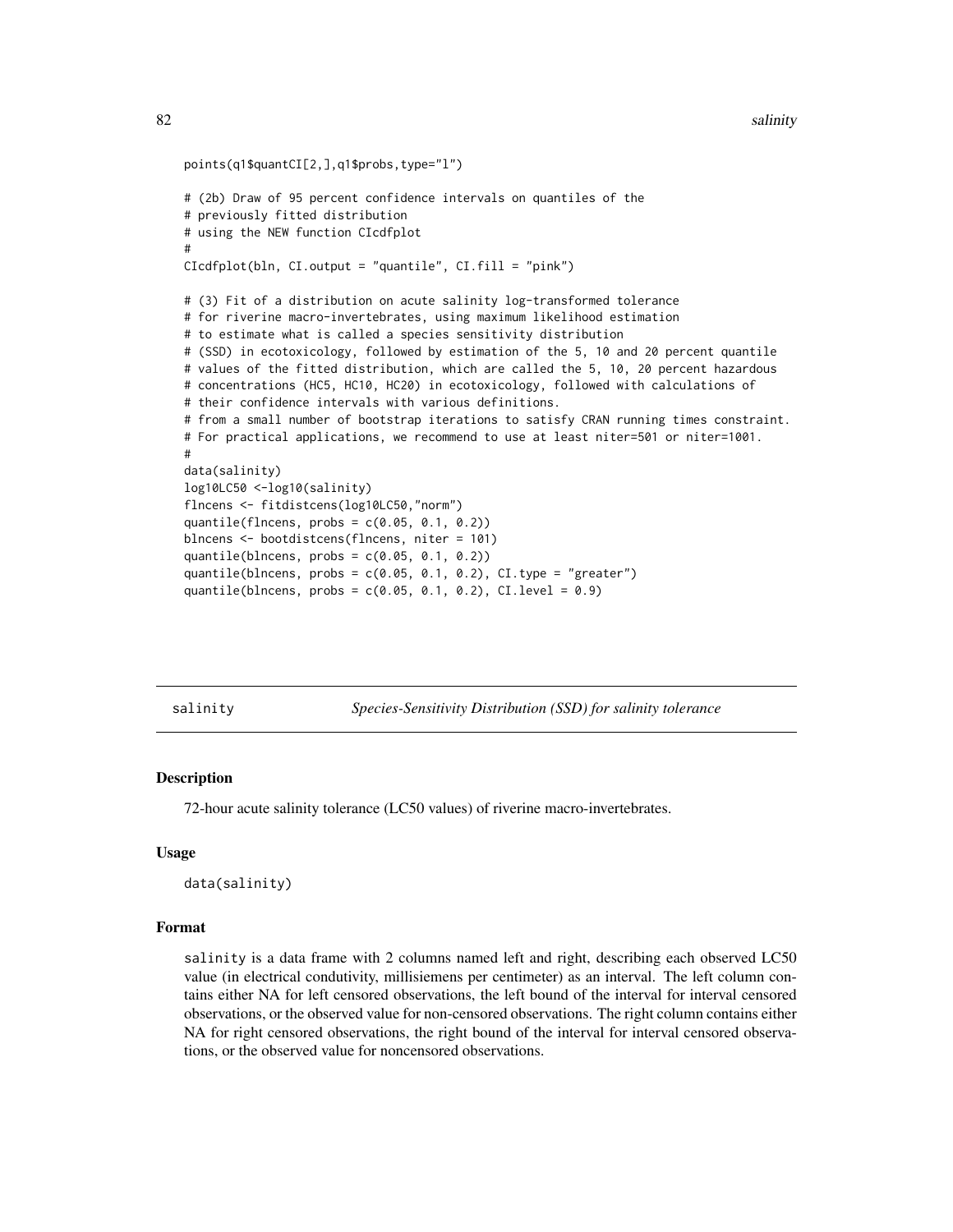## salinity 83

## Source

Kefford, B.J., Nugegoda, D., Metzeling, L., Fields, E. 2006. Validating species sensitivity distributions using salinity tolerance of riverine macroinvertebrates in the southern Murray-darling Basin (Vitoria, Australia). *Canadian Journal of Fisheries and Aquatic Science*, 63, 1865-1877.

```
# (1) load of data
#
data(salinity)
# (2) plot of data using Turnbull cdf plot
#
log10LC50 <-log10(salinity)
plotdistcens(log10LC50)
# (3) fit of a normal and a logistic distribution to data in log10
# (classical distributions used for species sensitivity
# distributions, SSD, in ecotoxicology))
# and visual comparison of the fits using Turnbull cdf plot
#
fln <- fitdistcens(log10LC50,"norm")
summary(fln)
fll <- fitdistcens(log10LC50,"logis")
summary(fll)
cdfcompcens(list(fln,fll),legendtext=c("normal","logistic"),
    xlab = "log10(LC50)", xlim=c(0.5, 2), lines01 = TRUE)# (4) estimation of the 5 percent quantile value of
# the normal fitted distribution (5 percent hazardous concentration : HC5)
# with its two-sided 95 percent confidence interval calculated by
# non parametric bootstrap
# from a small number of bootstrap iterations to satisfy CRAN running times constraint.
# For practical applications, we recommend to use at least niter=501 or niter=1001.
#
# in log10(LC50)
bln <- bootdistcens(fln, niter=101)
HC5ln \leftarrow quantile(bln, probs = 0.05)
# in LC50
10^(HC5ln$quantiles)
10^(HC5ln$quantCI)
# (5) estimation of the HC5 value
# with its one-sided 95 percent confidence interval (type "greater")
#
# in log10(LC50)
HC5lnb <- quantile(bln, probs = 0.05,CI.type="greater")
# in LC50
10^(HC5lnb$quantiles)
```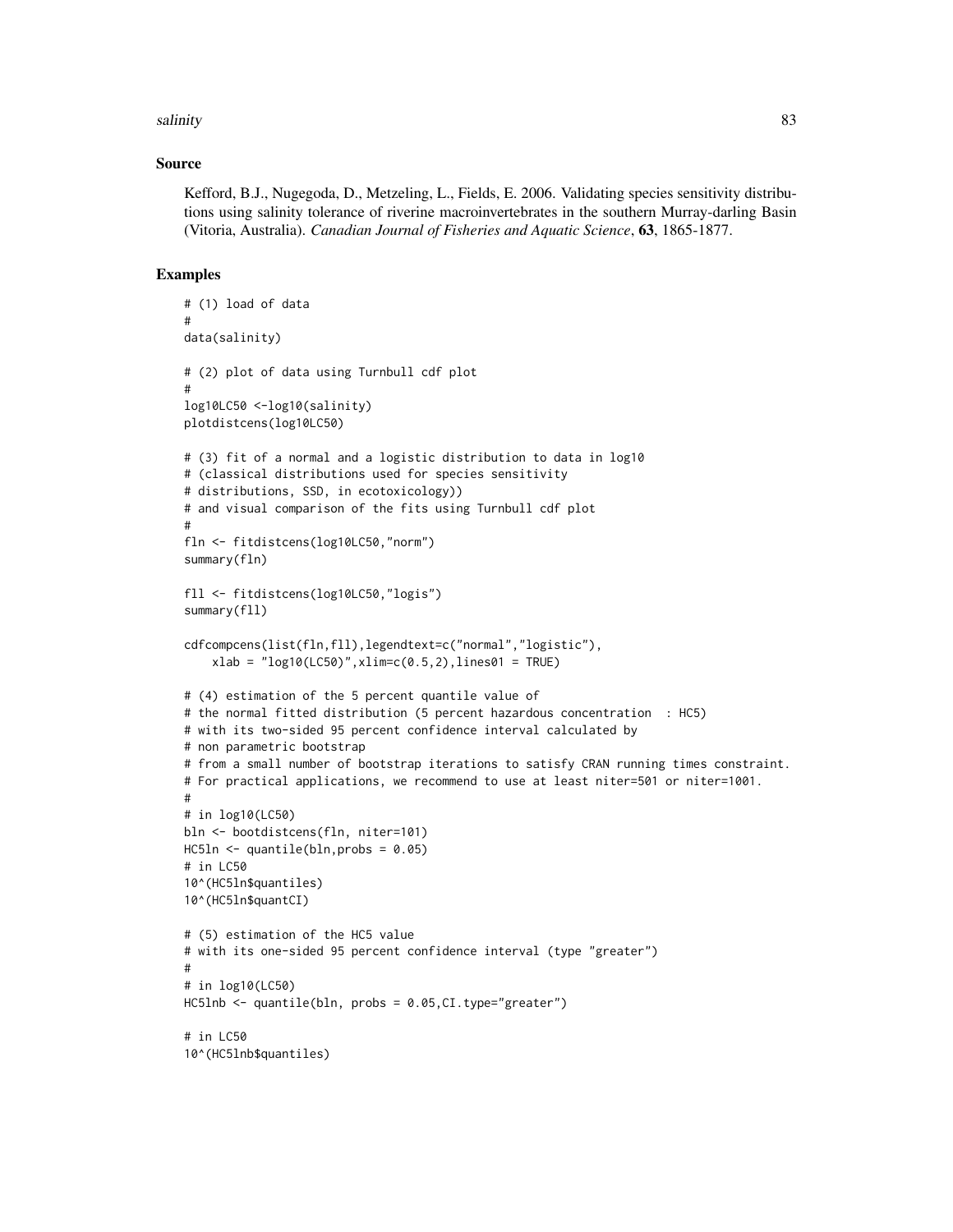```
10^(HC5lnb$quantCI)
```
smokedfish *Contamination data of Listeria monocytogenes in smoked fish*

## **Description**

Contamination data of *Listeria monocytogenes* in smoked fish on the Belgian market in the period 2005 to 2007.

### Usage

data(smokedfish)

## Format

smokedfish is a data frame with 2 columns named left and right, describing each observed value of *Listeria monocytogenes* concentration (in CFU/g) as an interval. The left column contains either NA for left censored observations, the left bound of the interval for interval censored observations, or the observed value for non-censored observations. The right column contains either NA for right censored observations, the right bound of the interval for interval censored observations, or the observed value for non-censored observations.

## Source

Busschaert, P., Geereard, A.H., Uyttendaele, M., Van Impe, J.F., 2010. Estimating distributions out of qualitative and (semi) quantitative microbiological contamination data for use in risk assessment. *International Journal of Food Microbiology*. 138, 260-269.

```
# (1) load of data
#
data(smokedfish)
# (2) plot of data in CFU/g
#
plotdistcens(smokedfish)
# (3) plot of transformed data in log10[CFU/g]
#
Clog10 <- log10(smokedfish)
plotdistcens(Clog10)
# (4) Fit of a normal distribution to data in log10[CFU/g]
#
fitlog10 <- fitdistcens(Clog10,"norm")
summary(fitlog10)
```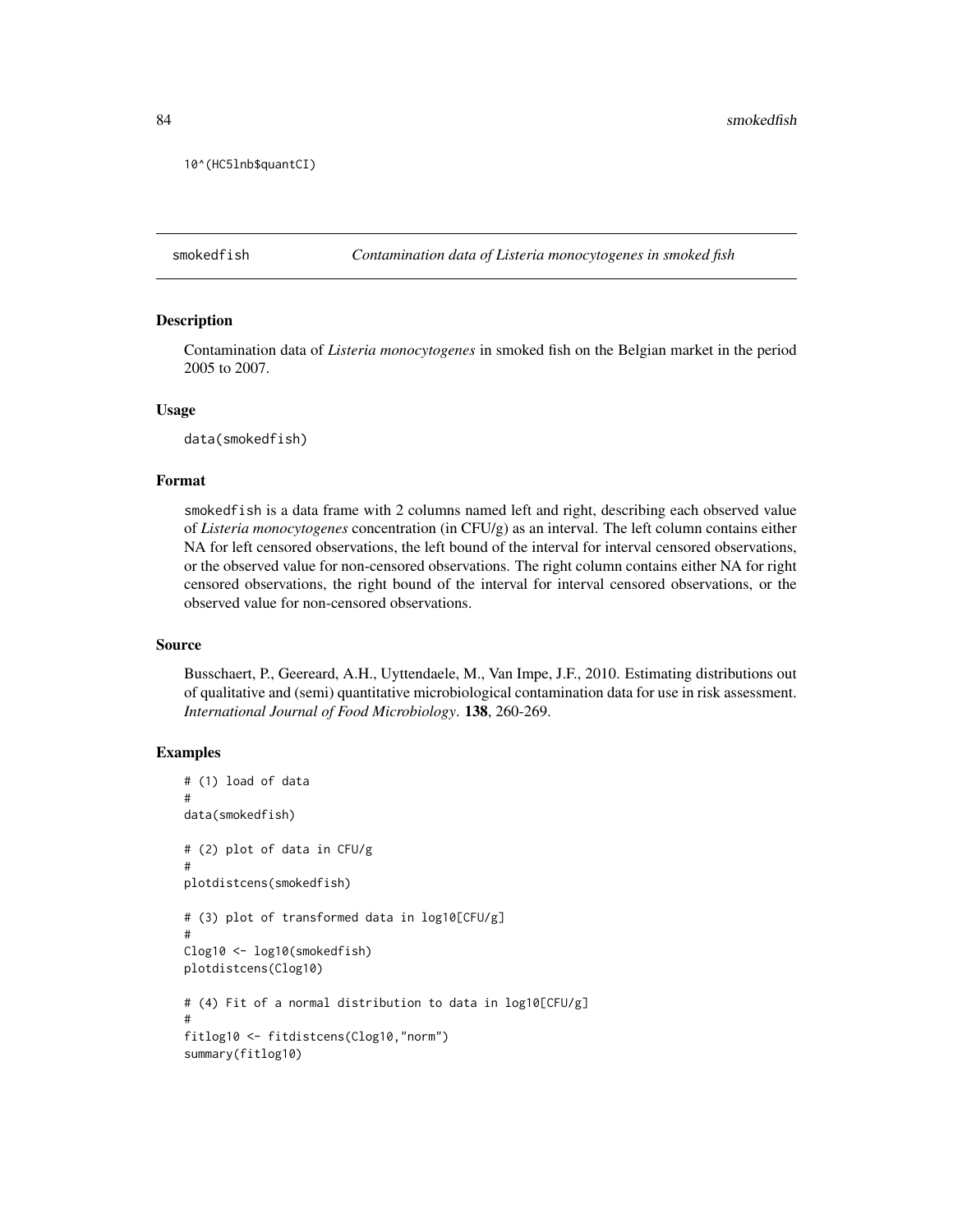#### <span id="page-84-0"></span>toxocara and a state of the state of the state of the state of the state of the state of the state of the state of the state of the state of the state of the state of the state of the state of the state of the state of the

plot(fitlog10)

toxocara *Parasite abundance in insular feral cats*

# Description

Toxocara cati abundance in feral cats living on Kerguelen island.

## Usage

data(toxocara)

## Format

toxocara is a data frame with 1 column (number: number of parasites in digestive tract)

## Source

Fromont, E., Morvilliers, L., Artois, M., Pontier, D. 2001. Parasite richness and abundance in insular and mainland feral cats. *Parasitology*, 123, 143-151.

```
# (1) load of data
#
data(toxocara)
# (2) description and plot of data
#
number <- toxocara$number
descdist(number,discrete=TRUE,boot=1000)
plotdist(number,discrete=TRUE)
# (3) fit of a Poisson distribution to data
#
fitp <- fitdist(number,"pois")
summary(fitp)
plot(fitp)
# (4) fit of a negative binomial distribution to data
#
fitnb <- fitdist(number,"nbinom")
summary(fitnb)
plot(fitnb)
```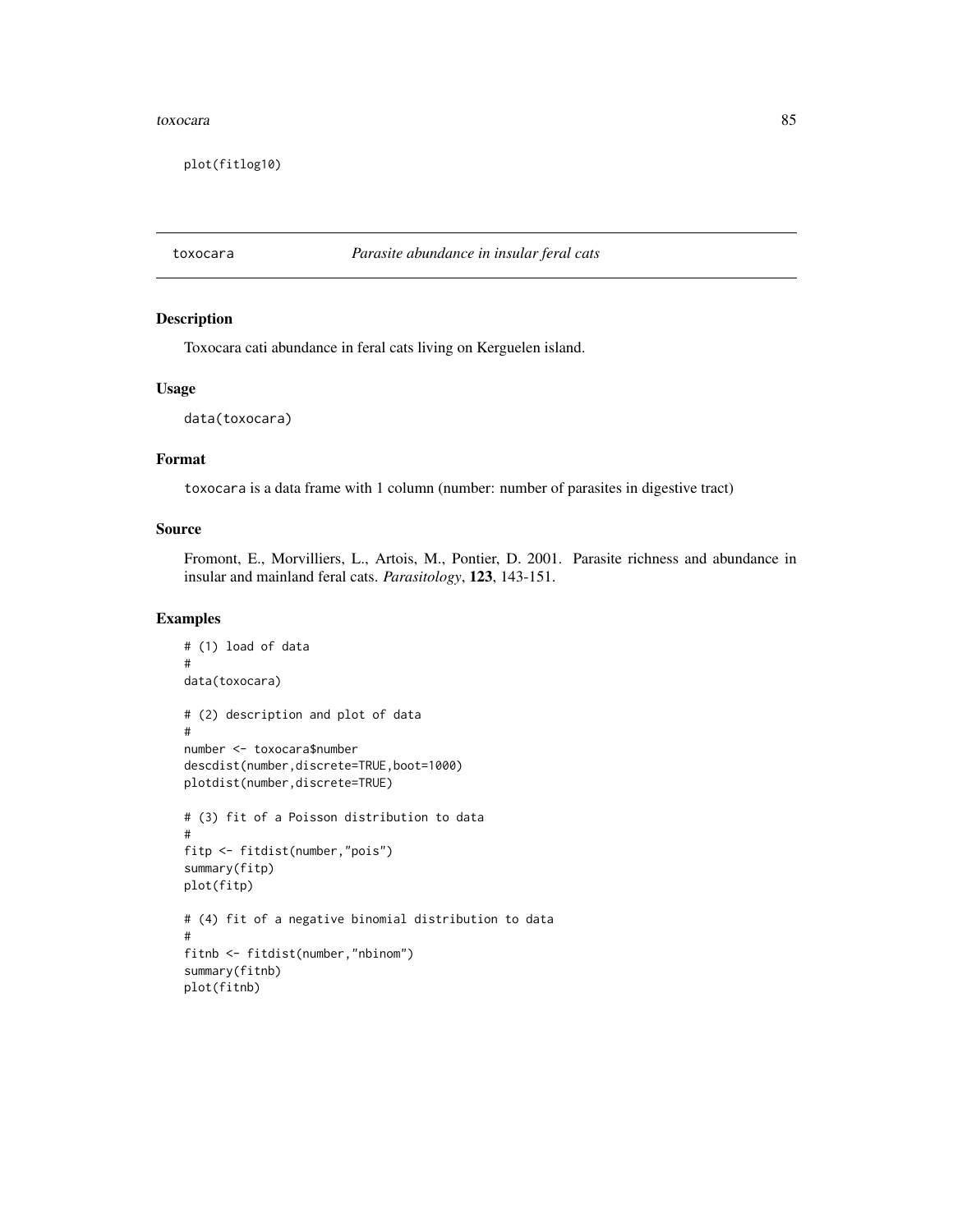# **Index**

∗Topic datasets danish, [14](#page-13-0) dataFAQ, [16](#page-15-0) endosulfan, [20](#page-19-0) fluazinam, [37](#page-36-0) groundbeef, [51](#page-50-0) salinity, [82](#page-81-0) smokedfish, [84](#page-83-0) toxocara, [85](#page-84-0) ∗Topic distribution bootdist, [4](#page-3-1) bootdistcens, [7](#page-6-1) CIcdfplot, [11](#page-10-0) descdist, [16](#page-15-0) detectbound, [19](#page-18-0) fitdist, [22](#page-21-1) fitdistcens, [32](#page-31-1) gofstat, [39](#page-38-0) graphcomp, [43](#page-42-0) graphcompcens, [48](#page-47-0) logLikplot, [52](#page-51-0) logLiksurface, [54](#page-53-0) mgedist, [57](#page-56-1) mledist, [60](#page-59-1) mmedist, [65](#page-64-1) plotdist, [69](#page-68-1) plotdistcens, [71](#page-70-0) prefit, [74](#page-73-0) qmedist, [76](#page-75-1) quantiles, [79](#page-78-0)

bootdist, *[3](#page-2-0)*, [4,](#page-3-1) *[12](#page-11-0)*, *[24](#page-23-0)[–26](#page-25-0)*, *[58](#page-57-0)*, *[61](#page-60-0)*, *[63](#page-62-0)*, *[66,](#page-65-0) [67](#page-66-0)*, *[77](#page-76-0)*, *[80,](#page-79-0) [81](#page-80-0)* bootdistcens, *[3](#page-2-0)*, [7,](#page-6-1) *[34](#page-33-0)*, *[61](#page-60-0)*, *[63](#page-62-0)*, *[67](#page-66-0)*, *[81](#page-80-0)*

cdfcomp, *[3](#page-2-0)*, *[12](#page-11-0)*, *[23](#page-22-0)*, *[25](#page-24-0)*, *[70](#page-69-0)* cdfcomp *(*graphcomp*)*, [43](#page-42-0) cdfcompcens, *[3](#page-2-0)*, *[12](#page-11-0)* cdfcompcens *(*graphcompcens*)*, [48](#page-47-0) CIcdfplot, *[3](#page-2-0)*, *[6](#page-5-0)*, *[9](#page-8-0)*, [10,](#page-9-1) *[26](#page-25-0)*, *[45](#page-44-0)*, *[81](#page-80-0)*

coef.fitdist *(*fitdist*)*, [22](#page-21-1) coef.fitdistcens *(*fitdistcens*)*, [32](#page-31-1) colorRampPalette, *[4,](#page-3-1) [5](#page-4-0)* constrOptim, *[25](#page-24-0)*, *[34](#page-33-0)*, *[58](#page-57-0)*, *[61](#page-60-0)[–63](#page-62-0)*, *[66](#page-65-0)*, *[77](#page-76-0)* contour, *[53](#page-52-0)*, *[56](#page-55-0)*

danish, [14](#page-13-0) danishmulti *(*danish*)*, [14](#page-13-0) danishuni *(*danish*)*, [14](#page-13-0) dataFAQ, [16](#page-15-0) dataFAQlog1 *(*dataFAQ*)*, [16](#page-15-0) dataFAQscale1 *(*dataFAQ*)*, [16](#page-15-0) dataFAQscale2 *(*dataFAQ*)*, [16](#page-15-0) denscomp, *[3](#page-2-0)*, *[25](#page-24-0)*, *[70](#page-69-0)* denscomp *(*graphcomp*)*, [43](#page-42-0) denscompcens *(*graphcompcens*)*, [48](#page-47-0) density, *[44](#page-43-0)*, *[69](#page-68-1)* descdist, *[3](#page-2-0)*, [16,](#page-15-0) *[70](#page-69-0)* detectbound, [19](#page-18-0)

endosulfan, [20](#page-19-0)

fitdist, *[3](#page-2-0)[–6](#page-5-0)*, *[19](#page-18-0)*, [22,](#page-21-1) *[35](#page-34-0)*, *[41](#page-40-0)*, *[52](#page-51-0)*, *[58,](#page-57-0) [59](#page-58-0)*, *[61](#page-60-0)[–63](#page-62-0)*, *[66,](#page-65-0) [67](#page-66-0)*, *[76](#page-75-1)[–78](#page-77-0)*, *[81](#page-80-0)* fitdistcens, *[3](#page-2-0)*, *[8,](#page-7-0) [9](#page-8-0)*, *[26](#page-25-0)*, [32,](#page-31-1) *[52](#page-51-0)*, *[61](#page-60-0)[–63](#page-62-0)*, *[67](#page-66-0)*, *[81](#page-80-0)* fitdistrplus, *[6](#page-5-0)*, *[9](#page-8-0)*, *[26](#page-25-0)*, *[35](#page-34-0)* fitdistrplus *(*fitdistrplus-package*)*, [2](#page-1-0) fitdistrplus-package, [2](#page-1-0) fluazinam, [37](#page-36-0)

Geometric, *[75](#page-74-0)* gofstat, *[3](#page-2-0)*, *[23](#page-22-0)*, *[25,](#page-24-0) [26](#page-25-0)*, [39](#page-38-0) graphcomp, *[26](#page-25-0)*, [42,](#page-41-0) *[70](#page-69-0)* graphcompcens, [48](#page-47-0) graphics, *[45](#page-44-0)*, *[49](#page-48-0)* groundbeef, [51](#page-50-0) hist, *[44,](#page-43-0) [45](#page-44-0)*, *[69,](#page-68-1) [70](#page-69-0)* image, *[5](#page-4-0)*, *[53](#page-52-0)*, *[56](#page-55-0)*